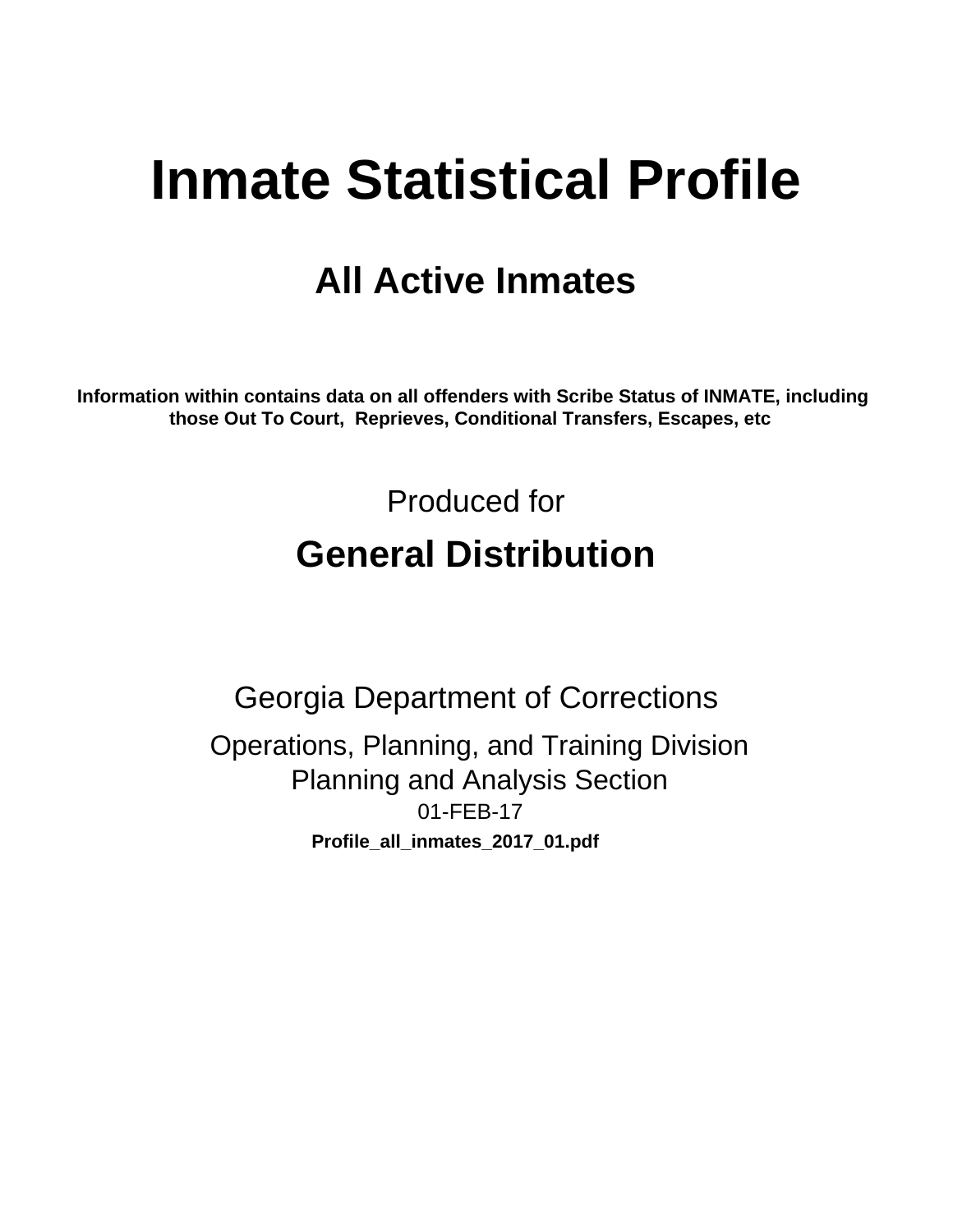#### **Inmate Statistical Profile 01-FEB-17** Contents

**All Active Inmates** 

Produced for General Distribution

## **Table of Contents**

| <b>Demographic information</b>                                        |
|-----------------------------------------------------------------------|
| 4 Current age, broken out in ten year age groups                      |
| 5 Race group                                                          |
| 6 Marital status, self-reported at entry to prison                    |
| 7 Number of Inmates with Dependents, self-reported at entry to prison |
| 8 Religious affiliation, self-reported at entry to prison             |
| 9 Home county - self-reported at entry to prison                      |
| 14 Employment status before prison, self-reported at entry to prison  |
| 15 Age at admission                                                   |
| 17 Age at admission                                                   |
| 20 Height, measured at entry to prison                                |
| 22 Weight, measured at entry to prison                                |
| 23 Military service                                                   |
| <b>Correctional information</b>                                       |
| 24 Type of admission to prison                                        |
| 25 Current / last supervision level                                   |
| 26 Current / last institution type                                    |
| 27 Institution type - transitional centers                            |
| 28 Institution type - county prisons                                  |
| 30 Institution type - state prisons                                   |
| 32 Institution type - private prisons                                 |
| 33 Institution type - inmate boot camp                                |
| 34 Number of disciplinary reports                                     |
| 35 Number of transfers                                                |
| 36 Number of escapes                                                  |
| 37 Split sentence - Probation to follow                               |
| 38 Probable future release type of still active inmates               |
| 39 Time served in current (or last) institution                       |
| Educational, psychological and physical information                   |
| 40 Highest grade level attained                                       |
| 41 Culture fair IQ scores                                             |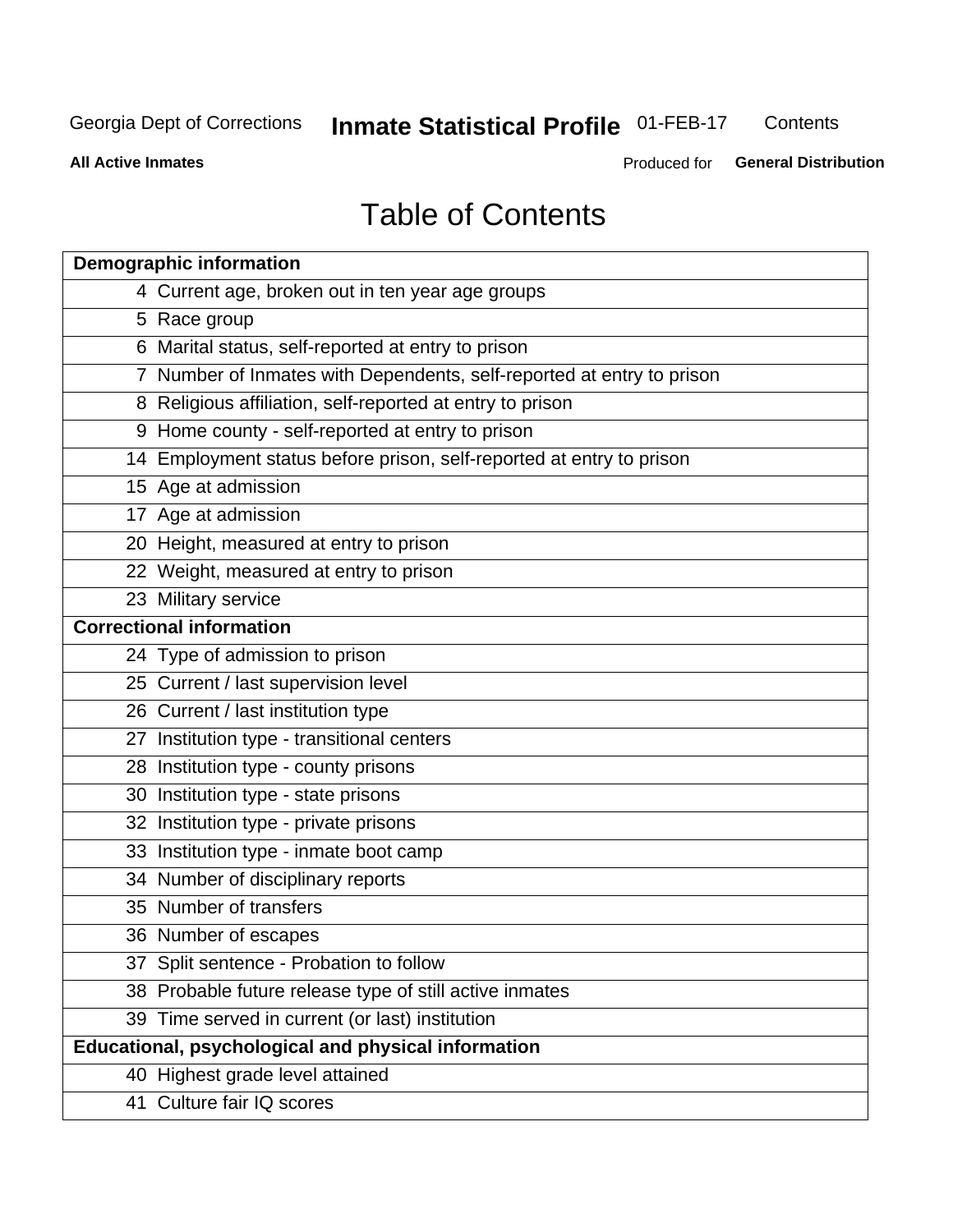## **Inmate Statistical Profile 01-FEB-17**

Contents

**All Active Inmates** 

Produced for General Distribution

## **Table of Contents**

| Educational, psychological and physical information              |
|------------------------------------------------------------------|
| 42 Wide Range Achievement Test (WRAT) reading score              |
| 43 Wide Range Achievement Test (WRAT) math score                 |
| 44 Wide Range Achievement Test (WRAT) spelling score             |
| 45 Current / last mental health treatment level                  |
| 46 PULHESDWIT medical scale - 'P' overall condition ('P'hysical) |
| 47 PULHESDWIT medical scale - 'U' upper body                     |
| 48 PULHESDWIT medical scale - 'L' lower body                     |
| 49 PULHESDWIT medical scale - 'H' hearing                        |
| 50 PULHESDWIT medical scale - 'E' vision                         |
| 51 PULHESDWIT medical scale -'S' psychiatric                     |
| 52 PULHESDWIT medical scale - 'D' dental                         |
| 53 PULHESDWIT medical scale - 'W' work ability                   |
| 54 PULHESDWIT medical scale - 'I' impairment                     |
| 55 PULHESDWIT medical scale - 'T' transportability               |
| <b>Crimes and criminal history information</b>                   |
| 56 Number of prior Georgia incarcerations                        |
| 57 Prison sentence in years                                      |
| 58 Primary offense, broken out into felonies vs misdemeanors     |
| 59 Primary offense, broken out into six broad crime categories   |
| 60 Primary offense, detailed offense code                        |
| 68 County of conviction of primary offense                       |
| 73 Circuit of conviction of primary offense                      |
| 75 Years served (jail + prison) in this incarceration            |
| <b>Medical information</b>                                       |
| 76 Results of most recent HIV test                               |
| 77 Results of most recent tuberculosis test                      |
| 78 Results of most recent syphilis test                          |
| 79 Results of most recent Hepatitis-C test                       |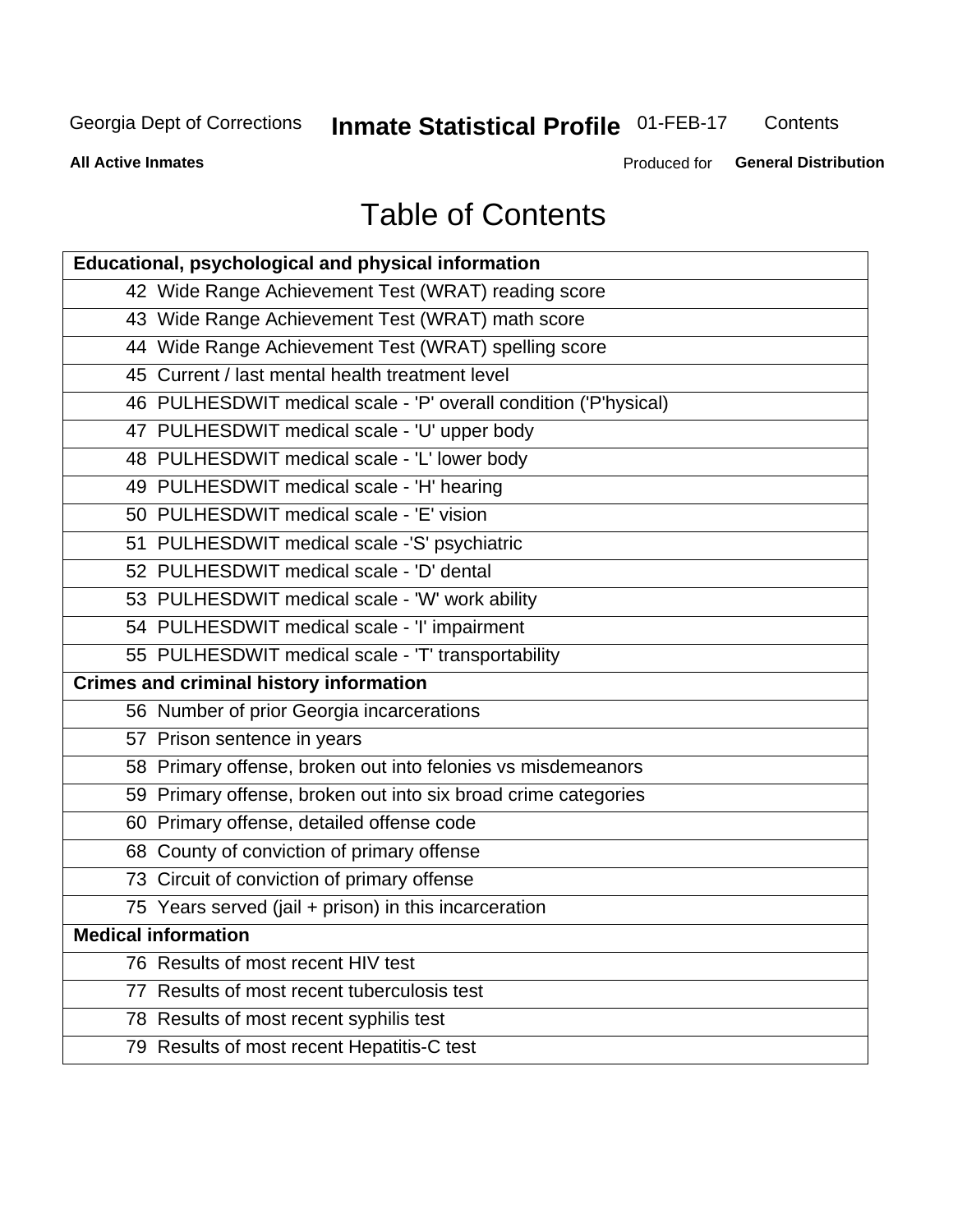#### **All Active Inmates**

#### Produced for General Distribution

## Current age, broken out in ten-year age groups

COL % - percent each COUNT is of its particular column

|                          |              | <b>Male</b> |           |              | <b>Female</b> |          |              | <b>Total</b> |  |
|--------------------------|--------------|-------------|-----------|--------------|---------------|----------|--------------|--------------|--|
| <b>Current Age</b>       | <b>Count</b> | Col %       | Row %     | <b>Count</b> | Col %         | Row %    | <b>Total</b> | Col %        |  |
| <b>Teens (1-19)</b>      | 735          | 1.46%       | 95.95%    | 31           | 0.82%         | 4.05%    | 766          | 1.42%        |  |
| <b>Twenties (20-29)</b>  | 14,547       | 28.91%      | 93.63%    | 990          | 26.16%        | $6.37\%$ | 15,537       | 28.71%       |  |
| <b>Thirties (30-39)</b>  | 15,162       | 30.13%      | 91.95%    | 1,327        | 35.07%        | 8.05%    | 16,489       | 30.47%       |  |
| <b>Forties (40-49)</b>   | 10,255       | 20.38%      | 92.11%    | 879          | 23.23%        | 7.89%    | 11,134       | 20.58%       |  |
| <b>Fifties (50-59)</b>   | 6,757        | 13.43%      | 93.94%    | 436          | 11.52%        | 6.06%    | 7,193        | 13.29%       |  |
| <b>Sixties (60-69)</b>   | 2,280        | 4.53%       | 95.68%    | 103          | 2.72%         | 4.32%    | 2,383        | 4.40%        |  |
| Seventy + (70 and above) | 590          | 1.17%       | 97.04%    | 18           | 0.48%         | 2.96%    | 608          | 1.12%        |  |
| <b>Total Reported</b>    | 50,326       | 100%        | $93.01\%$ | 3,784        | 100%          | 6.99%    | 54,110       | 100%         |  |

| Not F<br><b>Enorted</b> | 184    |             | 185    |
|-------------------------|--------|-------------|--------|
| Total                   | EN E4N | 2 70E<br>v. | 54,295 |

| <b>Mean</b><br>(average) | 37.93     | 37.42 | 37.90     |
|--------------------------|-----------|-------|-----------|
| <b>Median (middle)</b>   | 36        | 36    | 36        |
| Mode<br>(most frequent)  | ^-<br>. . |       | ^7<br>. . |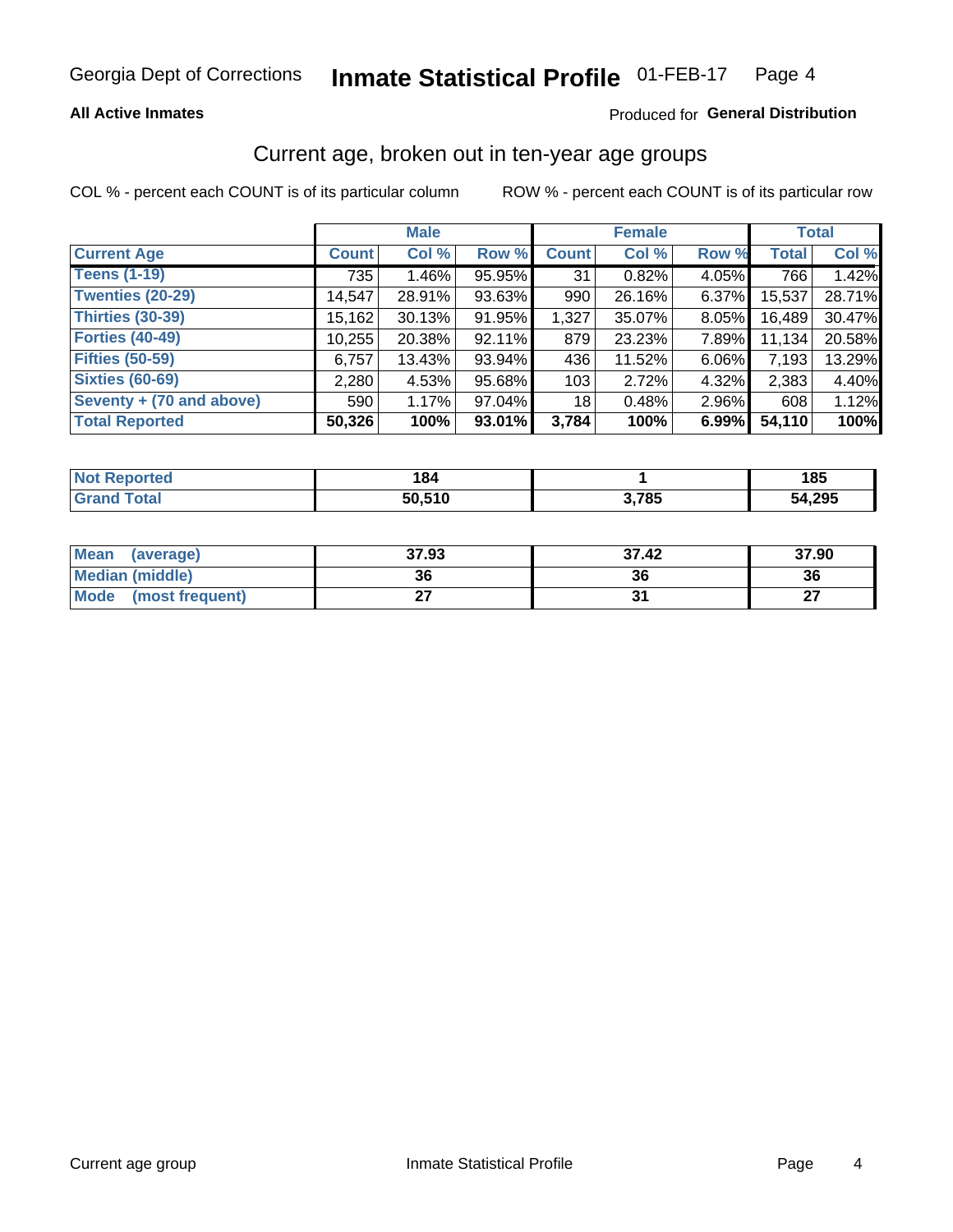#### Inmate Statistical Profile 01-FEB-17 Page 5

#### **All Active Inmates**

#### **Produced for General Distribution**

### Race group

COL % - percent each COUNT is of its particular column

|                   |                        |              | <b>Male</b> |           |             | <b>Female</b> |        |              | <b>Total</b> |  |
|-------------------|------------------------|--------------|-------------|-----------|-------------|---------------|--------|--------------|--------------|--|
|                   | <b>Race Group</b>      | <b>Count</b> | Col %       |           | Row % Count | Col %         | Row %  | <b>Total</b> | Col %        |  |
|                   | <b>White</b>           | 16,915       | 33.49%      | 88.52%    | 2,194       | 57.97%        | 11.48% | 19,109       | 35.19%       |  |
| $\mathbf{2}$      | <b>Black</b>           | 31,397       | 62.16%      | 95.36%    | 1,526       | 40.32%        | 4.64%  | 32,923       | 60.64%       |  |
| 5.                | <b>Other</b>           | 56           | .11%        | 90.32%    | 6           | $.16\%$       | 9.68%  | 62           | .11%         |  |
| 6                 | <b>Asian</b>           | 172          | $.34\%$     | 95.56%    | 8           | .21%          | 4.44%  | 180          | .33%         |  |
| 9                 | <b>Unknown</b>         | 8            | $.02\%$     | 88.89%    |             | .03%          | 11.11% | 9            | .02%         |  |
| 10                | <b>Hispanic</b>        | 1,934        | 3.83%       | 97.58%    | 48          | 1.27%         | 2.42%  | 1,982        | 3.65%        |  |
| $12 \overline{ }$ | <b>Native American</b> | 27           | $.05\%$     | 93.10%    | 2           | .05%          | 6.90%  | 29           | .05%         |  |
| 13                | <b>Native Hawaiian</b> |              | .01%        | 100.00%   |             |               |        |              | .01%         |  |
|                   | <b>Total Reported</b>  | 50,510       | 100%        | $93.03\%$ | 3,785       | 100%          | 6.97%  | 54,295       | 100%         |  |

| <b>Not Reported</b>     |        |       |        |
|-------------------------|--------|-------|--------|
| ' Total<br><b>Grand</b> | 50,510 | 3,785 | 54,295 |

| <b>Mode</b><br>---<br>most frequent) | Black | White | <b>Black</b> |
|--------------------------------------|-------|-------|--------------|
|                                      |       |       |              |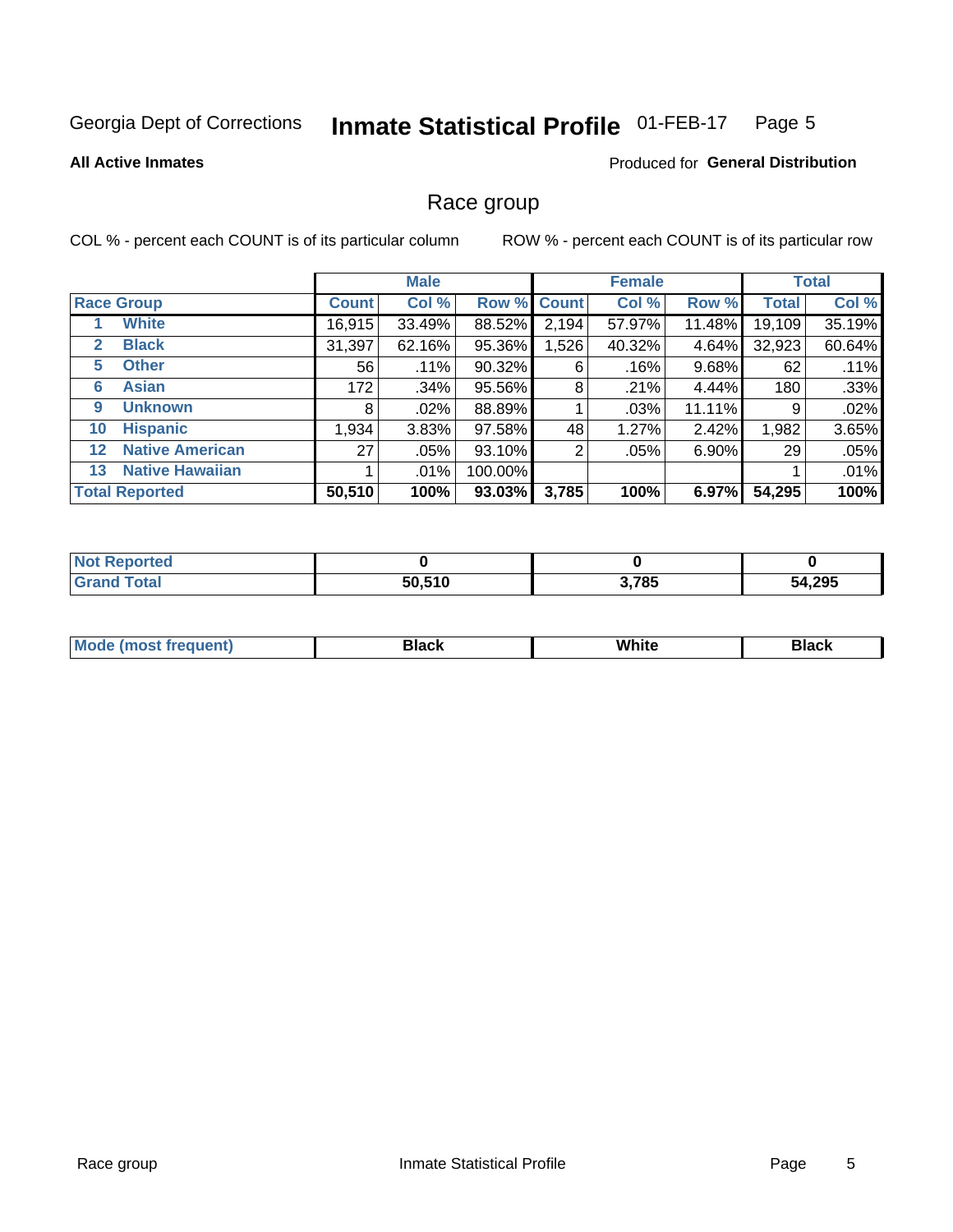#### Inmate Statistical Profile 01-FEB-17 Page 6

**All Active Inmates** 

#### **Produced for General Distribution**

## Marital status, self-reported at entry to prison

COL % - percent each COUNT is of its particular column

|                            | <b>Male</b>  |        |        |              | <b>Female</b> | <b>Total</b> |              |        |
|----------------------------|--------------|--------|--------|--------------|---------------|--------------|--------------|--------|
| <b>Marital Status</b>      | <b>Count</b> | Col %  | Row %  | <b>Count</b> | Col %         | Row %        | <b>Total</b> | Col %  |
| <b>Unknown</b><br>$\bf{0}$ | 743          | 1.47%  | 92.53% | 60           | 1.59%         | 7.47%        | 803          | 1.48%  |
| <b>Divorced</b><br>D       | 4,822        | 9.55%  | 88.85% | 605          | 15.98%        | 11.15%       | 5,427        | 10.00% |
| <b>Married</b><br>М        | 6,625        | 13.12% | 91.25% | 635          | 16.78%        | 8.75%        | 7,260        | 13.37% |
| <b>Separated</b><br>S.     | 1,856        | 3.67%  | 84.56% | 339          | 8.96%         | 15.44%       | 2,195        | 4.04%  |
| <b>Unmarried</b><br>U      | 35,933       | 71.14% | 94.71% | 2,008        | 53.05%        | 5.29%        | 37,941       | 69.88% |
| <b>Widow</b><br>W          | 531          | 1.05%  | 79.37% | 138          | 3.65%         | 20.63%       | 669          | 1.23%  |
| <b>Total Reported</b>      | 50,510       | 100%   | 93.03% | 3,785        | 100%          | 6.97%        | 54,295       | 100%   |

| N <sub>of</sub><br>morted in |        |       |        |
|------------------------------|--------|-------|--------|
| <b>Total</b>                 | EN E4N | 3,785 | 54,295 |

|--|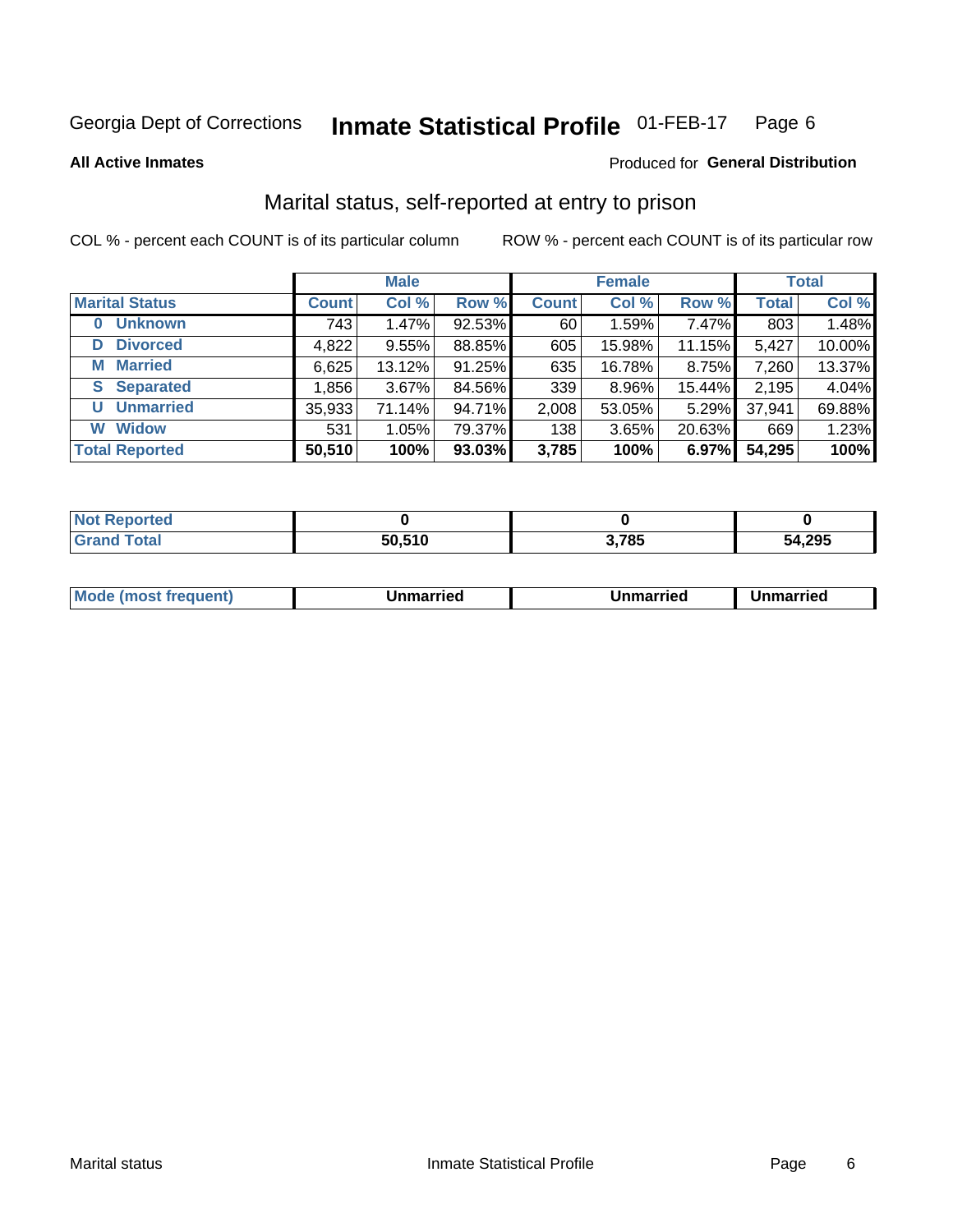#### **Inmate Statistical Profile 01-FEB-17** Page 7

#### **All Active Inmates**

#### Produced for General Distribution

## Number of Inmates with Dependents, Self-Reported at Entry to Prison

COL % - percent each COUNT is of its particular column

|                             |                 | <b>Male</b> |         |              | <b>Female</b> |        |              | <b>Total</b> |
|-----------------------------|-----------------|-------------|---------|--------------|---------------|--------|--------------|--------------|
| <b>Number of dependents</b> | <b>Count</b>    | Col %       | Row %   | <b>Count</b> | Col %         | Row %  | <b>Total</b> | Col %        |
| $\overline{0}$              | 15,583          | 37.95%      | 93.33%  | 1,113        | 34.09%        | 6.67%  | 16,696       | 37.67%       |
|                             | 9,627           | 23.45%      | 93.76%  | 641          | 19.63%        | 6.24%  | 10,268       | 23.17%       |
| $\overline{2}$              | 7,054           | 17.18%      | 91.38%  | 665          | 20.37%        | 8.62%  | 7,719        | 17.41%       |
| $\overline{\mathbf{3}}$     | 4,232           | 10.31%      | 89.40%  | 502          | 15.38%        | 10.60% | 4,734        | 10.68%       |
| 4                           | 2,196           | 5.35%       | 92.04%  | 190          | 5.82%         | 7.96%  | 2,386        | 5.38%        |
| $\overline{5}$              | 1,101           | 2.68%       | 92.68%  | 87           | 2.66%         | 7.32%  | 1,188        | 2.68%        |
| 6                           | 577             | 1.41%       | 93.97%  | 37           | 1.13%         | 6.03%  | 614          | 1.39%        |
| 7                           | 290             | 0.71%       | 95.08%  | 15           | 0.46%         | 4.92%  | 305          | 0.69%        |
| 8                           | 143             | 0.35%       | 95.97%  | 6            | 0.18%         | 4.03%  | 149          | 0.34%        |
| $\boldsymbol{9}$            | 90 <sub>1</sub> | 0.22%       | 95.74%  | 4            | 0.12%         | 4.26%  | 94           | 0.21%        |
| 10                          | 80              | 0.19%       | 94.12%  | 5            | 0.15%         | 5.88%  | 85           | 0.19%        |
| Over 10                     | 87              | 0.21%       | 100.00% |              |               |        | 87           | 0.20%        |
| <b>Total Reported</b>       | 41,060          | 100%        | 92.63%  | 3,265        | 100%          | 7.37%  | 44,325       | 100.0%       |

| 9,450  | הרב<br>JŁU | .970   |
|--------|------------|--------|
| 50.510 | ,785       | 54,295 |

| Mean (average)         | 1.46 | 1.57 | 1.47 |
|------------------------|------|------|------|
| <b>Median (middle)</b> |      |      |      |
| Mode (most frequent)   |      |      |      |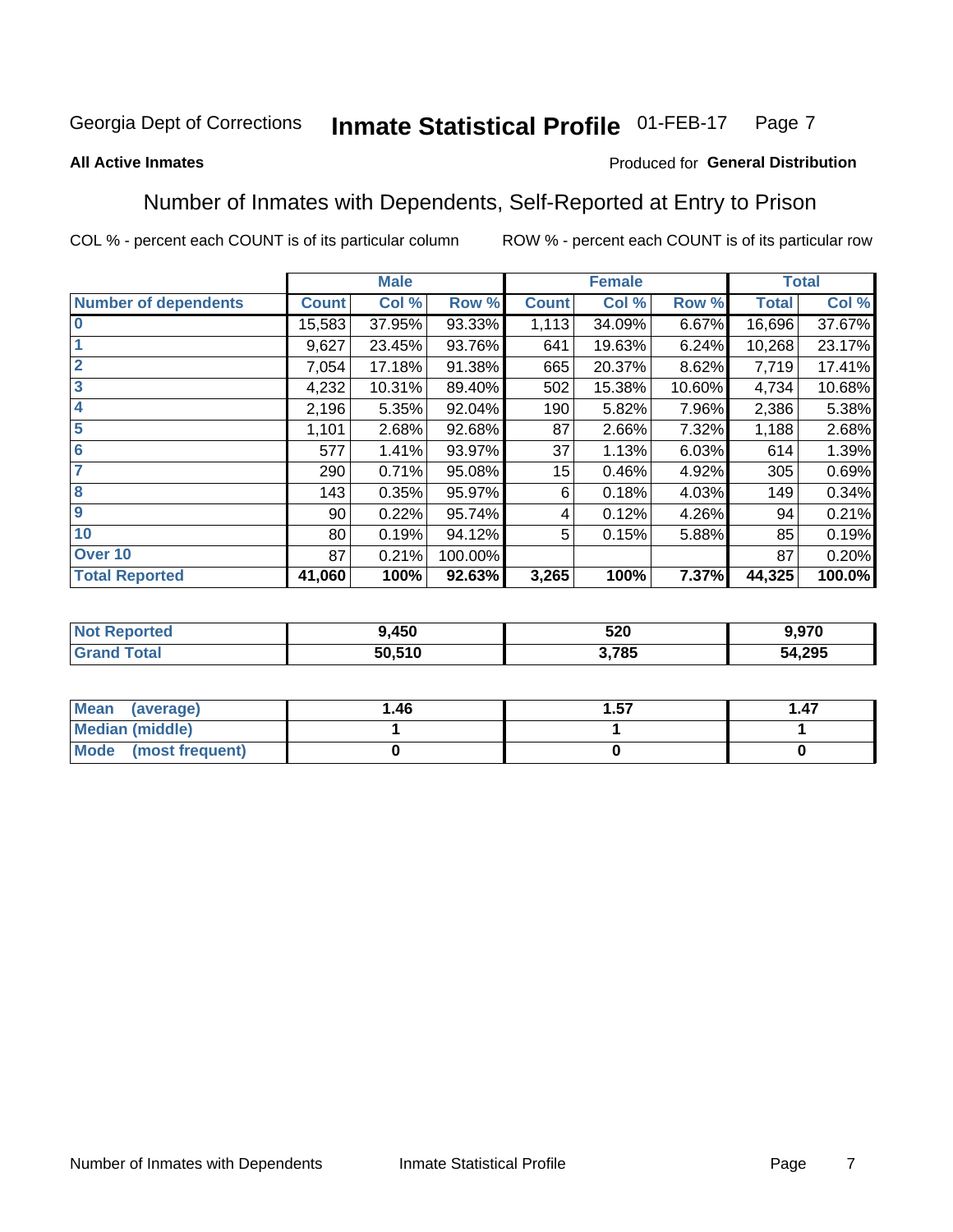#### Inmate Statistical Profile 01-FEB-17 Page 8

#### **All Active Inmates**

#### Produced for General Distribution

## Religious affiliation, self-reported at entry to prison

COL % - percent each COUNT is of its particular column

|                |                              |                | <b>Male</b> |         |                | <b>Female</b> |        |                     | <b>Total</b> |
|----------------|------------------------------|----------------|-------------|---------|----------------|---------------|--------|---------------------|--------------|
|                | <b>Religious Affiliation</b> | <b>Count</b>   | Col %       | Row %   | <b>Count</b>   | Col %         | Row %  | <b>Total</b>        | Col %        |
| 1              | <b>Islam</b>                 | 1,200          | 5.48%       | 97.17%  | 35             | 1.29%         | 2.83%  | 1,235               | 5.02%        |
| $\overline{2}$ | <b>Catholic</b>              | 1,114          | 5.09%       | 87.44%  | 160            | 5.92%         | 12.56% | 1,274               | 5.18%        |
| 3              | <b>Baptist</b>               | 13,410         | 61.23%      | 86.99%  | 2,006          | 74.19%        | 13.01% | 15,416              | 62.66%       |
| 4              | <b>Methodist</b>             | 414            | 1.89%       | 85.89%  | 68             | 2.51%         | 14.11% | 482                 | 1.96%        |
| 5              | <b>EpiscopIn</b>             | 44             | .20%        | 88.00%  | 6              | .22%          | 12.00% | 50                  | .20%         |
| $6\phantom{a}$ | <b>Presbytrn</b>             | 58             | .26%        | 86.57%  | 9              | .33%          | 13.43% | 67                  | .27%         |
| 7              | <b>Chc Of God</b>            | 353            | 1.61%       | 84.45%  | 65             | 2.40%         | 15.55% | 418                 | 1.70%        |
| 8              | <b>Holiness</b>              | 594            | 2.71%       | 81.93%  | 131            | 4.84%         | 18.07% | 725                 | 2.95%        |
| 9              | <b>Jewish</b>                | 49             | .22%        | 83.05%  | 10             | .37%          | 16.95% | 59                  | .24%         |
| 10             | <b>Anglican</b>              | 26             | .12%        | 92.86%  | $\overline{2}$ | .07%          | 7.14%  | 28                  | .11%         |
| 11             | <b>Grk Orthdx</b>            | 5              | .02%        | 71.43%  | $\overline{2}$ | .07%          | 28.57% | 7                   | .03%         |
| 12             | <b>Hindu</b>                 | 9              | .04%        | 100.00% |                |               |        | 9                   | .04%         |
| 13             | <b>Buddhist</b>              | 48             | .22%        | 81.36%  | 11             | .41%          | 18.64% | 59                  | .24%         |
| 14             | <b>Taoist</b>                | 4              | .02%        | 100.00% |                |               |        | 4                   | .02%         |
| 15             | <b>Shintoist</b>             | 4              | .02%        | 100.00% |                |               |        | 4                   | .02%         |
| 16             | <b>Seven D Ad</b>            | 70             | .32%        | 83.33%  | 14             | .52%          | 16.67% | 84                  | .34%         |
| 17             | <b>Jehovah Wt</b>            | 260            | 1.19%       | 86.38%  | 41             | 1.52%         | 13.62% | 301                 | 1.22%        |
| 18             | <b>Latr Day S</b>            | 23             | .11%        | 82.14%  | 5              | .18%          | 17.86% | 28                  | .11%         |
| 19             | Quaker                       | $\overline{2}$ | .01%        | 100.00% |                |               |        | $\overline{2}$      | .01%         |
| 20             | <b>Other Prot</b>            | 2,250          | 10.27%      | 94.82%  | 123            | 4.55%         | 5.18%  | 2,373               | 9.64%        |
| 96             | <b>None</b>                  | 1,963          | 8.96%       | 99.19%  | 16             | .59%          | .81%   | 1,979               | 8.04%        |
|                | <b>Total Reported</b>        | 21,900         | 100%        | 89.01%  | 2,704          | 100%          | 10.99% | $\overline{24,}604$ | 100%         |

| 'tec<br>N | 28,610 | ,081  | 29,691 |
|-----------|--------|-------|--------|
|           | 50,510 | 3,785 | 54,295 |

|  | <b>Mode (most frequent)</b> | ıntist<br>ິ | <b>'a</b> ptist | aptist |
|--|-----------------------------|-------------|-----------------|--------|
|--|-----------------------------|-------------|-----------------|--------|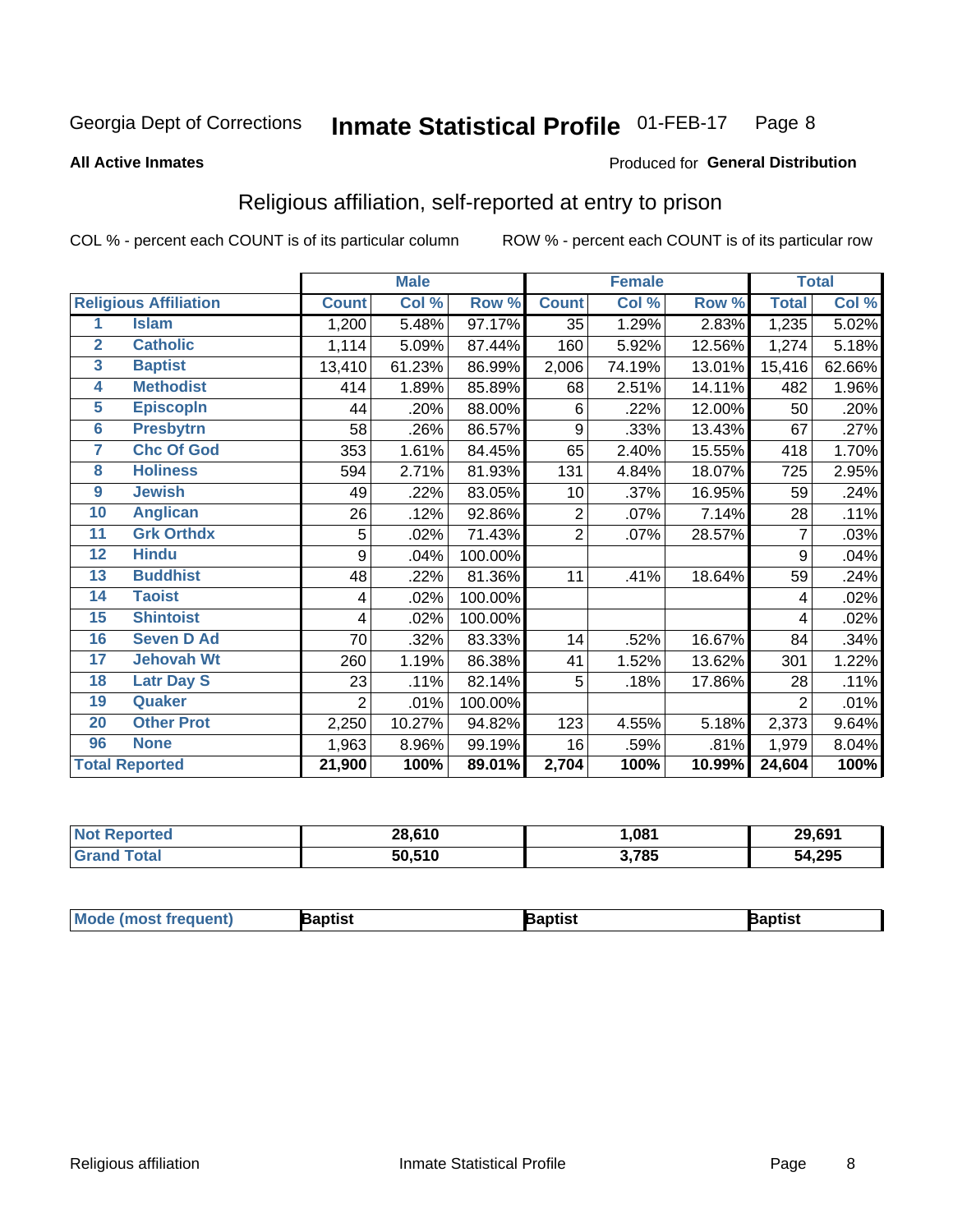#### Inmate Statistical Profile 01-FEB-17 Page 9

#### **All Active Inmates**

#### **Produced for General Distribution**

## Home county, self-reported at entry to prison

COL % - percent each COUNT is of its particular column

|     |                             |              | <b>Male</b> |                  |                         | <b>Female</b> |        | <b>Total</b> |        |
|-----|-----------------------------|--------------|-------------|------------------|-------------------------|---------------|--------|--------------|--------|
|     | <b>Home County</b>          | <b>Count</b> | Col %       | Row <sup>%</sup> | <b>Count</b>            | Col %         | Row %  | <b>Total</b> | Col %  |
| 000 | <b>Unknown</b>              | 5,666        | 11.22%      | 92.58%           | 454                     | 11.99%        | 7.42%  | 6,120        | 11.27% |
| 001 | <b>Appling County</b>       | 133          | .26%        | 96.38%           | 5                       | .13%          | 3.62%  | 138          | .25%   |
| 002 | <b>Atkinson County</b>      | 37           | .07%        | 92.50%           | 3                       | .08%          | 7.50%  | 40           | .07%   |
| 003 | <b>Bacon County</b>         | 63           | .12%        | 88.73%           | 8                       | .21%          | 11.27% | 71           | .13%   |
| 004 | <b>Baker County</b>         | 21           | .04%        | 95.45%           | 1                       | .03%          | 4.55%  | 22           | .04%   |
| 005 | <b>Baldwin County</b>       | 227          | .45%        | 91.90%           | 20                      | .53%          | 8.10%  | 247          | .45%   |
| 006 | <b>Banks County</b>         | 54           | .11%        | 91.53%           | 5                       | .13%          | 8.47%  | 59           | .11%   |
| 007 | <b>Barrow County</b>        | 276          | .55%        | 88.18%           | 37                      | .98%          | 11.82% | 313          | .58%   |
| 008 | <b>Bartow County</b>        | 585          | 1.16%       | 87.31%           | 85                      | 2.25%         | 12.69% | 670          | 1.23%  |
| 009 | <b>Ben Hill County</b>      | 211          | .42%        | 94.62%           | 12                      | .32%          | 5.38%  | 223          | .41%   |
| 010 | <b>Berrien County</b>       | 70           | .14%        | 95.89%           | 3                       | .08%          | 4.11%  | 73           | .13%   |
| 011 | <b>Bibb County</b>          | 1,143        | 2.26%       | 94.62%           | 65                      | 1.72%         | 5.38%  | 1,208        | 2.22%  |
| 012 | <b>Bleckley County</b>      | 65           | .13%        | 91.55%           | 6                       | .16%          | 8.45%  | 71           | .13%   |
| 013 | <b>Brantley County</b>      | 49           | .10%        | 81.67%           | 11                      | .29%          | 18.33% | 60           | .11%   |
| 014 | <b>Brooks County</b>        | 237          | .47%        | 99.58%           | 1                       | .03%          | .42%   | 238          | .44%   |
| 015 | <b>Bryan County</b>         | 91           | .18%        | 88.35%           | 12                      | .32%          | 11.65% | 103          | .19%   |
| 016 | <b>Bulloch County</b>       | 358          | .71%        | 93.96%           | 23                      | .61%          | 6.04%  | 381          | .70%   |
| 017 | <b>Burke County</b>         | 225          | .45%        | 96.57%           | 8                       | .21%          | 3.43%  | 233          | .43%   |
| 018 | <b>Butts County</b>         | 120          | .24%        | 91.60%           | 11                      | .29%          | 8.40%  | 131          | .24%   |
| 019 | <b>Calhoun County</b>       | 63           | .12%        | 94.03%           | $\overline{\mathbf{4}}$ | .11%          | 5.97%  | 67           | .12%   |
| 020 | <b>Camden County</b>        | 125          | .25%        | 92.59%           | 10                      | .26%          | 7.41%  | 135          | .25%   |
| 021 | <b>Candler County</b>       | 97           | .19%        | 88.99%           | 12                      | .32%          | 11.01% | 109          | .20%   |
| 022 | <b>Carroll County</b>       | 547          | 1.08%       | 92.71%           | 43                      | 1.14%         | 7.29%  | 590          | 1.09%  |
| 023 | <b>Catoosa County</b>       | 216          | .43%        | 88.89%           | 27                      | .71%          | 11.11% | 243          | .45%   |
| 024 | <b>Charlton County</b>      | 48           | .10%        | 94.12%           | 3                       | .08%          | 5.88%  | 51           | .09%   |
| 025 | <b>Chatham County</b>       | 1,765        | 3.49%       | 96.08%           | $\overline{72}$         | 1.90%         | 3.92%  | 1,837        | 3.38%  |
| 026 | <b>Chattahoochee County</b> | 27           | .05%        | 87.10%           | 4                       | .11%          | 12.90% | 31           | .06%   |
| 027 | <b>Chattooga County</b>     | 250          | .49%        | 89.93%           | 28                      | .74%          | 10.07% | 278          | .51%   |
| 028 | <b>Cherokee County</b>      | 399          | .79%        | 89.46%           | 47                      | 1.24%         | 10.54% | 446          | .82%   |
| 029 | <b>Clarke County</b>        | 510          | 1.01%       | 92.56%           | 41                      | 1.08%         | 7.44%  | 551          | 1.01%  |
| 030 | <b>Clay County</b>          | 31           | .06%        | 93.94%           | $\mathbf 2$             | .05%          | 6.06%  | 33           | .06%   |
| 031 | <b>Clayton County</b>       | 1,526        | 3.02%       | 93.62%           | 104                     | 2.75%         | 6.38%  | 1,630        | 3.00%  |
| 032 | <b>Clinch County</b>        | 41           | .08%        | 89.13%           | 5                       | .13%          | 10.87% | 46           | .08%   |
| 033 | <b>Cobb County</b>          | 1,859        | 3.68%       | 91.44%           | 174                     | 4.60%         | 8.56%  | 2,033        | 3.74%  |
| 034 | <b>Coffee County</b>        | 246          | .49%        | 91.79%           | 22                      | .58%          | 8.21%  | 268          | .49%   |
| 035 | <b>Colquitt County</b>      | 199          | .39%        | 95.22%           | 10                      | .26%          | 4.78%  | 209          | .38%   |
| 036 | <b>Columbia County</b>      | 297          | .59%        | 93.40%           | 21                      | .55%          | 6.60%  | 318          | .59%   |
| 037 | <b>Cook County</b>          | 126          | .25%        | 94.74%           | $\boldsymbol{7}$        | .18%          | 5.26%  | 133          | .24%   |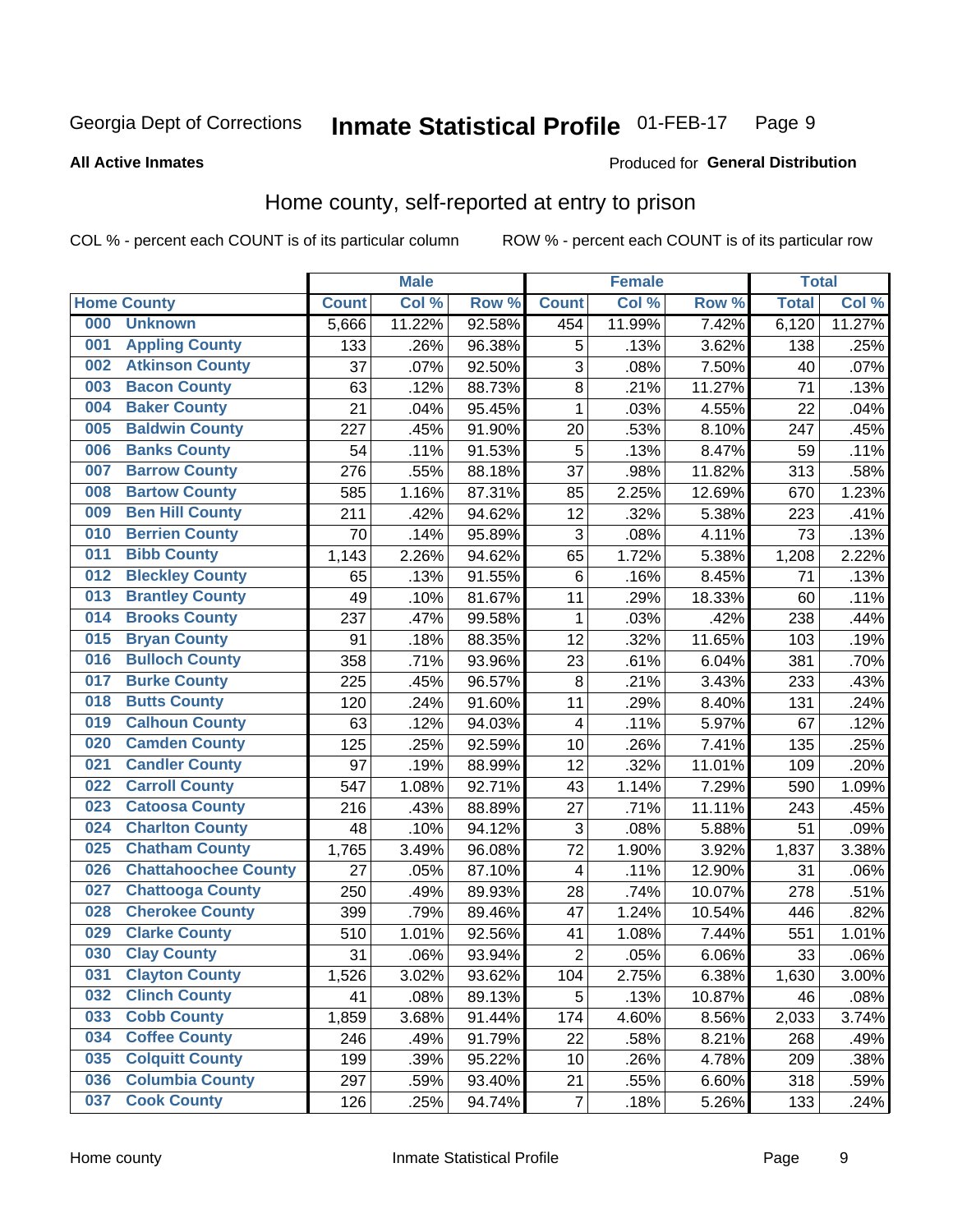#### **Inmate Statistical Profile 01-FEB-17** Page 10

**All Active Inmates** 

#### **Produced for General Distribution**

## Home county, self-reported at entry to prison

COL % - percent each COUNT is of its particular column

|     |                         |                | <b>Male</b> |        |                         | <b>Female</b> |                  | <b>Total</b> |       |
|-----|-------------------------|----------------|-------------|--------|-------------------------|---------------|------------------|--------------|-------|
|     | <b>Home County</b>      | <b>Count</b>   | Col %       | Row %  | <b>Count</b>            | Col %         | Row <sup>%</sup> | <b>Total</b> | Col % |
| 038 | <b>Coweta County</b>    | 495            | .98%        | 93.40% | 35                      | .92%          | 6.60%            | 530          | .98%  |
| 039 | <b>Crawford County</b>  | 40             | .08%        | 90.91% | 4                       | .11%          | 9.09%            | 44           | .08%  |
| 040 | <b>Crisp County</b>     | 210            | .42%        | 93.33% | 15                      | .40%          | 6.67%            | 225          | .41%  |
| 041 | <b>Dade County</b>      | 72             | .14%        | 91.14% | $\overline{7}$          | .18%          | 8.86%            | 79           | .15%  |
| 042 | <b>Dawson County</b>    | 87             | .17%        | 87.00% | 13                      | .34%          | 13.00%           | 100          | .18%  |
| 043 | <b>Decatur County</b>   | 235            | .47%        | 94.76% | 13                      | .34%          | 5.24%            | 248          | .46%  |
| 044 | <b>Dekalb County</b>    | 2,988          | 5.92%       | 94.77% | 165                     | 4.36%         | 5.23%            | 3,153        | 5.81% |
| 045 | <b>Dodge County</b>     | 136            | .27%        | 94.44% | 8                       | .21%          | 5.56%            | 144          | .27%  |
| 046 | <b>Dooly County</b>     | 90             | .18%        | 92.78% | $\overline{7}$          | .18%          | 7.22%            | 97           | .18%  |
| 047 | <b>Dougherty County</b> | 824            | 1.63%       | 95.04% | 43                      | 1.14%         | 4.96%            | 867          | 1.60% |
| 048 | <b>Douglas County</b>   | 588            | 1.16%       | 92.16% | 50                      | 1.32%         | 7.84%            | 638          | 1.18% |
| 049 | <b>Early County</b>     | 84             | .17%        | 89.36% | 10                      | .26%          | 10.64%           | 94           | .17%  |
| 050 | <b>Echols County</b>    | $\overline{7}$ | .01%        | 87.50% | 1                       | .03%          | 12.50%           | 8            | .01%  |
| 051 | <b>Effingham County</b> | 224            | .44%        | 93.33% | 16                      | .42%          | 6.67%            | 240          | .44%  |
| 052 | <b>Elbert County</b>    | 108            | .21%        | 90.76% | 11                      | .29%          | 9.24%            | 119          | .22%  |
| 053 | <b>Emanuel County</b>   | 152            | .30%        | 92.12% | 13                      | .34%          | 7.88%            | 165          | .30%  |
| 054 | <b>Evans County</b>     | 63             | .12%        | 88.73% | 8                       | .21%          | 11.27%           | 71           | .13%  |
| 055 | <b>Fannin County</b>    | 87             | .17%        | 87.88% | 12                      | .32%          | 12.12%           | 99           | .18%  |
| 056 | <b>Fayette County</b>   | 190            | .38%        | 92.23% | 16                      | .42%          | 7.77%            | 206          | .38%  |
| 057 | <b>Floyd County</b>     | 747            | 1.48%       | 90.55% | 78                      | 2.06%         | 9.45%            | 825          | 1.52% |
| 058 | <b>Forsyth County</b>   | 254            | .50%        | 93.04% | 19                      | .50%          | 6.96%            | 273          | .50%  |
| 059 | <b>Franklin County</b>  | 135            | .27%        | 90.60% | 14                      | .37%          | 9.40%            | 149          | .27%  |
| 060 | <b>Fulton County</b>    | 5,065          | 10.03%      | 95.75% | 225                     | 5.94%         | 4.25%            | 5,290        | 9.74% |
| 061 | <b>Gilmer County</b>    | 89             | .18%        | 89.00% | 11                      | .29%          | 11.00%           | 100          | .18%  |
| 062 | <b>Glascock County</b>  | 15             | .03%        | 88.24% | $\overline{2}$          | .05%          | 11.76%           | 17           | .03%  |
| 063 | <b>Glynn County</b>     | 430            | .85%        | 93.89% | 28                      | .74%          | 6.11%            | 458          | .84%  |
| 064 | <b>Gordon County</b>    | 303            | .60%        | 89.12% | 37                      | .98%          | 10.88%           | 340          | .63%  |
| 065 | <b>Grady County</b>     | 118            | .23%        | 95.93% | 5                       | .13%          | 4.07%            | 123          | .23%  |
| 066 | <b>Greene County</b>    | 105            | .21%        | 95.45% | 5                       | .13%          | 4.55%            | 110          | .20%  |
| 067 | <b>Gwinnett County</b>  | 1,802          | 3.57%       | 92.93% | 137                     | 3.62%         | 7.07%            | 1,939        | 3.57% |
| 068 | <b>Habersham County</b> | 97             | .19%        | 88.18% | 13                      | .34%          | 11.82%           | 110          | .20%  |
| 069 | <b>Hall County</b>      | 622            | 1.23%       | 90.01% | 69                      | 1.82%         | 9.99%            | 691          | 1.27% |
| 070 | <b>Hancock County</b>   | 55             | .11%        | 93.22% | 4                       | .11%          | 6.78%            | 59           | .11%  |
| 071 | <b>Haralson County</b>  | 142            | .28%        | 93.42% | 10                      | .26%          | 6.58%            | 152          | .28%  |
| 072 | <b>Harris County</b>    | 108            | .21%        | 93.10% | 8                       | .21%          | 6.90%            | 116          | .21%  |
| 073 | <b>Hart County</b>      | 138            | .27%        | 95.17% | $\overline{7}$          | .18%          | 4.83%            | 145          | .27%  |
| 074 | <b>Heard County</b>     | 54             | .11%        | 93.10% | $\overline{\mathbf{4}}$ | .11%          | 6.90%            | 58           | .11%  |
| 075 | <b>Henry County</b>     | 570            | 1.13%       | 91.20% | 55                      | 1.45%         | 8.80%            | 625          | 1.15% |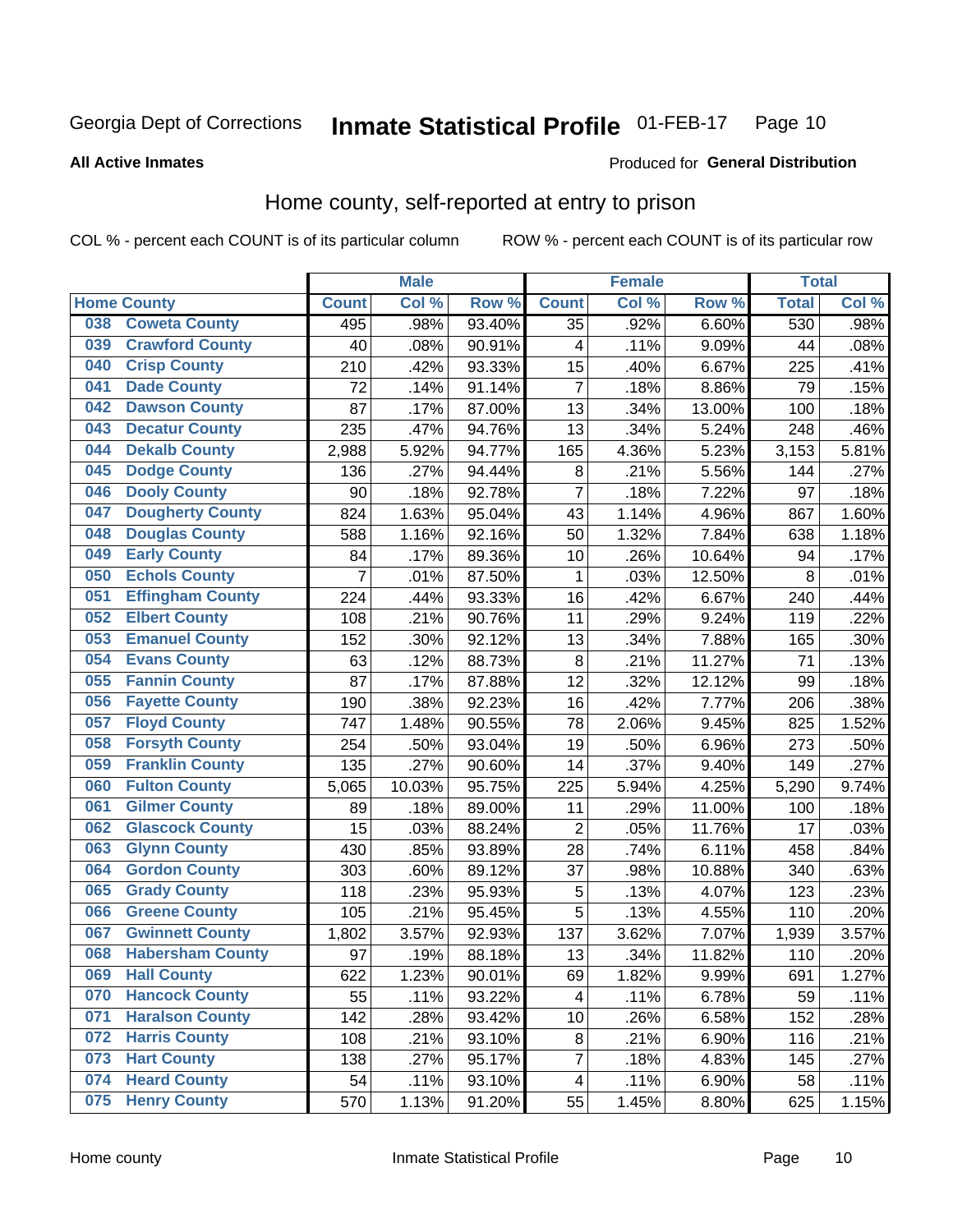#### **Inmate Statistical Profile 01-FEB-17** Page 11

#### **All Active Inmates**

## Produced for General Distribution

## Home county, self-reported at entry to prison

COL % - percent each COUNT is of its particular column

|     |                          |              | <b>Male</b> |        |                         | <b>Female</b> |        | <b>Total</b> |       |
|-----|--------------------------|--------------|-------------|--------|-------------------------|---------------|--------|--------------|-------|
|     | <b>Home County</b>       | <b>Count</b> | Col %       | Row %  | <b>Count</b>            | Col %         | Row %  | <b>Total</b> | Col % |
| 076 | <b>Houston County</b>    | 507          | 1.00%       | 90.21% | $\overline{55}$         | 1.45%         | 9.79%  | 562          | 1.04% |
| 077 | <b>Irwin County</b>      | 64           | .13%        | 91.43% | 6                       | .16%          | 8.57%  | 70           | .13%  |
| 078 | <b>Jackson County</b>    | 243          | .48%        | 91.35% | 23                      | .61%          | 8.65%  | 266          | .49%  |
| 079 | <b>Jasper County</b>     | 82           | .16%        | 94.25% | 5                       | .13%          | 5.75%  | 87           | .16%  |
| 080 | <b>Jeff Davis County</b> | 75           | .15%        | 96.15% | 3                       | .08%          | 3.85%  | 78           | .14%  |
| 081 | <b>Jefferson County</b>  | 182          | .36%        | 96.81% | 6                       | .16%          | 3.19%  | 188          | .35%  |
| 082 | <b>Jenkins County</b>    | 71           | .14%        | 94.67% | $\overline{\mathbf{4}}$ | .11%          | 5.33%  | 75           | .14%  |
| 083 | <b>Johnson County</b>    | 37           | .07%        | 90.24% | 4                       | .11%          | 9.76%  | 41           | .08%  |
| 084 | <b>Jones County</b>      | 115          | .23%        | 92.00% | 10                      | .26%          | 8.00%  | 125          | .23%  |
| 085 | <b>Lamar County</b>      | 61           | .12%        | 93.85% | 4                       | .11%          | 6.15%  | 65           | .12%  |
| 086 | <b>Lanier County</b>     | 39           | .08%        | 95.12% | $\overline{2}$          | .05%          | 4.88%  | 41           | .08%  |
| 087 | <b>Laurens County</b>    | 257          | .51%        | 90.81% | 26                      | .69%          | 9.19%  | 283          | .52%  |
| 088 | <b>Lee County</b>        | 100          | .20%        | 96.15% | $\overline{\mathbf{4}}$ | .11%          | 3.85%  | 104          | .19%  |
| 089 | <b>Liberty County</b>    | 232          | .46%        | 95.87% | 10                      | .26%          | 4.13%  | 242          | .45%  |
| 090 | <b>Lincoln County</b>    | 29           | .06%        | 96.67% | 1                       | .03%          | 3.33%  | 30           | .06%  |
| 091 | <b>Long County</b>       | 40           | .08%        | 88.89% | 5                       | .13%          | 11.11% | 45           | .08%  |
| 092 | <b>Lowndes County</b>    | 465          | .92%        | 97.69% | 11                      | .29%          | 2.31%  | 476          | .88%  |
| 093 | <b>Lumpkin County</b>    | 89           | .18%        | 90.82% | 9                       | .24%          | 9.18%  | 98           | .18%  |
| 094 | <b>Macon County</b>      | 76           | .15%        | 93.83% | $\overline{5}$          | .13%          | 6.17%  | 81           | .15%  |
| 095 | <b>Madison County</b>    | 164          | .32%        | 92.66% | 13                      | .34%          | 7.34%  | 177          | .33%  |
| 096 | <b>Marion County</b>     | 53           | .10%        | 91.38% | 5                       | .13%          | 8.62%  | 58           | .11%  |
| 097 | <b>Mcduffie County</b>   | 158          | .31%        | 92.94% | 12                      | .32%          | 7.06%  | 170          | .31%  |
| 098 | <b>Mcintosh County</b>   | 55           | .11%        | 94.83% | $\overline{3}$          | .08%          | 5.17%  | 58           | .11%  |
| 099 | <b>Meriwether County</b> | 174          | .34%        | 91.10% | 17                      | .45%          | 8.90%  | 191          | .35%  |
| 100 | <b>Miller County</b>     | 29           | .06%        | 87.88% | 4                       | .11%          | 12.12% | 33           | .06%  |
| 101 | <b>Mitchell County</b>   | 152          | .30%        | 93.83% | 10                      | .26%          | 6.17%  | 162          | .30%  |
| 102 | <b>Monroe County</b>     | 115          | .23%        | 95.83% | 5                       | .13%          | 4.17%  | 120          | .22%  |
| 103 | <b>Montgomery County</b> | 76           | .15%        | 88.37% | 10                      | .26%          | 11.63% | 86           | .16%  |
| 104 | <b>Morgan County</b>     | 102          | .20%        | 96.23% | $\overline{4}$          | .11%          | 3.77%  | 106          | .20%  |
| 105 | <b>Murray County</b>     | 188          | .37%        | 89.95% | 21                      | .55%          | 10.05% | 209          | .38%  |
| 106 | <b>Muscogee County</b>   | 1,013        | 2.01%       | 94.67% | 57                      | 1.51%         | 5.33%  | 1,070        | 1.97% |
| 107 | <b>Newton County</b>     | 580          | 1.15%       | 92.80% | 45                      | 1.19%         | 7.20%  | 625          | 1.15% |
| 108 | <b>Oconee County</b>     | 51           | .10%        | 82.26% | 11                      | .29%          | 17.74% | 62           | .11%  |
| 109 | <b>Oglethorpe County</b> | 64           | .13%        | 90.14% | 7                       | .18%          | 9.86%  | 71           | .13%  |
| 110 | <b>Paulding County</b>   | 320          | .63%        | 89.64% | 37                      | .98%          | 10.36% | 357          | .66%  |
| 111 | <b>Peach County</b>      | 124          | .25%        | 95.38% | 6                       | .16%          | 4.62%  | 130          | .24%  |
| 112 | <b>Pickens County</b>    | 110          | .22%        | 85.94% | 18                      | .48%          | 14.06% | 128          | .24%  |
| 113 | <b>Pierce County</b>     | 106          | .21%        | 89.83% | 12                      | .32%          | 10.17% | 118          | .22%  |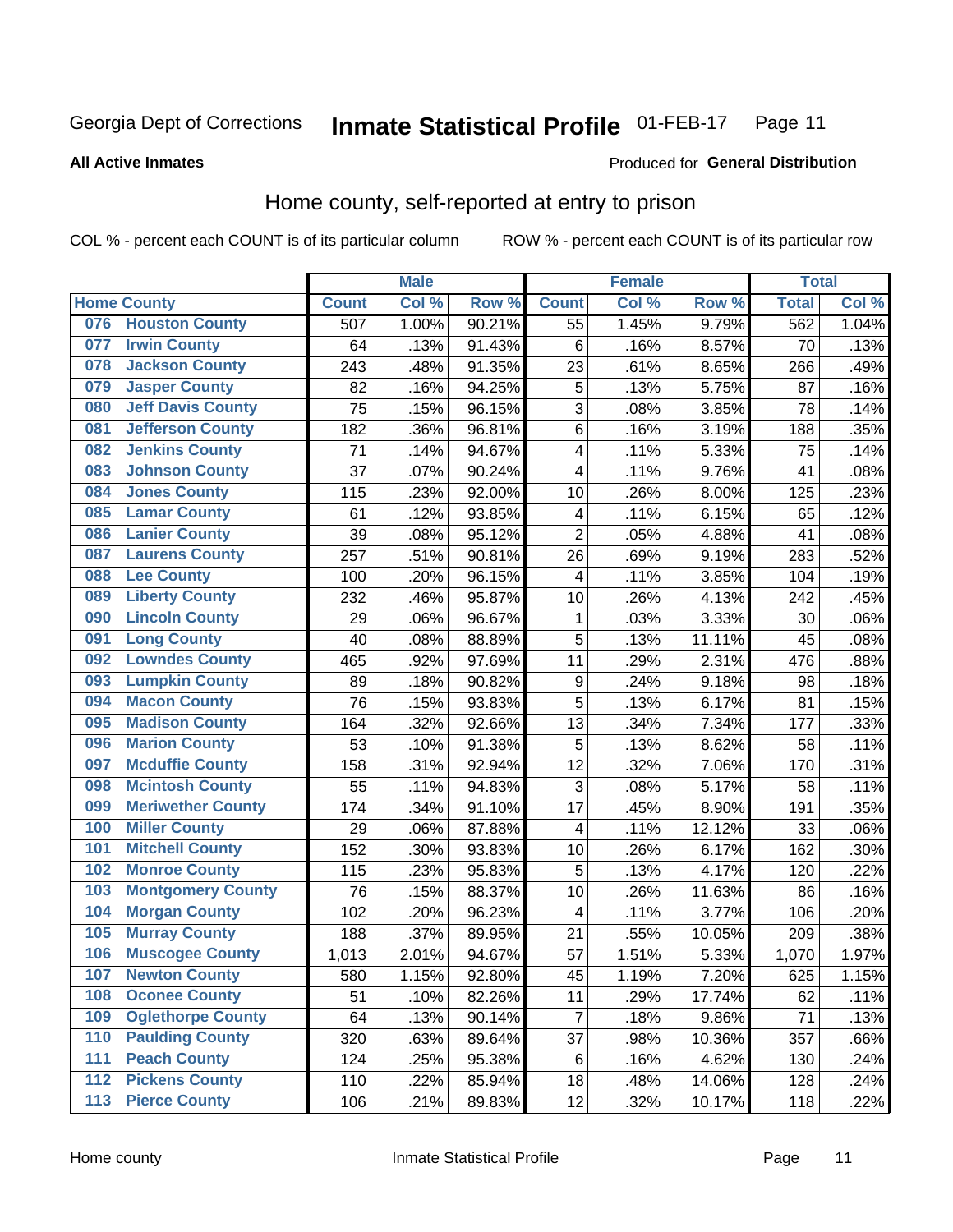#### Inmate Statistical Profile 01-FEB-17 Page 12

#### **All Active Inmates**

#### Produced for General Distribution

## Home county, self-reported at entry to prison

COL % - percent each COUNT is of its particular column

|                                          |                          |              | <b>Male</b> |                  |                  | <b>Female</b> |        | <b>Total</b>    |       |
|------------------------------------------|--------------------------|--------------|-------------|------------------|------------------|---------------|--------|-----------------|-------|
| <b>Home County</b>                       |                          | <b>Count</b> | Col %       | Row <sup>%</sup> | <b>Count</b>     | Col %         | Row %  | <b>Total</b>    | Col % |
| 114<br><b>Pike County</b>                |                          | 42           | .08%        | 91.30%           | 4                | .11%          | 8.70%  | $\overline{46}$ | .08%  |
| <b>Polk County</b><br>115                |                          | 247          | .49%        | 90.48%           | 26               | .69%          | 9.52%  | 273             | .50%  |
| <b>Pulaski County</b><br>116             |                          | 59           | .12%        | 92.19%           | 5                | .13%          | 7.81%  | 64              | .12%  |
| <b>Putnam County</b><br>117              |                          | 138          | .27%        | 92.62%           | 11               | .29%          | 7.38%  | 149             | .27%  |
| 118                                      | <b>Quitman County</b>    | 13           | .03%        | 100.00%          |                  |               |        | 13              | .02%  |
| <b>Rabun County</b><br>119               |                          | 48           | .10%        | 84.21%           | $\boldsymbol{9}$ | .24%          | 15.79% | 57              | .10%  |
| 120                                      | <b>Randolph County</b>   | 73           | .14%        | 92.41%           | $\,6$            | .16%          | 7.59%  | 79              | .15%  |
| 121                                      | <b>Richmond County</b>   | 1,802        | 3.57%       | 93.90%           | 117              | 3.09%         | 6.10%  | 1,919           | 3.53% |
| 122                                      | <b>Rockdale County</b>   | 346          | .69%        | 91.05%           | 34               | .90%          | 8.95%  | 380             | .70%  |
| <b>Schley County</b><br>123              |                          | 19           | .04%        | 95.00%           | 1                | .03%          | 5.00%  | 20              | .04%  |
| 124                                      | <b>Screven County</b>    | 133          | .26%        | 97.08%           | $\overline{4}$   | .11%          | 2.92%  | 137             | .25%  |
| 125                                      | <b>Seminole County</b>   | 73           | .14%        | 91.25%           | $\overline{7}$   | .18%          | 8.75%  | 80              | .15%  |
| 126                                      | <b>Spalding County</b>   | 449          | .89%        | 93.35%           | 32               | .85%          | 6.65%  | 481             | .89%  |
| 127                                      | <b>Stephens County</b>   | 133          | .26%        | 88.08%           | 18               | .48%          | 11.92% | 151             | .28%  |
| <b>Stewart County</b><br>128             |                          | 36           | .07%        | 100.00%          |                  |               |        | 36              | .07%  |
| <b>Sumter County</b><br>129              |                          | 168          | .33%        | 95.45%           | 8                | .21%          | 4.55%  | 176             | .32%  |
| <b>Talbot County</b><br>130              |                          | 40           | .08%        | 90.91%           | 4                | .11%          | 9.09%  | 44              | .08%  |
| 131                                      | <b>Taliaferro County</b> | 9            | .02%        | 100.00%          |                  |               |        | 9               | .02%  |
| <b>Tattnall County</b><br>132            |                          | 157          | .31%        | 94.01%           | 10               | .26%          | 5.99%  | 167             | .31%  |
| <b>Taylor County</b><br>133              |                          | 63           | .12%        | 92.65%           | 5                | .13%          | 7.35%  | 68              | .13%  |
| <b>Telfair County</b><br>134             |                          | 104          | .21%        | 89.66%           | 12               | .32%          | 10.34% | 116             | .21%  |
| <b>Terrell County</b><br>135             |                          | 89           | .18%        | 90.82%           | 9                | .24%          | 9.18%  | 98              | .18%  |
| 136                                      | <b>Thomas County</b>     | 195          | .39%        | 92.86%           | 15               | .40%          | 7.14%  | 210             | .39%  |
| <b>Tift County</b><br>137                |                          | 315          | .62%        | 97.52%           | 8                | .21%          | 2.48%  | 323             | .59%  |
| 138                                      | <b>Toombs County</b>     | 291          | .58%        | 91.22%           | 28               | .74%          | 8.78%  | 319             | .59%  |
| <b>Towns County</b><br>139               |                          | 18           | .04%        | 66.67%           | $\boldsymbol{9}$ | .24%          | 33.33% | 27              | .05%  |
| 140                                      | <b>Treutlen County</b>   | 59           | .12%        | 90.77%           | $\,6$            | .16%          | 9.23%  | 65              | .12%  |
| <b>Troup County</b><br>141               |                          | 505          | 1.00%       | 93.87%           | 33               | .87%          | 6.13%  | 538             | .99%  |
| <b>Turner County</b><br>$\overline{142}$ |                          | 73           | .14%        | 94.81%           | 4                | .11%          | 5.19%  | 77              | .14%  |
| <b>Twiggs County</b><br>143              |                          | 52           | .10%        | 92.86%           | 4                | .11%          | 7.14%  | 56              | .10%  |
| <b>Union County</b><br>144               |                          | 64           | .13%        | 86.49%           | 10               | .26%          | 13.51% | 74              | .14%  |
| 145<br><b>Upson County</b>               |                          | 150          | .30%        | 92.02%           | 13               | .34%          | 7.98%  | 163             | .30%  |
| <b>Walker County</b><br>146              |                          | 384          | .76%        | 87.07%           | 57               | 1.51%         | 12.93% | 441             | .81%  |
| <b>Walton County</b><br>147              |                          | 439          | .87%        | 92.81%           | 34               | .90%          | 7.19%  | 473             | .87%  |
| <b>Ware County</b><br>148                |                          | 321          | .64%        | 91.45%           | 30               | .79%          | 8.55%  | 351             | .65%  |
| <b>Warren County</b><br>149              |                          | 28           | .06%        | 96.55%           | 1                | .03%          | 3.45%  | 29              | .05%  |
| 150                                      | <b>Washington County</b> | 186          | .37%        | 93.47%           | 13               | .34%          | 6.53%  | 199             | .37%  |
| <b>Wayne County</b><br>151               |                          | 166          | .33%        | 93.79%           | 11               | .29%          | 6.21%  | 177             | .33%  |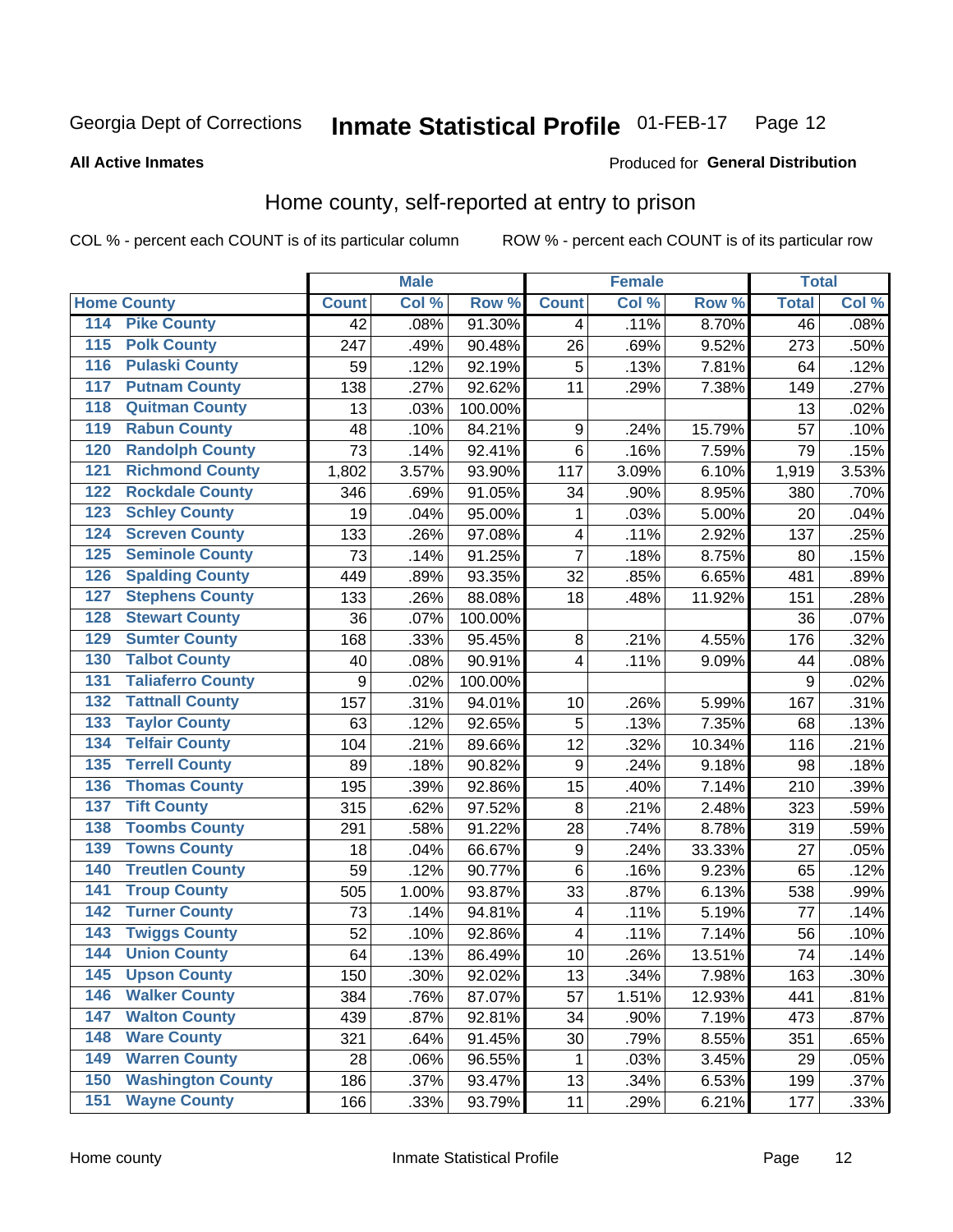#### **Inmate Statistical Profile 01-FEB-17** Page 13

#### **All Active Inmates**

## Produced for General Distribution

### Home county, self-reported at entry to prison

COL % - percent each COUNT is of its particular column

|     |                             |              | <b>Male</b> |         |                 | <b>Female</b> |          | <b>Total</b> |       |
|-----|-----------------------------|--------------|-------------|---------|-----------------|---------------|----------|--------------|-------|
|     | <b>Home County</b>          | <b>Count</b> | Col %       | Row %   | <b>Count</b>    | Col %         | Row %    | <b>Total</b> | Col % |
| 152 | <b>Webster County</b>       | 10           | .02%        | 100.00% |                 |               |          | 10           | .02%  |
| 153 | <b>Wheeler County</b>       | 34           | $.07\%$     | 97.14%  |                 | .03%          | $2.86\%$ | 35           | .06%  |
| 154 | <b>White County</b>         | 83           | .16%        | 85.57%  | 14 <sub>1</sub> | .37%          | 14.43%   | 97           | .18%  |
| 155 | <b>Whitfield County</b>     | 536          | 1.06%       | 88.74%  | 68              | 1.80%         | 11.26%   | 604          | 1.11% |
| 156 | <b>Wilcox County</b>        | 53           | .10%        | 92.98%  | 4               | .11%          | 7.02%    | 57           | .10%  |
| 157 | <b>Wilkes County</b>        | 62           | .12%        | 91.18%  | 6               | .16%          | 8.82%    | 68           | .13%  |
| 158 | <b>Wilkinson County</b>     | 54           | .11%        | 98.18%  |                 | .03%          | 1.82%    | 55           | .10%  |
| 159 | <b>Worth County</b>         | 118          | .23%        | 90.77%  | 12              | .32%          | 9.23%    | 130          | .24%  |
| 999 | <b>Other Custody/Out Of</b> | 143          | .28%        | 95.33%  | 7               | .18%          | 4.67%    | 150          | .28%  |
|     | <b>State</b>                |              |             |         |                 |               |          |              |       |
|     | <b>Total Rported</b>        | 50,510       | 100%        | 93.03%  | 3,785           | 100%          | 6.97%    | 54,295       | 100%  |

| Reported<br>NO1 |        |       |        |
|-----------------|--------|-------|--------|
| <b>Total</b>    | 50.510 | 3,785 | 54,295 |

|  | Mode (most frequent) | <b>Fulton County</b> | <b>Fulton County</b> | <b>Fulton County</b> |
|--|----------------------|----------------------|----------------------|----------------------|
|--|----------------------|----------------------|----------------------|----------------------|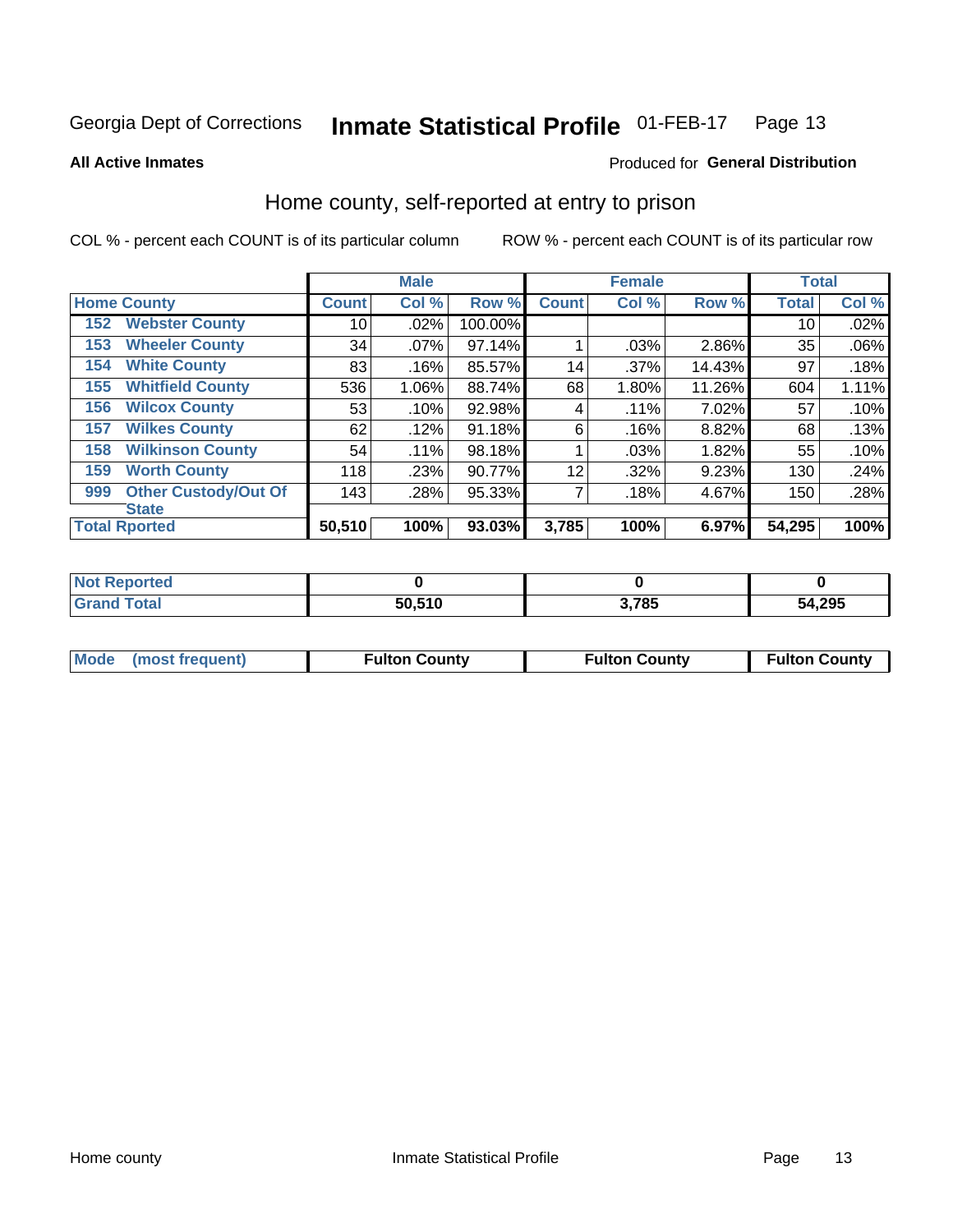#### **Inmate Statistical Profile 01-FEB-17** Page 14

#### **All Active Inmates**

#### Produced for General Distribution

## Employment status before prison, self-reported at entry to prison

COL % - percent each COUNT is of its particular column

|                           |              | <b>Male</b> |         |                 | <b>Female</b> |        |        | <b>Total</b> |
|---------------------------|--------------|-------------|---------|-----------------|---------------|--------|--------|--------------|
| <b>Employment Status</b>  | <b>Count</b> | Col %       | Row %   | <b>Count</b>    | Col %         | Row %  | Total  | Col %        |
| <b>Full Time</b><br>01    | 18,526       | 46.05%      | 93.82%  | 1,221           | 35.72%        | 6.18%  | 19,747 | 45.24%       |
| <b>Part Time</b><br>02    | 2,831        | 7.04%       | 90.77%  | 288             | 8.43%         | 9.23%  | 3,119  | 7.15%        |
| Unempl $<$ 6M<br>03       | 2,377        | 5.91%       | 98.18%  | 44              | 1.29%         | 1.82%  | 2,421  | 5.55%        |
| Unempl > 6M<br>04         | 9,343        | 23.23%      | 89.13%  | 1,139           | 33.32%        | 10.87% | 10,482 | 24.02%       |
| <b>Never Worked</b><br>05 | 4,104        | 10.20%      | 94.21%  | 252             | 7.37%         | 5.79%  | 4,356  | 9.98%        |
| <b>Student</b><br>06      | ,157         | 2.88%       | 96.90%  | 37 <sub>1</sub> | 1.08%         | 3.10%  | 1,194  | 2.74%        |
| 07<br><b>Incapable</b>    | .887         | 4.69%       | 81.20%  | 437             | 12.79%        | 18.80% | 2,324  | 5.32%        |
| <b>UNKNOWN</b><br>20      | 2            | .01%        | 100.00% |                 |               |        | 2      | .01%         |
| <b>Total Reported</b>     | 40,227       | 100%        | 92.17%  | 3,418           | 100%          | 7.83%  | 43,645 | 100%         |

| <b>Not Reported</b> | 10,284 | 367   | 10,651 |
|---------------------|--------|-------|--------|
| <b>Grand Total</b>  | 50,511 | 3,785 | 54,296 |

| <b>Mode (most frequent)</b> | $^{\prime\prime}$ Time | <b>Time</b><br>rull i |
|-----------------------------|------------------------|-----------------------|
|                             |                        |                       |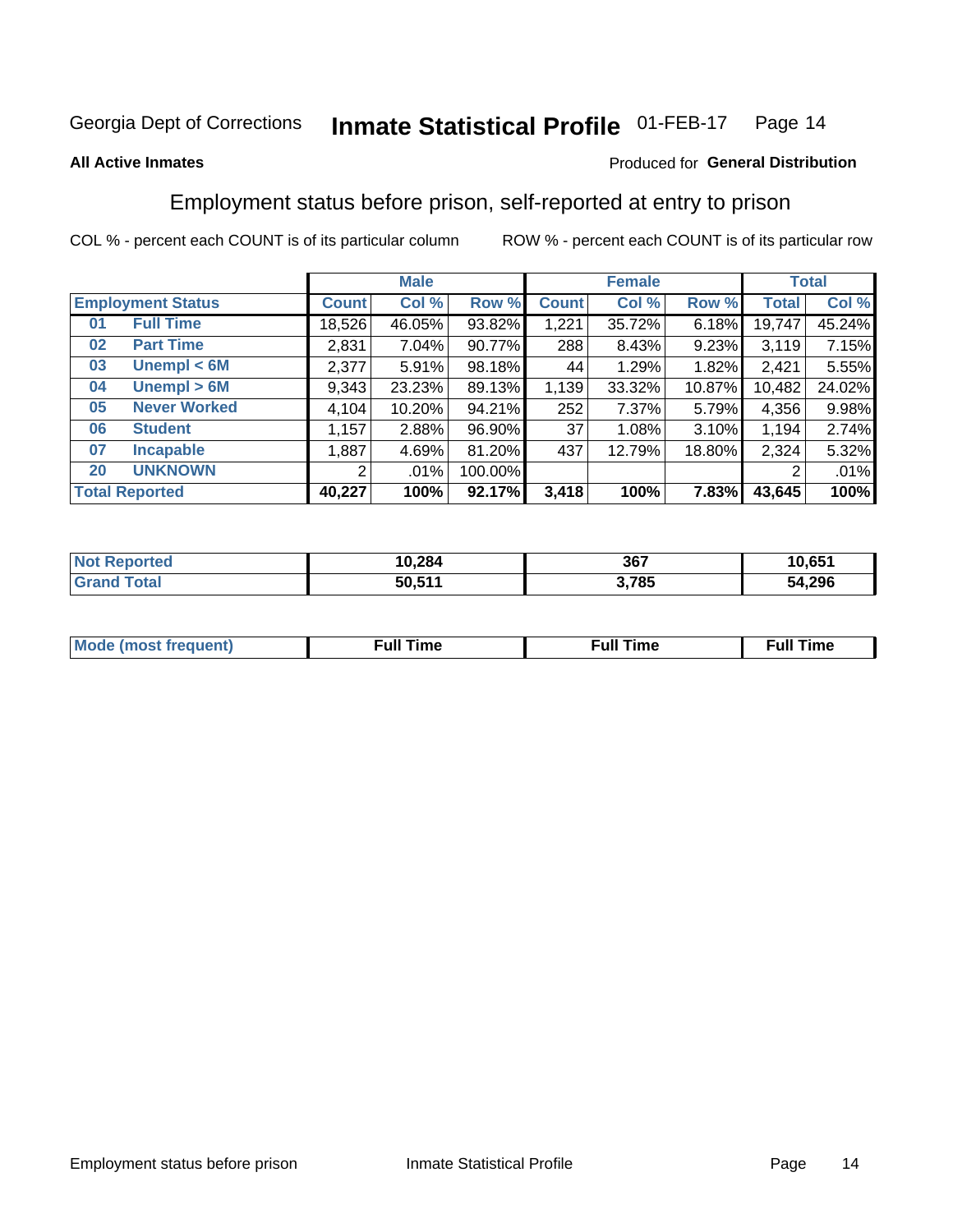#### **All Active Inmates**

Produced for General Distribution

## Age at admission

COL % - percent each COUNT is of its particular column

|                         |                 | <b>Male</b> |         |                           | <b>Female</b> |        |                 | <b>Total</b> |
|-------------------------|-----------------|-------------|---------|---------------------------|---------------|--------|-----------------|--------------|
| <b>Age At Admission</b> | <b>Count</b>    | Col %       | Row %   | <b>Count</b>              | Col %         | Row %  | <b>Total</b>    | Col %        |
| 14                      | $\overline{15}$ | 0.03%       | 88.24%  | $\overline{2}$            | 0.05%         | 11.76% | $\overline{17}$ | 0.03%        |
| $\overline{15}$         | 61              | 0.12%       | 100.00% |                           |               |        | 61              | 0.11%        |
| 16                      | 158             | 0.31%       | 98.14%  | $\ensuremath{\mathsf{3}}$ | 0.08%         | 1.86%  | 161             | 0.30%        |
| $\overline{17}$         | 707             | 1.40%       | 96.06%  | 29                        | 0.77%         | 3.94%  | 736             | 1.36%        |
| $\overline{18}$         | 1,325           | 2.62%       | 97.21%  | 38                        | 1.00%         | 2.79%  | 1,363           | 2.51%        |
| 19                      | 1,910           | 3.78%       | 96.61%  | 67                        | 1.77%         | 3.39%  | 1,977           | 3.64%        |
| 20                      | 2,100           | 4.16%       | 95.85%  | 91                        | 2.40%         | 4.15%  | 2,191           | 4.04%        |
| $\overline{21}$         | 2,152           | 4.26%       | 95.86%  | 93                        | 2.46%         | 4.14%  | 2,245           | 4.13%        |
| $\overline{22}$         | 2,270           | 4.49%       | 95.42%  | 109                       | 2.88%         | 4.58%  | 2,379           | 4.38%        |
| 23                      | 2,057           | 4.07%       | 94.23%  | 126                       | 3.33%         | 5.77%  | 2,183           | 4.02%        |
| 24                      | 2,079           | 4.12%       | 92.85%  | 160                       | 4.23%         | 7.15%  | 2,239           | 4.12%        |
| $\overline{25}$         | 2,008           | 3.98%       | 93.70%  | 135                       | 3.57%         | 6.30%  | 2,143           | 3.95%        |
| $\overline{26}$         | 1,916           | 3.79%       | 93.10%  | 142                       | 3.75%         | 6.90%  | 2,058           | 3.79%        |
| $\overline{27}$         | 1,834           | 3.63%       | 92.72%  | 144                       | 3.81%         | 7.28%  | 1,978           | 3.64%        |
| 28                      | 1,749           | 3.46%       | 92.44%  | 143                       | 3.78%         | 7.56%  | 1,892           | 3.48%        |
| 29                      | 1,702           | 3.37%       | 92.35%  | 141                       | 3.73%         | 7.65%  | 1,843           | 3.39%        |
| 30                      | 1,714           | 3.39%       | 92.10%  | 147                       | 3.88%         | 7.90%  | 1,861           | 3.43%        |
| 31                      | 1,550           | 3.07%       | 92.26%  | 130                       | 3.44%         | 7.74%  | 1,680           | 3.09%        |
| 32                      | 1,410           | 2.79%       | 91.68%  | 128                       | 3.38%         | 8.32%  | 1,538           | 2.83%        |
| 33                      | 1,463           | 2.90%       | 90.53%  | 153                       | 4.04%         | 9.47%  | 1,616           | 2.98%        |
| 34                      | 1,386           | 2.74%       | 90.18%  | 151                       | 3.99%         | 9.82%  | 1,537           | 2.83%        |
| 35                      | 1,408           | 2.79%       | 92.03%  | 122                       | 3.22%         | 7.97%  | 1,530           | 2.82%        |
| 36                      | 1,362           | 2.70%       | 92.97%  | 103                       | 2.72%         | 7.03%  | 1,465           | 2.70%        |
| 37                      | 1,271           | 2.52%       | 92.24%  | 107                       | 2.83%         | 7.76%  | 1,378           | 2.54%        |
| 38                      | 1,121           | 2.22%       | 92.19%  | 95                        | 2.51%         | 7.81%  | 1,216           | 2.24%        |
| 39                      | 1,081           | 2.14%       | 90.99%  | 107                       | 2.83%         | 9.01%  | 1,188           | 2.19%        |
| 40                      | 969             | 1.92%       | 92.02%  | 84                        | 2.22%         | 7.98%  | 1,053           | 1.94%        |
| 41                      | 946             | 1.87%       | 92.02%  | 82                        | 2.17%         | 7.98%  | 1,028           | 1.89%        |
| 42                      | 952             | 1.88%       | 93.61%  | 65                        | 1.72%         | 6.39%  | 1,017           | 1.87%        |
| 43                      | 887             | 1.76%       | 91.44%  | 83                        | 2.19%         | 8.56%  | 970             | 1.79%        |
| 44                      | 803             | 1.59%       | 90.63%  | 83                        | 2.19%         | 9.37%  | 886             | 1.63%        |
| 45                      | 738             | 1.46%       | 90.89%  | 74                        | 1.96%         | 9.11%  | 812             | 1.50%        |
| 46                      | 742             | 1.47%       | 90.05%  | 82                        | 2.17%         | 9.95%  | 824             | 1.52%        |
| 47                      | 691             | 1.37%       | 90.56%  | 72                        | 1.90%         | 9.44%  | 763             | 1.41%        |
| 48                      | 665             | 1.32%       | 89.62%  | 77                        | 2.03%         | 10.38% | 742             | 1.37%        |
| 49                      | 650             | 1.29%       | 91.16%  | 63                        | 1.66%         | 8.84%  | 713             | 1.31%        |
| 50                      | 561             | 1.11%       | 91.82%  | 50                        | 1.32%         | 8.18%  | 611             | 1.13%        |
| 51                      | 467             | 0.92%       | 89.64%  | 54                        | 1.43%         | 10.36% | 521             | 0.96%        |
| 52                      | 489             | 0.97%       | 91.57%  | 45                        | 1.19%         | 8.43%  | 534             | 0.98%        |
| 53                      | 455             | 0.90%       | 91.92%  | 40                        | 1.06%         | 8.08%  | 495             | 0.91%        |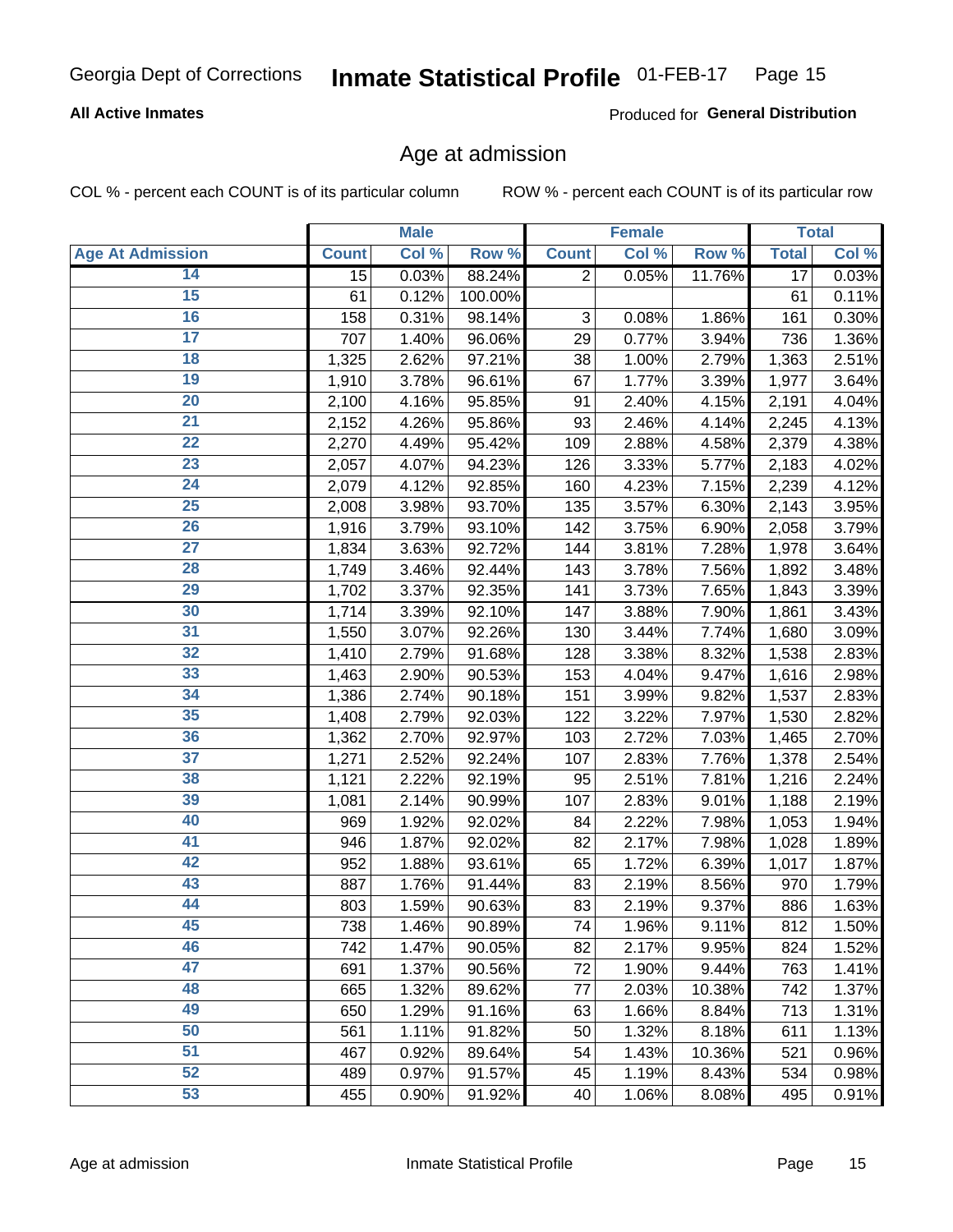#### **All Active Inmates**

Produced for General Distribution

## Age at admission

COL % - percent each COUNT is of its particular column

|                         |                | <b>Male</b> |         |                  | <b>Female</b> |                  |                | <b>Total</b> |
|-------------------------|----------------|-------------|---------|------------------|---------------|------------------|----------------|--------------|
| <b>Age At Admission</b> | <b>Count</b>   | Col %       | Row %   | <b>Count</b>     | Col %         | Row <sup>%</sup> | <b>Total</b>   | Col %        |
| 54                      | 423            | 0.84%       | 92.36%  | $\overline{35}$  | 0.92%         | 7.64%            | 458            | 0.84%        |
| 55                      | 339            | 0.67%       | 94.69%  | 19               | 0.50%         | 5.31%            | 358            | 0.66%        |
| 56                      | 334            | 0.66%       | 93.56%  | 23               | 0.61%         | 6.44%            | 357            | 0.66%        |
| 57                      | 246            | 0.49%       | 94.98%  | 13               | 0.34%         | 5.02%            | 259            | 0.48%        |
| 58                      | 222            | 0.44%       | 96.10%  | $\overline{9}$   | 0.24%         | 3.90%            | 231            | 0.43%        |
| 59                      | 193            | 0.38%       | 91.90%  | 17               | 0.45%         | 8.10%            | 210            | 0.39%        |
| 60                      | 150            | 0.30%       | 94.34%  | $\boldsymbol{9}$ | 0.24%         | 5.66%            | 159            | 0.29%        |
| 61                      | 130            | 0.26%       | 96.30%  | $\overline{5}$   | 0.13%         | 3.70%            | 135            | 0.25%        |
| 62                      | 119            | 0.24%       | 92.25%  | 10               | 0.26%         | 7.75%            | 129            | 0.24%        |
| 63                      | 86             | 0.17%       | 93.48%  | 6                | 0.16%         | 6.52%            | 92             | 0.17%        |
| 64                      | 91             | 0.18%       | 94.79%  | 5                | 0.13%         | 5.21%            | 96             | 0.18%        |
| 65                      | 60             | 0.12%       | 96.77%  | $\overline{2}$   | 0.05%         | 3.23%            | 62             | 0.11%        |
| 66                      | 46             | 0.09%       | 95.83%  | $\overline{2}$   | 0.05%         | 4.17%            | 48             | 0.09%        |
| 67                      | 49             | 0.10%       | 100.00% |                  |               |                  | 49             | 0.09%        |
| 68                      | 42             | 0.08%       | 97.67%  | 1                | 0.03%         | 2.33%            | 43             | 0.08%        |
| 69                      | 30             | 0.06%       | 96.77%  | 1                | 0.03%         | 3.23%            | 31             | 0.06%        |
| 70                      | 26             | 0.05%       | 96.30%  | 1                | 0.03%         | 3.70%            | 27             | 0.05%        |
| $\overline{71}$         | 14             | 0.03%       | 100.00% |                  |               |                  | 14             | 0.03%        |
| $\overline{72}$         | 17             | 0.03%       | 89.47%  | $\overline{2}$   | 0.05%         | 10.53%           | 19             | 0.03%        |
| $\overline{73}$         | 13             | 0.03%       | 100.00% |                  |               |                  | 13             | 0.02%        |
| 74                      | 10             | 0.02%       | 76.92%  | 3                | 0.08%         | 23.08%           | 13             | 0.02%        |
| 75                      | 8              | 0.02%       | 100.00% |                  |               |                  | 8              | 0.01%        |
| 76                      | 11             | 0.02%       | 100.00% |                  |               |                  | 11             | 0.02%        |
| $\overline{77}$         | $\,6$          | 0.01%       | 100.00% |                  |               |                  | 6              | 0.01%        |
| 78                      | 3              | 0.01%       | 100.00% |                  |               |                  | 3              | 0.01%        |
| 79                      | $\overline{3}$ | 0.01%       | 100.00% |                  |               |                  | $\overline{3}$ | 0.01%        |
| 80                      | $\mathbf{1}$   | 0.01%       | 50.00%  | 1                | 0.03%         | 50.00%           | $\overline{2}$ | 0.01%        |
| 81                      | $\overline{3}$ | 0.01%       | 100.00% |                  |               |                  | $\overline{3}$ | 0.01%        |
| $\overline{82}$         | $\overline{5}$ | 0.01%       | 100.00% |                  |               |                  | 5              | 0.01%        |
| 83                      | $\mathbf{1}$   | 0.01%       | 100.00% |                  |               |                  | 1              | 0.01%        |
| 84                      | 3              | 0.01%       | 100.00% |                  |               |                  | 3              | 0.01%        |
| 85                      | 1              | 0.01%       | 100.00% |                  |               |                  | 1              | 0.01%        |
| <b>Total Reported</b>   | 50,509         | 100%        | 93.03%  | 3,784            | 100%          | 6.97%            | 54,293         | 100%         |

| Reported<br>NOT. |        |       |        |
|------------------|--------|-------|--------|
| $T$ otol $T$     | 50.510 | 3,785 | 54,295 |

| <b>Mean</b> | oo ro | 34.39    | 00. QP |
|-------------|-------|----------|--------|
| raoer       | 32.JZ |          | 32.65  |
| `Me.        | 30    | ~<br>ึงง | 30     |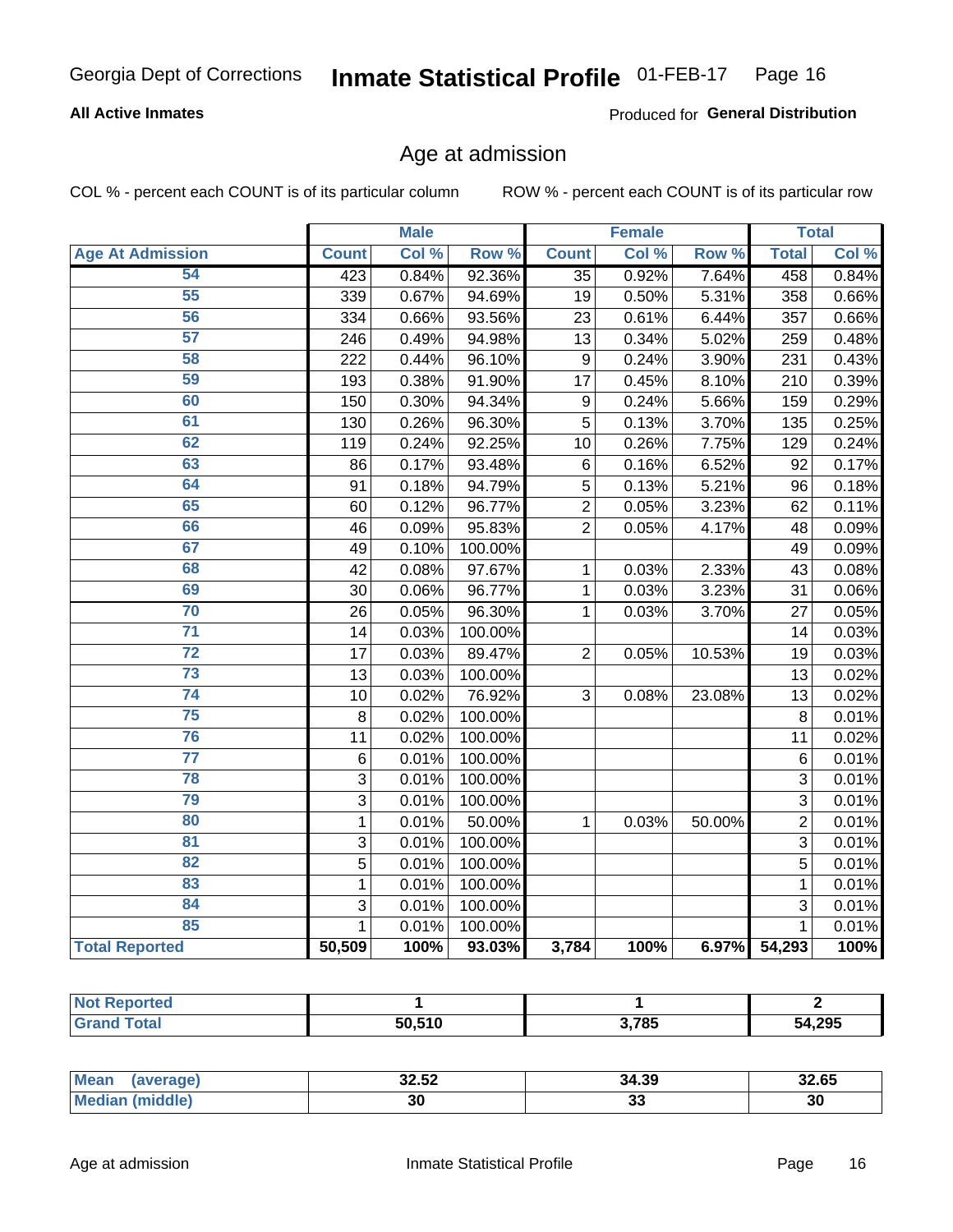#### **All Active Inmates**

Produced for General Distribution

## Age at admission

COL % - percent each COUNT is of its particular column

|                          | <b>Male</b> | <b>Female</b> | Total |
|--------------------------|-------------|---------------|-------|
| Modiae 22 Mest24e)quent) | n n         |               |       |
| <b>Grand Total</b>       |             |               |       |
|                          |             |               |       |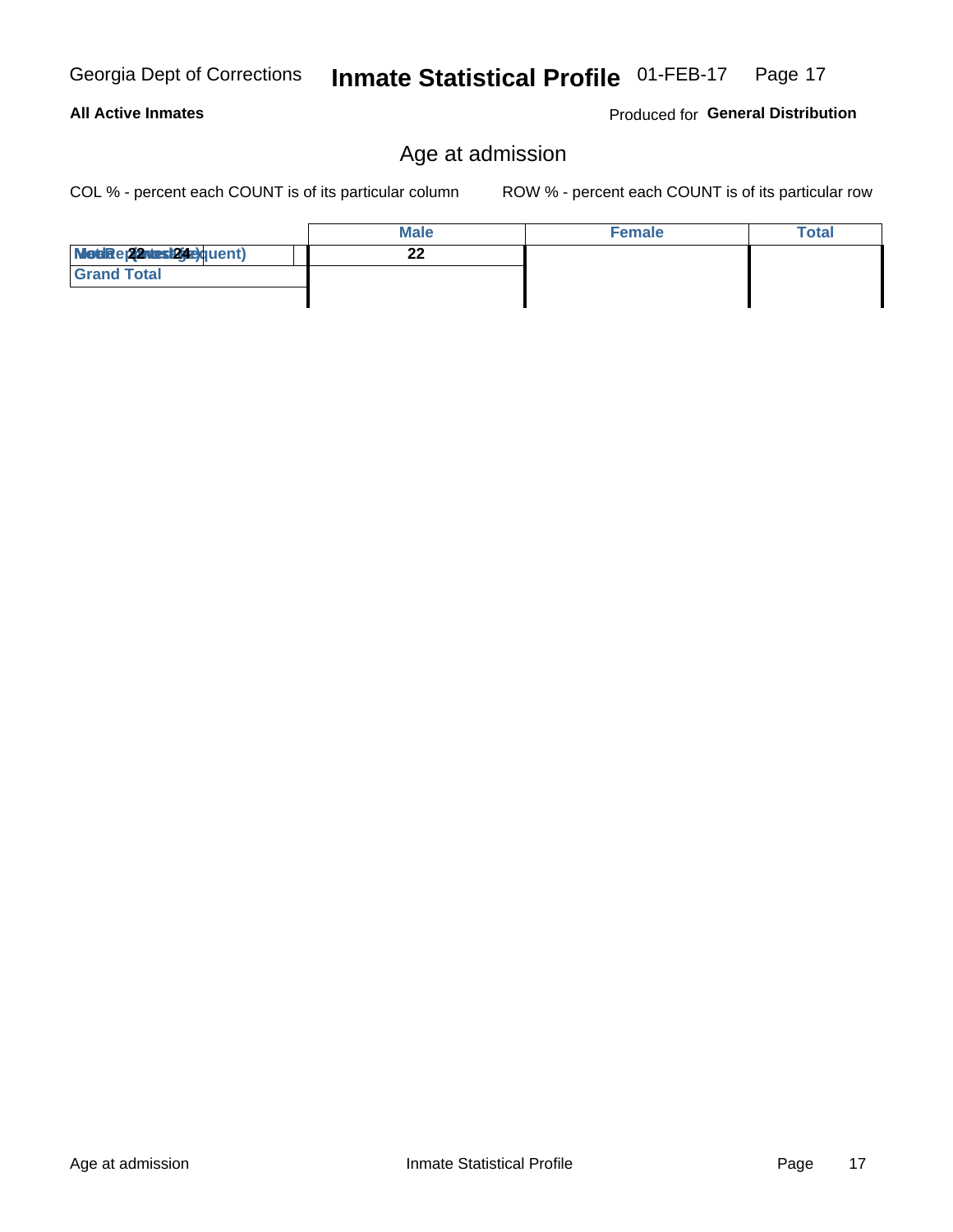#### **All Active Inmates**

#### Produced for General Distribution

## Height, measured at entry to prison

COL % - percent each COUNT is of its particular column

|                         |                | <b>Male</b> |         |              | <b>Female</b> |         |                | <b>Total</b> |
|-------------------------|----------------|-------------|---------|--------------|---------------|---------|----------------|--------------|
| <b>Height</b>           | <b>Count</b>   | Col %       | Row %   | <b>Count</b> | Col %         | Row %   | <b>Total</b>   | Col %        |
| $\overline{\mathbf{0}}$ | 590            | 1.17%       | 97.20%  | 17           | 0.45%         | 2.80%   | 607            | 1.12%        |
| 4'00"                   | 3              | 0.01%       | 100.00% |              |               |         | 3              | 0.01%        |
| 4'02"                   | $\mathbf{1}$   | 0.01%       | 100.00% |              |               |         | 1              | 0.01%        |
| 4'03''                  | $\overline{2}$ | 0.01%       | 100.00% |              |               |         | 2              | 0.01%        |
| 4'04"                   | $\mathbf{1}$   | 0.01%       | 100.00% |              |               |         | 1              | 0.01%        |
| 4'05"                   |                |             |         | 1            | 0.03%         | 100.00% | $\mathbf{1}$   | 0.01%        |
| 4'06"                   | 1              | 0.01%       | 50.00%  | 1            | 0.03%         | 50.00%  | $\overline{c}$ | 0.01%        |
| 4'07"                   | $\mathbf{1}$   | 0.01%       | 25.00%  | 3            | 0.08%         | 75.00%  | 4              | 0.01%        |
| 4'08"                   | 8              | 0.02%       | 61.54%  | 5            | 0.13%         | 38.46%  | 13             | 0.02%        |
| 4'09"                   | 3              | 0.01%       | 20.00%  | 12           | 0.32%         | 80.00%  | 15             | 0.03%        |
| 4'10"                   | 5              | 0.01%       | 21.74%  | 18           | 0.48%         | 78.26%  | 23             | 0.04%        |
| 4'11''                  | 12             | 0.02%       | 13.64%  | 76           | 2.01%         | 86.36%  | 88             | 0.16%        |
| 5'00''                  | 101            | 0.20%       | 39.92%  | 152          | 4.02%         | 60.08%  | 253            | 0.47%        |
| 5'01"                   | 99             | 0.20%       | 33.11%  | 200          | 5.28%         | 66.89%  | 299            | 0.55%        |
| 5'02"                   | 268            | 0.53%       | 40.30%  | 397          | 10.49%        | 59.70%  | 665            | 1.22%        |
| 5'03"                   | 386            | 0.76%       | 46.84%  | 438          | 11.57%        | 53.16%  | 824            | 1.52%        |
| 5'04"                   | 1,003          | 1.99%       | 63.80%  | 569          | 15.03%        | 36.20%  | 1,572          | 2.90%        |
| 5'05"                   | 1,692          | 3.35%       | 78.84%  | 454          | 11.99%        | 21.16%  | 2,146          | 3.95%        |
| 5'06''                  | 3,426          | 6.78%       | 87.89%  | 472          | 12.47%        | 12.11%  | 3,898          | 7.18%        |
| 5'07''                  | 3,986          | 7.89%       | 90.45%  | 421          | 11.12%        | 9.55%   | 4,407          | 8.12%        |
| 5'08''                  | 5,081          | 10.06%      | 96.16%  | 203          | 5.36%         | 3.84%   | 5,284          | 9.73%        |
| 5'09''                  | 6,523          | 12.91%      | 97.66%  | 156          | 4.12%         | 2.34%   | 6,679          | 12.30%       |
| 5'10''                  | 5,396          | 10.68%      | 98.20%  | 99           | 2.62%         | 1.80%   | 5,495          | 10.12%       |
| 5'11"                   | 6,086          | 12.05%      | 99.20%  | 49           | 1.29%         | 0.80%   | 6,135          | 11.30%       |
| 6'00''                  | 5,481          | 10.85%      | 99.64%  | 20           | 0.53%         | 0.36%   | 5,501          | 10.13%       |
| 6'01''                  | 4,083          | 8.08%       | 99.63%  | 15           | 0.40%         | 0.37%   | 4,098          | 7.55%        |
| 6'02"                   | 3,103          | 6.14%       | 99.90%  | 3            | 0.08%         | 0.10%   | 3,106          | 5.72%        |
| 6'03''                  | 1,639          | 3.24%       | 99.82%  | 3            | 0.08%         | 0.18%   | 1,642          | 3.02%        |
| 6'04"                   | 900            | 1.78%       | 100.00% |              |               |         | 900            | 1.66%        |
| 6'05"                   | 340            | 0.67%       | 100.00% |              |               |         | 340            | 0.63%        |
| 6'06"                   | 157            | 0.31%       | 100.00% |              |               |         | 157            | 0.29%        |
| 6'07"                   | 53             | 0.10%       | 98.15%  | 1            | 0.03%         | 1.85%   | 54             | 0.10%        |
| 6'08"                   | 30             | 0.06%       | 100.00% |              |               |         | 30             | 0.06%        |
| 6'09''                  | 32             | 0.06%       | 100.00% |              |               |         | 32             | 0.06%        |
| 6'10''                  | 5              | 0.01%       | 100.00% |              |               |         | 5              | 0.01%        |
| 6'11''                  | 7              | 0.01%       | 100.00% |              |               |         | 7              | 0.01%        |
| 7'00"                   | 4              | 0.01%       | 100.00% |              |               |         | 4              | 0.01%        |
| 7'02"                   | 1              | 0.01%       | 100.00% |              |               |         | 1              | 0.01%        |
| 7'05"                   | $\mathbf{1}$   | 0.01%       | 100.00% |              |               |         | $\mathbf{1}$   | 0.01%        |
| <b>Total Reported</b>   | 50,510         | 100%        | 93.03%  | 3,785        | 100%          | 6.97%   | 54,295         | 100%         |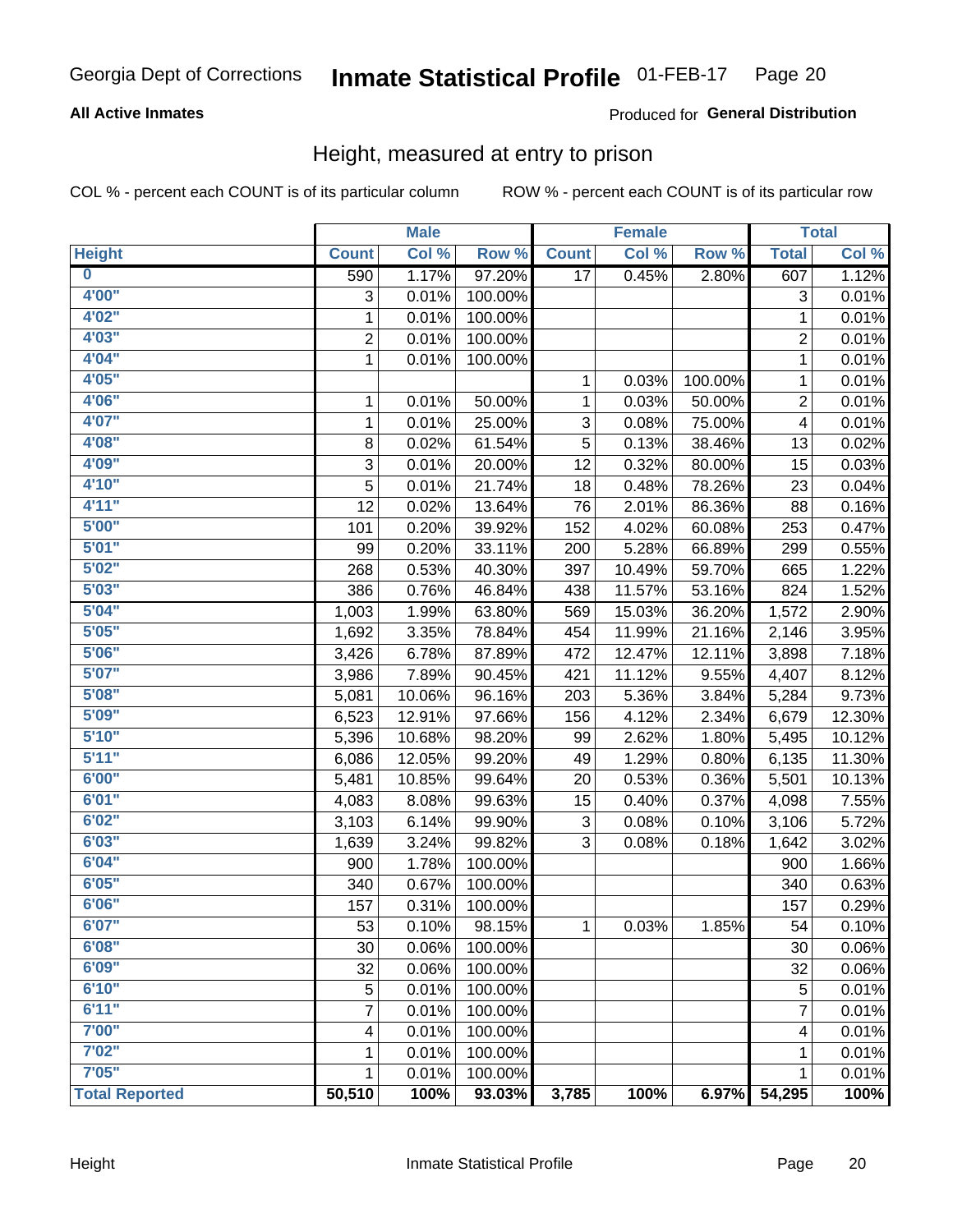#### **All Active Inmates**

Produced for General Distribution

## Height, measured at entry to prison

COL % - percent each COUNT is of its particular column

|                     | <b>Male</b> | Female | Total  |
|---------------------|-------------|--------|--------|
| <b>Not Reported</b> |             |        |        |
| <b>Grand Total</b>  | 50,510      | 3,785  | 54,295 |

| <b>Mean</b> | erage) | 5'10" | 5'05" | <b>CIA AIL</b><br>. . |
|-------------|--------|-------|-------|-----------------------|
|             |        |       |       |                       |
| <b>Mode</b> |        | 5'09" | 5'04" | 5'09"                 |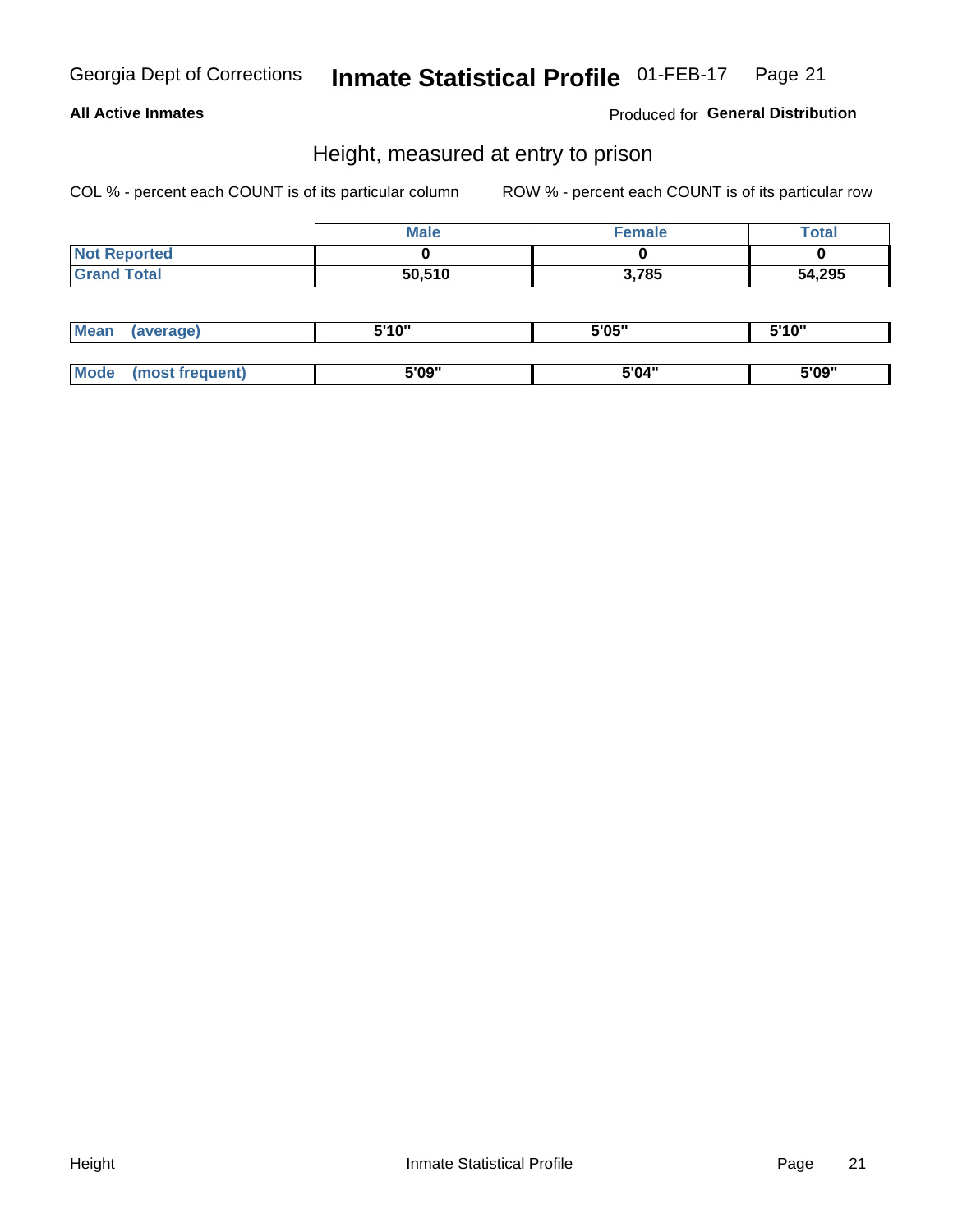**All Active Inmates** 

Produced for General Distribution

## Weight, measured at entry to prison

COL % - percent each COUNT is of its particular column

| Col %<br>Col %<br>Row %<br>Row %<br><b>Total</b><br>Col %<br>Weight<br><b>Count</b><br><b>Count</b><br><b>Under 80 pounds</b><br>0.02%<br>100.00%<br>0.02%<br>9<br>9<br>80 - 89 pounds<br>1<br>$\overline{c}$<br>0.01%<br>50.00%<br>0.01%<br>1<br>0.03%<br>50.00%<br>90 - 99 pounds<br>5<br>8<br>61.54%<br>0.01%<br>38.46%<br>0.21%<br>13<br>0.02%<br>100 - 109 pounds<br>28<br>0.06%<br>49.12%<br>29<br>0.77%<br>50.88%<br>57<br>0.11%<br>110 - 119 pounds<br>233<br>126<br>0.25%<br>54.08%<br>107<br>2.83%<br>45.92%<br>0.43%<br>120 - 129 pounds<br>1.07%<br>73.63%<br>5.09%<br>26.37%<br>728<br>1.35%<br>536<br>192<br>130 - 139 pounds<br>3.37%<br>9.14%<br>3.78%<br>1,686<br>83.01%<br>345<br>16.99%<br>2,031<br>140 - 149 pounds<br>7.37%<br>7.04%<br>88.84%<br>442<br>11.71%<br>11.16%<br>3,519<br>3,961<br>150 - 159 pounds |
|--------------------------------------------------------------------------------------------------------------------------------------------------------------------------------------------------------------------------------------------------------------------------------------------------------------------------------------------------------------------------------------------------------------------------------------------------------------------------------------------------------------------------------------------------------------------------------------------------------------------------------------------------------------------------------------------------------------------------------------------------------------------------------------------------------------------------------------|
|                                                                                                                                                                                                                                                                                                                                                                                                                                                                                                                                                                                                                                                                                                                                                                                                                                      |
|                                                                                                                                                                                                                                                                                                                                                                                                                                                                                                                                                                                                                                                                                                                                                                                                                                      |
|                                                                                                                                                                                                                                                                                                                                                                                                                                                                                                                                                                                                                                                                                                                                                                                                                                      |
|                                                                                                                                                                                                                                                                                                                                                                                                                                                                                                                                                                                                                                                                                                                                                                                                                                      |
|                                                                                                                                                                                                                                                                                                                                                                                                                                                                                                                                                                                                                                                                                                                                                                                                                                      |
|                                                                                                                                                                                                                                                                                                                                                                                                                                                                                                                                                                                                                                                                                                                                                                                                                                      |
|                                                                                                                                                                                                                                                                                                                                                                                                                                                                                                                                                                                                                                                                                                                                                                                                                                      |
|                                                                                                                                                                                                                                                                                                                                                                                                                                                                                                                                                                                                                                                                                                                                                                                                                                      |
|                                                                                                                                                                                                                                                                                                                                                                                                                                                                                                                                                                                                                                                                                                                                                                                                                                      |
| 92.81%<br>10.86%<br>7.19%<br>5,699<br>10.60%<br>5,289<br>10.59%<br>410                                                                                                                                                                                                                                                                                                                                                                                                                                                                                                                                                                                                                                                                                                                                                               |
| 160 - 169 pounds<br>13.59%<br>11.02%<br>5.77%<br>13.41%<br>6,791<br>94.23%<br>416<br>7,207                                                                                                                                                                                                                                                                                                                                                                                                                                                                                                                                                                                                                                                                                                                                           |
| 170 - 179 pounds<br>6,207<br>12.42%<br>94.27%<br>377<br>9.99%<br>5.73%<br>6,584<br>12.25%                                                                                                                                                                                                                                                                                                                                                                                                                                                                                                                                                                                                                                                                                                                                            |
| 180 - 189 pounds<br>13.14%<br>94.90%<br>9.35%<br>5.10%<br>6,919<br>12.88%<br>6,566<br>353                                                                                                                                                                                                                                                                                                                                                                                                                                                                                                                                                                                                                                                                                                                                            |
| 190 - 199 pounds<br>8.91%<br>95.00%<br>234<br>6.20%<br>5.00%<br>4,684<br>8.72%<br>4,450                                                                                                                                                                                                                                                                                                                                                                                                                                                                                                                                                                                                                                                                                                                                              |
| 200 - 209 pounds<br>94.52%<br>6.04%<br>5.48%<br>4,163<br>7.75%<br>3,935<br>7.88%<br>228                                                                                                                                                                                                                                                                                                                                                                                                                                                                                                                                                                                                                                                                                                                                              |
| 210 - 219 pounds<br>138<br>3.66%<br>4.47%<br>5.74%<br>2,949<br>5.90%<br>95.53%<br>3,087                                                                                                                                                                                                                                                                                                                                                                                                                                                                                                                                                                                                                                                                                                                                              |
| 220 - 229 pounds<br>5.21%<br>4.74%<br>94.79%<br>130<br>3.44%<br>2,496<br>4.64%<br>2,366                                                                                                                                                                                                                                                                                                                                                                                                                                                                                                                                                                                                                                                                                                                                              |
| 230 - 239 pounds<br>3.05%<br>2.54%<br>5.93%<br>3.01%<br>1,523<br>94.07%<br>96<br>1,619                                                                                                                                                                                                                                                                                                                                                                                                                                                                                                                                                                                                                                                                                                                                               |
| 240 - 249 pounds<br>2.45%<br>64<br>1.70%<br>4.98%<br>2.39%<br>1,222<br>95.02%<br>1,286                                                                                                                                                                                                                                                                                                                                                                                                                                                                                                                                                                                                                                                                                                                                               |
| 250 - 259 pounds<br>62<br>6.57%<br>1.75%<br>1.76%<br>93.43%<br>1.64%<br>943<br>881                                                                                                                                                                                                                                                                                                                                                                                                                                                                                                                                                                                                                                                                                                                                                   |
| 260 - 269 pounds<br>547<br>1.09%<br>93.19%<br>1.06%<br>6.81%<br>587<br>1.09%<br>40                                                                                                                                                                                                                                                                                                                                                                                                                                                                                                                                                                                                                                                                                                                                                   |
| 270 - 279 pounds<br>0.79%<br>96.56%<br>14<br>0.37%<br>3.44%<br>393<br>407<br>0.76%                                                                                                                                                                                                                                                                                                                                                                                                                                                                                                                                                                                                                                                                                                                                                   |
| 280 - 289 pounds<br>0.58%<br>28<br>0.74%<br>8.81%<br>318<br>0.59%<br>290<br>91.19%                                                                                                                                                                                                                                                                                                                                                                                                                                                                                                                                                                                                                                                                                                                                                   |
| 290 - 299 pounds<br>0.32%<br>16<br>0.42%<br>9.09%<br>176<br>0.33%<br>160<br>90.91%                                                                                                                                                                                                                                                                                                                                                                                                                                                                                                                                                                                                                                                                                                                                                   |
| 300 - 309 pounds<br>0.32%<br>0.30%<br>88.30%<br>0.53%<br>11.70%<br>171<br>151<br>20                                                                                                                                                                                                                                                                                                                                                                                                                                                                                                                                                                                                                                                                                                                                                  |
| 310 - 319 pounds<br>0.16%<br>95.29%<br>0.11%<br>81<br>4<br>4.71%<br>0.16%<br>85                                                                                                                                                                                                                                                                                                                                                                                                                                                                                                                                                                                                                                                                                                                                                      |
| 320 - 329 pounds<br>$\overline{7}$<br>0.16%<br>91.95%<br>87<br>0.16%<br>80<br>0.19%<br>8.05%                                                                                                                                                                                                                                                                                                                                                                                                                                                                                                                                                                                                                                                                                                                                         |
| 330 - 339 pounds<br>43<br>0.09%<br>100.00%<br>43<br>0.08%                                                                                                                                                                                                                                                                                                                                                                                                                                                                                                                                                                                                                                                                                                                                                                            |
| 340 - 349 pounds<br>3<br>26<br>0.05%<br>89.66%<br>0.08%<br>10.34%<br>29<br>0.05%                                                                                                                                                                                                                                                                                                                                                                                                                                                                                                                                                                                                                                                                                                                                                     |
| 350 - 359 pounds<br>8<br>34<br>0.07%<br>80.95%<br>0.21%<br>19.05%<br>42<br>0.08%                                                                                                                                                                                                                                                                                                                                                                                                                                                                                                                                                                                                                                                                                                                                                     |
| 360 - 369 pounds<br>17<br>94.44%<br>$\mathbf{1}$<br>5.56%<br>0.03%<br>0.03%<br>0.03%<br>18                                                                                                                                                                                                                                                                                                                                                                                                                                                                                                                                                                                                                                                                                                                                           |
| 370 - 379 pounds<br>10<br>10<br>0.02%<br>100.00%<br>0.02%                                                                                                                                                                                                                                                                                                                                                                                                                                                                                                                                                                                                                                                                                                                                                                            |
| 380 - 389 pounds<br>0.02%<br>0.02%<br>100.00%<br>10<br>10                                                                                                                                                                                                                                                                                                                                                                                                                                                                                                                                                                                                                                                                                                                                                                            |
| 390 - 399 pounds<br>$\overline{2}$<br>3<br>1<br>0.03%<br>33.33%<br>0.01%<br>66.67%<br>0.01%                                                                                                                                                                                                                                                                                                                                                                                                                                                                                                                                                                                                                                                                                                                                          |
| 400 pounds and over<br>31<br>0.03%<br>3.13%<br>32<br>0.06%<br>96.88%<br>1<br>0.06%                                                                                                                                                                                                                                                                                                                                                                                                                                                                                                                                                                                                                                                                                                                                                   |
| <b>Total Reported</b><br>100%<br>100%<br>7.02%<br>100%<br>49,964<br>92.98%<br>3,775<br>53,739                                                                                                                                                                                                                                                                                                                                                                                                                                                                                                                                                                                                                                                                                                                                        |
|                                                                                                                                                                                                                                                                                                                                                                                                                                                                                                                                                                                                                                                                                                                                                                                                                                      |
| <b>Not Reported</b><br>546<br>$\overline{10}$<br>556                                                                                                                                                                                                                                                                                                                                                                                                                                                                                                                                                                                                                                                                                                                                                                                 |
| 3,785<br><b>Grand Total</b><br>50,510<br>54,295                                                                                                                                                                                                                                                                                                                                                                                                                                                                                                                                                                                                                                                                                                                                                                                      |
|                                                                                                                                                                                                                                                                                                                                                                                                                                                                                                                                                                                                                                                                                                                                                                                                                                      |
| 185<br><b>Mean</b><br>173<br>184<br>(average)<br>165<br><b>Median (middle)</b><br>180<br>180                                                                                                                                                                                                                                                                                                                                                                                                                                                                                                                                                                                                                                                                                                                                         |
| Mode (most frequent)<br>180<br>160<br>180                                                                                                                                                                                                                                                                                                                                                                                                                                                                                                                                                                                                                                                                                                                                                                                            |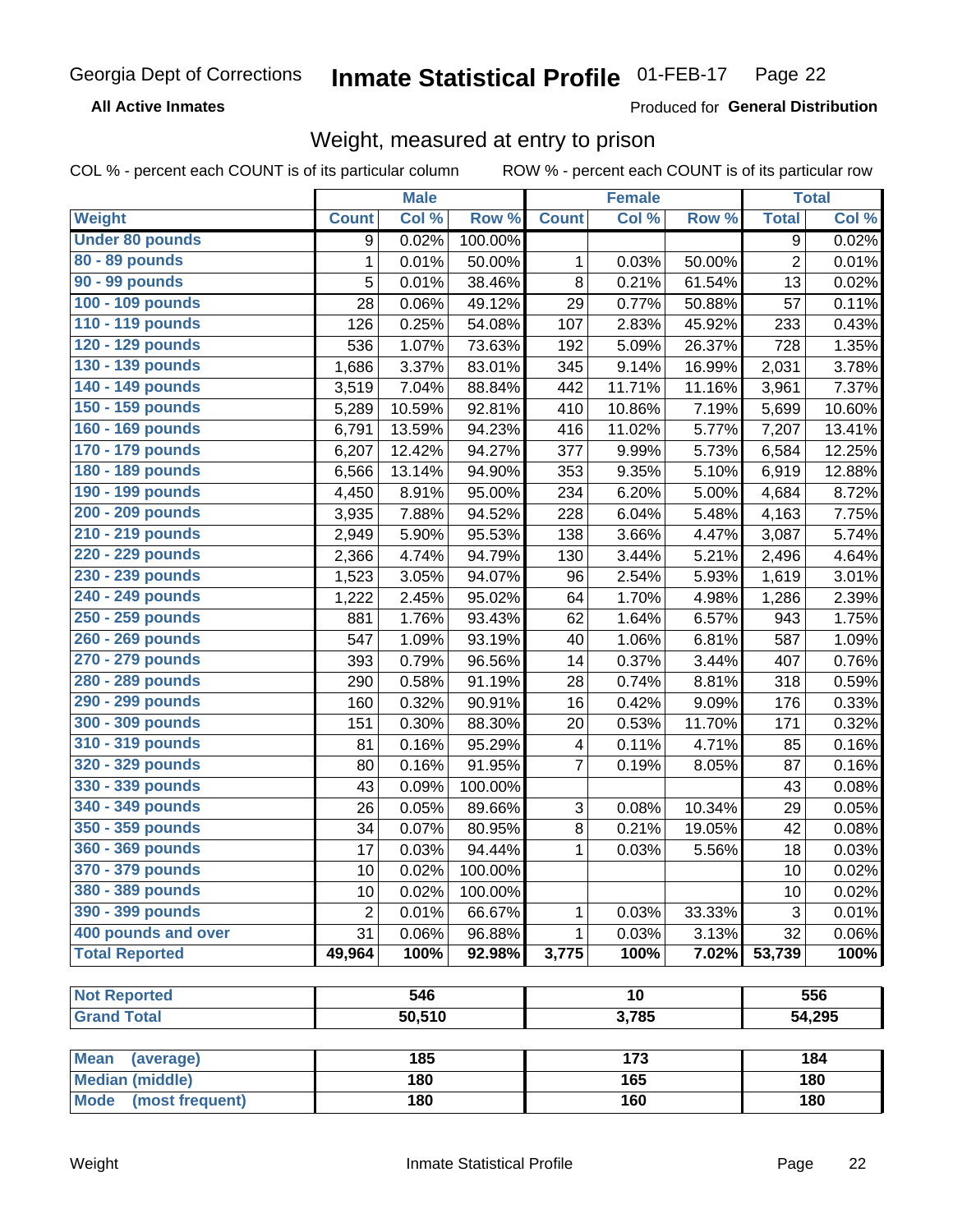#### **Inmate Statistical Profile 01-FEB-17** Page 23

**All Active Inmates** 

#### Produced for General Distribution

## Veterans validated by Veteran's Administration

COL % - percent each COUNT is of its particular column

|                             |                 | <b>Male</b> |                    |    | <b>Female</b> |       |              | <b>Total</b> |
|-----------------------------|-----------------|-------------|--------------------|----|---------------|-------|--------------|--------------|
| <b>Military service</b>     | <b>Count</b>    | Col %       | <b>Row % Count</b> |    | Col %         | Row % | <b>Total</b> | Col %        |
| <b>Others</b><br>0          | 931             | 32.47%      | 97.90%             | 20 | 45.45%        | 2.10% | 951          | 32.67%       |
| <b>Air Force</b>            | 1,123           | 39.17%      | 98.25%             | 20 | 45.45%        | 1.75% | 1,143        | 39.26%       |
| <b>Army</b><br>$\mathbf{2}$ | 164             | 5.72%       | 98.80%             | 2  | 4.55%         | 1.20% | 166          | 5.70%        |
| <b>Navy</b><br>3            | 374             | 13.04%      | 99.73%             |    | 2.27%         | .27%  | 375          | 12.88%       |
| <b>Marines</b><br>4         | 13 <sub>1</sub> | .45%        | 100.00%            |    |               |       | 13           | .45%         |
| <b>Coast Guard</b><br>5.    | 262             | 9.14%       | 99.62%             |    | 2.27%         | .38%  | 263          | 9.03%        |
| <b>Total Reported</b>       | 2,867           | 100%        | 98.49%             | 44 | 100%          | 1.51% | 2,911        | 100%         |

| <b>Not</b><br><b>Reported</b> | 17,643 | 3 741 | 51,384 |
|-------------------------------|--------|-------|--------|
| 'otal                         | 50,510 | 3,785 | 54,295 |

|  |  | <b>Mode (most frequent)</b> | <b>Force</b><br>Aır | วthers | orce |
|--|--|-----------------------------|---------------------|--------|------|
|--|--|-----------------------------|---------------------|--------|------|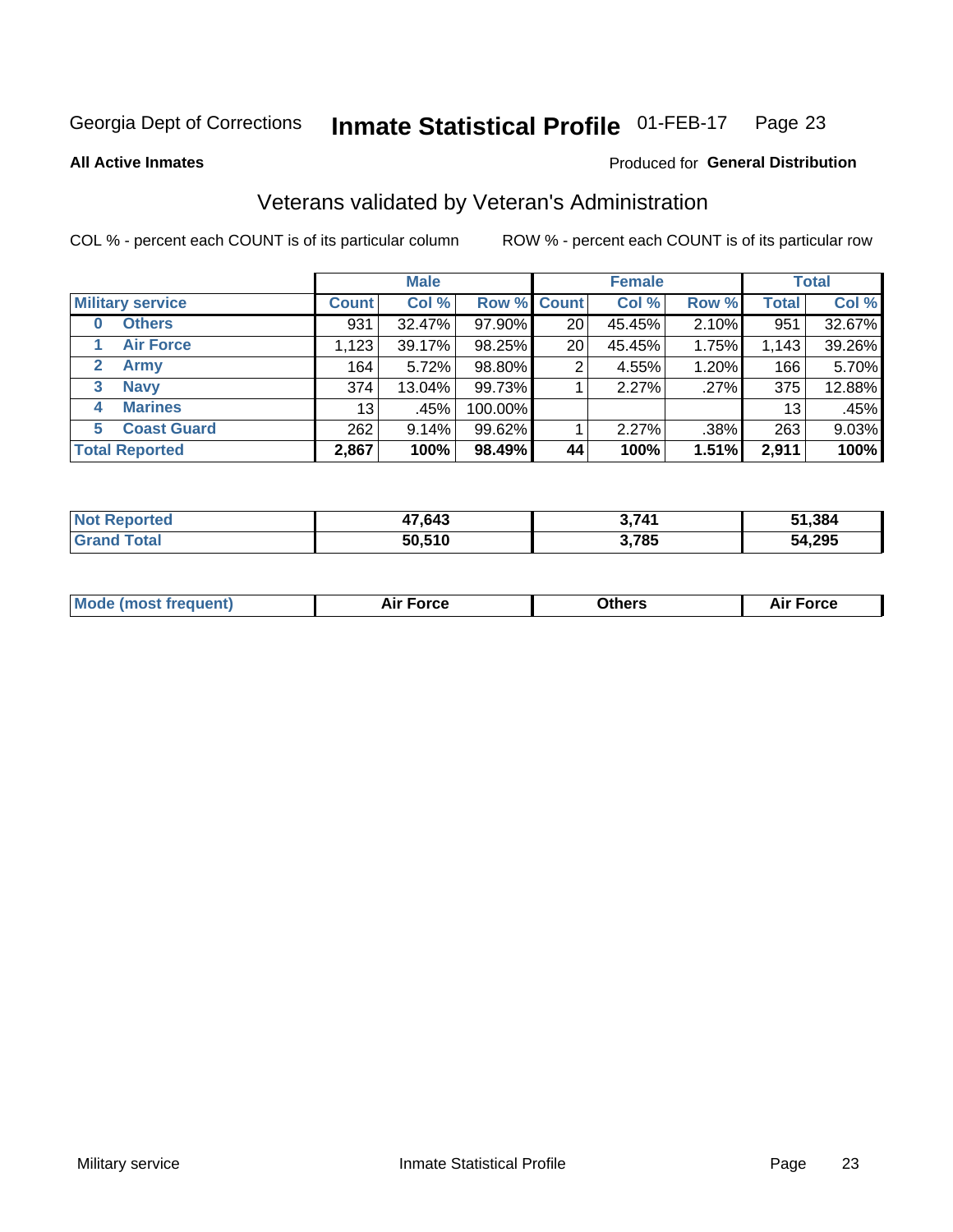#### **Inmate Statistical Profile 01-FEB-17** Page 24

**All Active Inmates** 

#### Produced for General Distribution

## Type of admission to prison

COL % - percent each COUNT is of its particular column

|    |                                  |              | <b>Male</b> |                    |     | <b>Female</b> |        |                | <b>Total</b> |
|----|----------------------------------|--------------|-------------|--------------------|-----|---------------|--------|----------------|--------------|
|    | <b>Type of Admission</b>         | <b>Count</b> | Col %       | <b>Row % Count</b> |     | Col %         | Row %  | <b>Total</b>   | Col %        |
| 16 | <b>Population Redistribution</b> | 8            | .02%        | 100.00%            |     |               |        | 8              | .01%         |
| 27 | <b>Boot Camp Plus</b>            |              | .01%        | 100.00%            |     |               |        |                | .01%         |
| 28 | <b>Initial Assignment</b>        | 14           | .03%        | 100.00%            |     |               |        | 14             | .03%         |
| 52 | <b>New Sentence</b>              | 41,127       | 81.45%      | 93.17% 3,014       |     | 79.65%        | 6.83%  | 44,141         | 81.33%       |
| 53 | <b>Probation Rev Partial</b>     | 1,951        | 3.86%       | 90.03%             | 216 | 5.71%         | 9.97%  | 2,167          | 3.99%        |
| 54 | <b>Probation Rev Remainder</b>   | 2,788        | 5.52%       | 89.62%             | 323 | 8.54%         | 10.38% | 3,111          | 5.73%        |
| 55 | <b>Parole Rev New Sentence</b>   | 2,547        | 5.04%       | 94.93%             | 136 | 3.59%         | 5.07%  | 2,683          | 4.94%        |
| 56 | <b>Parole Rev No New</b>         | 1,975        | 3.91%       | 95.41%             | 95  | 2.51%         | 4.59%  | 2,070          | 3.81%        |
|    | <b>Sentence</b>                  |              |             |                    |     |               |        |                |              |
| 57 | <b>Released In Error</b>         | 15           | .03%        | 100.00%            |     |               |        | 15             | .03%         |
| 65 | <b>Return Appeal/Bond</b>        | 2            | .01%        | 100.00%            |     |               |        | $\overline{2}$ | .01%         |
| 66 | <b>Prob Viol/Total Rev</b>       | 1            | .01%        | 100.00%            |     |               |        |                | .01%         |
| 67 | <b>Admit Fm Other Cust</b>       | 6            | .01%        | 100.00%            |     |               |        | 6              | .01%         |
| 69 | <b>New Sent/Par Rev Pnd</b>      | 4            | .01%        | 100.00%            |     |               |        | 4              | .01%         |
| 70 | <b>Life W/O Parole</b>           | 14           | .03%        | 100.00%            |     |               |        | 14             | .03%         |
| 72 | <b>Par Rev/Rsn Unknown</b>       | 29           | .06%        | 100.00%            |     |               |        | 29             | .05%         |
| 74 | <b>Pb Parole Rescinded</b>       |              | .01%        | 100.00%            |     |               |        |                | .01%         |
| 76 | <b>Par Rev/Revoc Center</b>      | 1            | .01%        | 100.00%            |     |               |        |                | .01%         |
| 82 | <b>Unknown</b>                   | 9            | .02%        | 100.00%            |     |               |        | 9              | .02%         |
|    | <b>Total Reported</b>            | 50,493       | 100%        | 93.03% 3,784       |     | 100%          | 6.97%  | 54,277         | 100%         |

| A CO<br>N0            |        |       | . .<br>1 O  |
|-----------------------|--------|-------|-------------|
| $f \wedge f \wedge f$ | 50,510 | 3,785 | 4,295<br>54 |

| Mode (most frequent) | <b>New Sentence</b> | <b>New Sentence</b> | <b>New Sentence</b> |
|----------------------|---------------------|---------------------|---------------------|
|                      |                     |                     |                     |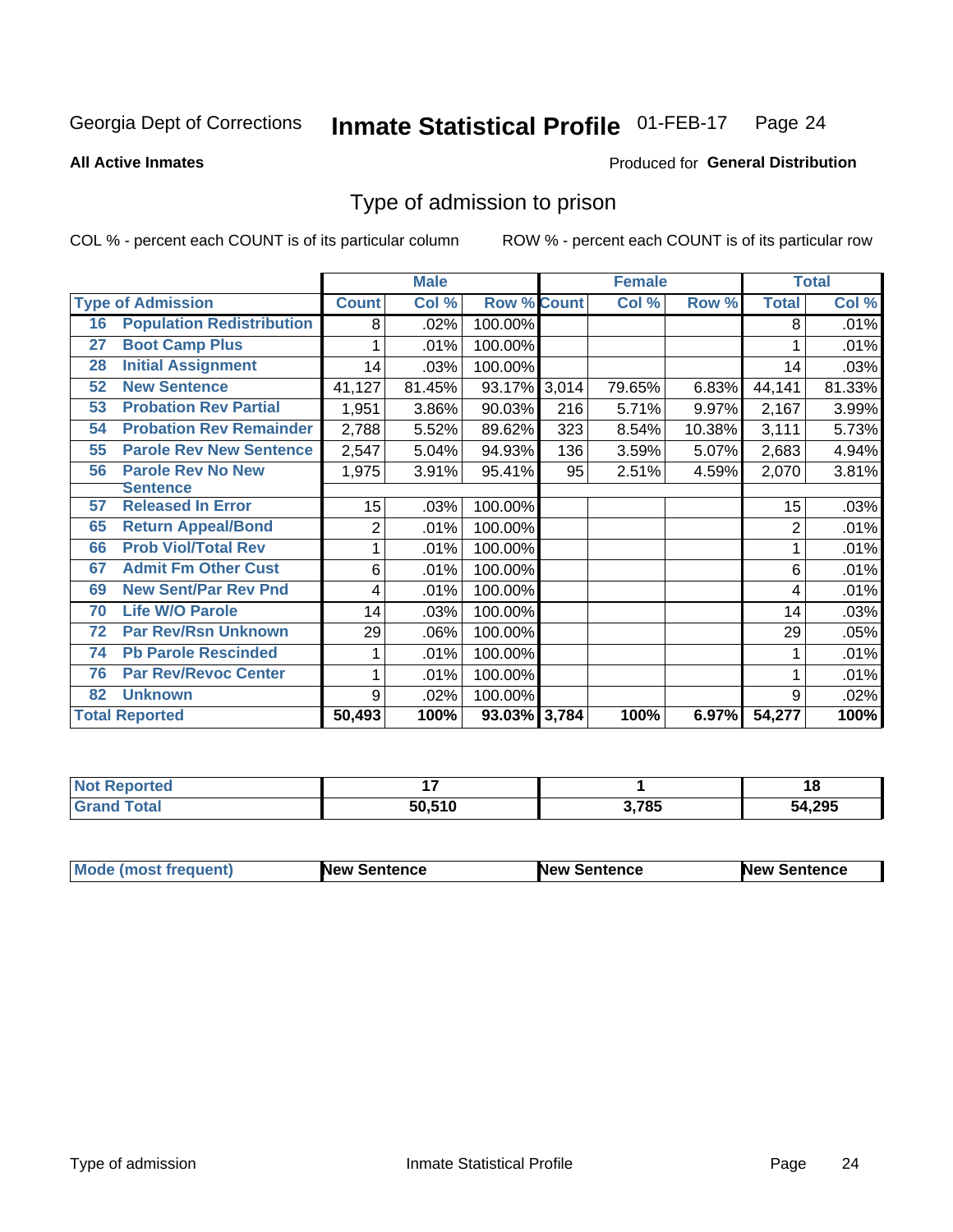#### Inmate Statistical Profile 01-FEB-17 Page 25

**All Active Inmates** 

#### Produced for General Distribution

## Current / last supervision level

COL % - percent each COUNT is of its particular column

|                        |              | <b>Male</b> |                    |       | <b>Female</b> |          |        | <b>Total</b> |
|------------------------|--------------|-------------|--------------------|-------|---------------|----------|--------|--------------|
| <b>Security Status</b> | <b>Count</b> | Col %       | <b>Row % Count</b> |       | Col %         | Row %    | Total  | Col %        |
| 3 Minimum              | 4.343        | $8.60\%$    | 72.66%             | 1,634 | 43.19%        | 27.34%   | 5,977  | 11.01%       |
| 4 Medium               | 36,962       | 73.19%      | 94.99%             | 1,949 | 51.52%        | $5.01\%$ | 38,911 | 71.68%       |
| 5 Close                | 9.197        | $18.21\%$   | 97.87%             | 200   | 5.29%         | $2.13\%$ | 9,397  | 17.31%       |
| <b>Total Reported</b>  | 50,502       | 100%        | $93.03\%$          | 3,783 | 100%          | $6.97\%$ | 54,285 | 100%         |

| <b>Still being diagnosed</b> |        |       |        |
|------------------------------|--------|-------|--------|
| <b>Not Reported</b>          |        |       |        |
| <b>Grand Total</b>           | 50,510 | 3,785 | 54,295 |

| M | M | . . |
|---|---|-----|
|   |   |     |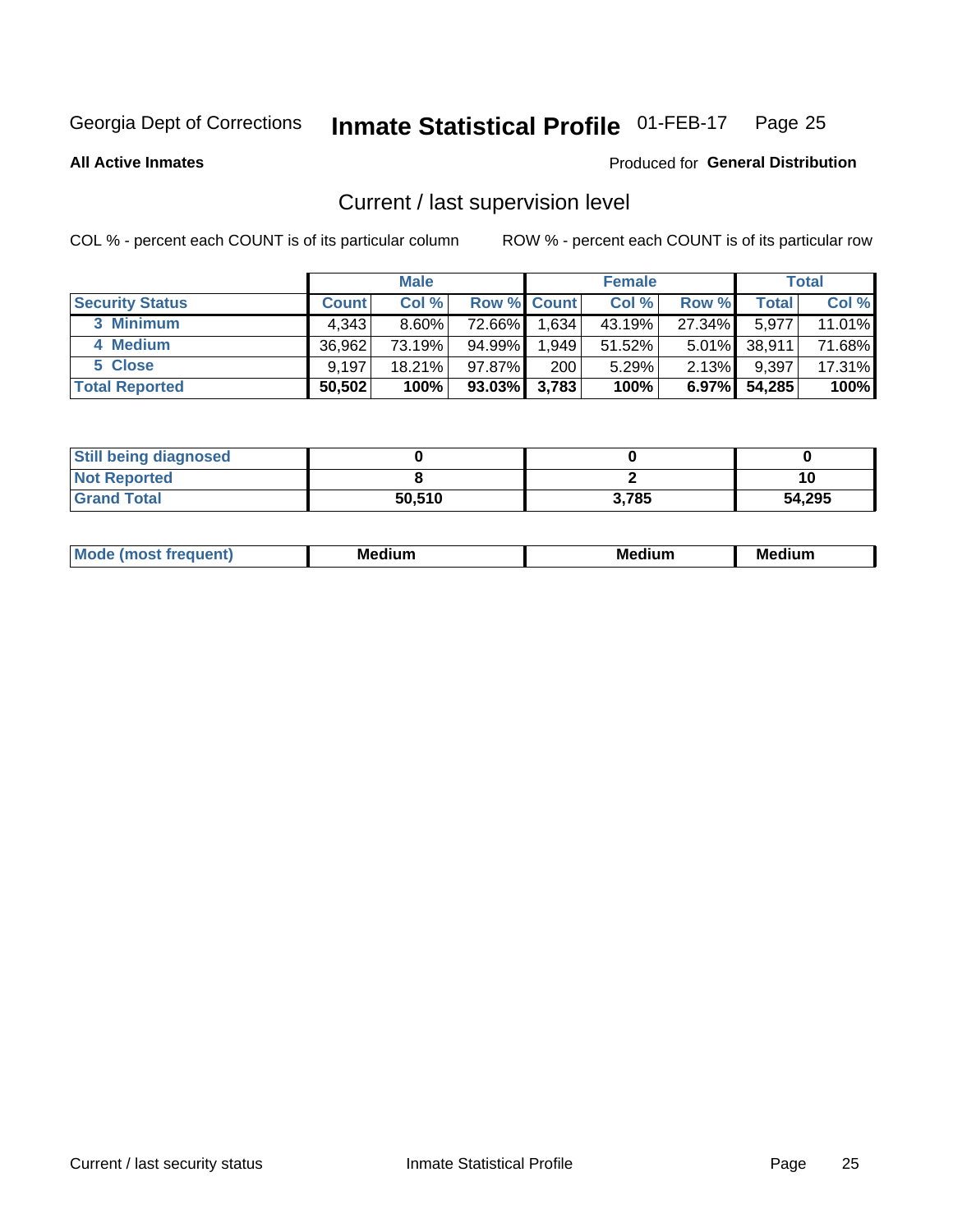#### Inmate Statistical Profile 01-FEB-17 Page 26

**All Active Inmates** 

#### Produced for General Distribution

## Current / last type of institution

COL % - percent each COUNT is of its particular column

|                            |                 | <b>Male</b> |             |       | <b>Female</b> |          |              | <b>Total</b> |
|----------------------------|-----------------|-------------|-------------|-------|---------------|----------|--------------|--------------|
| <b>Type of Institution</b> | <b>Count</b>    | Col %       | Row % Count |       | Col %         | Row %    | <b>Total</b> | Col %        |
| <b>County Ci</b>           | 5,141           | 10.23%      | 99.98%      |       | .03%          | .02%     | 5,142        | 9.51%        |
| <b>State Prison</b>        | 34,936          | 69.49%      | 90.76%      | 3,557 | 93.98%        | 9.24%    | 38,493       | 71.21%       |
| <b>Transitional Center</b> | 2,098           | 4.17%       | 90.31%      | 225   | 5.94%         | 9.69%    | 2,323        | 4.30%        |
| <b>Private Prison</b>      | 8,085           | 16.08%      | 100.00%     |       |               |          | 8,085        | 14.96%       |
| <b>County Jail</b>         | 10 <sup>1</sup> | .02%        | 90.91%      |       | .03%          | $9.09\%$ | 11           | .02%         |
| <b>Rsat - Center</b>       |                 | $.01\%$     | 100.00%     |       |               |          |              | .01%         |
| <b>State Hospital</b>      | 3 <sup>1</sup>  | $.01\%$     | 75.00%      |       | .03%          | 25.00%   |              | .01%         |
| <b>Total Reported</b>      | 50,274          | 100%        | 93%         | 3,785 | 100%          | 7%       | 54,059       | 100%         |

| oorted<br>NG |        |       |              |
|--------------|--------|-------|--------------|
| <b>otal</b>  | 50.274 | 3,785 | 54,059<br>54 |

| <b>Mode (most frequent)</b> | <b>State Prison</b> | <b>State Prison</b> | <b>State Prison</b> |
|-----------------------------|---------------------|---------------------|---------------------|
|                             |                     |                     |                     |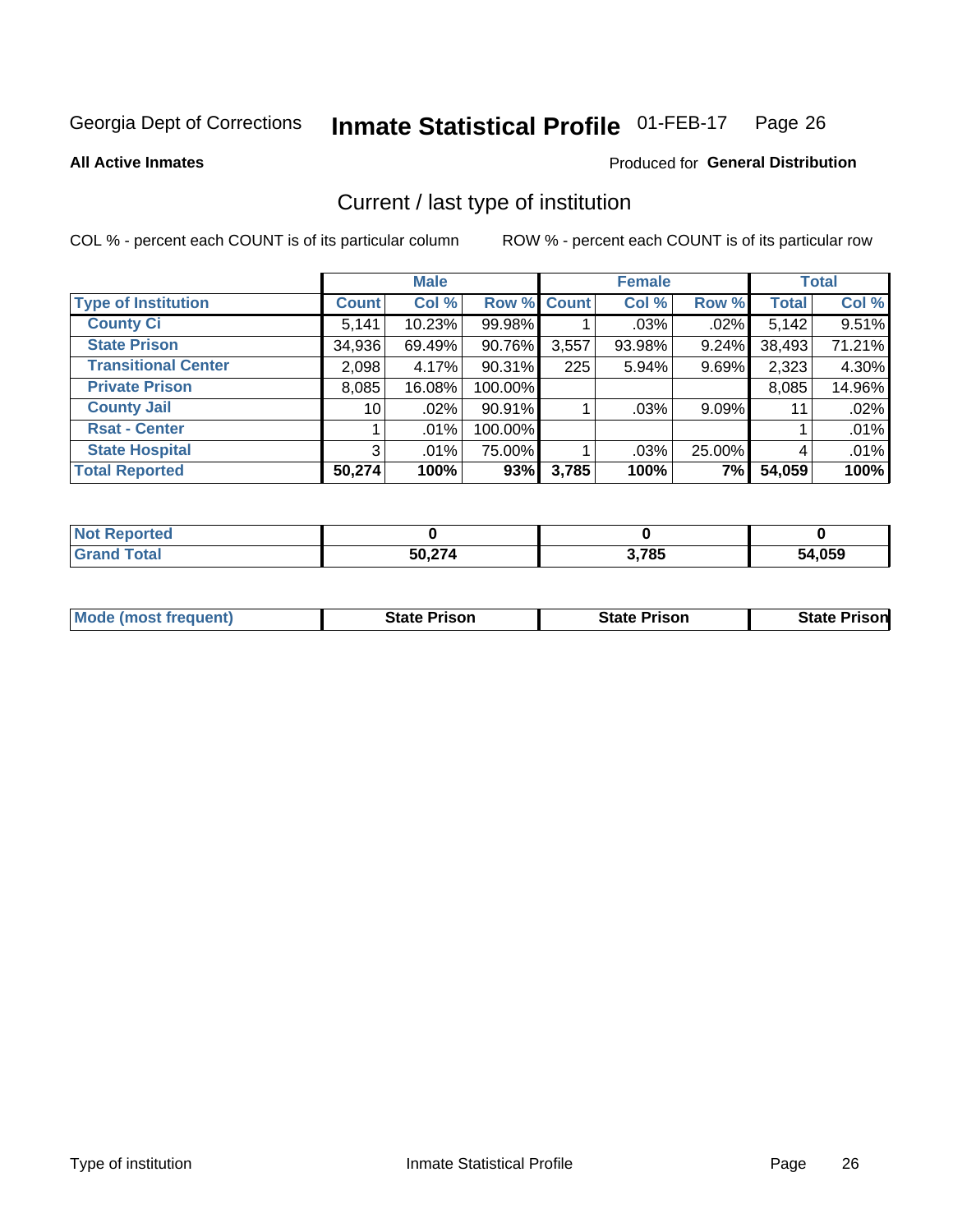#### **Inmate Statistical Profile 01-FEB-17** Page 27

Produced for General Distribution

#### **All Active Inmates**

## Institution type - transitional centers

COL % - percent each COUNT is of its particular column

|                                          |              | <b>Male</b> |         |              | <b>Female</b> |         |              | <b>Total</b> |
|------------------------------------------|--------------|-------------|---------|--------------|---------------|---------|--------------|--------------|
| <b>Institution Type - Trans. Centers</b> | <b>Count</b> | Col %       | Row %   | <b>Count</b> | Col %         | Row %   | <b>Total</b> | Col %        |
| <b>Albany Tc</b>                         | 148          | 6.48%       | 100.00% |              |               |         | 148          | 5.66%        |
| <b>Arrendale State Prison</b>            |              |             |         | 106          | 32.02%        | 100.00% | 106          | 4.06%        |
| <b>Atlanta Tc</b>                        | 277          | 12.13%      | 100.00% |              |               |         | 277          | 10.60%       |
| <b>Augusta Tc</b>                        | 226          | 9.90%       | 100.00% |              |               |         | 226          | 8.65%        |
| <b>Charles D. Hudson Tc</b>              | 156          | 6.83%       | 100.00% |              |               |         | 156          | 5.97%        |
| <b>Clayton Tc</b>                        | 377          | 16.51%      | 100.00% |              |               |         | 377          | 14.42%       |
| <b>Coastal Tc</b>                        | 258          | 11.30%      | 100.00% |              |               |         | 258          | 9.87%        |
| <b>Columbus Tc</b>                       | 133          | 5.83%       | 100.00% |              |               |         | 133          | 5.09%        |
| <b>Macon Tc</b>                          | 154          | 6.75%       | 100.00% |              |               |         | 154          | 5.89%        |
| <b>Macon Womens Tc</b>                   |              |             |         | 2            | .60%          | 100.00% | 2            | .08%         |
| <b>Metro Tc</b>                          |              |             |         | 223          | 67.37%        | 100.00% | 223          | 8.53%        |
| <b>Phillips State Prison</b>             | 185          | 8.10%       | 100.00% |              |               |         | 185          | 7.08%        |
| <b>Savannah Mens Tc</b>                  |              | .04%        | 100.00% |              |               |         |              | .04%         |
| <b>Smith Tc</b>                          | 209          | 9.15%       | 100.00% |              |               |         | 209          | 8.00%        |
| <b>Valdosta Tc</b>                       | 159          | 6.96%       | 100.00% |              |               |         | 159          | 6.08%        |
| <b>Total Reported</b>                    | 2,283        | 100%        | 87.34%  | 331          | 100%          | 12.66%  | 2,614        | 100%         |

| <b>Not Reported</b> |       |              |       |
|---------------------|-------|--------------|-------|
| <b>ota</b>          | 2,283 | י פי<br>ີບບ⊥ | 2,614 |

| Mode (most frequent) | <b>Clayton Tc</b> | <b>Metro Tc</b> | <b>Clayton Tc</b> |
|----------------------|-------------------|-----------------|-------------------|
|                      |                   |                 |                   |
|                      |                   |                 |                   |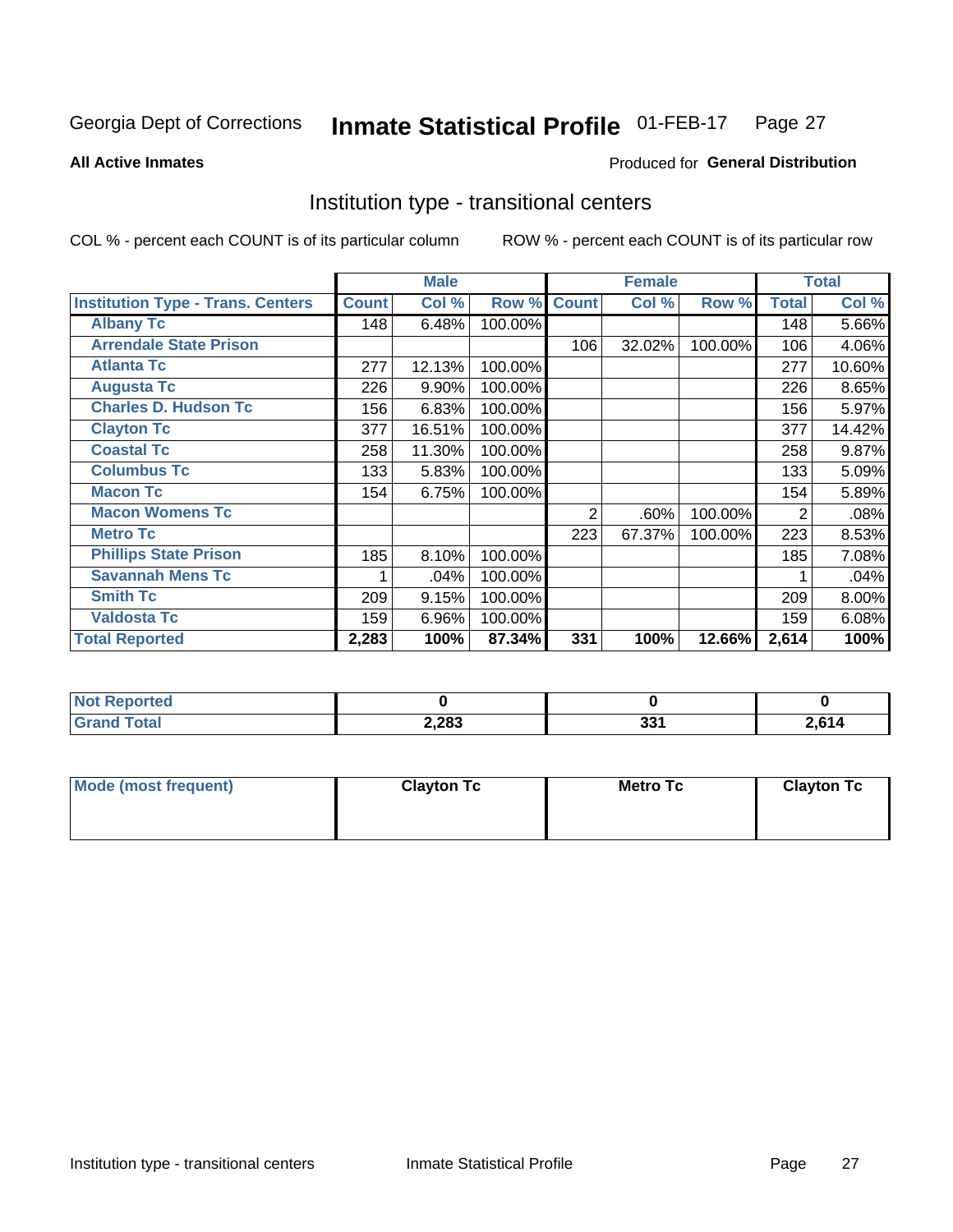#### Inmate Statistical Profile 01-FEB-17 Page 28

#### **All Active Inmates**

#### Produced for General Distribution

#### Institution type - county prisons

COL % - percent each COUNT is of its particular column

|                                          |                | <b>Male</b> |         |              | <b>Female</b> |       |                | <b>Total</b> |
|------------------------------------------|----------------|-------------|---------|--------------|---------------|-------|----------------|--------------|
| <b>Institution Type - County Prisons</b> | <b>Count</b>   | Col %       | Row %   | <b>Count</b> | Col %         | Row % | <b>Total</b>   | Col %        |
| <b>Baldwin County Ci</b>                 | $\mathbf{1}$   | .02%        | 100.00% |              |               |       | $\mathbf{1}$   | .02%         |
| <b>Bulloch County Ci</b>                 | 157            | 3.05%       | 100.00% |              |               |       | 157            | 3.05%        |
| <b>Carroll County Ci</b>                 | 251            | 4.88%       | 100.00% |              |               |       | 251            | 4.88%        |
| <b>Clarke County Ci</b>                  | 114            | 2.22%       | 100.00% |              |               |       | 114            | 2.22%        |
| <b>Clayton County Ci</b>                 | 243            | 4.73%       | 100.00% |              |               |       | 243            | 4.73%        |
| <b>Colquitt County Ci</b>                | 189            | 3.68%       | 100.00% |              |               |       | 189            | 3.68%        |
| <b>Coweta County Ci</b>                  | 231            | 4.49%       | 100.00% |              |               |       | 231            | 4.49%        |
| <b>Decatur County Ci</b>                 | 155            | 3.01%       | 100.00% |              |               |       | 155            | 3.01%        |
| <b>Dougherty County Ci</b>               | 1              | .02%        | 100.00% |              |               |       | 1              | .02%         |
| <b>Effingham County Ci</b>               | 200            | 3.89%       | 100.00% |              |               |       | 200            | 3.89%        |
| <b>Floyd County Ci</b>                   | 428            | 8.33%       | 100.00% |              |               |       | 428            | 8.32%        |
| <b>Fulton County Ci</b>                  | 9              | .18%        | 100.00% |              |               |       | 9              | .18%         |
| <b>Gilmer County Ci</b>                  | 3              | .06%        | 100.00% |              |               |       | 3              | .06%         |
| <b>Grady County Ci</b>                   | $\overline{2}$ | .04%        | 100.00% |              |               |       | $\overline{2}$ | .04%         |
| <b>Gwinnett County Ci</b>                | 154            | 3.00%       | 100.00% |              |               |       | 154            | 2.99%        |
| <b>Hall County Ci</b>                    | 185            | 3.60%       | 100.00% |              |               |       | 185            | 3.60%        |
| <b>Hancock County Ci</b>                 | 1              | .02%        | 100.00% |              |               |       | 1              | .02%         |
| <b>Harris County Ci</b>                  | 149            | 2.90%       | 100.00% |              |               |       | 149            | 2.90%        |
| <b>Hart County Ci</b>                    | 5              | .10%        | 100.00% |              |               |       | 5              | .10%         |
| <b>Jackson County Ci</b>                 | 146            | 2.84%       | 100.00% |              |               |       | 146            | 2.84%        |
| <b>Jefferson County Ci</b>               | 142            | 2.76%       | 100.00% |              |               |       | 142            | 2.76%        |
| <b>Meriwether County Ci</b>              | 3              | .06%        | 100.00% |              |               |       | 3              | .06%         |
| <b>Miller County Ci</b>                  | 1              | .02%        | 100.00% |              |               |       | 1              | .02%         |
| <b>Mitchell County Ci</b>                | 136            | 2.65%       | 100.00% |              |               |       | 136            | 2.64%        |
| <b>Morgan County Ci</b>                  | 1              | .02%        | 100.00% |              |               |       | 1              | .02%         |
| <b>Muscogee County Ci</b>                | 528            | 10.27%      | 100.00% |              |               |       | 528            | 10.27%       |
| <b>Richmond County Ci</b>                | 242            | 4.71%       | 100.00% |              |               |       | 242            | 4.71%        |
| <b>Screven County Ci</b>                 | 106            | 2.06%       | 100.00% |              |               |       | 106            | 2.06%        |
| <b>Spalding County Ci</b>                | 380            | 7.39%       | 100.00% |              |               |       | 380            | 7.39%        |
| <b>Stewart County Ci</b>                 | $\overline{2}$ | .04%        | 100.00% |              |               |       | $\overline{2}$ | .04%         |
| <b>Sumter County Ci</b>                  | 356            | 6.92%       | 100.00% |              |               |       | 356            | 6.92%        |
| <b>Terrell County Ci</b>                 | 143            | 2.78%       | 100.00% |              |               |       | 143            | 2.78%        |
| <b>Thomas County Ci</b>                  | 186            | 3.62%       | 100.00% |              |               |       | 186            | 3.62%        |
| <b>Tift County Ci</b>                    | 3              | .06%        | 100.00% |              |               |       | 3              | .06%         |
| <b>Troup County Ci</b>                   | 279            | 5.43%       | 100.00% |              |               |       | 279            | 5.43%        |
| <b>Upson County Ci</b>                   | 1.             | .02%        | 100.00% |              |               |       | 1              | .02%         |
| <b>Walker County Ci</b>                  | 3              | .06%        | 100.00% |              |               |       | 3              | .06%         |
| <b>Walton County Ci</b>                  | 3              | .06%        | 100.00% |              |               |       | 3 <sup>1</sup> | .06%         |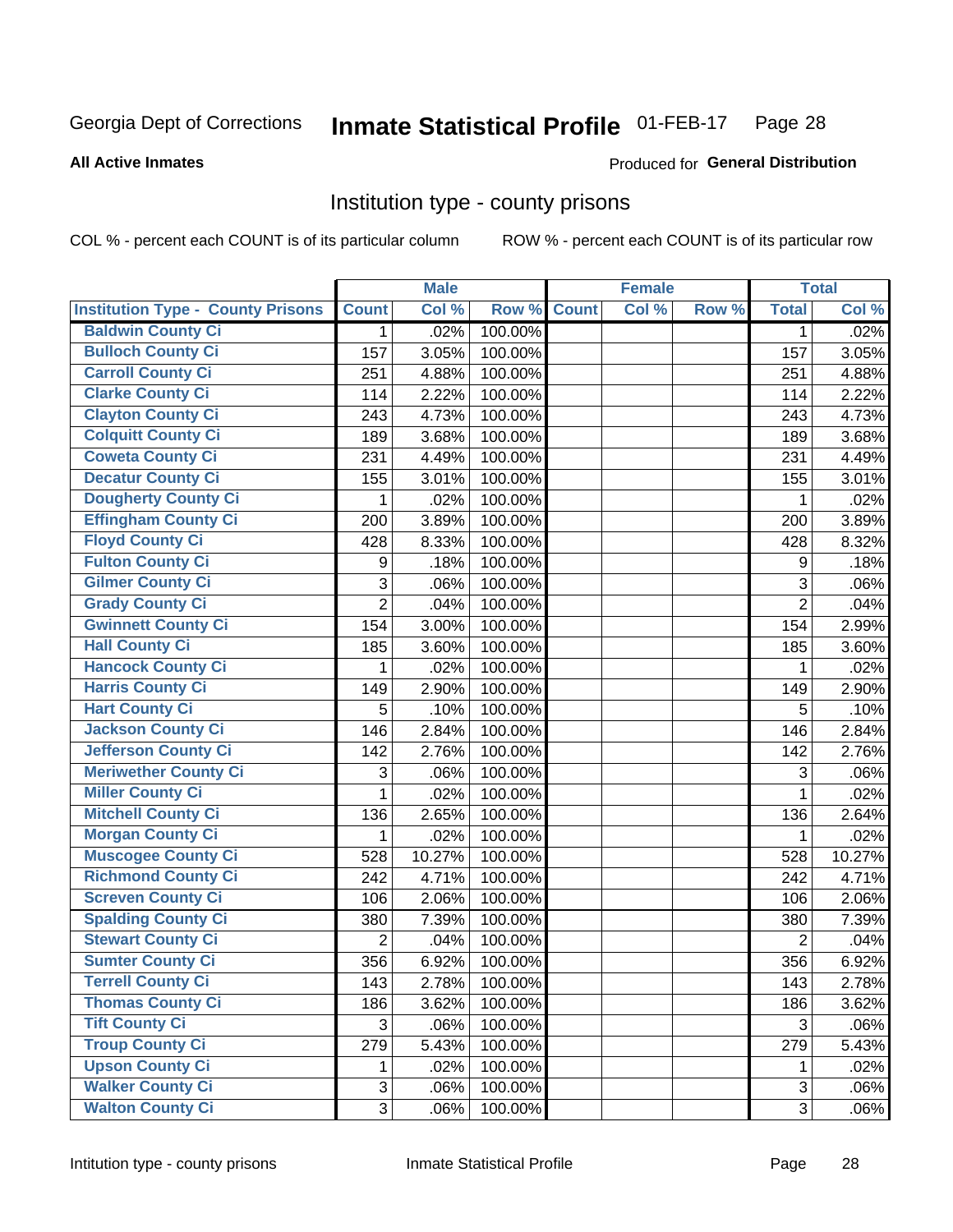#### Inmate Statistical Profile 01-FEB-17 Page 29

**All Active Inmates** 

#### Produced for General Distribution

#### Institution type - county prisons

COL % - percent each COUNT is of its particular column

|                                          |              | <b>Male</b> |                    | <b>Female</b> |         |         | <b>Total</b> |
|------------------------------------------|--------------|-------------|--------------------|---------------|---------|---------|--------------|
| <b>Institution Type - County Prisons</b> | <b>Count</b> | Col%        | <b>Row % Count</b> | Col%          | Row %   | Total i | Col %        |
| <b>Wilkes County Ci</b>                  |              | .02%        | $100.00\%$         |               |         |         | $.02\%$      |
| <b>Womens Ci</b>                         |              |             |                    | 100.00%       | 100.00% |         | $.02\%$      |
| <b>Worth County Ci</b>                   |              | $.02\%$     | 100.00%            |               |         |         | $.02\%$      |
| <b>Total Reported</b>                    | 5,141        | 100%        | 99.98%             | 100%          | .02%    | 5.142   | 100%         |

| portea |       |                  |
|--------|-------|------------------|
| $\sim$ | - 141 | 112<br><u>тс</u> |

| Mode (most frequent)<br><b>Muscogee County Ci</b> |  | <b>Womens CilMuscogee County</b> |
|---------------------------------------------------|--|----------------------------------|
|---------------------------------------------------|--|----------------------------------|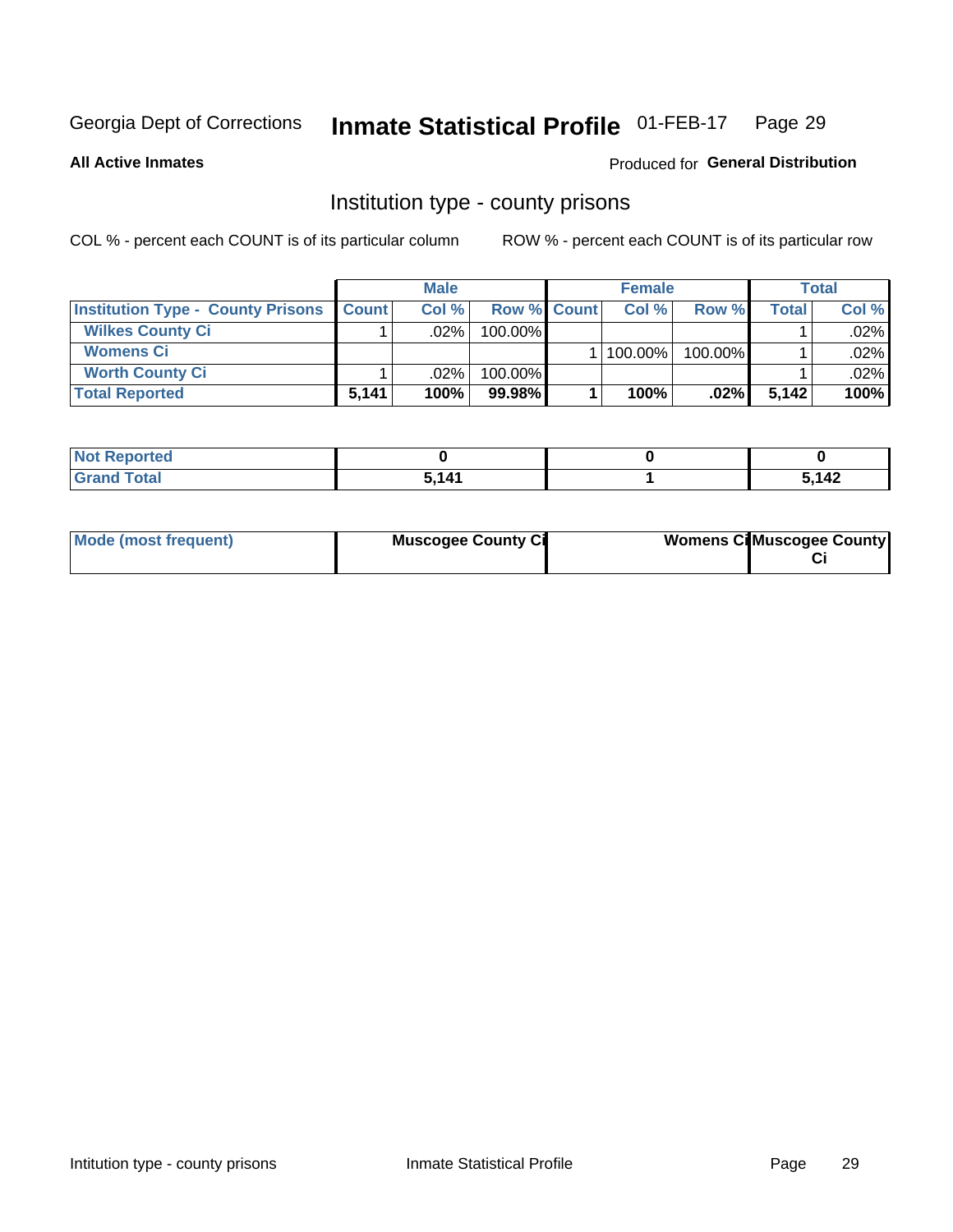#### Inmate Statistical Profile 01-FEB-17 Page 30

#### **All Active Inmates**

#### Produced for General Distribution

## Institution type - state prisons

COL % - percent each COUNT is of its particular column

|                                         |              | <b>Male</b> |         |              | <b>Female</b> |         | <b>Total</b> |       |
|-----------------------------------------|--------------|-------------|---------|--------------|---------------|---------|--------------|-------|
| <b>Institution Type - State Prisons</b> | <b>Count</b> | Col %       | Row %   | <b>Count</b> | Col %         | Row %   | <b>Total</b> | Col % |
| <b>Arrendale State Prison</b>           |              |             |         | 1,527        | 42.93%        | 100.00% | 1,527        | 3.97% |
| <b>Augusta State Med. Prison</b>        | 1,220        | 3.49%       | 99.92%  | 1.           | .03%          | .08%    | 1,221        | 3.17% |
| <b>Autry State Prison</b>               | 1,716        | 4.91%       | 100.00% |              |               |         | 1,716        | 4.46% |
| <b>Baldwin State Prison</b>             | 941          | 2.69%       | 100.00% |              |               |         | 941          | 2.44% |
| <b>Burruss Correctional Training</b>    | 745          | 2.13%       | 100.00% |              |               |         | 745          | 1.94% |
| <b>Ctr</b>                              |              |             |         |              |               |         |              |       |
| <b>Calhoun State Prison</b>             | 1,653        | 4.73%       | 100.00% |              |               |         | 1,653        | 4.29% |
| <b>Central State Prison</b>             | 1,118        | 3.20%       | 100.00% |              |               |         | 1,118        | 2.90% |
| <b>Chatham State Prison</b>             | 6            | .02%        | 100.00% |              |               |         | 6            | .02%  |
| <b>Coastal State Prison</b>             | 1,210        | 3.46%       | 100.00% |              |               |         | 1,210        | 3.14% |
| <b>Dodge State Prison</b>               | 1,233        | 3.53%       | 100.00% |              |               |         | 1,233        | 3.20% |
| <b>Dooly State Prison</b>               | 1,608        | 4.60%       | 100.00% |              |               |         | 1,608        | 4.18% |
| <b>Emanuel Women'S Facility</b>         |              |             |         | 411          | 11.55%        | 100.00% | 411          | 1.07% |
| <b>Ga Diag Class Prison</b>             | 3,006        | 8.60%       | 100.00% |              |               |         | 3,006        | 7.81% |
| <b>Ga State Prison</b>                  | 1,430        | 4.09%       | 100.00% |              |               |         | 1,430        | 3.71% |
| <b>Hancock State Prison</b>             | 1,180        | 3.38%       | 100.00% |              |               |         | 1,180        | 3.07% |
| <b>Hays State Prison</b>                | 1,084        | 3.10%       | 100.00% |              |               |         | 1,084        | 2.82% |
| <b>Helms Facility</b>                   | 18           | .05%        | 50.00%  | 18           | .51%          | 50.00%  | 36           | .09%  |
| <b>Johnson State Prison</b>             | 1,580        | 4.52%       | 100.00% |              |               |         | 1,580        | 4.10% |
| <b>Lee State Prison</b>                 | 749          | 2.14%       | 100.00% |              |               |         | 749          | 1.95% |
| <b>Long Unit</b>                        | 206          | .59%        | 100.00% |              |               |         | 206          | .54%  |
| <b>Lowndes Unit</b>                     | 5            | .01%        | 100.00% |              |               |         | 5            | .01%  |
| <b>Macon State Prison</b>               | 1,748        | 5.00%       | 100.00% |              |               |         | 1,748        | 4.54% |
| <b>Metro State Prison (W)</b>           |              |             |         | 1            | .03%          | 100.00% | 1            | .01%  |
| <b>Montgomery State Prison</b>          | 421          | 1.21%       | 100.00% |              |               |         | 421          | 1.09% |
| <b>Phillips State Prison</b>            | 1,041        | 2.98%       | 100.00% |              |               |         | 1,041        | 2.70% |
| <b>Pulaski State Prison</b>             |              |             |         | 1,165        | 32.75%        | 100.00% | 1,165        | 3.03% |
| <b>Putnam State Prison</b>              | 2            | .01%        | 100.00% |              |               |         | 2            | .01%  |
| <b>Rivers State Prison</b>              | $\mathbf{1}$ | .01%        | 100.00% |              |               |         | 1            | .01%  |
| <b>Rogers State Prison</b>              | 1,405        | 4.02%       | 100.00% |              |               |         | 1,405        | 3.65% |
| <b>Rutledge State Prison</b>            | 617          | 1.77%       | 100.00% |              |               |         | 617          | 1.60% |
| <b>Smith State Prison</b>               | 1,521        | 4.35%       | 100.00% |              |               |         | 1,521        | 3.95% |
| <b>Telfair State Prison</b>             | 1,380        | 3.95%       | 100.00% |              |               |         | 1,380        | 3.59% |
| <b>Valdosta State Prison</b>            | 1,031        | 2.95%       | 100.00% |              |               |         | 1,031        | 2.68% |
| <b>Walker State Prison</b>              | 412          | 1.18%       | 100.00% |              |               |         | 412          | 1.07% |
| <b>Ware State Prison</b>                | 1,539        | 4.41%       | 100.00% |              |               |         | 1,539        | 4.00% |
| <b>Washington State Prison</b>          | 1,267        | 3.63%       | 100.00% |              |               |         | 1,267        | 3.29% |
| <b>Wayne State Prison</b>               | 1            | .01%        | 100.00% |              |               |         | 1            | .01%  |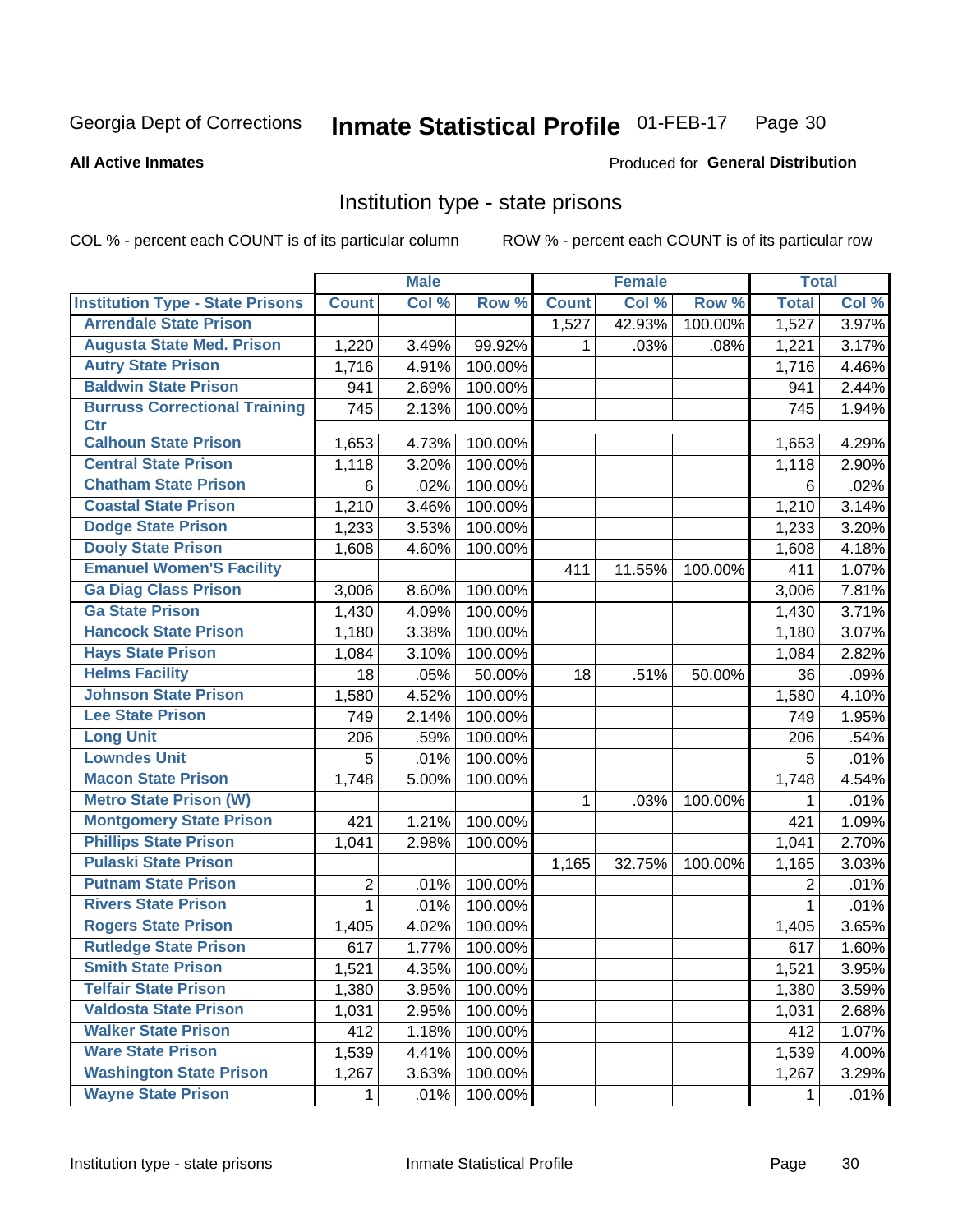#### Inmate Statistical Profile 01-FEB-17 Page 31

**All Active Inmates** 

Produced for General Distribution

## Institution type - state prisons

COL % - percent each COUNT is of its particular column

|                                         |              | <b>Male</b>                 |         |              | <b>Female</b>                 |         | <b>Total</b>                   |        |
|-----------------------------------------|--------------|-----------------------------|---------|--------------|-------------------------------|---------|--------------------------------|--------|
| <b>Institution Type - State Prisons</b> | <b>Count</b> | Col %                       | Row %   | <b>Count</b> | Col %                         | Row %   | <b>Total</b>                   | Col %  |
| <b>Whitworth Women'S Facility</b>       |              |                             |         | 434          | $12.20\%$                     | 100.00% | 434                            | 1.13%  |
| <b>Wilcox State Prison</b>              | .842         | 5.27%                       | 100.00% |              |                               |         | 1,842                          | 4.79%  |
| <b>Total Reported</b>                   | 34,936       | 100%                        | 90.76%  | 3,557        | 100%                          | 9.24%   | 38,493                         | 100%   |
|                                         |              |                             |         |              |                               |         |                                |        |
| <b>Not Reported</b>                     |              | 0                           |         |              | 0                             |         | 0                              |        |
| <b>Grand Total</b>                      |              | 34,936                      |         |              | 3,557                         |         |                                | 38,493 |
| <b>Mode (most frequent)</b>             |              | <b>Ga Diag Class Prison</b> |         |              | <b>Arrendale State Prison</b> |         | <b>Ga Diag Class</b><br>Prison |        |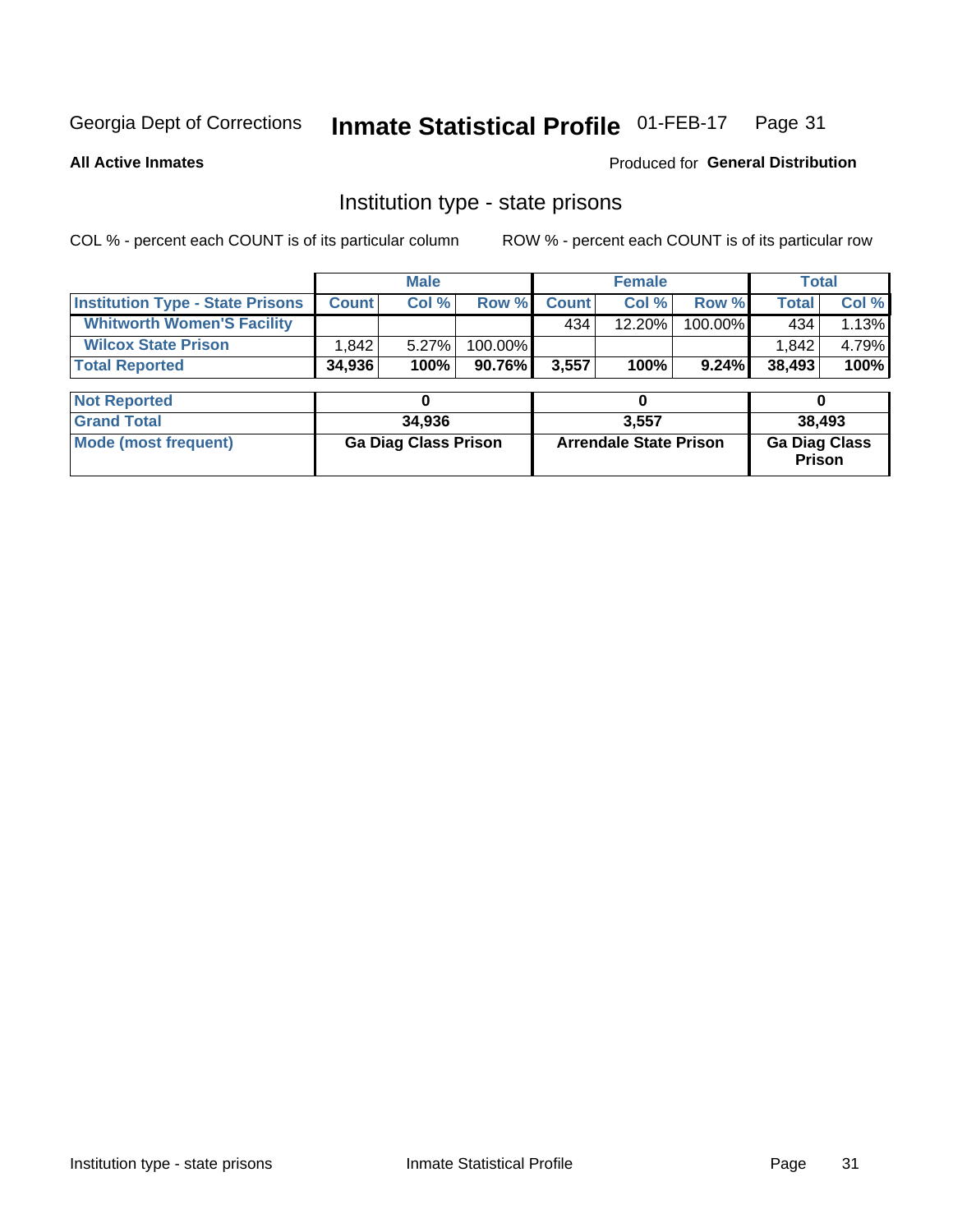#### Inmate Statistical Profile 01-FEB-17 Page 32

**All Active Inmates** 

#### Produced for General Distribution

## Institution type - private prisons

COL % - percent each COUNT is of its particular column

|                                           |                      | <b>Male</b> |                    | <b>Female</b> |       |       | <b>Total</b> |
|-------------------------------------------|----------------------|-------------|--------------------|---------------|-------|-------|--------------|
| <b>Institution Type - Private Prisons</b> | <b>Count</b>         | Col %       | <b>Row % Count</b> | Col %         | Row % | Total | Col %        |
| <b>Coffee Corr Facility</b>               | 2,657                | 32.86%      | 100.00%            |               |       | 2,657 | 32.86%       |
| <b>Jenkins Corr Facility</b>              | $1,164$ <sup>1</sup> | 14.40%      | 100.00%            |               |       | 1,164 | 14.40%       |
| <b>Riverbend Corr Facility</b>            | 1.525                | 18.86%      | 100.00%            |               |       | 1,525 | 18.86%       |
| <b>Wheeler Corr Facility</b>              | 2,739                | 33.88%      | 100.00%            |               |       | 2,739 | 33.88%       |
| <b>Total Reported</b>                     | 8,085                | 100%        | $100\%$            |               | %     | 8,085 | 100%         |

| <b>Not Reported</b> |       |       |
|---------------------|-------|-------|
| <b>Total</b>        | 8,085 | 8,085 |

| <b>Mode (most frequent)</b> | <b>Wheeler Corr Facility</b> | <b>Null</b> | <b>Wheeler Corr</b><br><b>Facility</b> |
|-----------------------------|------------------------------|-------------|----------------------------------------|
|-----------------------------|------------------------------|-------------|----------------------------------------|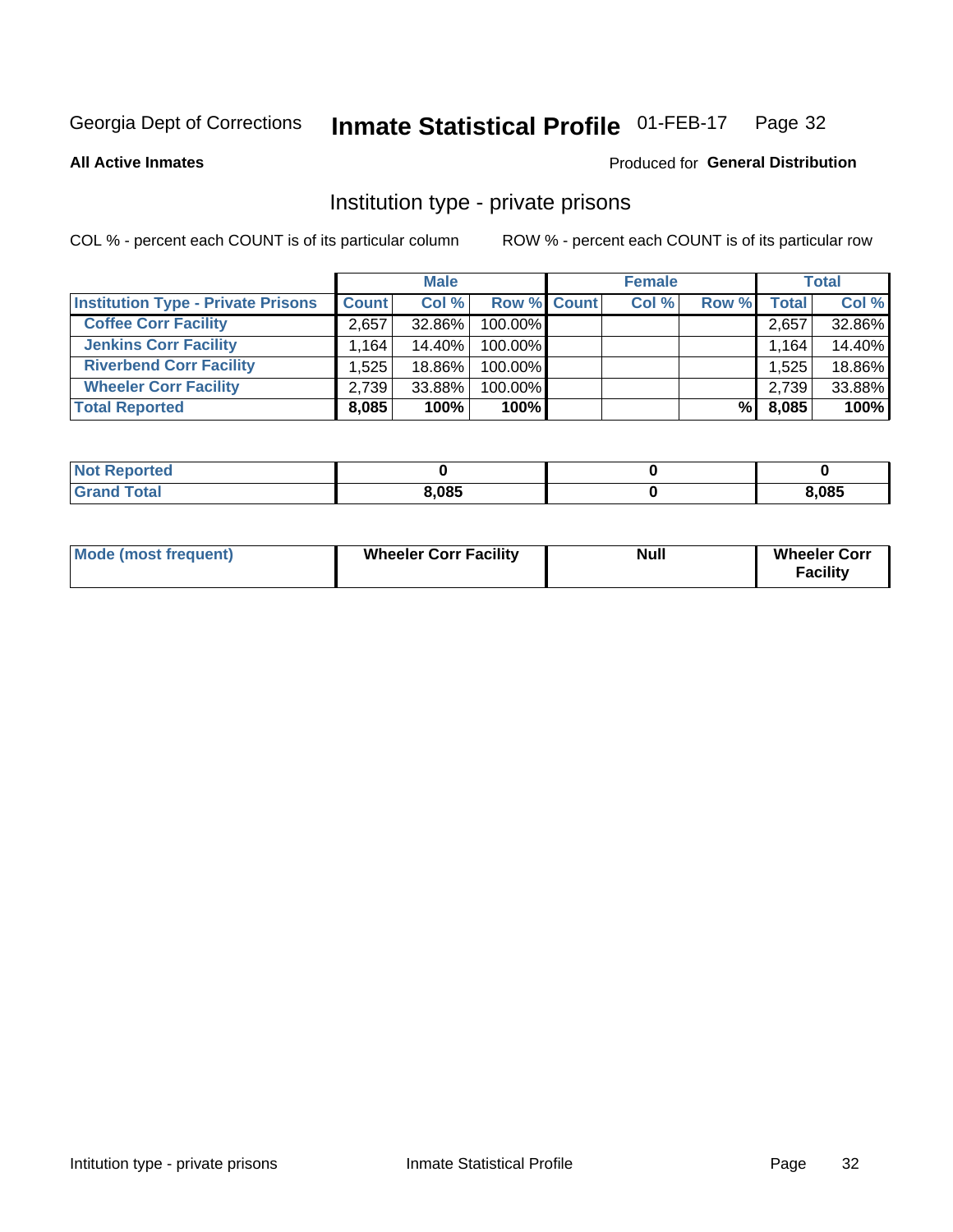#### Inmate Statistical Profile 01-FEB-17 Page 33

**All Active Inmates** 

#### Produced for General Distribution

## Institution type - inmate boot camp

COL % - percent each COUNT is of its particular column

|                                      |                  | <b>Male</b> |              |              | <b>Female</b> |             | <b>Total</b> |
|--------------------------------------|------------------|-------------|--------------|--------------|---------------|-------------|--------------|
| <b>Institution Type - Boot Camps</b> | <b>I</b> Count I | Col %       | <b>Row %</b> | <b>Count</b> | Col %         | Row % Total | Col %        |
| <b>Total Rported</b>                 |                  |             |              |              |               |             |              |

| <b>Not Reported</b>            |  |  |
|--------------------------------|--|--|
| <b>Total</b><br>C <sub>r</sub> |  |  |

| Mod<br>uamo | Nul.<br>$- - - - - -$ | <b>Null</b> | . .<br>uu.<br>------ |
|-------------|-----------------------|-------------|----------------------|
|             |                       |             |                      |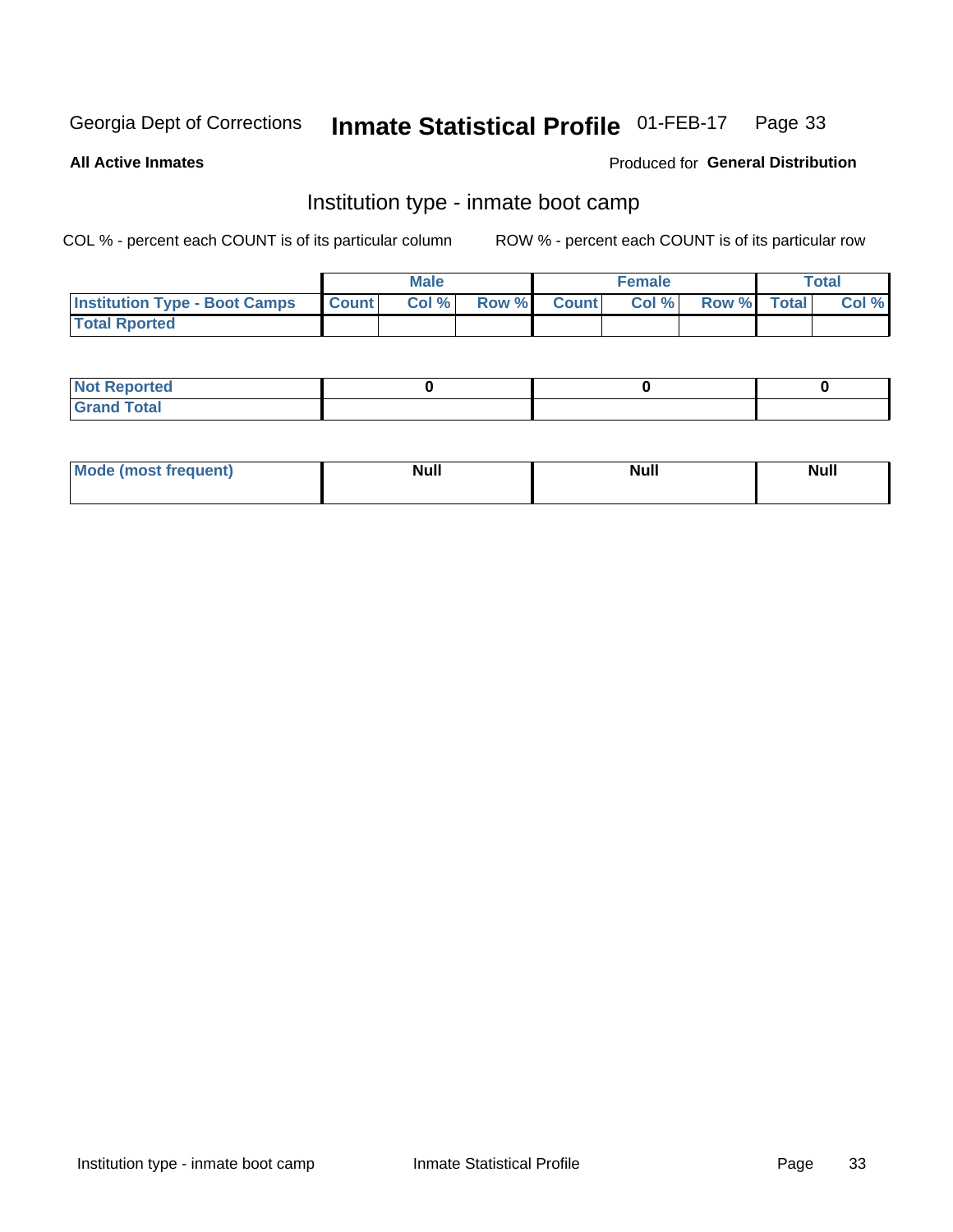#### Inmate Statistical Profile 01-FEB-17 Page 34

#### **All Active Inmates**

#### **Produced for General Distribution**

## Number of disciplinary reports

COL % - percent each COUNT is of its particular column

|                                       |              | <b>Male</b> |        |              | <b>Female</b> |          |              | <b>Total</b> |
|---------------------------------------|--------------|-------------|--------|--------------|---------------|----------|--------------|--------------|
| <b>Number of Disciplinary Reports</b> | <b>Count</b> | Col %       | Row %  | <b>Count</b> | Col %         | Row %    | <b>Total</b> | Col %        |
|                                       | 20,254       | 40.10%      | 90.06% | 2,235        | 59.05%        | 9.94%    | 22,489       | 41.42%       |
|                                       | 6,643        | 13.15%      | 92.62% | 529          | 13.98%        | 7.38%    | 7,172        | 13.21%       |
| $\mathbf{2}$                          | 4,075        | $8.07\%$    | 94.77% | 225          | 5.94%         | $5.23\%$ | 4,300        | 7.92%        |
| 3                                     | 2,929        | $5.80\%$    | 95.04% | 153          | 4.04%         | 4.96%    | 3,082        | 5.68%        |
|                                       | 2,216        | 4.39%       | 94.54% | 128          | 3.38%         | 5.46%    | 2,344        | 4.32%        |
| 5                                     | 1,760        | 3.48%       | 96.02% | 73           | 1.93%         | $3.98\%$ | 1,833        | 3.38%        |
| <b>More Than 5</b>                    | 12,633       | 25.01%      | 96.62% | 442          | 11.68%        | 3.38%    | 13,075       | 24.08%       |
| <b>Total Reported</b>                 | 50,510       | 100%        | 93.03% | 3,785        | 100%          | 6.97%    | 54,295       | 100.0%       |

| วrted<br>NO1 |        |       |        |
|--------------|--------|-------|--------|
| Total        | 50.510 | 3,785 | 54,295 |

| Mean (average)         | 5.47 | 2.74 | 5.28 |
|------------------------|------|------|------|
| <b>Median (middle)</b> |      |      |      |
| Mode (most frequent)   |      |      |      |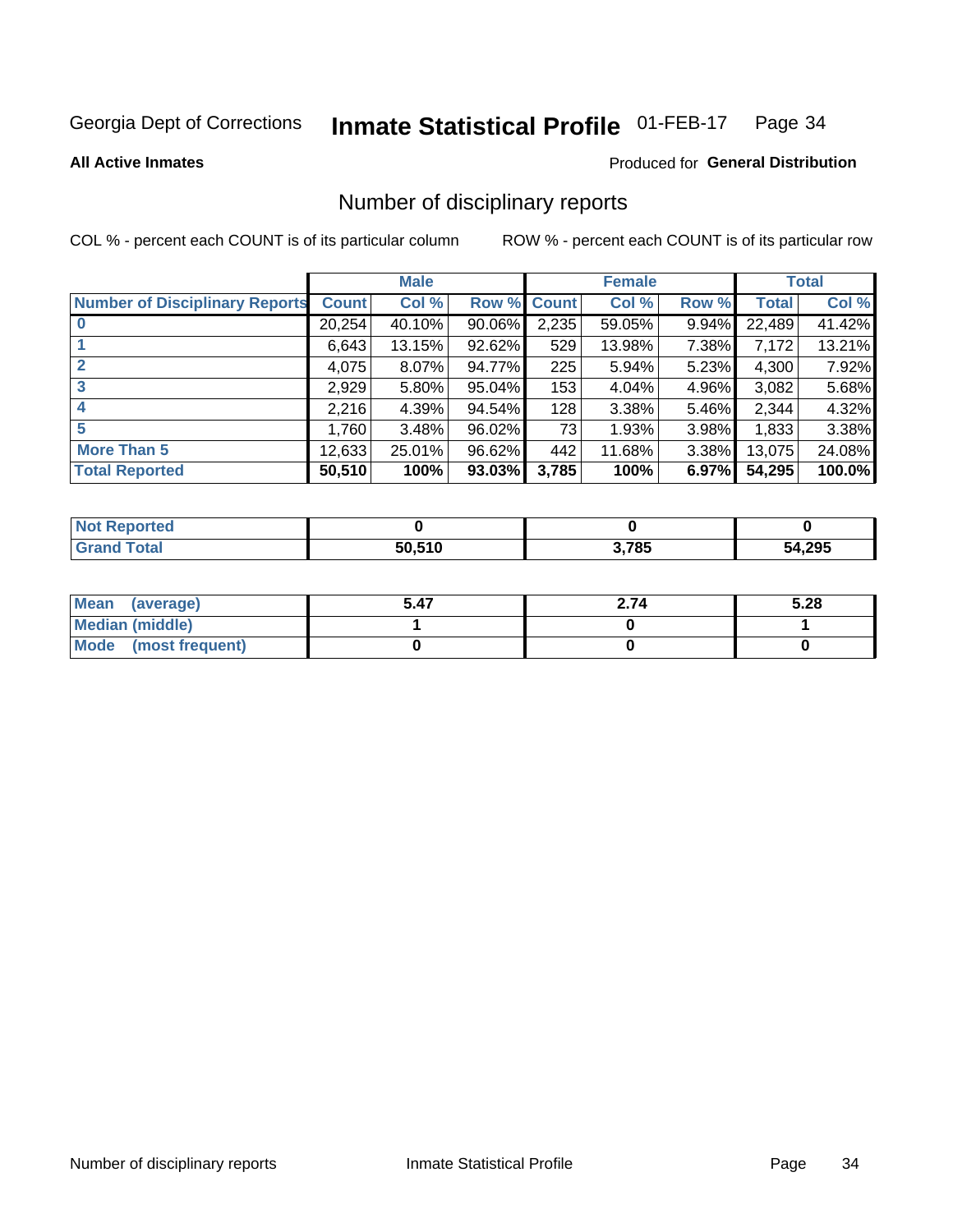#### Inmate Statistical Profile 01-FEB-17 Page 35

**All Active Inmates** 

#### **Produced for General Distribution**

## Number of transfers

COL % - percent each COUNT is of its particular column

|                            |         | <b>Male</b> |             |       | <b>Female</b> |          |              | <b>Total</b> |
|----------------------------|---------|-------------|-------------|-------|---------------|----------|--------------|--------------|
| <b>Number of Transfers</b> | Count l | Col %       | Row % Count |       | Col %         | Row %    | <b>Total</b> | Col %        |
|                            | 3,434   | $6.80\%$    | 79.36%      | 893   | 23.59%        | 20.64%   | 4,327        | 7.97%        |
|                            | 15,906  | 31.49%      | 90.93%      | .587  | 41.93%        | $9.07\%$ | 17,493       | 32.22%       |
| $\mathbf{2}$               | 8,381   | 16.59%      | 93.28%      | 604   | 15.96%        | 6.72%    | 8,985        | 16.55%       |
| 3                          | 5,359   | 10.61%      | 95.42%      | 257   | 6.79%         | 4.58%    | 5,616        | 10.34%       |
|                            | 3,335   | 6.60%       | 95.72%      | 149   | 3.94%         | 4.28%    | 3,484        | 6.42%        |
| 5                          | 2,440   | 4.83%       | 96.18%      | 97    | 2.56%         | $3.82\%$ | 2,537        | 4.67%        |
| <b>More Than 5</b>         | 11,655  | 23.07%      | 98.33%      | 198   | 5.23%         | $1.67\%$ | 11,853       | 21.83%       |
| <b>Total Reported</b>      | 50,510  | 100%        | 93.03%      | 3,785 | 100%          | 6.97%    | 54,295       | 100%         |

| orted<br>NOT. |        |       |        |
|---------------|--------|-------|--------|
| <b>Total</b>  | 50.510 | 3,785 | 54,295 |

| Mean (average)       | -94 | l.68 | 4.03 |
|----------------------|-----|------|------|
| Median (middle)      |     |      |      |
| Mode (most frequent) |     |      |      |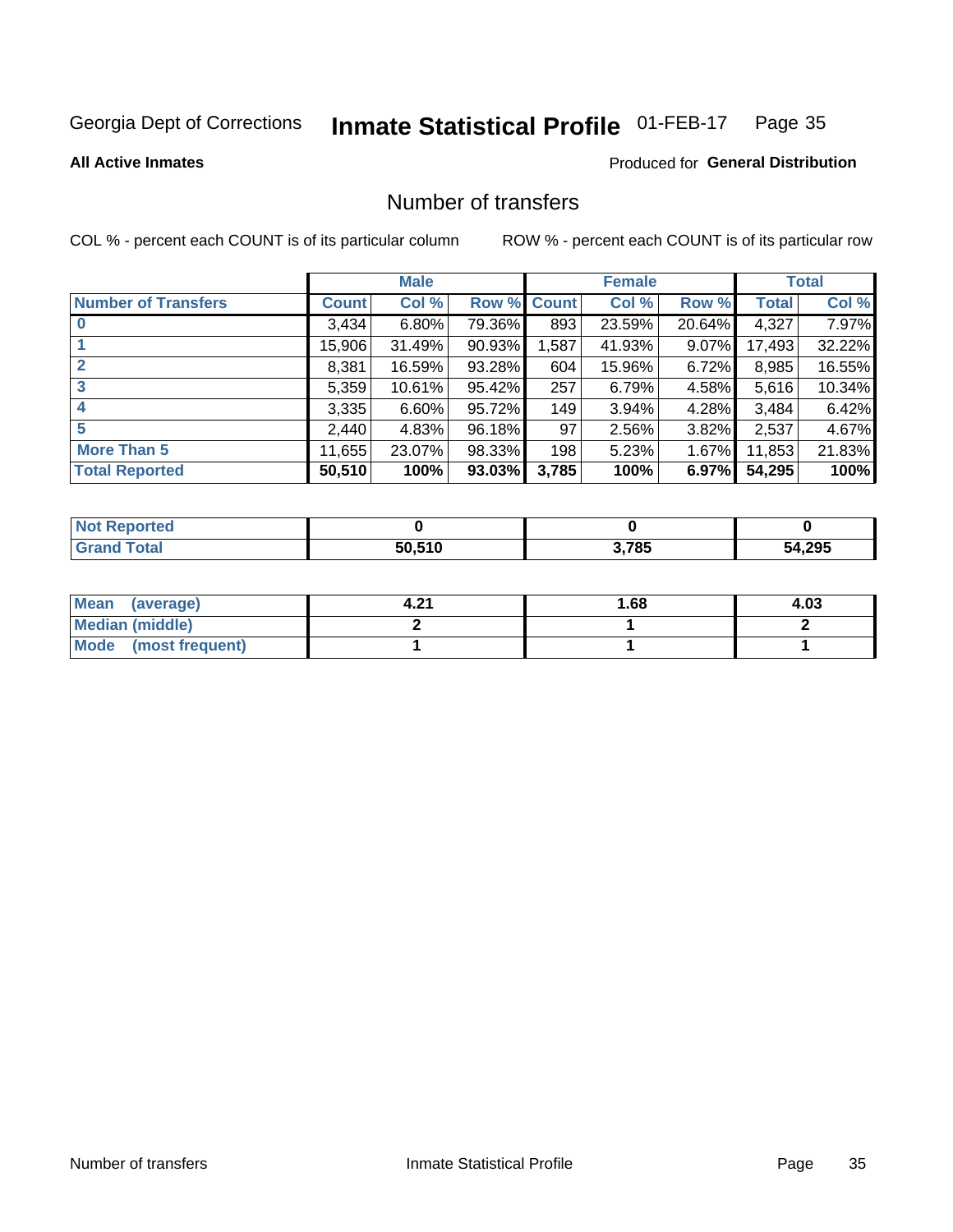#### Inmate Statistical Profile 01-FEB-17 Page 36

**All Active Inmates** 

Produced for General Distribution

## Number of escapes

COL % - percent each COUNT is of its particular column

|                          |              | <b>Male</b> |             |       | <b>Female</b> |       |        | <b>Total</b> |
|--------------------------|--------------|-------------|-------------|-------|---------------|-------|--------|--------------|
| <b>Number of Escapes</b> | <b>Count</b> | Col %       | Row % Count |       | Col %         | Row % | Total  | Col %        |
|                          | 49,971       | 98.93%      | $92.98\%$   | 3,774 | 99.71%        | 7.02% | 53,745 | 98.99%       |
|                          | 507          | $1.00\%$    | 97.88%      | 11    | 0.29%         | 2.12% | 518    | 0.95%        |
|                          | 27           | 0.05%       | 100.00%     |       |               |       | 27     | 0.05%        |
|                          |              | 0.01%       | 100.00%     |       |               |       |        | 0.01%        |
|                          |              | 0.01%       | 100.00%     |       |               |       |        | 0.01%        |
| <b>Total Reported</b>    | 50,510       | 100%        | 93.03%      | 3,785 | 100%          | 6.97% | 54,295 | 100.0%       |

| <b>Not Reported</b> |        |       |        |
|---------------------|--------|-------|--------|
| <b>Grand Total</b>  | 50.510 | 3,785 | 54,295 |

| Mean (average)         |  | .ט |
|------------------------|--|----|
| <b>Median (middle)</b> |  |    |
| Mode (most frequent)   |  |    |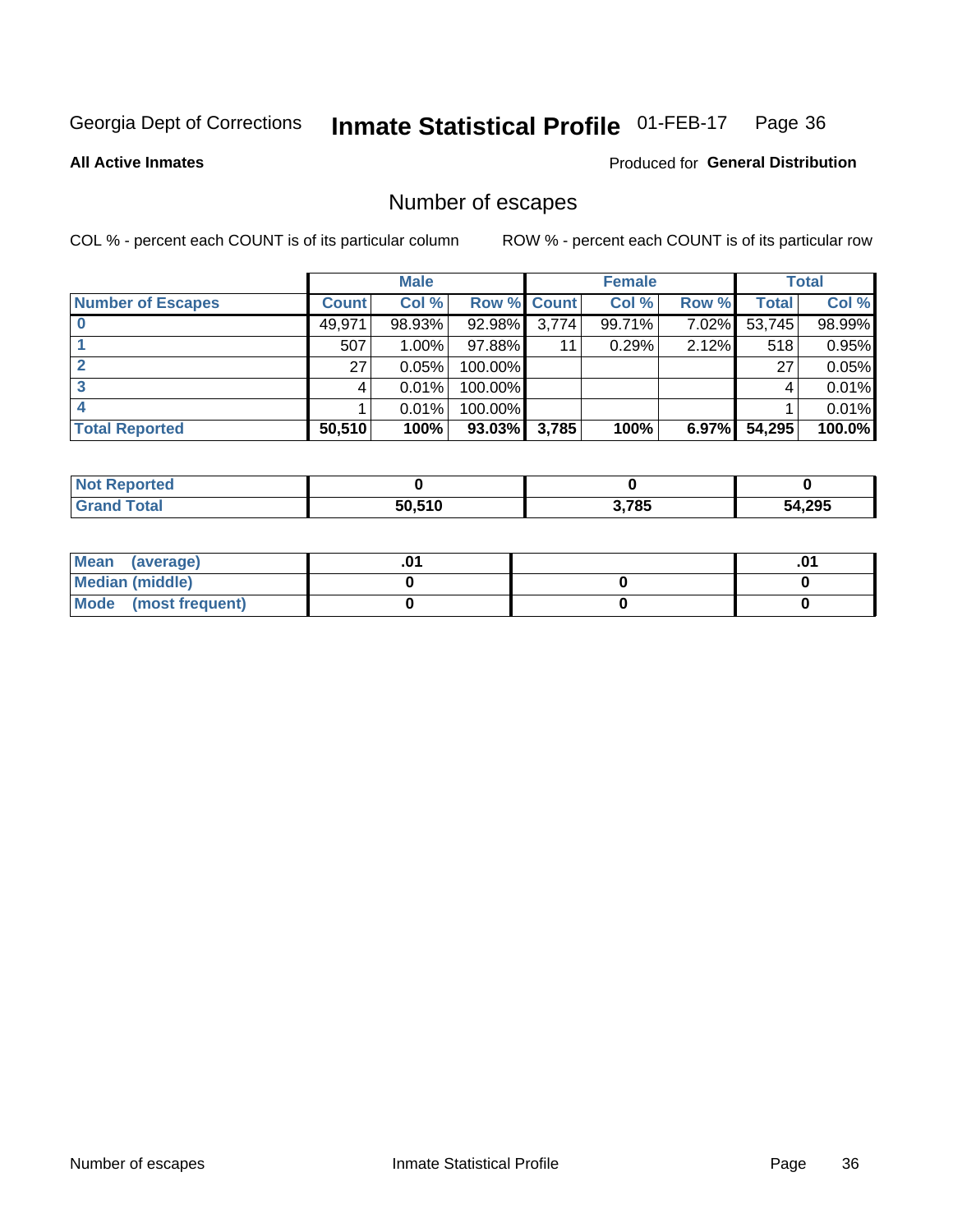#### Inmate Statistical Profile 01-FEB-17 Page 37

**All Active Inmates** 

#### Produced for General Distribution

## Split sentences - Probation to follow

COL % - percent each COUNT is of its particular column

|                            |              | <b>Male</b> |                    |     | <b>Female</b> |          |                 | <b>Total</b> |
|----------------------------|--------------|-------------|--------------------|-----|---------------|----------|-----------------|--------------|
| <b>Probation to follow</b> | <b>Count</b> | Col%        | <b>Row % Count</b> |     | Col %         | Row %    | Total           | Col %        |
| <b>Yes</b>                 | 37.271       | 73.79%      | 92.72% 2.925       |     | 77.28%        | $7.28\%$ | 40,196          | 74.03%       |
| <b>No</b>                  | 13.239       | 26.21%      | 93.90%             | 860 | 22.72%        | $6.10\%$ | 14.099          | 25.97%       |
| <b>Total Reported</b>      | 50,510       | 100%        | $93.03\%$ 3,785    |     | 100%          |          | $6.97\%$ 54,295 | 100%         |

| _______ | FA FIA<br>50.S | חמד י<br>85'<br>- - | 54.295 |
|---------|----------------|---------------------|--------|
|         |                |                     |        |

| <b>Mode</b><br>reauent)<br>Yes<br>v.c<br>0٥<br>.<br>. .<br>$\sim$ |
|-------------------------------------------------------------------|
|-------------------------------------------------------------------|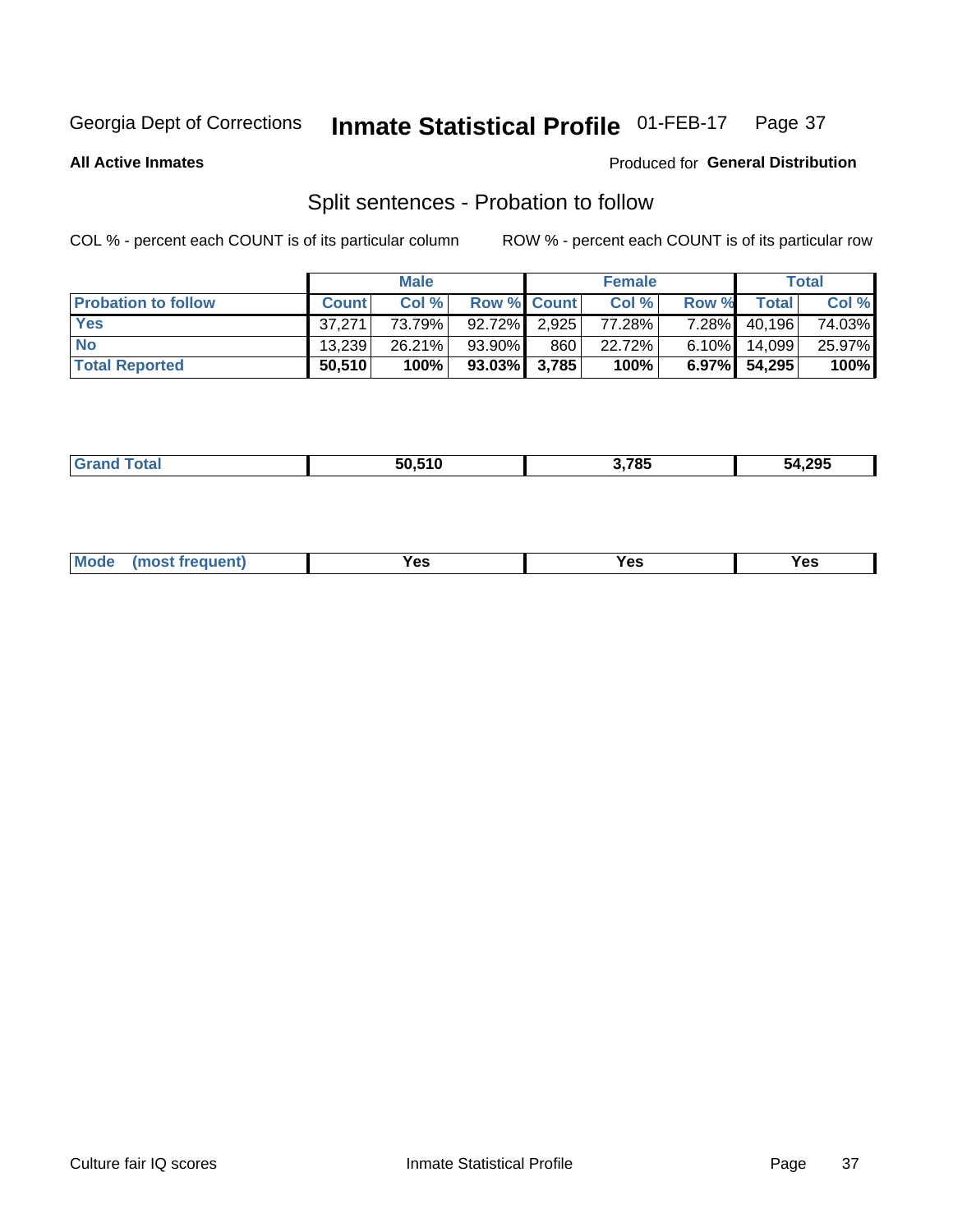#### Inmate Statistical Profile 01-FEB-17 Page 38

**All Active Inmates** 

#### Produced for General Distribution

## Probable future release type of still active inmates

COL % - percent each COUNT is of its particular column

|                                         |              | <b>Male</b> |                 |                  | <b>Female</b> |          | <b>Total</b> |        |
|-----------------------------------------|--------------|-------------|-----------------|------------------|---------------|----------|--------------|--------|
| <b>Probable Future Release Type</b>     | <b>Count</b> | Col %       | Row % Count     |                  | Col %         | Row %    | <b>Total</b> | Col %  |
| <b>Paroled with probation to follow</b> | 19,427       | 39.58%      | 91.78% 1,741    |                  | 47.05%        | 8.22%    | 21,168       | 40.11% |
| Paroled w/o probation to follow         | 6,097        | 12.42%      | 92.63%          | 485              | 13.11%        | $7.37\%$ | 6,582        | 12.47% |
| <b>Maxout with probation to follow</b>  | 15,508       | 31.60%      | 93.43% 1.090    |                  | 29.46%        | 6.57%    | 16,598       | 31.45% |
| <b>Maxout w/o probation to follow</b>   | 2,907        | $5.92\%$    | 93.90%          | 189 <sup>1</sup> | 5.11%         | 6.10%    | 3,096        | 5.87%  |
| Life, LWOP or death sentence            | 5,138        | 10.47%      | 96.34%          | 195              | 5.27%         | 3.66%    | 5,333        | 10.10% |
| <b>Total Reported</b>                   | 49,077       | 100%        | $92.99\%$ 3,700 |                  | 100%          | $7.01\%$ | 52,777       | 100%   |

| <b>cotal</b> | <b>10 077</b> | .700 | ----<br>cΛ<br>JZ,1 |
|--------------|---------------|------|--------------------|

| <b>Mode (most frequent)</b> | <b>PAR with PROB follow</b> | <b>PAR with PROB follow</b> | <b>PAR with PROB</b> |
|-----------------------------|-----------------------------|-----------------------------|----------------------|
|                             |                             |                             | follow               |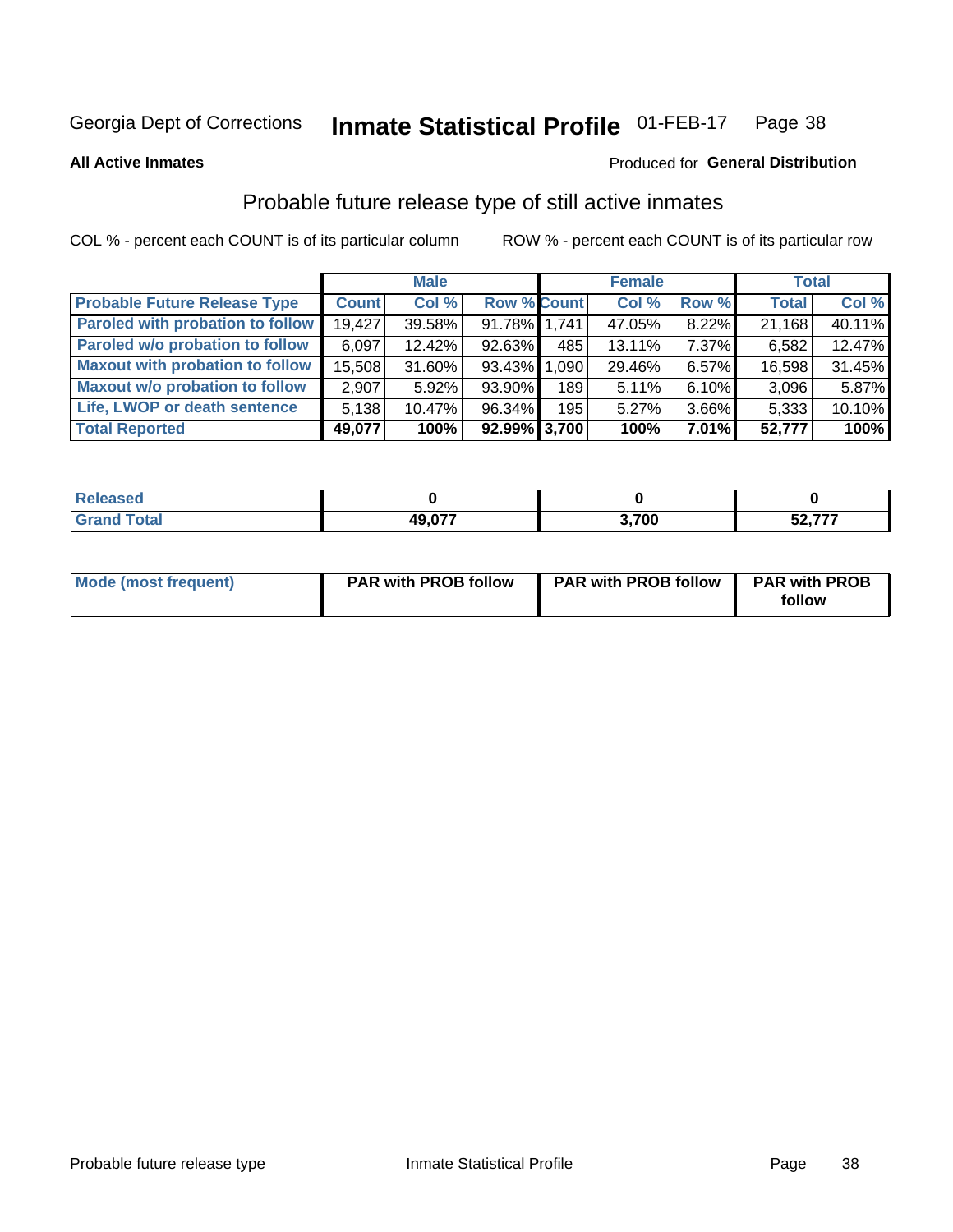## **All Active Inmates**

## Produced for General Distribution

## Time served in current (or last) institution

COL % - percent each COUNT is of its particular column

|                            |              | <b>Male</b> |        |              | <b>Female</b> |        |              | <b>Total</b> |
|----------------------------|--------------|-------------|--------|--------------|---------------|--------|--------------|--------------|
| <b>Time In Institution</b> | <b>Count</b> | Col %       | Row %  | <b>Count</b> | Col %         | Row %  | <b>Total</b> | Col %        |
| 0 to 3 months              | 10,912       | 21.60%      | 92.13% | 932          | 24.62%        | 7.87%  | 11,844       | 21.81%       |
| <b>3.01 to 6 months</b>    | 7,910        | 15.66%      | 93.14% | 583          | 15.40%        | 6.86%  | 8,493        | 15.64%       |
| 6.01 to 9 months           | 5,435        | 10.76%      | 92.38% | 448          | 11.84%        | 7.62%  | 5,883        | 10.84%       |
| 9.01 to 12 months          | 4,424        | 8.76%       | 92.71% | 348          | 9.19%         | 7.29%  | 4,772        | 8.79%        |
| 12.01 to 18 months         | 5,990        | 11.86%      | 93.95% | 386          | 10.20%        | 6.05%  | 6,376        | 11.74%       |
| <b>18.01 to 24 months</b>  | 3,768        | 7.46%       | 94.72% | 210          | 5.55%         | 5.28%  | 3,978        | 7.33%        |
| $2.01$ to 3 years          | 4,936        | 9.77%       | 94.52% | 286          | 7.56%         | 5.48%  | 5,222        | 9.62%        |
| $3.01$ to 4 years          | 2,319        | 4.59%       | 93.36% | 165          | 4.36%         | 6.64%  | 2,484        | 4.58%        |
| 4.01 to 5 years            | 1,554        | 3.08%       | 93.95% | 100          | 2.64%         | 6.05%  | 1,654        | 3.05%        |
| 5.01 to 6 years            | 976          | 1.93%       | 87.61% | 138          | 3.65%         | 12.39% | 1,114        | 2.05%        |
| 6.01 to 7 years            | 636          | 1.26%       | 92.04% | 55           | 1.45%         | 7.96%  | 691          | 1.27%        |
| 7.01 to 8 years            | 402          | 0.80%       | 91.78% | 36           | 0.95%         | 8.22%  | 438          | 0.81%        |
| $8.01$ to 9 years          | 327          | 0.65%       | 93.97% | 21           | 0.55%         | 6.03%  | 348          | 0.64%        |
| 9.01 to 10 years           | 136          | 0.27%       | 93.79% | 9            | 0.24%         | 6.21%  | 145          | 0.27%        |
| Over 10 years              | 785          | 1.55%       | 92.03% | 68           | 1.80%         | 7.97%  | 853          | 1.57%        |
| <b>Total Reported</b>      | 50,510       | 100%        | 93.03% | 3,785        | 100%          | 6.97%  | 54,295       | 100.0%       |

| neo<br><b>NOT</b> |        |       |        |
|-------------------|--------|-------|--------|
|                   | 50,510 | 3,785 | 54,295 |

| <b>Mean</b><br>(average) | 23 months | 19 months | 23 months |
|--------------------------|-----------|-----------|-----------|
| Median (middle)          | 10 months | 9 months  | 10 months |
| Mode (most frequent)     | 0 months  | months    | 1 months  |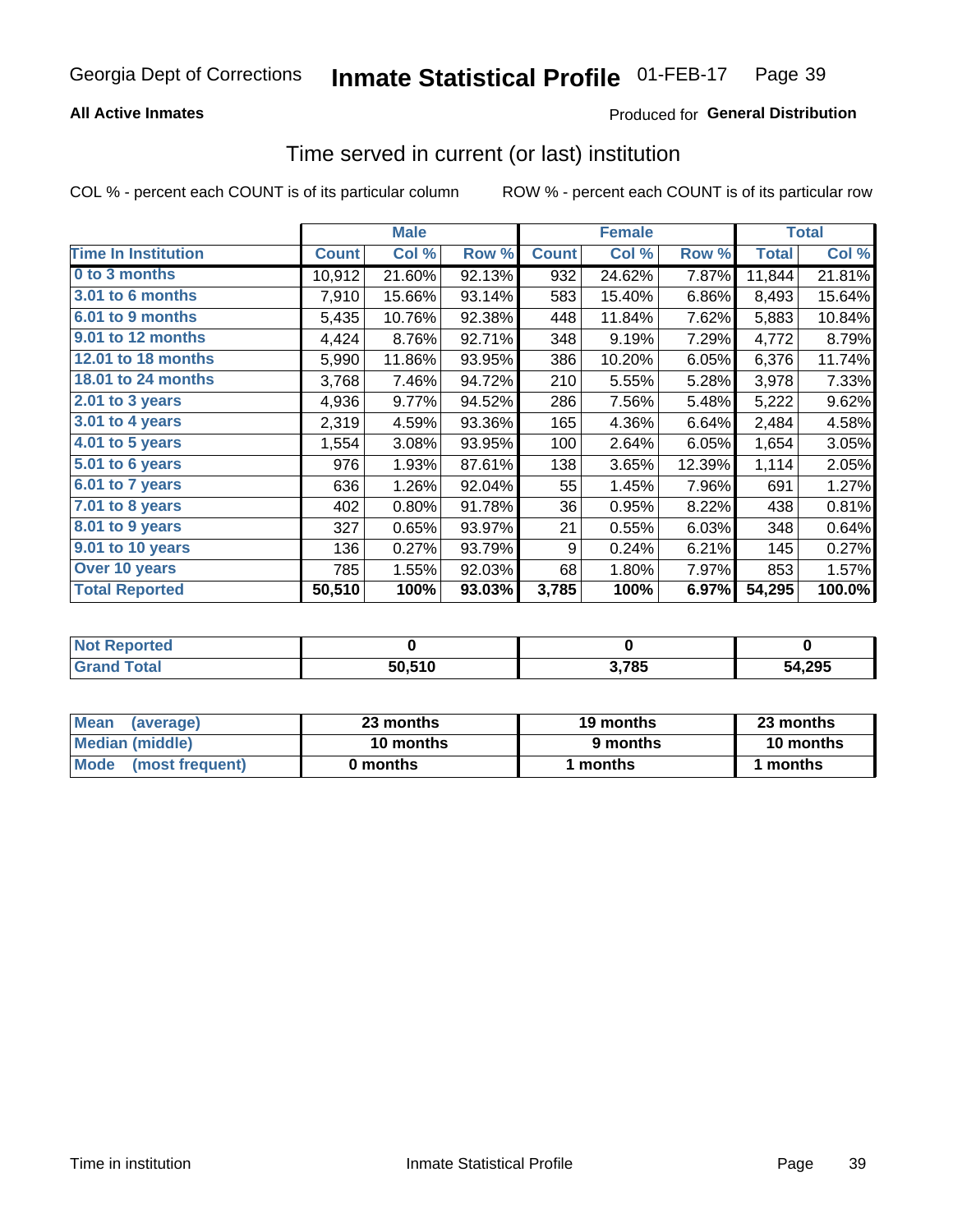### **All Active Inmates**

### Produced for General Distribution

# Highest grade level attained

COL % - percent each COUNT is of its particular column

|                              |                 | <b>Male</b> |         |                | <b>Female</b> |        |                 | <b>Total</b> |
|------------------------------|-----------------|-------------|---------|----------------|---------------|--------|-----------------|--------------|
| <b>Grade Level</b>           | <b>Count</b>    | Col %       | Row %   | <b>Count</b>   | Col %         | Row %  | <b>Total</b>    | Col %        |
| No school at all             | $\overline{16}$ | 0.04%       | 100.00% |                |               |        | $\overline{16}$ | 0.04%        |
| <b>Grade 1</b>               | 22              | 0.06%       | 100.00% |                |               |        | 22              | 0.05%        |
| <b>Grade 2</b>               | 33              | 0.08%       | 82.50%  | $\overline{7}$ | 0.26%         | 17.50% | 40              | 0.09%        |
| Grade 3                      | 88              | 0.22%       | 98.88%  | 1              | 0.04%         | 1.12%  | 89              | 0.21%        |
| Grade 4                      | 90              | 0.23%       | 96.77%  | 3              | 0.11%         | 3.23%  | 93              | 0.22%        |
| Grade 5                      | 106             | 0.27%       | 96.36%  | 4              | 0.15%         | 3.64%  | 110             | 0.26%        |
| Grade 6                      | 396             | 0.99%       | 95.65%  | 18             | 0.66%         | 4.35%  | 414             | 0.97%        |
| <b>Grade 7</b>               | 742             | 1.86%       | 94.52%  | 43             | 1.58%         | 5.48%  | 785             | 1.84%        |
| Grade 8                      | 2,706           | 6.79%       | 94.45%  | 159            | 5.83%         | 5.55%  | 2,865           | 6.73%        |
| Grade 9                      | 5,079           | 12.75%      | 95.31%  | 250            | 9.17%         | 4.69%  | 5,329           | 12.52%       |
| Grade 10                     | 7,088           | 17.79%      | 95.71%  | 318            | 11.66%        | 4.29%  | 7,406           | 17.39%       |
| Grade 11                     | 6,953           | 17.45%      | 94.73%  | 387            | 14.19%        | 5.27%  | 7,340           | 17.24%       |
| <b>Grade 12 or GED</b>       | 12,625          | 31.68%      | 92.67%  | 998            | 36.60%        | 7.33%  | 13,623          | 32.00%       |
| <b>Some tech school</b>      | 306             | 0.77%       | 85.71%  | 51             | 1.87%         | 14.29% | 357             | 0.84%        |
| <b>Completed tech school</b> | 303             | 0.76%       | 83.93%  | 58             | 2.13%         | 16.07% | 361             | 0.85%        |
| College, 1 year              | 1,053           | 2.64%       | 88.49%  | 137            | 5.02%         | 11.51% | 1,190           | 2.80%        |
| College, 2 year              | 1,338           | 3.36%       | 88.96%  | 166            | 6.09%         | 11.04% | 1,504           | 3.53%        |
| College, 3 year              | 328             | 0.82%       | 87.94%  | 45             | 1.65%         | 12.06% | 373             | 0.88%        |
| <b>Bachelor's degree</b>     | 456             | 1.14%       | 87.19%  | 67             | 2.46%         | 12.81% | 523             | 1.23%        |
| <b>Master's degree</b>       | 78              | 0.20%       | 87.64%  | 11             | 0.40%         | 12.36% | 89              | 0.21%        |
| Ph.D. degree                 | 14              | 0.04%       | 93.33%  | 1              | 0.04%         | 6.67%  | 15              | 0.04%        |
| Law degree                   | 17              | 0.04%       | 85.00%  | 3              | 0.11%         | 15.00% | 20              | 0.05%        |
| <b>Some medical school</b>   | $\overline{2}$  | 0.01%       | 100.00% |                |               |        | 2               | 0.01%        |
| <b>Medical degree</b>        | 9               | 0.02%       | 100.00% |                |               |        | 9               | 0.02%        |
|                              | 1               | 0.01%       | 100.00% |                |               |        | 1               | 0.01%        |
| <b>Total Reported</b>        | 39,849          | 100%        | 93.59%  | 2,727          | 100.0%        | 6.41%  | 42,576          | 100.0%       |

| 10.661 | .058  | 74 O   |
|--------|-------|--------|
| 50.510 | 3,785 | 54,295 |

| <b>Mean</b><br>(average) | 10.79           | 11.37           | 10.83             |
|--------------------------|-----------------|-----------------|-------------------|
| Median (middle)          | Grade 11        | Grade 12 or GED | Grade 11          |
| Mode<br>(most frequent)  | Grade 12 or GED | Grade 12 or GED | l Grade 12 or GED |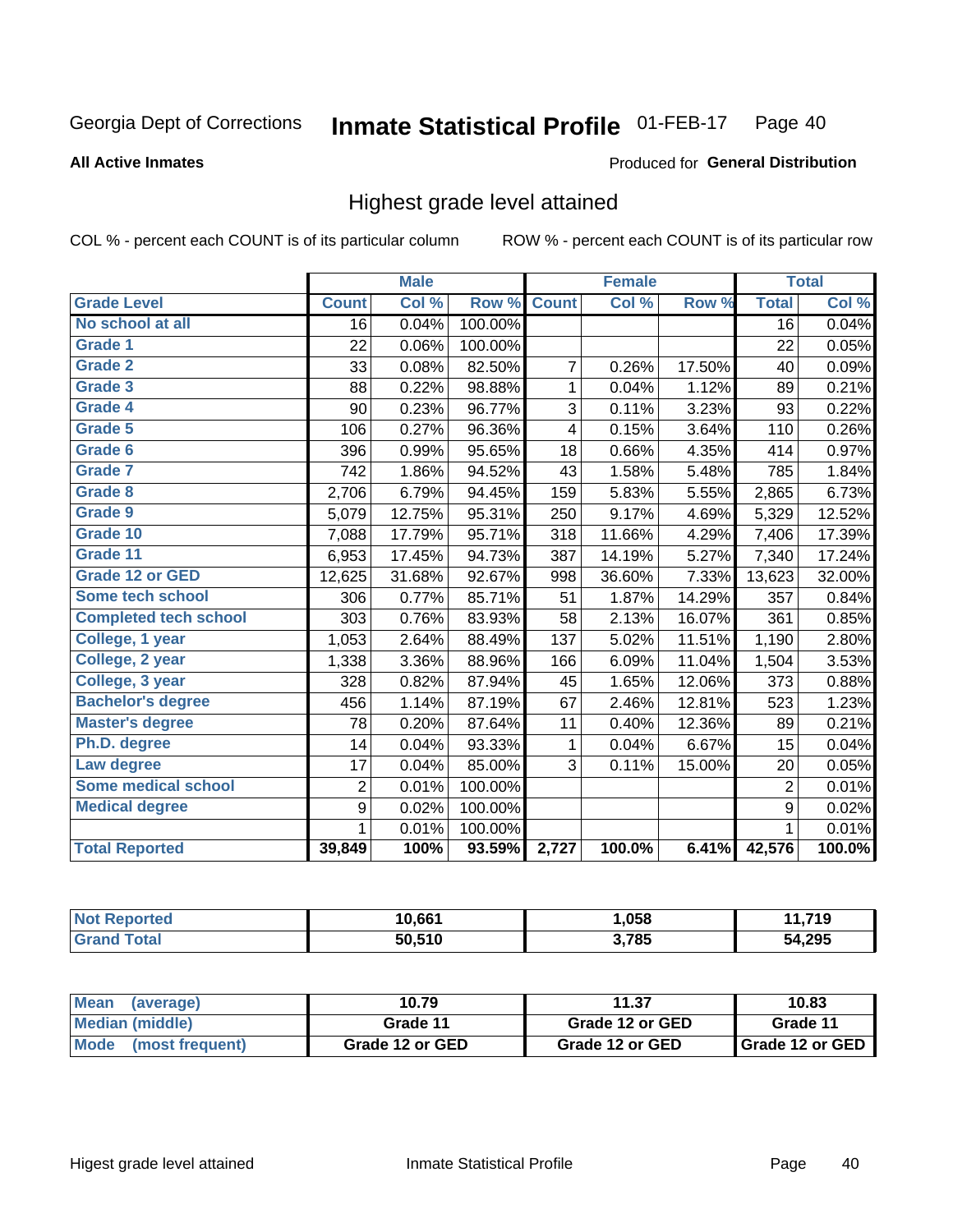### Inmate Statistical Profile 01-FEB-17 Page 41

**All Active Inmates** 

## **Produced for General Distribution**

# Culture fair IQ scores

COL % - percent each COUNT is of its particular column

|                       |              | <b>Male</b> |             |       | <b>Female</b> |        |              | <b>Total</b> |
|-----------------------|--------------|-------------|-------------|-------|---------------|--------|--------------|--------------|
| <b>IQ Scores</b>      | <b>Count</b> | Col %       | Row % Count |       | Col %         | Row %  | <b>Total</b> | Col %        |
| $60 - 69$             | 953          | 2.18%       | 93.34%      | 68    | 2.16%         | 6.66%  | 1,021        | 2.18%        |
| $70 - 79$             | 2,911        | 6.66%       | 93.33%      | 208   | 6.62%         | 6.67%  | 3,119        | 6.66%        |
| $80 - 89$             | 6,574        | 15.04%      | 89.93%      | 736   | 23.43%        | 10.07% | 7,310        | 15.60%       |
| $90 - 99$             | 12,216       | 27.94%      | 91.23%      | 1,175 | 37.41%        | 8.77%  | 13,391       | 28.57%       |
| $100 - 109$           | 12,212       | 27.93%      | 95.82%      | 533   | 16.97%        | 4.18%  | 12,745       | 27.20%       |
| $110 - 119$           | 7,355        | 16.82%      | 97.01%      | 227   | 7.23%         | 2.99%  | 7,582        | 16.18%       |
| $120 - 129$           | ,442         | 3.30%       | 92.44%      | 118   | 3.76%         | 7.56%  | 1,560        | 3.33%        |
| $130 - 139$           | 53           | 0.12%       | 50.48%      | 52    | 1.66%         | 49.52% | 105          | 0.22%        |
| 140 & Up              | 8            | 0.02%       | 25.00%      | 24    | 0.76%         | 75.00% | 32           | 0.07%        |
| <b>Total Reported</b> | 43,724       | 100%        | 93.30%      | 3,141 | 100%          | 6.70%  | 46,865       | 100.0%       |

| <b>Not Reported</b>  | 5,967  | 510   | 6,477  |
|----------------------|--------|-------|--------|
| Not Valid (under 60) | 819    | 134   | 953    |
| <b>Grand Total</b>   | 50,510 | 3,785 | 54,295 |

| <b>Mean</b><br>(average) | 98  | 96 | 98 |
|--------------------------|-----|----|----|
| Median (middle)          | 99  | 94 | 99 |
| Mode<br>(most frequent)  | 103 | 96 | 99 |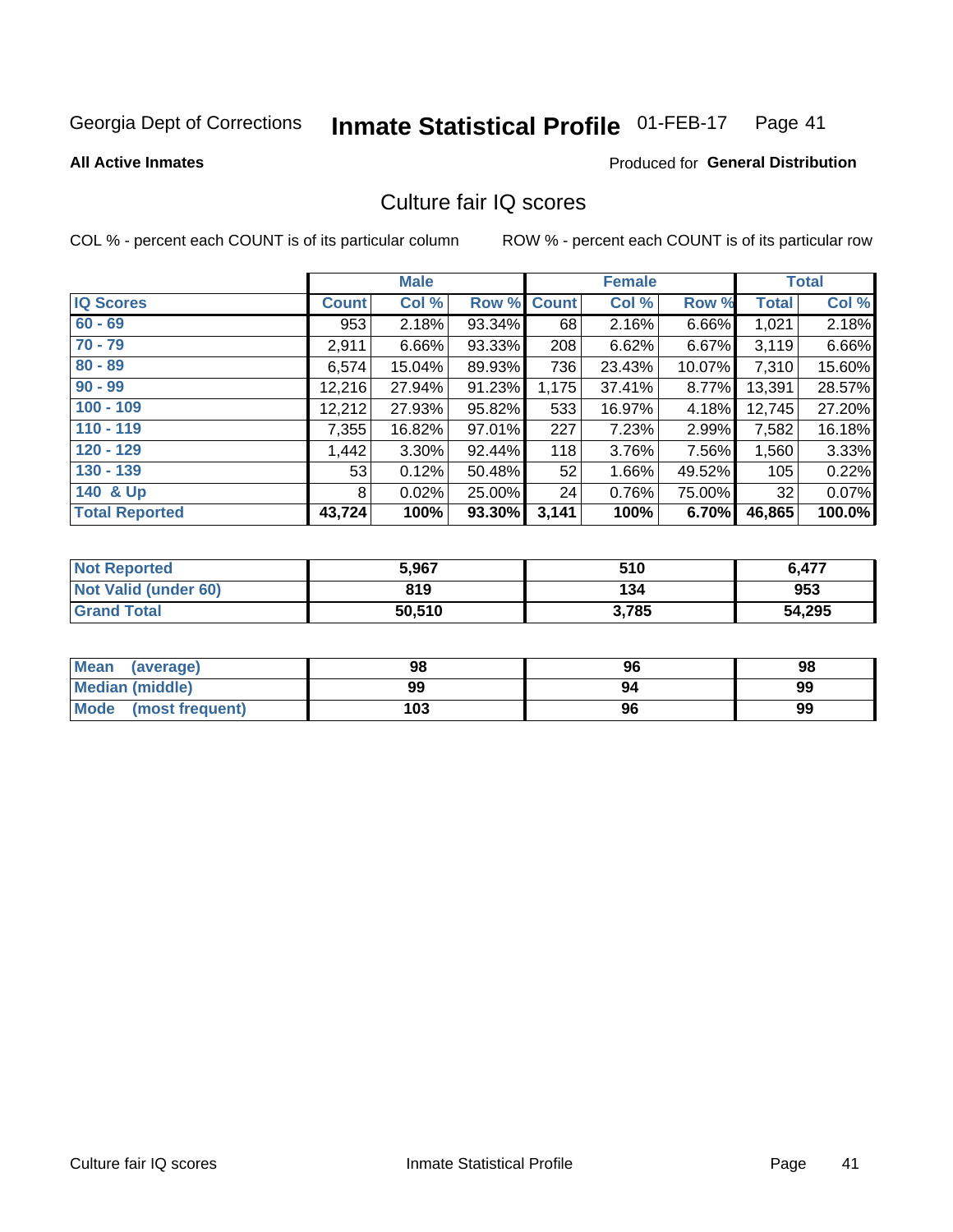### **Inmate Statistical Profile 01-FEB-17** Page 42

**All Active Inmates** 

## Produced for General Distribution

# Wide Range Achievement Test (WRAT) reading score

COL % - percent each COUNT is of its particular column

|                           |              | <b>Male</b> |        |              | <b>Female</b> |        |              | <b>Total</b> |
|---------------------------|--------------|-------------|--------|--------------|---------------|--------|--------------|--------------|
| <b>WRAT Reading Score</b> | <b>Count</b> | Col %       | Row %  | <b>Count</b> | Col %         | Row %  | <b>Total</b> | Col %        |
| 0.1 to 0.9                | 903          | 1.97%       | 99.56% | 4            | 0.12%         | 0.44%  | 907          | 1.85%        |
| 1.0 to 1.9                | 838          | 1.83%       | 98.94% | 9            | 0.27%         | 1.06%  | 847          | 1.73%        |
| 2.0 to 2.9                | 1,607        | 3.51%       | 97.28% | 45           | 1.37%         | 2.72%  | 1,652        | 3.37%        |
| 3.0 to 3.9                | 3,657        | 7.99%       | 97.26% | 103          | 3.14%         | 2.74%  | 3,760        | 7.67%        |
| 4.0 to 4.9                | 4,196        | 9.17%       | 95.13% | 215          | 6.56%         | 4.87%  | 4,411        | $9.00\%$     |
| 5.0 to 5.9                | 3,680        | 8.04%       | 95.29% | 182          | 5.55%         | 4.71%  | 3,862        | 7.88%        |
| 6.0 to 6.9                | 4,363        | 9.54%       | 94.44% | 257          | 7.84%         | 5.56%  | 4,620        | 9.42%        |
| 7.0 to 7.9                | 1,684        | 3.68%       | 93.97% | 108          | 3.29%         | 6.03%  | 1,792        | 3.65%        |
| 8.0 to 8.9                | 3,263        | 7.13%       | 93.28% | 235          | 7.17%         | 6.72%  | 3,498        | 7.13%        |
| 9.0 to 9.9                | 2,078        | 4.54%       | 94.20% | 128          | 3.90%         | 5.80%  | 2,206        | 4.50%        |
| 10.0 to 10.9              | 2,908        | 6.36%       | 91.82% | 259          | 7.90%         | 8.18%  | 3,167        | 6.46%        |
| 11.0 to 11.9              | 4,302        | 9.40%       | 89.98% | 479          | 14.61%        | 10.02% | 4,781        | 9.75%        |
| 12.0 to 12.9              | 11,587       | 25.33%      | 90.85% | 1,167        | 35.59%        | 9.15%  | 12,754       | 26.01%       |
| 13                        | 686          | 1.50%       | 88.63% | 88           | 2.68%         | 11.37% | 774          | 1.58%        |
| <b>Total Reported</b>     | 45,752       | 100%        | 93.31% | 3,279        | 100%          | 6.69%  | 49,031       | 100%         |

| rteo<br>NO | 4,758  | 506   | 5.264  |
|------------|--------|-------|--------|
|            | 50,510 | 3,785 | 54,295 |

| <b>Mean</b><br>(average) | 8.34 | 9.87                     | 8.44 |
|--------------------------|------|--------------------------|------|
| Median (middle)          | 8.75 | 11 <sub>2</sub><br>. . Z | 8.9  |
| Mode (most frequent)     | 12.9 | 12.9                     | 12.9 |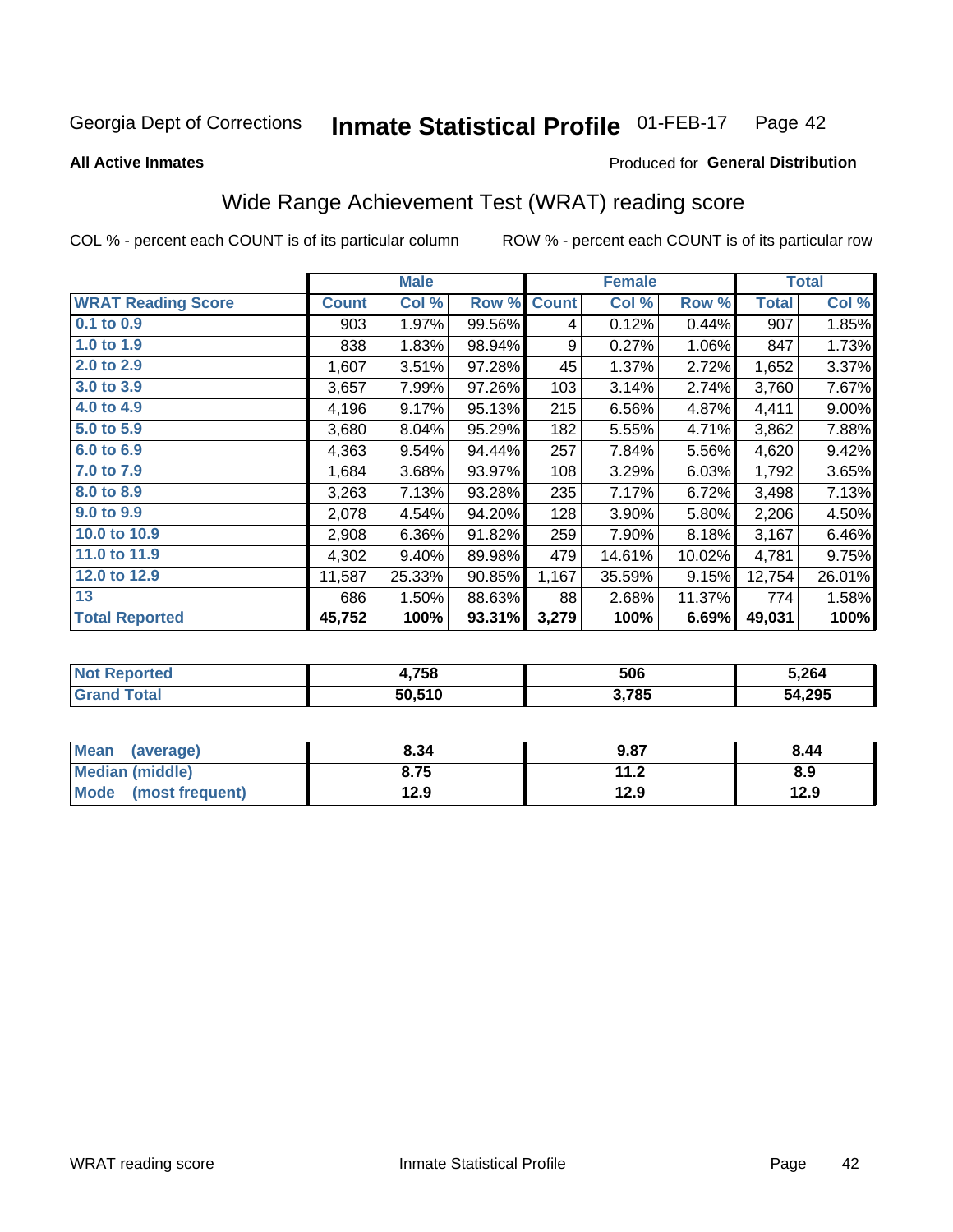### Inmate Statistical Profile 01-FEB-17 Page 43

**All Active Inmates** 

### Produced for General Distribution

# Wide Range Achievement Test (WRAT) math score

COL % - percent each COUNT is of its particular column

|                              |              | <b>Male</b> |        |              | <b>Female</b> |        |              | <b>Total</b> |
|------------------------------|--------------|-------------|--------|--------------|---------------|--------|--------------|--------------|
| <b>WRAT Mathematic Score</b> | <b>Count</b> | Col %       | Row %  | <b>Count</b> | Col %         | Row %  | <b>Total</b> | Col %        |
| $0.1$ to $0.9$               | 88           | 0.19%       | 98.88% | 1            | 0.03%         | 1.12%  | 89           | 0.18%        |
| 1.0 to 1.9                   | 289          | 0.63%       | 97.97% | 6            | 0.18%         | 2.03%  | 295          | 0.60%        |
| 2.0 to 2.9                   | 921          | 2.01%       | 96.54% | 33           | 1.01%         | 3.46%  | 954          | 1.95%        |
| 3.0 to 3.9                   | 2,178        | 4.76%       | 96.24% | 85           | 2.59%         | 3.76%  | 2,263        | 4.62%        |
| 4.0 to 4.9                   | 5,540        | 12.11%      | 95.12% | 284          | 8.66%         | 4.88%  | 5,824        | 11.88%       |
| 5.0 to 5.9                   | 7,155        | 15.64%      | 94.41% | 424          | 12.93%        | 5.59%  | 7,579        | 15.46%       |
| 6.0 to 6.9                   | 9,460        | 20.68%      | 94.01% | 603          | 18.38%        | 5.99%  | 10,063       | 20.52%       |
| 7.0 to 7.9                   | 3,781        | 8.26%       | 93.91% | 245          | 7.47%         | 6.09%  | 4,026        | 8.21%        |
| 8.0 to 8.9                   | 4,953        | 10.83%      | 91.91% | 436          | 13.29%        | 8.09%  | 5,389        | 10.99%       |
| 9.0 to 9.9                   | 2,668        | 5.83%       | 92.22% | 225          | 6.86%         | 7.78%  | 2,893        | 5.90%        |
| 10.0 to 10.9                 | 508          | 1.11%       | 96.58% | 18           | 0.55%         | 3.42%  | 526          | 1.07%        |
| 11.0 to 11.9                 | 1,853        | 4.05%       | 91.42% | 174          | 5.30%         | 8.58%  | 2,027        | 4.13%        |
| 12.0 to 12.9                 | 6,274        | 13.71%      | 89.62% | 727          | 22.16%        | 10.38% | 7,001        | 14.28%       |
| 13                           | 85           | 0.19%       | 81.73% | 19           | 0.58%         | 18.27% | 104          | 0.21%        |
| <b>Total Reported</b>        | 45,753       | 100%        | 93.31% | 3,280        | 100%          | 6.69%  | 49,033       | 100%         |

| тео | フドフ<br>4. I J I | 505   | 5,262  |
|-----|-----------------|-------|--------|
|     | 50.510          | 3,785 | 54,295 |

| Mean (average)       | 7.40 | 8.30 | 7.46 |
|----------------------|------|------|------|
| Median (middle)      | 6.9  | 7.4  | 6.9  |
| Mode (most frequent) | 12.9 | 12.9 | 12.9 |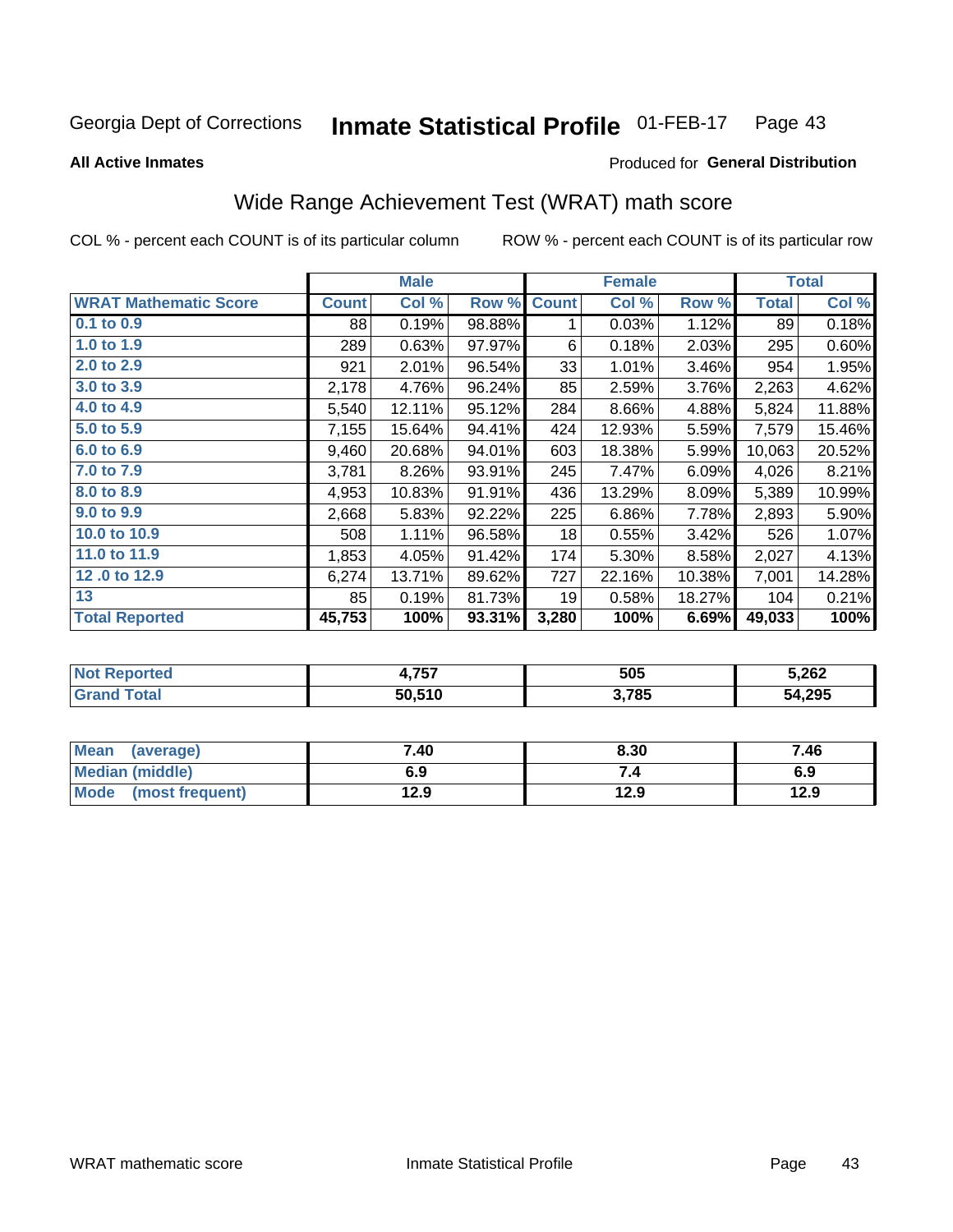### Inmate Statistical Profile 01-FEB-17 Page 44

### **All Active Inmates**

### Produced for General Distribution

# Wide Range Achievement Test (WRAT) spelling score

COL % - percent each COUNT is of its particular column

|                            |              | <b>Male</b> |        |              | <b>Female</b> |        |              | <b>Total</b> |
|----------------------------|--------------|-------------|--------|--------------|---------------|--------|--------------|--------------|
| <b>WRAT Spelling Score</b> | <b>Count</b> | Col %       | Row %  | <b>Count</b> | Col %         | Row %  | <b>Total</b> | Col %        |
| $0.1$ to $0.9$             | 963          | 2.10%       | 99.59% | 4            | 0.12%         | 0.41%  | 967          | 1.97%        |
| 1.0 to 1.9                 | 1,197        | 2.62%       | 99.09% | 11           | 0.34%         | 0.91%  | 1,208        | 2.46%        |
| 2.0 to 2.9                 | 2,171        | 4.74%       | 98.19% | 40           | 1.22%         | 1.81%  | 2,211        | 4.51%        |
| 3.0 to 3.9                 | 3,293        | 7.20%       | 97.63% | 80           | 2.44%         | 2.37%  | 3,373        | 6.88%        |
| 4.0 to 4.9                 | 3,062        | 6.69%       | 96.59% | 108          | 3.29%         | 3.41%  | 3,170        | 6.46%        |
| 5.0 to 5.9                 | 5,246        | 11.46%      | 96.52% | 189          | 5.76%         | 3.48%  | 5,435        | 11.08%       |
| 6.0 to 6.9                 | 4,324        | 9.45%       | 95.54% | 202          | 6.16%         | 4.46%  | 4,526        | 9.23%        |
| 7.0 to 7.9                 | 4,012        | 8.77%       | 93.98% | 257          | 7.84%         | 6.02%  | 4,269        | 8.71%        |
| 8.0 to 8.9                 | 3,958        | 8.65%       | 93.95% | 255          | 7.77%         | 6.05%  | 4,213        | 8.59%        |
| 9.0 to 9.9                 | 2,236        | 4.89%       | 92.78% | 174          | 5.30%         | 7.22%  | 2,410        | 4.91%        |
| 10.0 to 10.9               | 2,145        | 4.69%       | 93.34% | 153          | 4.66%         | 6.66%  | 2,298        | 4.69%        |
| 11.0 to 11.9               | 3,411        | 7.45%       | 92.46% | 278          | 8.48%         | 7.54%  | 3,689        | 7.52%        |
| 12.0 to 12.9               | 9,422        | 20.59%      | 86.43% | 1,479        | 45.09%        | 13.57% | 10,901       | 22.23%       |
| 13                         | 320          | 0.70%       | 86.49% | 50           | 1.52%         | 13.51% | 370          | 0.75%        |
| <b>Total Reported</b>      | 45,760       | 100%        | 93.31% | 3,280        | 100%          | 6.69%  | 49,040       | 100%         |

| w. | 4,750  | 505   | 5,255        |
|----|--------|-------|--------------|
|    | 50.510 | 3,785 | 54,295<br>54 |

| <b>Mean</b><br>(average) | 7.87 | 10.16 | 8.02 |
|--------------------------|------|-------|------|
| Median (middle)          | .    | 11.6  | .    |
| Mode (most frequent)     | 12.9 | 12.9  | 12.9 |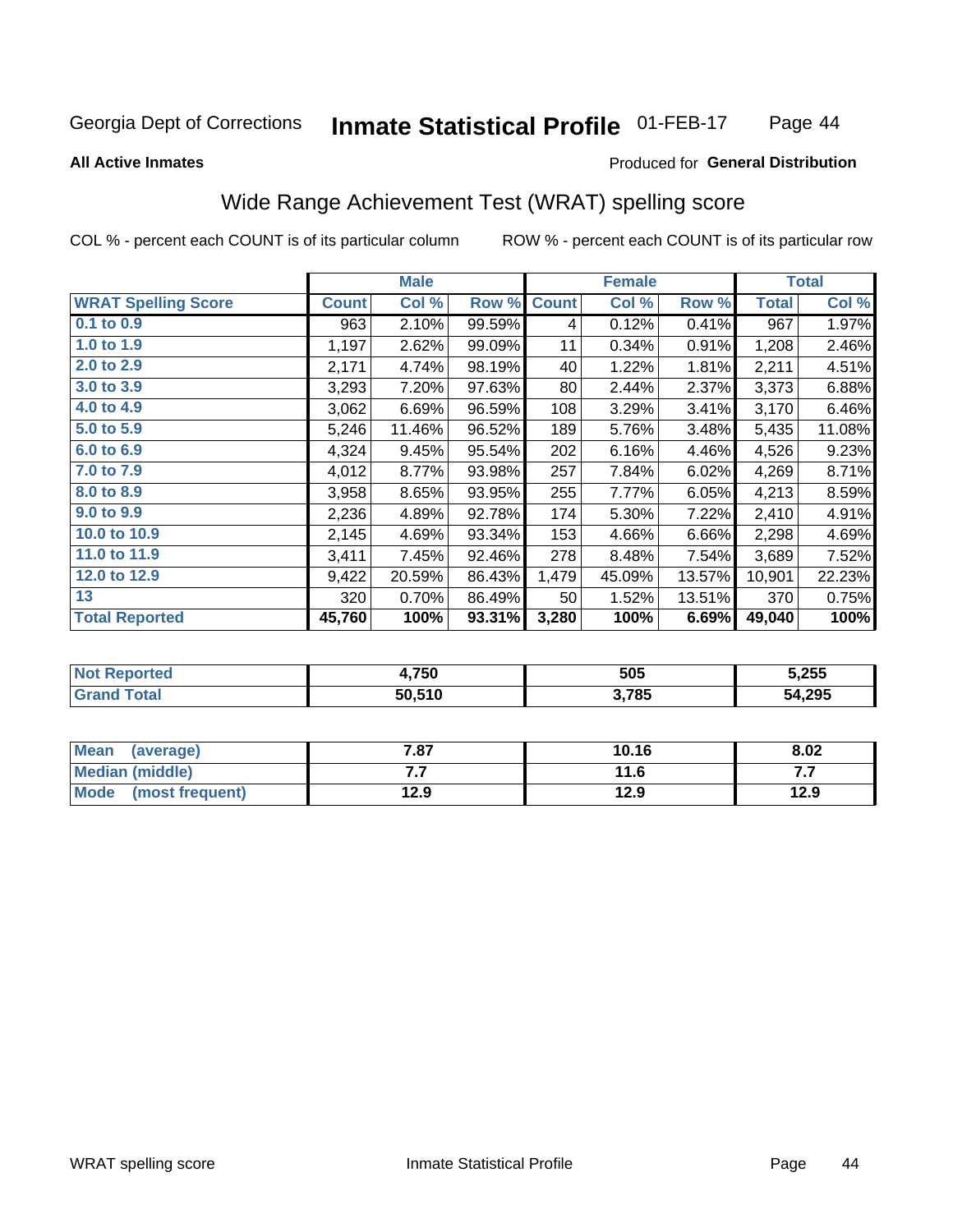### Inmate Statistical Profile 01-FEB-17 Page 45

**All Active Inmates** 

## **Produced for General Distribution**

# Current / last mental health treatment level

COL % - percent each COUNT is of its particular column

|                                    |              | <b>Male</b> |         |              | <b>Female</b> |        |              | <b>Total</b> |
|------------------------------------|--------------|-------------|---------|--------------|---------------|--------|--------------|--------------|
| <b>Mental Health Treatment Lev</b> | <b>Count</b> | Col %       | Row %   | <b>Count</b> | Col %         | Row %  | <b>Total</b> | Col %        |
| 1 No problem at current time       | 8,630        | 53.16%      | 92.73%  | 677          | 24.68%        | 7.27%  | 9,307        | 49.04%       |
| 2 Receiving outpatient             | 5,798        | 35.71%      | 74.28%  | 2,008        | 73.20%        | 25.72% | 7,806        | 41.13%       |
| <b>Treatment</b>                   |              |             |         |              |               |        |              |              |
| 3 Inpatient, moderate              | 1,476        | 9.09%       | 96.85%  | 48           | 1.75%         | 3.15%  | 1,524        | 8.03%        |
| <b>Treatment</b>                   |              |             |         |              |               |        |              |              |
| 4 Inpatient, intensive             | 312          | 1.92%       | 96.89%  | 10           | 0.36%         | 3.11%  | 322          | 1.70%        |
| Treatment                          |              |             |         |              |               |        |              |              |
| <b>5 Undergoing crisis</b>         | 18           | 0.11%       | 100.00% |              |               |        | 18           | 0.09%        |
| <b>Stabilization</b>               |              |             |         |              |               |        |              |              |
| <b>6 Hospital for criminally</b>   |              | 0.01%       | 100.00% |              |               |        |              | 0.01%        |
| <b>Tinsane</b>                     |              |             |         |              |               |        |              |              |
| <b>Total Evaluated</b>             | 16,235       | 100%        | 85.55%  | 2,743        | 100%          | 14.45% | 18,978       | 100%         |

| Never had MH evaluation | 34,275 | 042. ا | 35,317 |
|-------------------------|--------|--------|--------|
| <b>Grand Total</b>      | 50,510 | 3,785  | 54,295 |

| Median (middle) | No problem at current time | <b>Receiving outpatient</b><br>treatment | <b>Receiving</b><br>outpatient<br>treatment |
|-----------------|----------------------------|------------------------------------------|---------------------------------------------|
| <b>Mode</b>     | No problem at current time | <b>Receiving outpatient</b>              | No problem at                               |
| (most frequent) |                            | treatment                                | current time                                |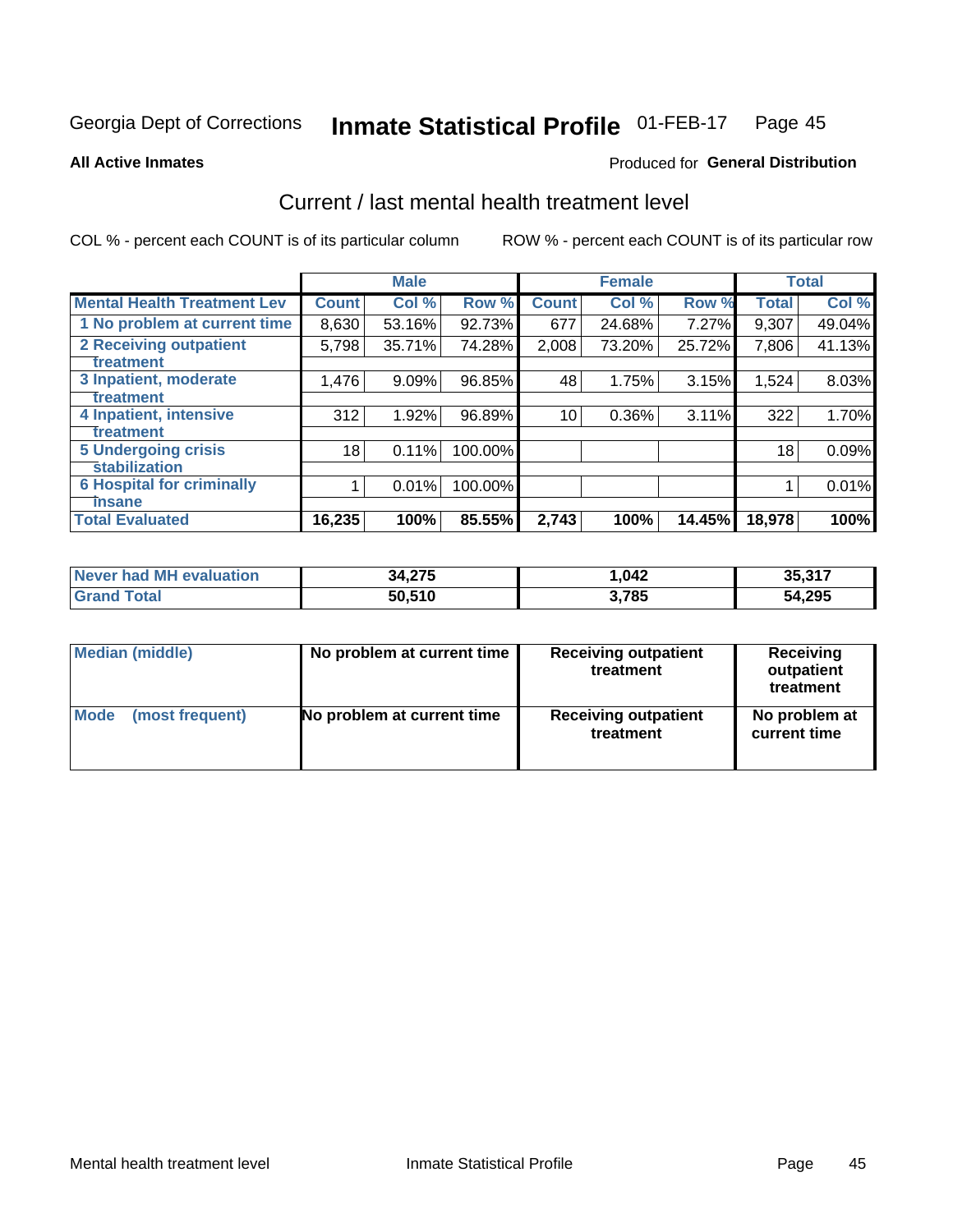## **All Active Inmates**

## Produced for General Distribution

# PULHESDWIT medical scale - 'P' overall condition ('P'hysical)

COL % - percent each COUNT is of its particular column

|                                  |              | <b>Male</b> |         |              | <b>Female</b> |         |              | <b>Total</b> |
|----------------------------------|--------------|-------------|---------|--------------|---------------|---------|--------------|--------------|
| 'P' Overall Condition            | <b>Count</b> | Col %       | Row %   | <b>Count</b> | Col %         | Row %   | <b>Total</b> | Col %        |
| 1 No medical illness             | 34,716       | 74.95%      | 94.08%  | 2,184        | 62.17%        | 5.92%   | 36,900       | 74.05%       |
| 2 Well-controlled chronic        | 10,769       | 23.25%      | 90.01%  | 1,195        | 34.02%        | 9.99%   | 11,964       | 24.01%       |
| <b>illness</b>                   |              |             |         |              |               |         |              |              |
| 3 Poorly-controlled chronic      | 754          | 1.63%       | 91.06%  | 74           | 2.11%         | 8.94%   | 828          | 1.66%        |
| <b>illness</b>                   |              |             |         |              |               |         |              |              |
| 4 Significant problems requiring | 74           | 0.16%       | 76.29%  | 23           | 0.65%         | 23.71%  | 97           | 0.19%        |
| special housing                  |              |             |         |              |               |         |              |              |
| 5 Terminal illness, < 6 months   | 7            | 0.02%       | 100.00% |              |               |         | 7            | 0.01%        |
| to live                          |              |             |         |              |               |         |              |              |
| 6 Inmate is pregnant             |              |             |         | 37           | 1.05%         | 100.00% | 37           | 0.07%        |
| <b>Total Reported</b>            | 46,320       | 100%        | 92.95%  | 3,513        | 100%          | 7.05%   | 49,833       | 100%         |

| тео | .190   | ^7^  | 462        |
|-----|--------|------|------------|
|     | 50.510 | .785 | .295<br>54 |

| Mode | (most frequent) | 1 No medical illness | 1 No medical illness | 1 No medical<br>illness |
|------|-----------------|----------------------|----------------------|-------------------------|
|------|-----------------|----------------------|----------------------|-------------------------|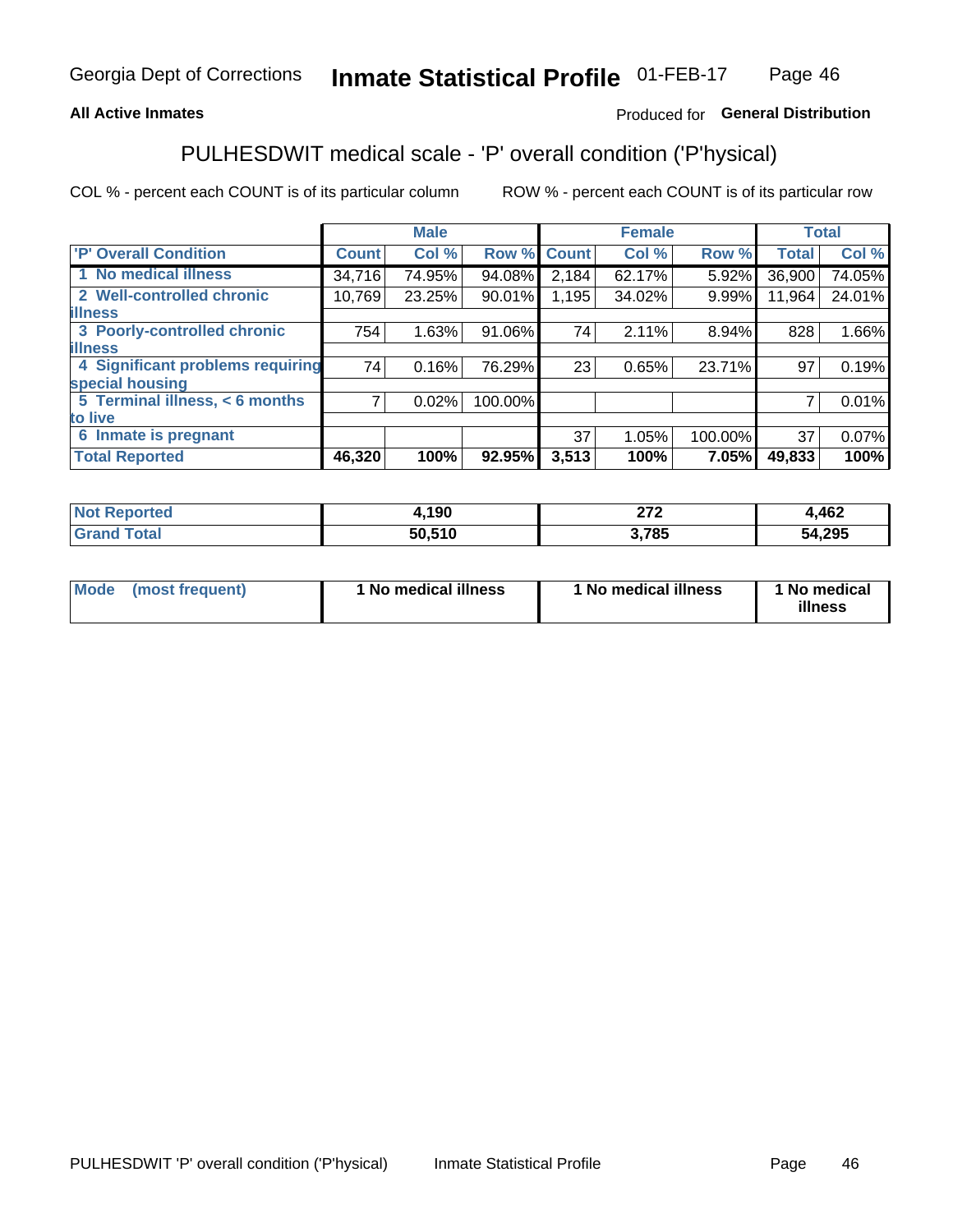### **All Active Inmates**

## Produced for General Distribution

# PULHESDWIT medical scale - 'U' upper body

COL % - percent each COUNT is of its particular column

|                              |              | <b>Male</b> |        |              | <b>Female</b> |        |              | <b>Total</b> |
|------------------------------|--------------|-------------|--------|--------------|---------------|--------|--------------|--------------|
| <b>U' Upper Body</b>         | <b>Count</b> | Col %       | Row %  | <b>Count</b> | Col %         | Row %  | <b>Total</b> | Col %        |
| 1 Upper bones, joints,       | 44,268       | 95.73%      | 93.07% | 3,294        | 93.77%        | 6.93%  | 47,562       | 95.59%       |
| muscles all OK               |              |             |        |              |               |        |              |              |
| 2 One or both arms minimally | 1,691        | 3.66%       | 90.28% | 182          | 5.18%         | 9.72%  | 1,873        | 3.76%        |
| limited                      |              |             |        |              |               |        |              |              |
| 3 One or both arms           | 239          | 0.52%       | 89.18% | 29           | 0.83%         | 10.82% | 268          | 0.54%        |
| <b>moderately limited</b>    |              |             |        |              |               |        |              |              |
| 4 One arm disabled,          | 40           | 0.09%       | 85.11% |              | 0.20%         | 14.89% | 47           | 0.09%        |
| paralyzed, or amputated      |              |             |        |              |               |        |              |              |
| 5 Both arms disabled,        | 4            | 0.01%       | 80.00% |              | 0.03%         | 20.00% | 5            | 0.01%        |
| paralyzed, or amputated      |              |             |        |              |               |        |              |              |
| <b>Total Reported</b>        | 46,242       | 100%        | 92.94% | 3,513        | 100%          | 7.06%  | 49,755       | 100%         |

| <b>Not Reported</b> | 4,268  | היה<br>41 L | 4,540  |
|---------------------|--------|-------------|--------|
| <b>Grand Total</b>  | 50,510 | 3,785       | 54,295 |

| Mode (most frequent) | 1 Upper bones, joints,<br>muscles all OK | 1 Upper bones, joints,<br>muscles all OK | 1 Upper bones,<br>joints, muscles all<br>ΟK |
|----------------------|------------------------------------------|------------------------------------------|---------------------------------------------|
|----------------------|------------------------------------------|------------------------------------------|---------------------------------------------|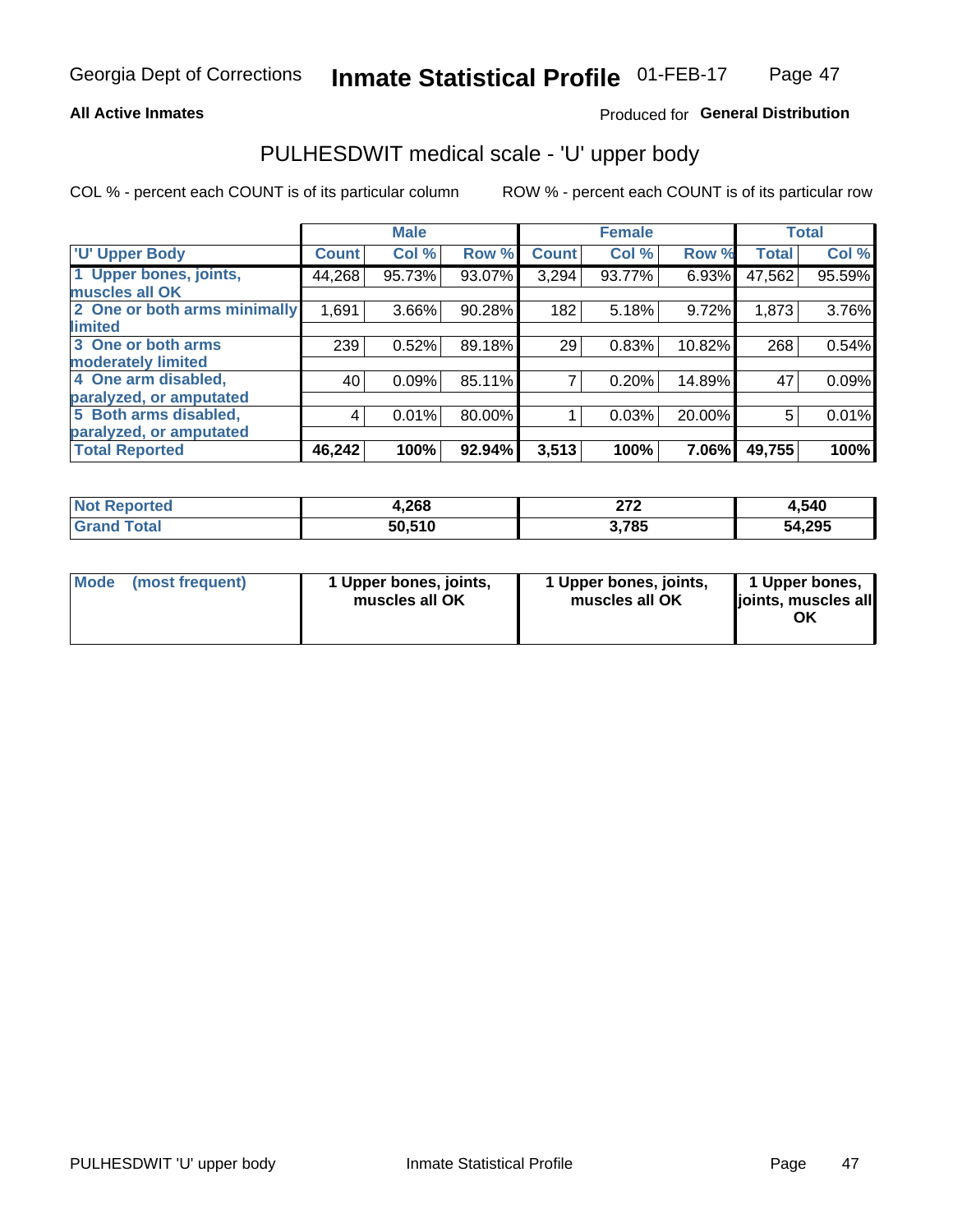### **All Active Inmates**

## Produced for General Distribution

# PULHESDWIT medical scale - 'L' lower body

COL % - percent each COUNT is of its particular column

|                                |              | <b>Male</b> |         |              | <b>Female</b> |       |                 | <b>Total</b> |
|--------------------------------|--------------|-------------|---------|--------------|---------------|-------|-----------------|--------------|
| 'L' Lower Body                 | <b>Count</b> | Col %       | Row %   | <b>Count</b> | Col %         | Row % | <b>Total</b>    | Col %        |
| 1 Lower bones, joints,         | 41,657       | 90.10%      | 93.00%  | 3,136        | 89.27%        | 7.00% | 44,793          | 90.04%       |
| muscles all OK                 |              |             |         |              |               |       |                 |              |
| 2 One or both legs minimally   | 3,880        | 8.39%       | 92.07%  | 334          | 9.51%         | 7.93% | 4,214           | 8.47%        |
| limited                        |              |             |         |              |               |       |                 |              |
| 3 One or both legs             | 569          | 1.23%       | 94.36%  | 34           | 0.97%         | 5.64% | 603             | 1.21%        |
| moderately limited             |              |             |         |              |               |       |                 |              |
| 4 One leg disabled, paralyzed, | 110          | 0.24%       | 92.44%  | 9            | 0.26%         | 7.56% | 119             | 0.24%        |
| or amputated                   |              |             |         |              |               |       |                 |              |
| 5 Both legs disabled,          | 18           | 0.04%       | 100.00% |              |               |       | 18 <sub>1</sub> | 0.04%        |
| paralyzed, or amputated        |              |             |         |              |               |       |                 |              |
| <b>Total Reported</b>          | 46,234       | 100%        | 92.94%  | 3,513        | 100%          | 7.06% | 49,747          | 100%         |

| <b>Not Reported</b>   | 07C<br>4,40 | $\sim$<br>. | 1,548  |
|-----------------------|-------------|-------------|--------|
| <b>Total</b><br>Grand | 50,510      | ,785        | 54,295 |

| Mode (most frequent) | 1 Lower bones, joints,<br>muscles all OK | 1 Lower bones, joints,<br>muscles all OK | 1 Lower bones,<br>joints, muscles all<br>ОK |
|----------------------|------------------------------------------|------------------------------------------|---------------------------------------------|
|----------------------|------------------------------------------|------------------------------------------|---------------------------------------------|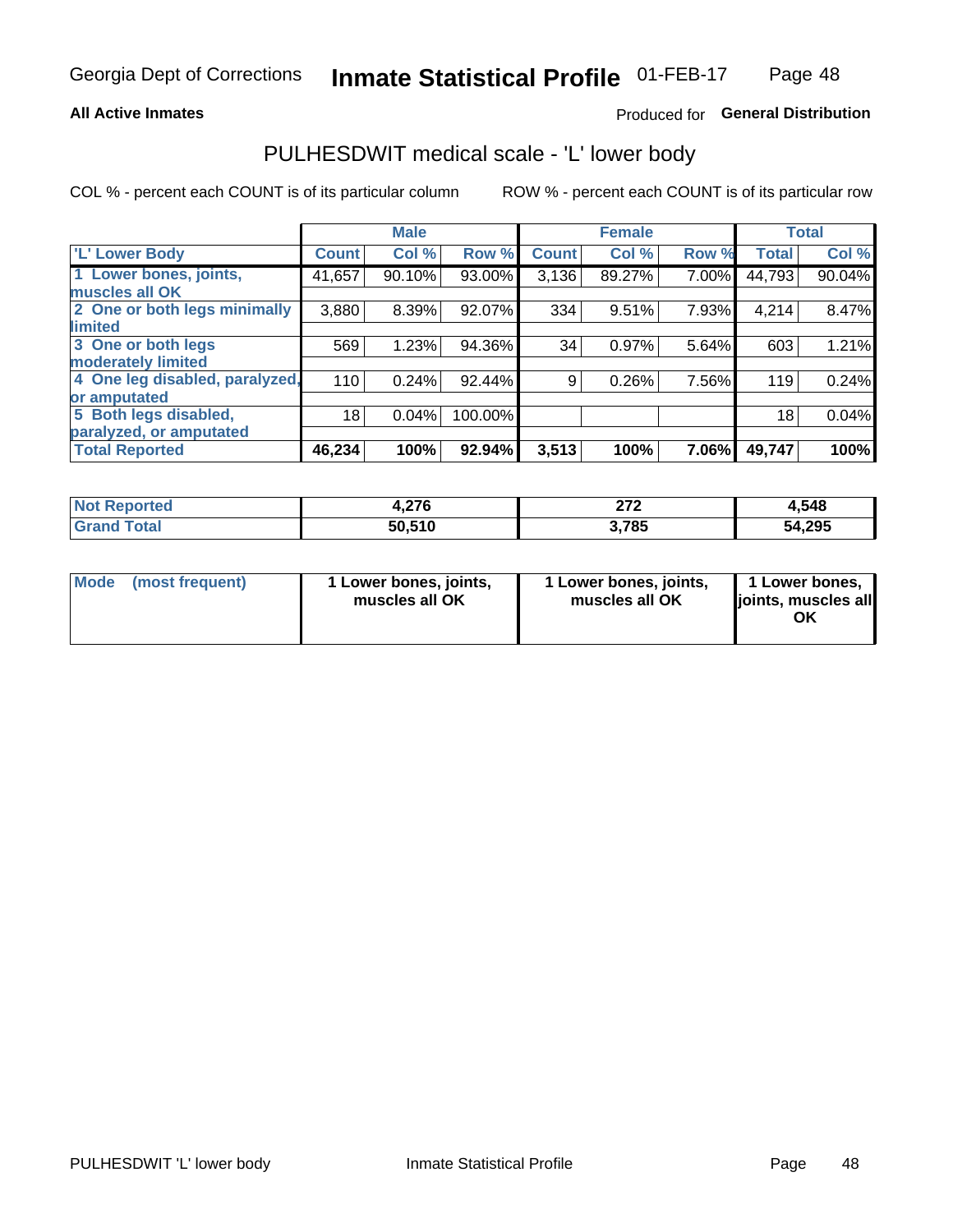### **All Active Inmates**

## Produced for General Distribution

## PULHESDWIT medical scale - 'H' hearing

COL % - percent each COUNT is of its particular column

|                                |              | <b>Male</b> |             |       | <b>Female</b> |       | <b>Total</b> |        |
|--------------------------------|--------------|-------------|-------------|-------|---------------|-------|--------------|--------|
| <b>'H' Hearing</b>             | <b>Count</b> | Col %       | Row % Count |       | Col %         | Row % | <b>Total</b> | Col %  |
| 1 Normal hearing both ears     | 45,699       | 98.88%      | 92.93%      | 3,478 | 99.12%        | 7.07% | 49,177       | 98.89% |
| 2 Some loss in one ear with    | 396          | 0.86%       | 93.62%      | 27    | 0.77%         | 6.38% | 423          | 0.85%  |
| other OK, or mild loss in both |              |             |             |       |               |       |              |        |
| 3 Total loss in one ear with   | 83           | 0.18%       | 97.65%      | 2     | $0.06\%$      | 2.35% | 85           | 0.17%  |
| mild loss in other             |              |             |             |       |               |       |              |        |
| 4 Severe loss in both ears     | 26           | 0.06%       | 96.30%      |       | 0.03%         | 3.70% | 27           | 0.05%  |
| 5 Total loss in both ears,     | 14           | 0.03%       | 93.33%      |       | 0.03%         | 6.67% | 15           | 0.03%  |
| requiring special housing      |              |             |             |       |               |       |              |        |
| <b>Total Reported</b>          | 46,218       | 100%        | 92.94%      | 3,509 | 100%          | 7.06% | 49,727       | 100%   |

| 'Not<br><b>orted</b> | 4,292  | $\sim$<br>21 V | .,568  |
|----------------------|--------|----------------|--------|
|                      | 50,510 | 3,785          | 54,295 |

| Mode (most frequent) | 1 Normal hearing both ears 1 Normal hearing both ears 1 Normal hearing | both ears |
|----------------------|------------------------------------------------------------------------|-----------|
|                      |                                                                        |           |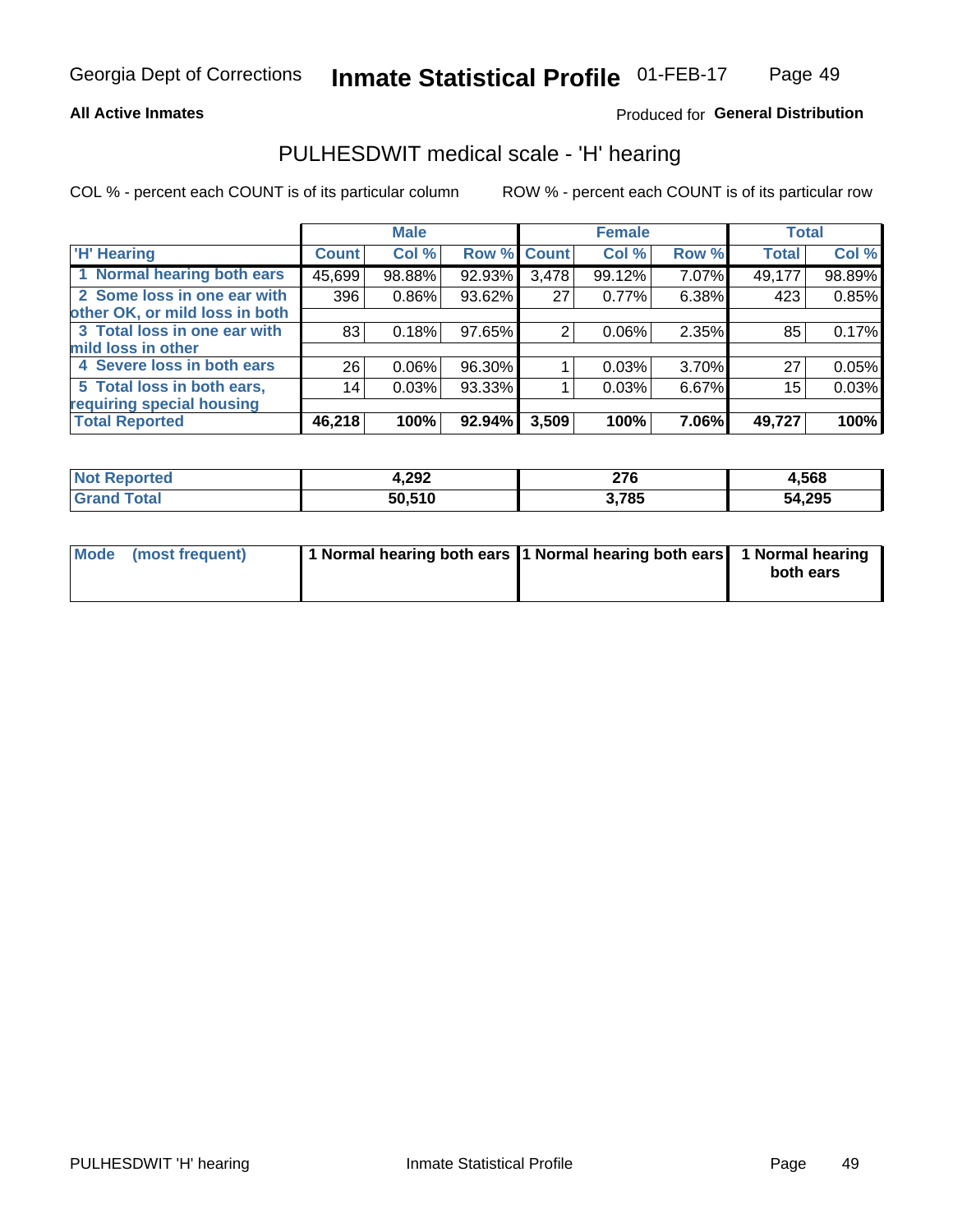## **All Active Inmates**

## Produced for General Distribution

# PULHESDWIT medical scale - 'E' vision

COL % - percent each COUNT is of its particular column

|                                 |              | <b>Male</b> |        |              | <b>Female</b> |        |              | <b>Total</b> |
|---------------------------------|--------------|-------------|--------|--------------|---------------|--------|--------------|--------------|
| <b>E' Vision</b>                | <b>Count</b> | Col %       | Row %  | <b>Count</b> | Col %         | Row %  | <b>Total</b> | Col %        |
| 1 Correctable to 20/40 in both  | 35,201       | 76.85%      | 95.21% | 1,770        | 51.54%        | 4.79%  | 36,971       | 75.08%       |
| eyes                            |              |             |        |              |               |        |              |              |
| 2 Correctable to 20/70 in one   | 9,700        | 21.18%      | 86.71% | 1,487        | 43.30%        | 13.29% | 11,187       | 22.72%       |
| eye, may be blind in other      |              |             |        |              |               |        |              |              |
| 3 Correctable to 20/200 in one  | 737          | 1.61%       | 82.62% | 155          | 4.51%         | 17.38% | 892          | 1.81%        |
| eye, may be blind in other      |              |             |        |              |               |        |              |              |
| 4 One eye not correctable to    | 151          | 0.33%       | 87.79% | 21           | 0.61%         | 12.21% | 172          | 0.35%        |
| 20/200, other may be blind      |              |             |        |              |               |        |              |              |
| 5 Blind in both eyes, requiring | 16           | 0.03%       | 94.12% |              | 0.03%         | 5.88%  | 17           | 0.03%        |
| special housing                 |              |             |        |              |               |        |              |              |
| <b>Total Reported</b>           | 45,805       | 100%        | 93.03% | 3,434        | 100%          | 6.97%  | 49,239       | 100%         |

| <b>Not Reported</b> | 4,705  | つらく<br>৩৩ | 5,056  |
|---------------------|--------|-----------|--------|
| <b>Total</b>        | 50,510 | 3,785     | 54,295 |

| Mode (most frequent) | 1 Correctable to 20/40 in both<br>eves | 1 Correctable to 20/40 in   1 Correctable to  <br>both eves | 20/40 in both eyes |
|----------------------|----------------------------------------|-------------------------------------------------------------|--------------------|
|                      |                                        |                                                             |                    |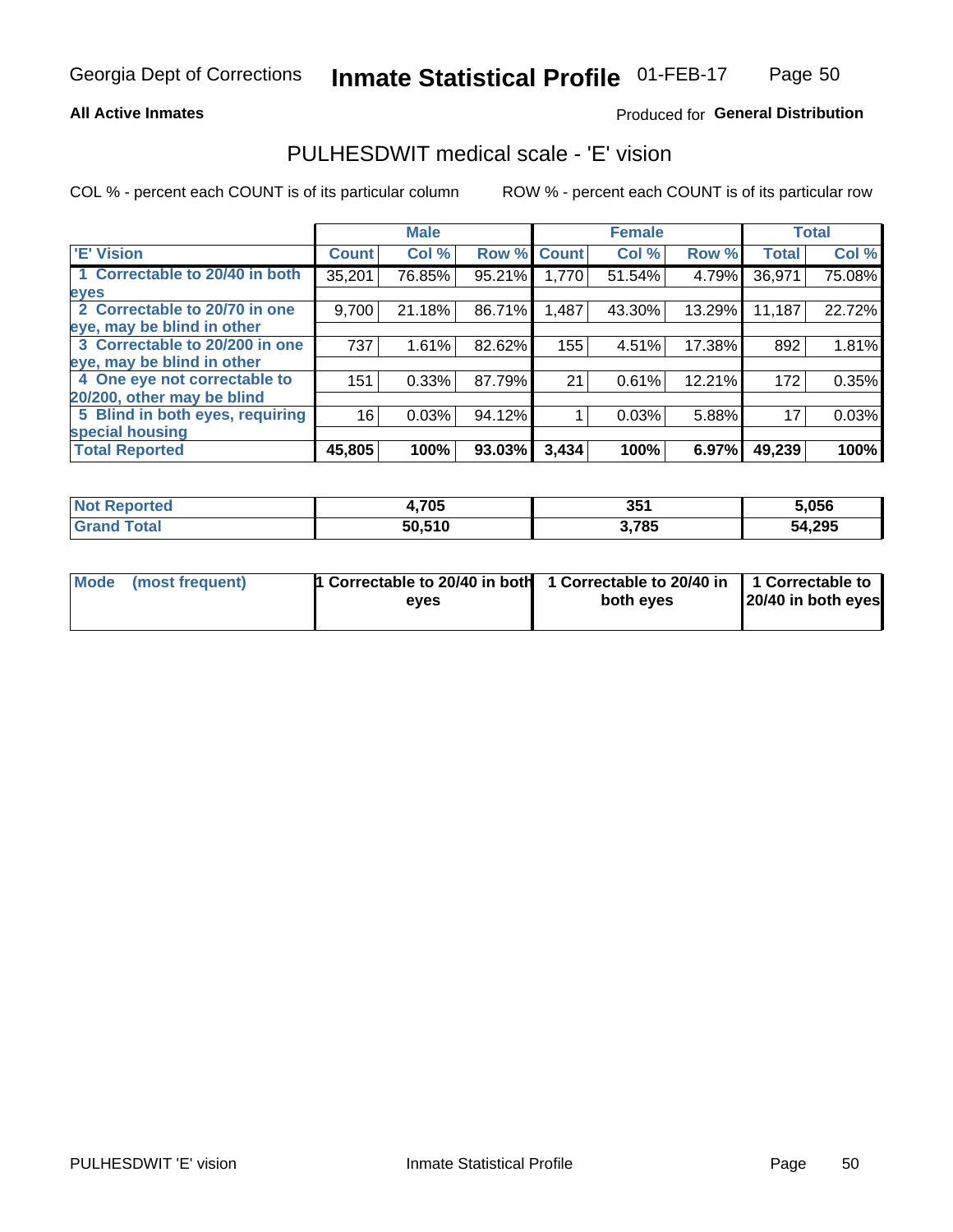## **All Active Inmates**

## Produced for General Distribution

# PULHESDWIT medical scale - 'S' pSychiatric

COL % - percent each COUNT is of its particular column

|                                        |              | <b>Male</b> |         |              | <b>Female</b> |        |              | <b>Total</b> |
|----------------------------------------|--------------|-------------|---------|--------------|---------------|--------|--------------|--------------|
| 'S' pSychiatric                        | <b>Count</b> | Col %       | Row %   | <b>Count</b> | Col %         | Row %  | <b>Total</b> | Col %        |
| 1 No impairment or disorders           | 40,111       | 87.66%      | 96.77%  | .339         | 41.95%        | 3.23%  | 41,450       | 84.68%       |
| 2 Stable, or in remission, or          | 4,466        | 9.76%       | 70.93%  | 1,830        | 57.33%        | 29.07% | 6,296        | 12.86%       |
| mild impairment or retardation         |              |             |         |              |               |        |              |              |
| 3 Requires moderate inpatient          | 983          | 2.15%       | 98.01%  | 20           | 0.63%         | 1.99%  | 1,003        | 2.05%        |
| treatment                              |              |             |         |              |               |        |              |              |
| 4 Requires intensive inpatient         | 182          | 0.40%       | 98.38%  | 3            | 0.09%         | 1.62%  | 185          | 0.38%        |
| treatment                              |              |             |         |              |               |        |              |              |
| <b>5 Requires Crisis Stabilization</b> | 14           | 0.03%       | 100.00% |              |               |        | 14           | 0.03%        |
| Unit (CSU) inpatient care              |              |             |         |              |               |        |              |              |
| <b>Total Reported</b>                  | 45,756       | 100%        | 93.48%  | 3,192        | 100%          | 6.52%  | 48,948       | 100%         |

| <b>Not Reported</b> | 1,754  | 593   | 5,347  |
|---------------------|--------|-------|--------|
| Total<br>.Gran∘     | 50,510 | 3,785 | 54,295 |

| Mode (most frequent) | <b>1 No impairment or disorders 2 Stable, or in remission, 1 No impairment or</b> |                       |           |
|----------------------|-----------------------------------------------------------------------------------|-----------------------|-----------|
|                      |                                                                                   | or mild impairment or | disorders |
|                      |                                                                                   | retardation           |           |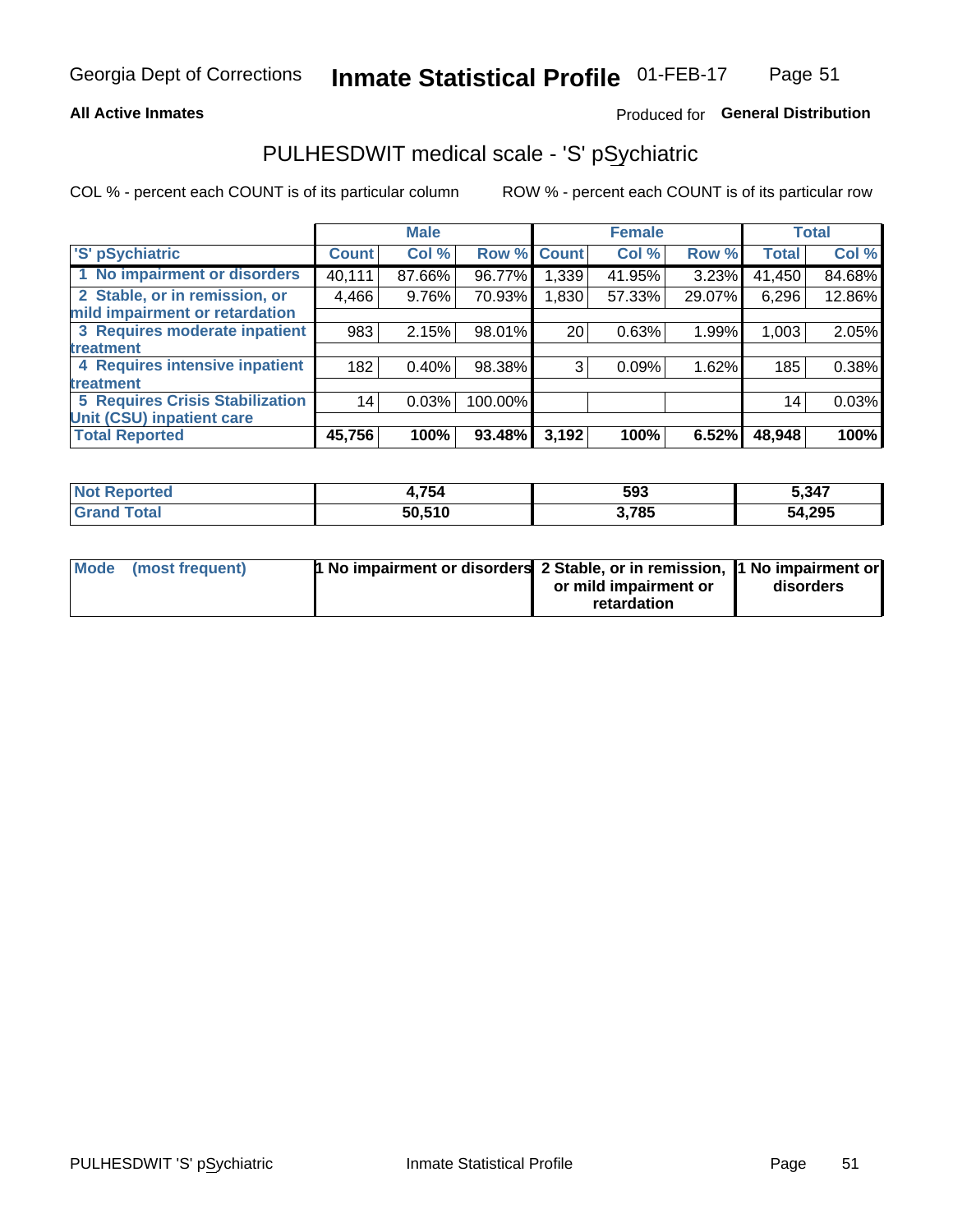## **All Active Inmates**

## Produced for General Distribution

# PULHESDWIT medical scale - 'D' dental

COL % - percent each COUNT is of its particular column

|                                 |              | <b>Male</b> |         |              | <b>Female</b> |       |              | <b>Total</b> |
|---------------------------------|--------------|-------------|---------|--------------|---------------|-------|--------------|--------------|
| <b>D'</b> Dental                | <b>Count</b> | Col %       | Row %   | <b>Count</b> | Col %         | Row % | <b>Total</b> | Col %        |
| 1 Minimal routine dental health | 25,530       | 58.33%      | 92.15%  | 2,175        | 65.83%        | 7.85% | 27,705       | 58.86%       |
| <b>needs</b>                    |              |             |         |              |               |       |              |              |
| 2 Moderate cavities and/or gum  | 14,838       | 33.90%      | 94.85%  | 805          | 24.36%        | 5.15% | 15,643       | 33.23%       |
| disease                         |              |             |         |              |               |       |              |              |
| 3 Extensive gum disease         | 3,347        | 7.65%       | 91.20%  | 323          | 9.78%         | 8.80% | 3,670        | 7.80%        |
| and/or widespread decay         |              |             |         |              |               |       |              |              |
| 4 Urgent need for dental        | 51           | 0.12%       | 98.08%  |              | 0.03%         | 1.92% | 52           | 0.11%        |
| <b>services</b>                 |              |             |         |              |               |       |              |              |
| 5 Life-threatening disease or   |              | 0.01%       | 100.00% |              |               |       |              | 0.01%        |
| extreme pain or infection       |              |             |         |              |               |       |              |              |
| <b>Total Reported</b>           | 43,767       | 100%        | 92.98%  | 3,304        | 100%          | 7.02% | 47,071       | 100.0%       |

| <b>Not Reported</b>     | 6,743  | 481   | 7,224  |
|-------------------------|--------|-------|--------|
| <b>Total</b><br>' Grand | 50,510 | 3,785 | 54,295 |

| 1 Minimal routine dental<br>Mode<br>(most frequent)<br>health needs | 1 Minimal routine dental 1 Minimal routine<br>health needs | dental health<br>needs |
|---------------------------------------------------------------------|------------------------------------------------------------|------------------------|
|---------------------------------------------------------------------|------------------------------------------------------------|------------------------|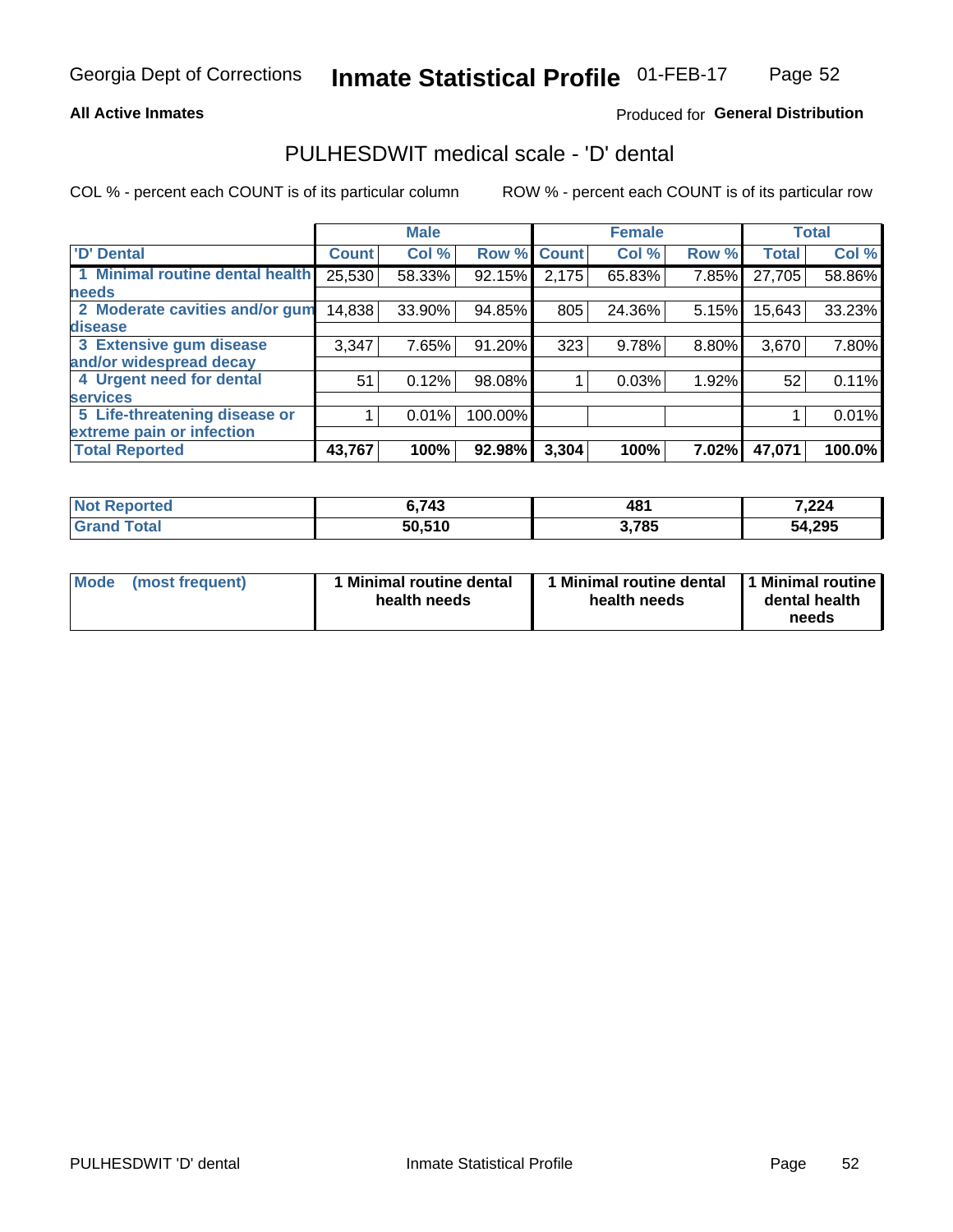## **All Active Inmates**

## Produced for General Distribution

# PULHESDWIT medical scale - 'W' work ability

COL % - percent each COUNT is of its particular column

|                                 |              | <b>Male</b> |        |             | <b>Female</b> |        |              | <b>Total</b> |
|---------------------------------|--------------|-------------|--------|-------------|---------------|--------|--------------|--------------|
| 'W' work ability                | <b>Count</b> | Col %       |        | Row % Count | Col %         | Row %  | <b>Total</b> | Col %        |
| 1 Unrestricted work or activity | 39,342       | 85.08%      | 93.54% | 2,717       | 77.34%        | 6.46%  | 42,059       | 84.54%       |
| 2 Minor restrictions on type of | 5,481        | 11.85%      | 89.35% | 653         | 18.59%        | 10.65% | 6,134        | 12.33%       |
| <b>work</b>                     |              |             |        |             |               |        |              |              |
| 3 Moderate restrictions on type | 940          | 2.03%       | 93.72% | 63          | 1.79%         | 6.28%  | 1,003        | 2.02%        |
| lof work                        |              |             |        |             |               |        |              |              |
| 4 Major restrictions on type of | 335          | 0.72%       | 87.01% | 50          | 1.42%         | 12.99% | 385          | 0.77%        |
| <b>work</b>                     |              |             |        |             |               |        |              |              |
| 5 Cannot work under any         | 142          | 0.31%       | 82.56% | 30          | 0.85%         | 17.44% | 172          | 0.35%        |
| <b>circumstances</b>            |              |             |        |             |               |        |              |              |
| <b>Total Reported</b>           | 46,240       | 100%        | 92.94% | 3,513       | 100%          | 7.06%  | 49,753       | 100.0%       |

| <b>Not Reported</b> | חדר<br>4.Z I V | היה<br><u>_</u> | 4,542  |
|---------------------|----------------|-----------------|--------|
| Total               | 50,510         | 3,785           | 54,295 |

| Mode            | 1 Unrestricted work or | 1 Unrestricted work or | 1 Unrestricted   |
|-----------------|------------------------|------------------------|------------------|
| (most frequent) | activity               | activity               | work or activity |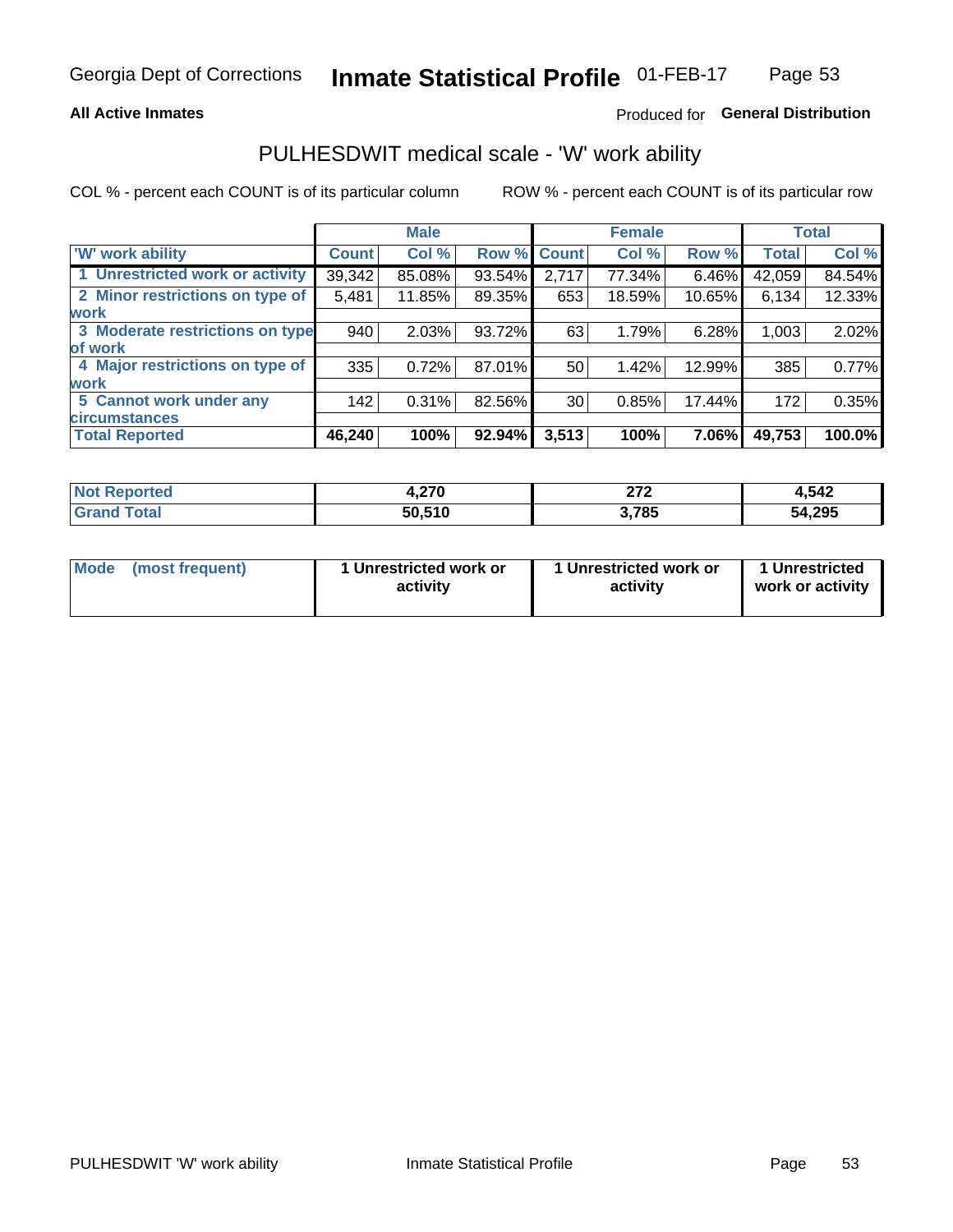## **All Active Inmates**

## Produced for General Distribution

# PULHESDWIT medical scale - 'I' impairment

COL % - percent each COUNT is of its particular column

|                                                              |              | <b>Male</b> |        |             | <b>Female</b> |        |              | <b>Total</b> |
|--------------------------------------------------------------|--------------|-------------|--------|-------------|---------------|--------|--------------|--------------|
| <b>T' Impairment</b>                                         | <b>Count</b> | Col %       |        | Row % Count | Col %         | Row %  | <b>Total</b> | Col %        |
| 1 No impairments or<br>disabilities                          | 45,891       | 99.28%      | 92.93% | 3,490       | 99.26%        | 7.07%  | 49,381       | 99.28%       |
| 2 Wheelchair-bound but<br>otherwise OK                       | 223          | 0.48%       | 92.92% | 17          | 0.48%         | 7.08%  | 240          | 0.48%        |
| <b>3 Needs low-level Assisted</b><br>Living (level I)        | 40           | 0.09%       | 86.96% | 6           | 0.17%         | 13.04% | 46           | 0.09%        |
| 4 Needs moderate Assisted<br>Living (level II)               | 13           | 0.03%       | 92.86% |             | 0.03%         | 7.14%  | 14           | 0.03%        |
| <b>5 Needs maximal Assisted</b><br><b>Living (level III)</b> | 57           | 0.12%       | 96.61% | 2           | 0.06%         | 3.39%  | 59           | 0.12%        |
| <b>Total Reported</b>                                        | 46,224       | 100%        | 92.93% | 3,516       | 100%          | 7.07%  | 49,740       | 100%         |

| <b>Not</b><br>Reported | 4,286  | 269  | 4,555  |
|------------------------|--------|------|--------|
| Total                  | 50,510 | ,785 | 54,295 |

| Mode | (most frequent) | 1 No impairments or<br>disabilities | 1 No impairments or<br>disabilities | 1 No impairments<br>or disabilities |
|------|-----------------|-------------------------------------|-------------------------------------|-------------------------------------|
|------|-----------------|-------------------------------------|-------------------------------------|-------------------------------------|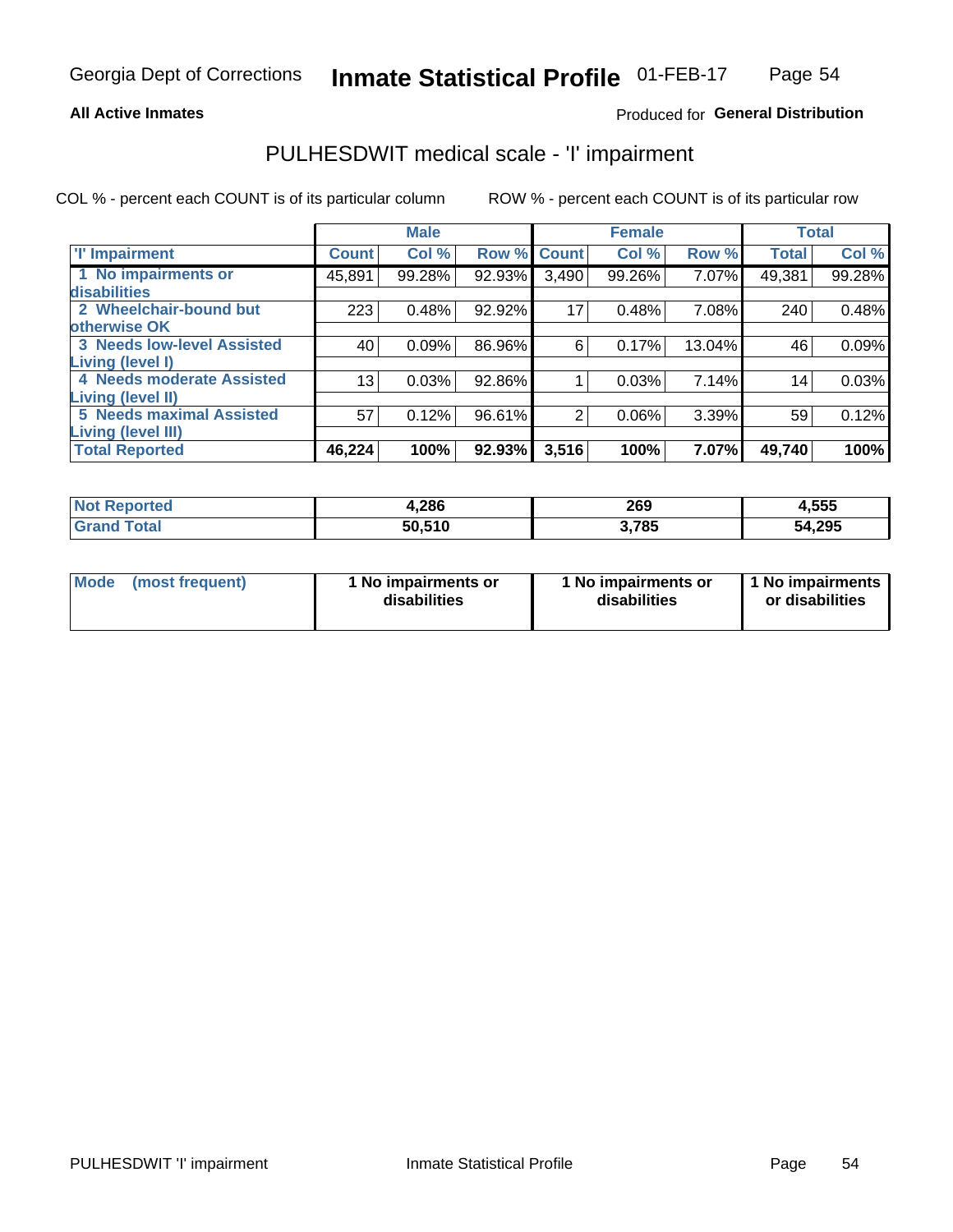## **All Active Inmates**

## Produced fo General Distribution

# PULHESDWIT medical scale - 'T' transportability

COL % - percent each COUNT is of its particular column

|                              |              | <b>Male</b> |         |              | <b>Female</b> |        |              | <b>Total</b> |
|------------------------------|--------------|-------------|---------|--------------|---------------|--------|--------------|--------------|
| <b>T' Transportability</b>   | <b>Count</b> | Col %       | Row %   | <b>Count</b> | Col %         | Row %  | <b>Total</b> | Col %        |
| 1 Can be transported in any  | 46,018       | 99.50%      | 92.96%  | 3,484        | 99.51%        | 7.04%  | 49,502       | 99.51%       |
| ordinary approved vehicle    |              |             |         |              |               |        |              |              |
| 2 Wheelchair-bound, not      | 42           | 0.09%       | 85.71%  | 7            | 0.20%         | 14.29% | 49           | 0.10%        |
| needing special vehicle      |              |             |         |              |               |        |              |              |
| 3 Wheelchair-bound, requires | 8            | 0.02%       | 100.00% |              |               |        | 8            | 0.02%        |
| special vehicle              |              |             |         |              |               |        |              |              |
| 4 Needs specially-equipped   | 5            | 0.01%       | 83.33%  |              | 0.03%         | 16.67% | 6            | 0.01%        |
| medical vehicle              |              |             |         |              |               |        |              |              |
| <b>5 Requires ambulance</b>  | 174          | 0.38%       | 95.08%  | 9            | 0.26%         | 4.92%  | 183          | 0.37%        |
| transport                    |              |             |         |              |               |        |              |              |
| <b>Total Reported</b>        | 46,247       | 100%        | 92.96%  | 3,501        | 100%          | 7.04%  | 49,748       | 100.0%       |

| orted | 4,263  | 284<br>$\sim$ $\sim$ | 4,547  |
|-------|--------|----------------------|--------|
|       | 50.510 | ,785                 | 54,295 |

|  | Mode (most frequent) | 1 Can be transported in any 1 Can be transported in any<br>ordinary approved vehicle   ordinary approved vehicle   transported in any |  | 1 Can be<br>  ordinary approved  <br>vehicle |
|--|----------------------|---------------------------------------------------------------------------------------------------------------------------------------|--|----------------------------------------------|
|--|----------------------|---------------------------------------------------------------------------------------------------------------------------------------|--|----------------------------------------------|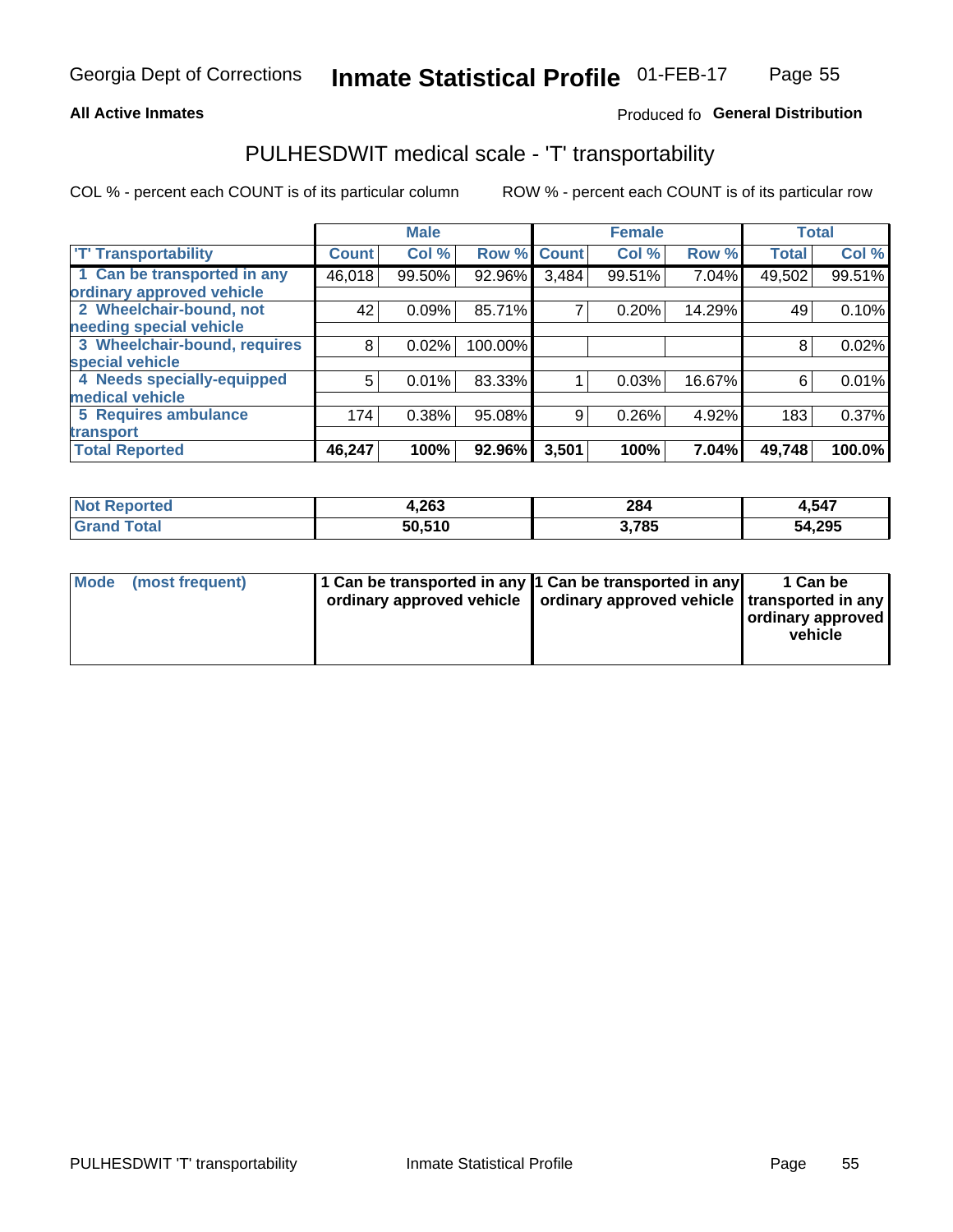#### Inmate Statistical Profile 01-FEB-17 Page 56

**All Active Inmates** 

### Produced for General Distribution

# Number of prior Georgia incarcerations

COL % - percent each COUNT is of its particular column

|                                       |              | <b>Male</b> |             |       | <b>Female</b> |       |        | <b>Total</b> |
|---------------------------------------|--------------|-------------|-------------|-------|---------------|-------|--------|--------------|
| <b>Num of Prior GA Incarcerations</b> | <b>Count</b> | Col %       | Row % Count |       | Col %         | Row % | Total  | Col %        |
|                                       | 28,150       | 55.73%      | 91.21%      | 2,712 | 71.65%        | 8.79% | 30,862 | 56.84%       |
|                                       | 9,422        | 18.65%      | 94.45%      | 554   | 14.64%        | 5.55% | 9,976  | 18.37%       |
| $\overline{2}$                        | 5,299        | 10.49%      | 95.96%      | 223   | 5.89%         | 4.04% | 5,522  | 10.17%       |
| 3                                     | 3,207        | 6.35%       | 96.05%      | 132   | 3.49%         | 3.95% | 3,339  | 6.15%        |
| $\boldsymbol{4}$                      | 1,803        | $3.57\%$    | 96.94%      | 57    | 1.51%         | 3.06% | 1,860  | 3.43%        |
| 5                                     | 1,079        | 2.14%       | 96.34%      | 41    | 1.08%         | 3.66% | 1,120  | 2.06%        |
| <b>More Than 5</b>                    | 1.550        | 3.07%       | 95.92%      | 66    | 1.74%         | 4.08% | 1,616  | 2.98%        |
| <b>Total Reported</b>                 | 50,510       | 100%        | 93.03%      | 3,785 | 100%          | 6.97% | 54,295 | 100%         |

| <b>Not Reported</b> |        |       |        |
|---------------------|--------|-------|--------|
| Total<br>.Grar      | 50,510 | 3,785 | 54,295 |

| Mean (average)       | 1.06 | .v | 1.03 |
|----------------------|------|----|------|
| Median (middle)      |      |    |      |
| Mode (most frequent) |      |    |      |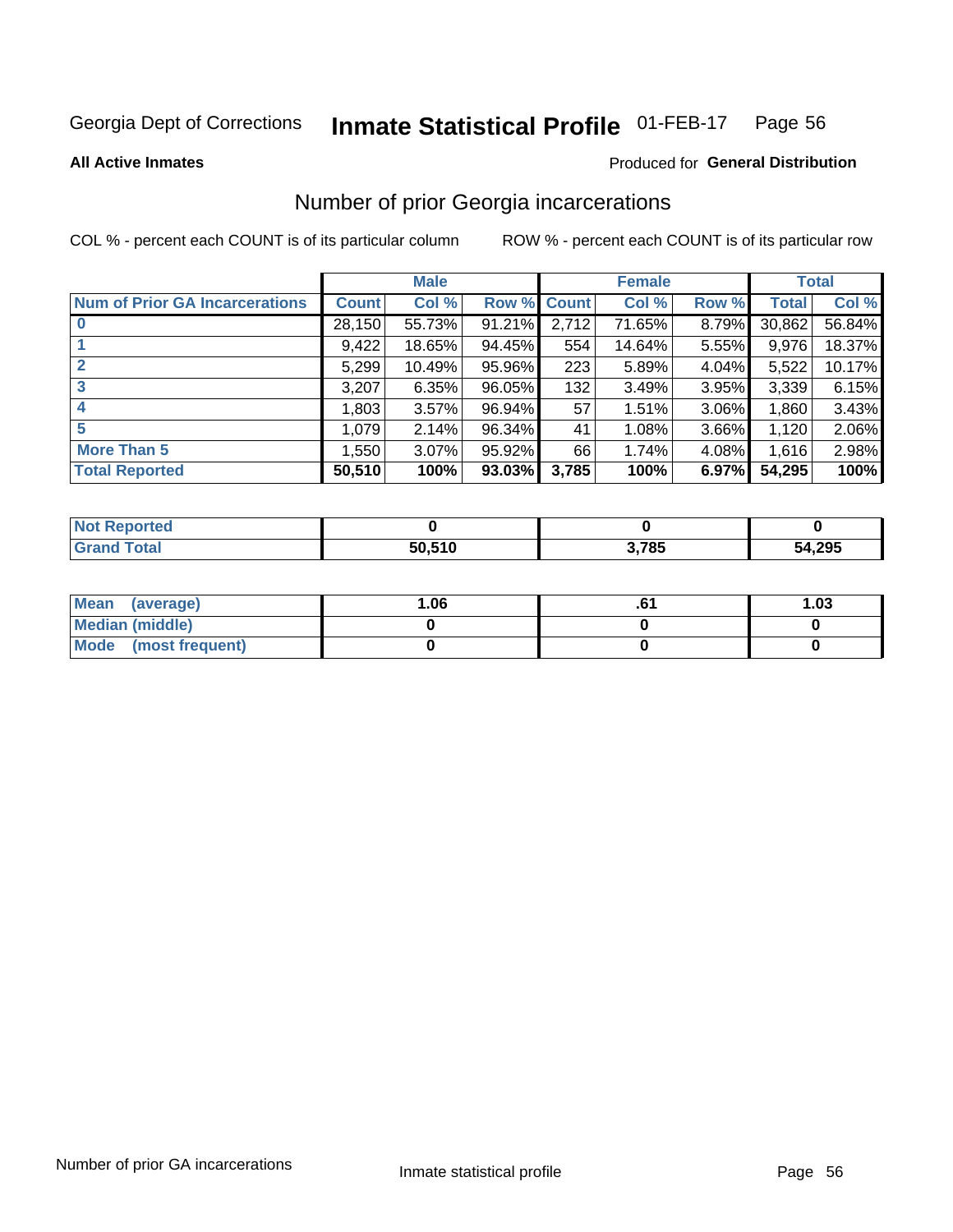#### Inmate Statistical Profile 01-FEB-17 Page 57

### **All Active Inmates**

### Produced for General Distribution

## Prison sentence in years

COL % - percent each COUNT is of its particular column

ROW % - percent each COUNT is of its particular row

|                                 |              | <b>Male</b> |         |                 | <b>Female</b> |        |              | <b>Total</b> |
|---------------------------------|--------------|-------------|---------|-----------------|---------------|--------|--------------|--------------|
| <b>Prison Sentence In Years</b> | <b>Count</b> | Col %       | Row %   | <b>Count</b>    | Col %         | Row %  | <b>Total</b> | Col %        |
| $0 - 1$                         | 450          | 0.89%       | 93.75%  | 30 <sup>°</sup> | 0.79%         | 6.25%  | 480          | 0.88%        |
| $1.1 - 2$                       | 670          | 1.33%       | 92.67%  | 53              | 1.40%         | 7.33%  | 723          | 1.33%        |
| $2.1 - 3$                       | 965          | 1.91%       | 86.55%  | 150             | 3.96%         | 13.45% | 1,115        | 2.05%        |
| $3.1 - 4$                       | 853          | 1.69%       | 89.60%  | 99              | 2.62%         | 10.40% | 952          | 1.75%        |
| $4.1 - 5$                       | 1,989        | 3.94%       | 89.19%  | 241             | 6.37%         | 10.81% | 2,230        | 4.11%        |
| $5.1 - 6$                       | 1,109        | 2.20%       | 89.00%  | 137             | 3.62%         | 11.00% | 1,246        | 2.29%        |
| $6.1 - 7$                       | 1,115        | 2.21%       | 91.77%  | 100             | 2.64%         | 8.23%  | 1,215        | 2.24%        |
| $7.1 - 8$                       | 1,206        | 2.39%       | 91.64%  | 110             | 2.91%         | 8.36%  | 1,316        | 2.42%        |
| $8.1 - 9$                       | 1,211        | 2.40%       | 93.73%  | 81              | 2.14%         | 6.27%  | 1,292        | 2.38%        |
| $9.1 - 10$                      | 4,224        | 8.36%       | 89.89%  | 475             | 12.55%        | 10.11% | 4,699        | 8.65%        |
| $10.1 - 12$                     | 2,538        | 5.02%       | 91.96%  | 222             | 5.87%         | 8.04%  | 2,760        | 5.08%        |
| $12.1 - 15$                     | 5,311        | 10.51%      | 92.46%  | 433             | 11.44%        | 7.54%  | 5,744        | 10.58%       |
| $15.1 - 20$                     | 9,625        | 19.06%      | 93.74%  | 643             | 16.99%        | 6.26%  | 10,268       | 18.91%       |
| 20.1 - Over                     | 10,570       | 20.93%      | 94.62%  | 601             | 15.88%        | 5.38%  | 11,171       | 20.57%       |
| <b>Life</b>                     | 7,219        | 14.29%      | 95.22%  | 362             | 9.56%         | 4.78%  | 7,581        | 13.96%       |
| <b>Life Without Parole</b>      | 1,243        | 2.46%       | 96.51%  | 45              | 1.19%         | 3.49%  | 1,288        | 2.37%        |
| <b>Death</b>                    | 131          | 0.26%       | 100.00% |                 |               |        | 131          | 0.24%        |
| <b>Youthful Offenders</b>       | 81           | 0.16%       | 96.43%  | 3               | 0.08%         | 3.57%  | 84           | 0.15%        |
| <b>Total Reported</b>           | 50,510       | 100%        | 93.03%  | 3,785           | 100.0%        | 6.97%  | 54,295       | 100%         |

| ported<br>I NOT |                   |      |        |
|-----------------|-------------------|------|--------|
|                 | <b>FA0</b><br>יור | .785 | 54,295 |

### **Determinate (numeric) sentences only**

| <b>Mes</b> | <u>__</u><br>LL.LL | $\sim$ $\sim$ $\sim$<br>ZU.JJ | --- |
|------------|--------------------|-------------------------------|-----|
|            |                    |                               |     |

All sentences (including determinate), with life, life without parole, and death sentences figured at 45 years

| <b>Mean</b><br><br>-- --<br>32.61<br>32.Jö<br>יכ<br>.<br>____ |  |  |  |
|---------------------------------------------------------------|--|--|--|
|                                                               |  |  |  |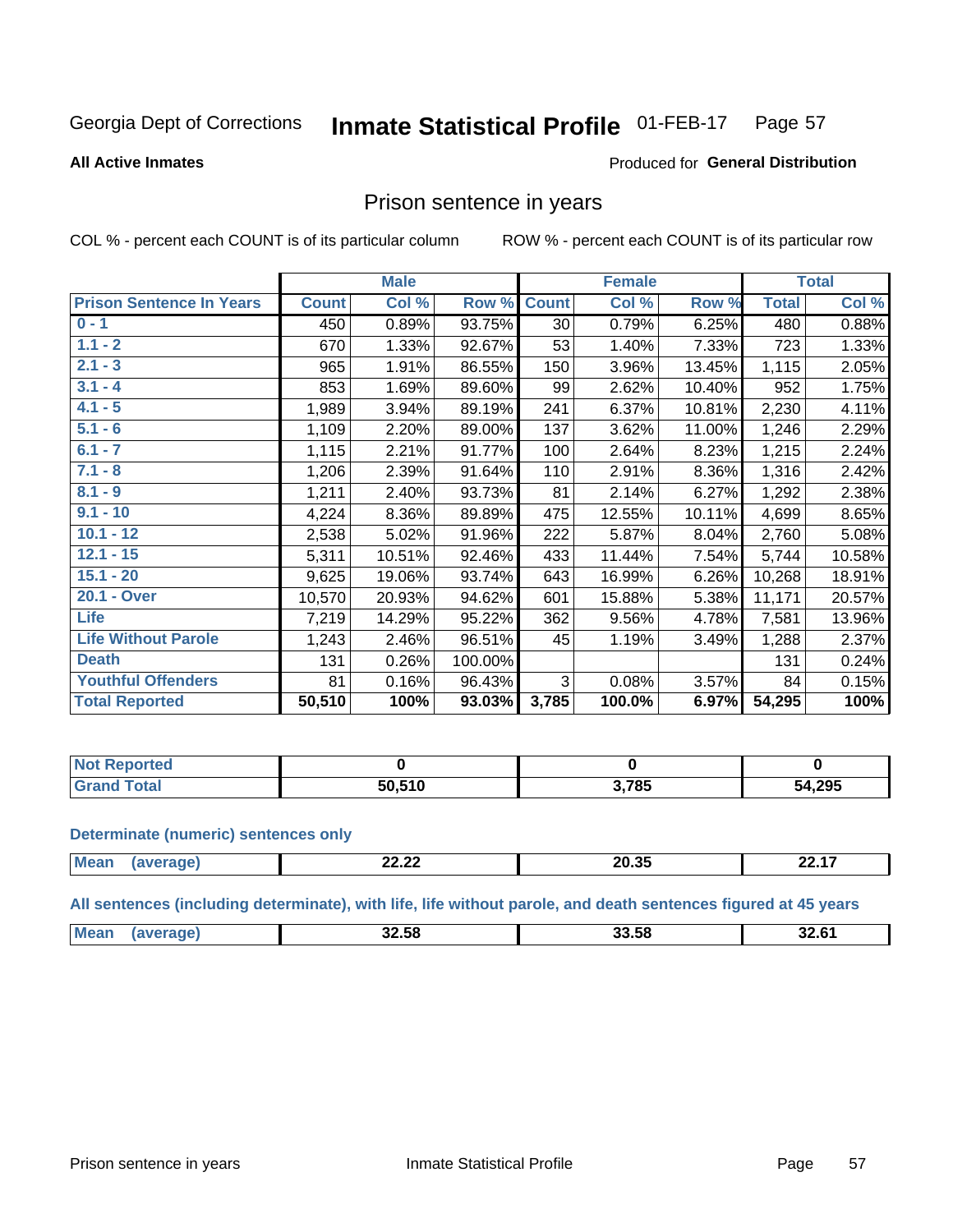#### **Inmate Statistical Profile 01-FEB-17** Page 58

### **All Active Inmates**

### **Produced for General Distribution**

# Primary offense, broken out into felonies vs misdemeanors

COL % - percent each COUNT is of its particular column

|                                  |              | <b>Male</b> |                    |       | <b>Female</b> |       | Total        |         |
|----------------------------------|--------------|-------------|--------------------|-------|---------------|-------|--------------|---------|
| <b>Felonies and Misdemeanors</b> | <b>Count</b> | Col %       | <b>Row % Count</b> |       | Col %         | Row % | <b>Total</b> | Col %   |
| <b>Felonies</b>                  | 50,293       | 99.82%      | 93.01%             | 3.777 | 99.95%        | 6.99% | 54.070       | 99.83%  |
| <b>Misdemeanors</b>              | 92           | 18%         | 97.87%             |       | .05%          | 2.13% | 94           | $.17\%$ |
| <b>Total Reported</b>            | 50,385       | 100%        | 93.02% 3,779       |       | 100%          | 6.98% | 54,164       | 100%    |

| <b>Not Reported</b> | .<br>14J |        | וטו    |
|---------------------|----------|--------|--------|
| Grano<br>™otal      | 50.51C   | 50,391 | 54,295 |

| <b>Mo</b><br>requent)<br>$\sim$ | nıes | າເes | elonies |
|---------------------------------|------|------|---------|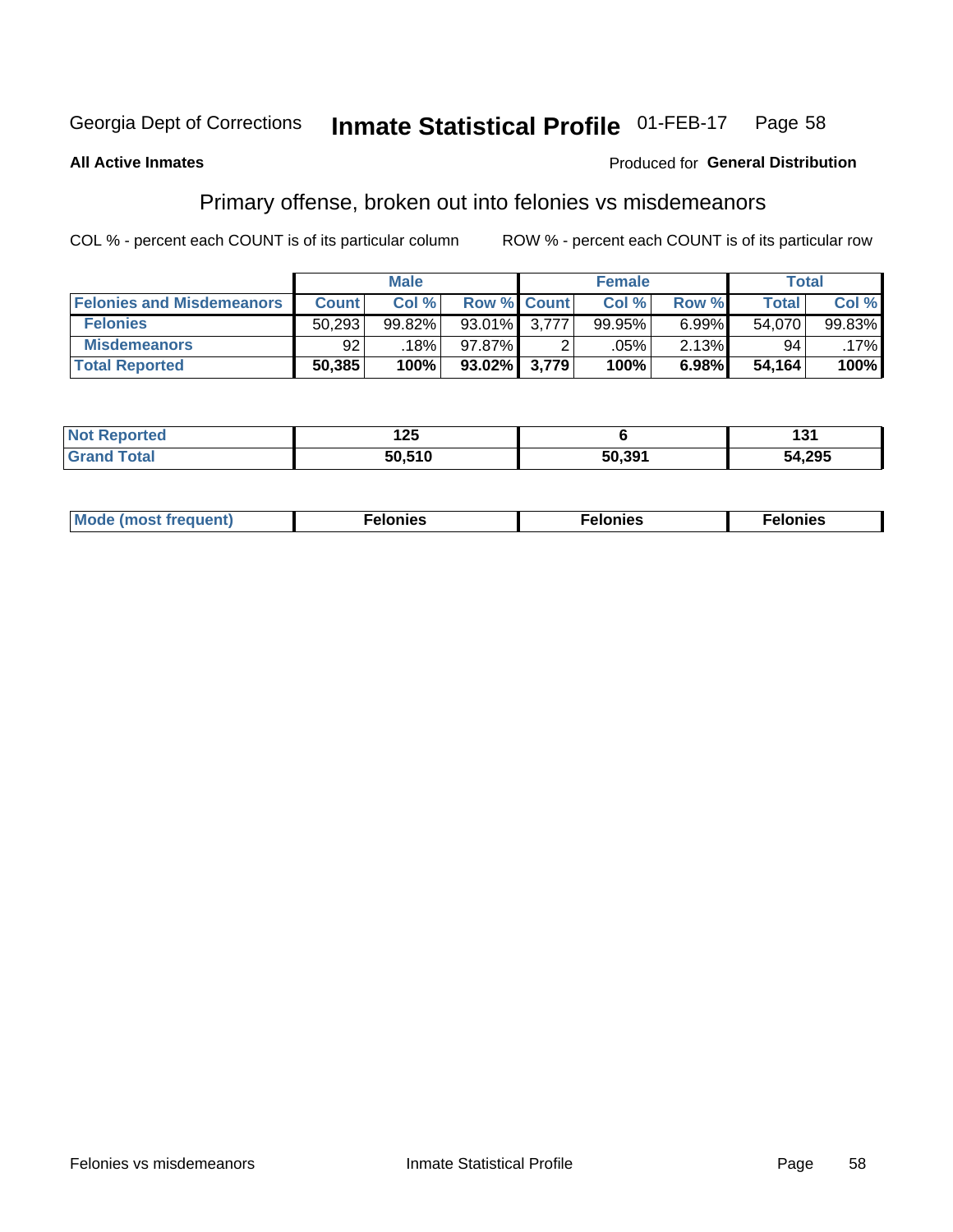#### **Inmate Statistical Profile 01-FEB-17** Page 59

### **All Active Inmates**

## **Produced for General Distribution**

# Primary offense, broken out into six broad crime categories

COL % - percent each COUNT is of its particular column

|                                  | <b>Male</b>     |        |           |             | <b>Female</b> |        | <b>Total</b> |        |  |
|----------------------------------|-----------------|--------|-----------|-------------|---------------|--------|--------------|--------|--|
| <b>Crime Categories</b>          | <b>Count</b>    | Col %  |           | Row % Count | Col %         | Row %  | <b>Total</b> | Col %  |  |
| <b>Violent</b>                   | 26,094          | 51.74% | 94.12%    | 1,629       | 43.04%        | 5.88%  | 27,723       | 51.14% |  |
| <b>Sex Crime</b><br>$\mathbf{2}$ | 8,221           | 16.30% | 98.43%    | 131         | $3.46\%$      | 1.57%  | 8,352        | 15.41% |  |
| 3<br><b>Property</b>             | 8,198           | 16.26% | 88.67%    | 1,047       | 27.66%        | 11.33% | 9,245        | 17.05% |  |
| <b>Drug</b><br>4                 | 5,431           | 10.77% | 87.48%    | 777         | 20.53%        | 12.52% | 6,208        | 11.45% |  |
| <b>Habit/DUI</b><br>5            | 90 <sub>1</sub> | .18%   | 88.24%    | 12          | $.32\%$       | 11.76% | 102          | .19%   |  |
| <b>Other</b><br>6                | 2,395           | 4.75%  | 92.69%    | 189         | 4.99%         | 7.31%  | 2,584        | 4.77%  |  |
| <b>Total Reported</b>            | 50,429          | 100%   | $93.02\%$ | 3,785       | 100%          | 6.98%  | 54,214       | 100%   |  |

| rtea<br>NO |              |           |        |
|------------|--------------|-----------|--------|
|            | .510<br>50.ಎ | 70E<br>o. | 54,295 |

| M | - --<br>100011 | .<br><b>VIOIGIIL</b> | 1.91311 |
|---|----------------|----------------------|---------|
|   |                |                      |         |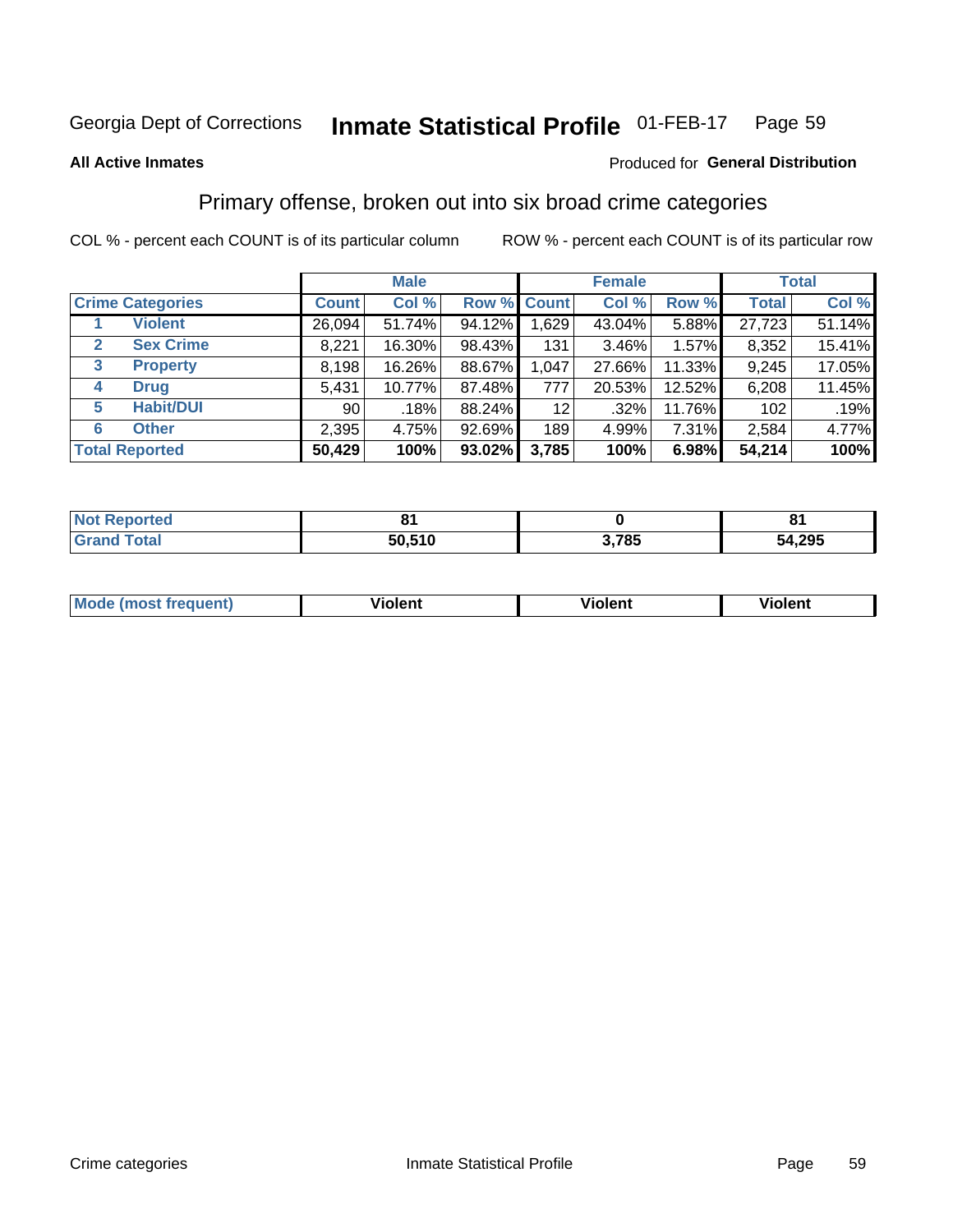### **Inmate Statistical Profile 01-FEB-17** Page 60

**All Active Inmates** 

### **Produced for General Distribution**

# Primary offense, detailed offense code

COL % - percent each COUNT is of its particular column

|                                            |                | <b>Male</b> |         |                | <b>Female</b> |        |                 | <b>Total</b> |
|--------------------------------------------|----------------|-------------|---------|----------------|---------------|--------|-----------------|--------------|
| <b>Primary Offense</b>                     | <b>Count</b>   | Col %       | Row %   | <b>Count</b>   | Col %         | Row %  | <b>Total</b>    | Col %        |
| <b>Abuse Neglect Elder/Disab (2812)</b>    | 40             | .08%        | 61.54%  | 25             | .66%          | 38.46% | 65              | .12%         |
| Agg Aslt W Intnt To Rape (2095)            | 68             | .13%        | 100.00% |                |               |        | 68              | .13%         |
| <b>Agg Sex Battery Atmpt (2099)</b>        | 1              | .01%        | 50.00%  | 1              | .03%          | 50.00% | $\overline{2}$  | .01%         |
| <b>Aggrav Assault (1302)</b>               | 5,074          | 10.06%      | 94.54%  | 293            | 7.74%         | 5.46%  | 5,367           | 9.90%        |
| <b>Aggrav Assault Peace Ofcr</b><br>(1314) | 310            | .61%        | 95.38%  | 15             | .40%          | 4.62%  | 325             | .60%         |
| <b>Aggrav Battery (1305)</b>               | 1,313          | 2.60%       | 93.79%  | 87             | 2.30%         | 6.21%  | 1,400           | 2.58%        |
| <b>Aggrav Battery Peace Ofcr</b><br>(1315) | 27             | .05%        | 96.43%  | 1              | .03%          | 3.57%  | 28              | .05%         |
| <b>Aggrav Ch Molest Atmpt (2096)</b>       | $\overline{2}$ | .01%        | 100.00% |                |               |        | $\overline{2}$  | .01%         |
| <b>Aggrav Child Molestation (2021)</b>     | 1,243          | 2.46%       | 98.49%  | 19             | .50%          | 1.51%  | 1,262           | 2.33%        |
| <b>Aggrav Cruelty To Animals</b><br>(2972) | 15             | .03%        | 93.75%  | 1              | .03%          | 6.25%  | 16              | .03%         |
| <b>Aggrav Sexual Battery (2009)</b>        | 216            | .43%        | 99.54%  | 1              | .03%          | .46%   | 217             | .40%         |
| <b>Aggrav Sodomy (2003)</b>                | 203            | .40%        | 98.07%  | 4              | .11%          | 1.93%  | 207             | .38%         |
| <b>Aggrav Stalking (1321)</b>              | 281            | .56%        | 96.23%  | 11             | .29%          | 3.77%  | 292             | .54%         |
| <b>Aggravated Assault On 65+</b><br>(1304) | 4              | .01%        | 80.00%  | 1              | .03%          | 20.00% | 5               | .01%         |
| <b>Alter Id (1506)</b>                     | 4              | .01%        | 100.00% |                |               |        | $\overline{4}$  | .01%         |
| <b>Armed Robbery (1902)</b>                | 5,889          | 11.68%      | 96.60%  | 207            | 5.47%         | 3.40%  | 6,096           | 11.24%       |
| Arson 1st Degree (1401)                    | 56             | .11%        | 90.32%  | 6              | .16%          | 9.68%  | 62              | .11%         |
| <b>Arson 2nd Degree (1402)</b>             | 9              | .02%        | 90.00%  | 1              | .03%          | 10.00% | 10              | .02%         |
| <b>Arson 3rd Degree (1403)</b>             | 3              | .01%        | 75.00%  | 1              | .03%          | 25.00% | 4               | .01%         |
| Arson Misc (1400)                          | 3              | .01%        | 100.00% |                |               |        | 3               | .01%         |
| <b>Ass W/ Int Transmit Hiv (1313)</b>      | 1              | .01%        | 50.00%  | 1              | .03%          | 50.00% | $\overline{2}$  | .01%         |
| <b>Atmpt Aggrav Assault (1303)</b>         | 6              | .01%        | 85.71%  | 1              | .03%          | 14.29% | $\overline{7}$  | .01%         |
| <b>Atmpt Aggrav Sodomy (2093)</b>          | 3              | .01%        | 100.00% |                |               |        | 3               | .01%         |
| <b>Atmpt Armed Robbery (1992)</b>          | 98             | .19%        | 95.15%  | 5              | .13%          | 4.85%  | 103             | .19%         |
| <b>Atmpt Burglary (1690)</b>               | 25             | .05%        | 100.00% |                |               |        | 25              | .05%         |
| <b>Atmpt Child Molestation (2094)</b>      | 35             | .07%        | 100.00% |                |               |        | 35              | .06%         |
| <b>Atmpt Kidnap (1390)</b>                 | 1              | .01%        | 100.00% |                |               |        | 1               | .01%         |
| <b>Atmpt Murder (1190)</b>                 | 91             | .18%        | 92.86%  | 7              | .18%          | 7.14%  | 98              | .18%         |
| Atmpt Rape (2091)                          | 40             | .08%        | 97.56%  | $\overline{1}$ | .03%          | 2.44%  | $\overline{41}$ | .08%         |
| <b>Atmpt Robbery (1991)</b>                | 42             | .08%        | 97.67%  | 1              | .03%          | 2.33%  | 43              | .08%         |
| <b>Atmpt Sodomy (2092)</b>                 | 4              | .01%        | 100.00% |                |               |        | $\overline{4}$  | .01%         |
| <b>Atmpt Theft By Taking (1812)</b>        | 3              | .01%        | 100.00% |                |               |        | 3               | .01%         |
| <b>Atmpt Viol Substance Act (4090)</b>     | 20             | .04%        | 86.96%  | 3              | .08%          | 13.04% | 23              | .04%         |
| <b>Att/Consprcy Commt C/S/Of</b><br>(4134) | 46             | .09%        | 85.19%  | 8              | .21%          | 14.81% | 54              | .10%         |
| Bad Checks (1704)                          | $\overline{2}$ | .01%        | 100.00% |                |               |        | $\overline{2}$  | $.01\%$      |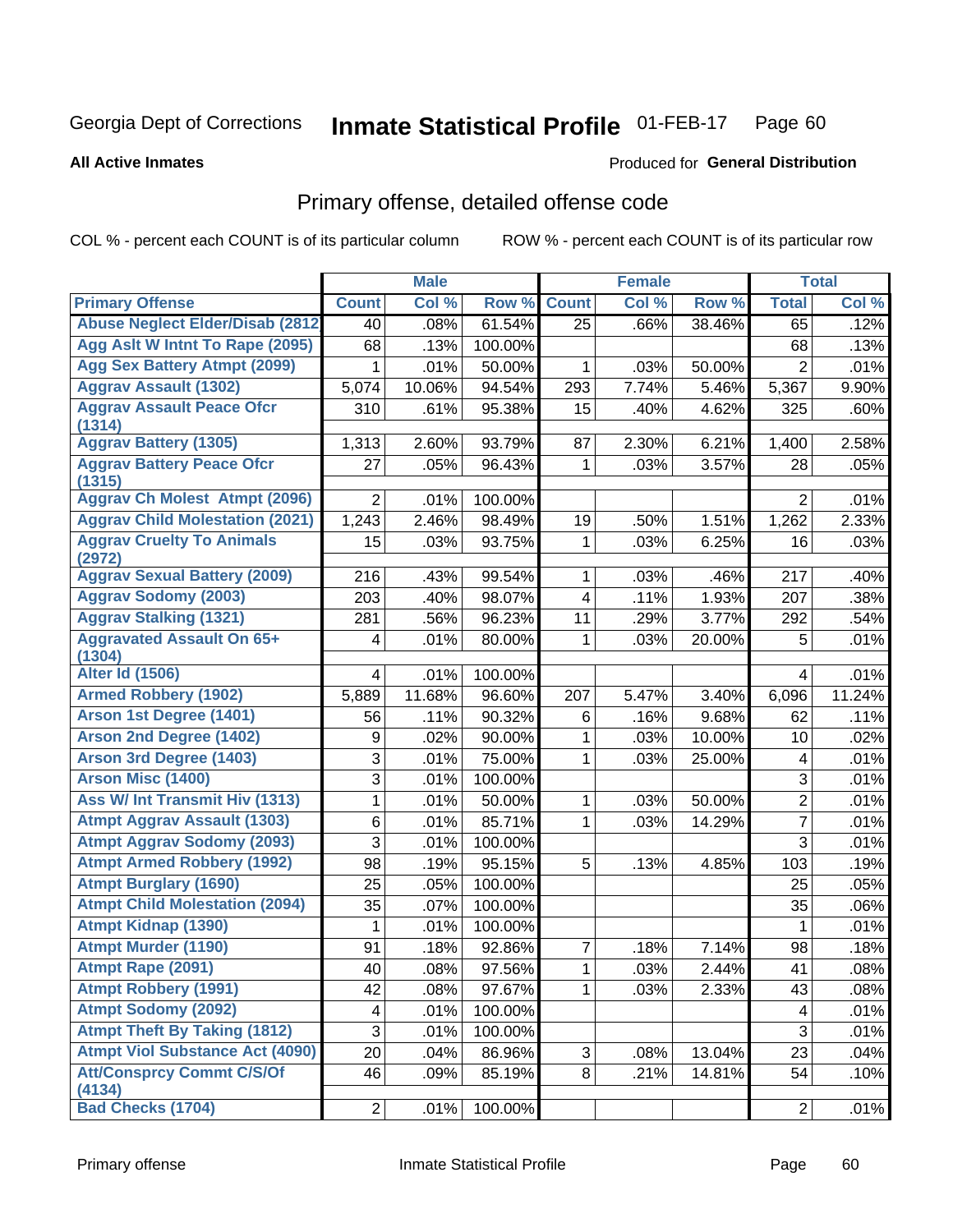### **Inmate Statistical Profile 01-FEB-17** Page 61

**All Active Inmates** 

### **Produced for General Distribution**

# Primary offense, detailed offense code

COL % - percent each COUNT is of its particular column

|                                            |                | <b>Male</b> |         |                         | Female |         |                | <b>Total</b> |
|--------------------------------------------|----------------|-------------|---------|-------------------------|--------|---------|----------------|--------------|
| <b>Primary Offense</b>                     | <b>Count</b>   | Col %       | Row %   | <b>Count</b>            | Col %  | Row %   | <b>Total</b>   | Col %        |
| <b>Bail Jumping (2511)</b>                 | 3              | .01%        | 75.00%  | 1 <sup>1</sup>          | .03%   | 25.00%  | 4              | .01%         |
| <b>Bigamy (2007)</b>                       | 1              | .01%        | 100.00% |                         |        |         | 1              | .01%         |
| <b>Bribery Govt Officer (2301)</b>         |                |             |         | 1                       | .03%   | 100.00% | 1              | .01%         |
| Burg 1st Aft 6/30/12 (1611)                | 1,716          | 3.40%       | 93.01%  | 129                     | 3.41%  | 6.99%   | 1,845          | 3.40%        |
| Burg 2nd Aft 6/30/12 (1612)                | 603            | 1.20%       | 94.51%  | 35                      | .92%   | 5.49%   | 638            | 1.18%        |
| Burg Bef 7/1/12 (1601)                     | 2,935          | 5.82%       | 96.32%  | 112                     | 2.96%  | 3.68%   | 3,047          | 5.62%        |
| <b>Carry Concealed Weapon (2901)</b>       | 1              | .01%        | 100.00% |                         |        |         | 1              | .01%         |
| <b>Carry Weapon At School (2915)</b>       | $\overline{2}$ | .01%        | 66.67%  | 1                       | .03%   | 33.33%  | 3              | .01%         |
| <b>Child Molestation (2019)</b>            | 2,585          | 5.13%       | 98.10%  | 50                      | 1.32%  | 1.90%   | 2,635          | 4.86%        |
| <b>Chop Shop Violation (5003)</b>          | 2              | .01%        | 100.00% |                         |        |         | 2              | .01%         |
| <b>Cnspire Traffic Cntrl Sub (4130)</b>    | 11             | .02%        | 91.67%  | 1                       | .03%   | 8.33%   | 12             | .02%         |
| <b>Computer Pornography (1760)</b>         | 71             | .14%        | 98.61%  | $\mathbf{1}$            | .03%   | 1.39%   | 72             | .13%         |
| <b>Computer Theft (1761)</b>               | 5              | .01%        | 55.56%  | 4                       | .11%   | 44.44%  | 9              | .02%         |
| <b>Computer Trespass (1762)</b>            |                |             |         | 1                       | .03%   | 100.00% | 1              | .01%         |
| <b>Conceal Death Of Another (1125)</b>     | 17             | .03%        | 68.00%  | 8                       | .21%   | 32.00%  | 25             | .05%         |
| <b>Conspiracy (9901)</b>                   | 29             | .06%        | 78.38%  | 8                       | .21%   | 21.62%  | 37             | .07%         |
| <b>Convsn Paymnts Real Propy</b><br>(1811) | 1              | .01%        | 100.00% |                         |        |         | 1              | .01%         |
| <b>Convynce Handle Contrabnd</b><br>(5174) | 1              | .01%        | 100.00% |                         |        |         | 1              | .01%         |
| Crmnl Atmpt (9905)                         | 1              | .01%        | 100.00% |                         |        |         | 1              | .01%         |
| <b>Crmnl Damage 1st Degree (1501)</b>      | 34             | .07%        | 89.47%  | $\overline{\mathbf{4}}$ | .11%   | 10.53%  | 38             | .07%         |
| <b>Crmnl Damage 2nd Degree</b><br>(1502)   | 72             | .14%        | 91.14%  | $\overline{7}$          | .18%   | 8.86%   | 79             | .15%         |
| <b>Crmnl Interfere Govt Prop (2613)</b>    | 11             | .02%        | 91.67%  | 1                       | .03%   | 8.33%   | 12             | .02%         |
| <b>Crmnl Trespassing (9912)</b>            | 1              | .01%        | 100.00% |                         |        |         | 1              | .01%         |
| <b>Cruelty To Children (2801)</b>          | 279            | .55%        | 74.20%  | 97                      | 2.56%  | 25.80%  | 376            | .69%         |
| <b>Cruelty To Elder Person (2811)</b>      | 19             | .04%        | 55.88%  | 15                      | .40%   | 44.12%  | 34             | .06%         |
| <b>Defrauding State (2307)</b>             | 1              | .01%        | 100.00% |                         |        |         | 1              | .01%         |
| Dogfighting (2718)                         | 1              | .01%        | 100.00% |                         |        |         | 1              | .01%         |
| <b>Drvng Habtl Violator (5004)</b>         | $\overline{2}$ | .01%        | 66.67%  | 1                       | .03%   | 33.33%  | $\overline{3}$ | .01%         |
| <b>Entering Vehicle (1880)</b>             | 111            | .22%        | 97.37%  | 3                       | .08%   | 2.63%   | 114            | .21%         |
| <b>Entice Child Attempted (2090)</b>       | 4              | .01%        | 100.00% |                         |        |         | 4              | .01%         |
| <b>Enticing Child-Indec Purp (2020)</b>    | 72             | .14%        | 93.51%  | 5 <sup>1</sup>          | .13%   | 6.49%   | 77             | .14%         |
| <b>Escape (2501)</b>                       | 23             | .05%        | 85.19%  | $\overline{\mathbf{4}}$ | .11%   | 14.81%  | 27             | .05%         |
| <b>False Certificates (2311)</b>           | $\overline{2}$ | .01%        | 100.00% |                         |        |         | 2              | .01%         |
| <b>False Imprisonment (1308)</b>           | 191            | .38%        | 97.95%  | 4                       | .11%   | 2.05%   | 195            | .36%         |
| <b>False Statements Govt (2408)</b>        | 26             | .05%        | 76.47%  | 8                       | .21%   | 23.53%  | 34             | .06%         |
| <b>False Swearing (2402)</b>               | 3              | .01%        | 100.00% |                         |        |         | 3              | .01%         |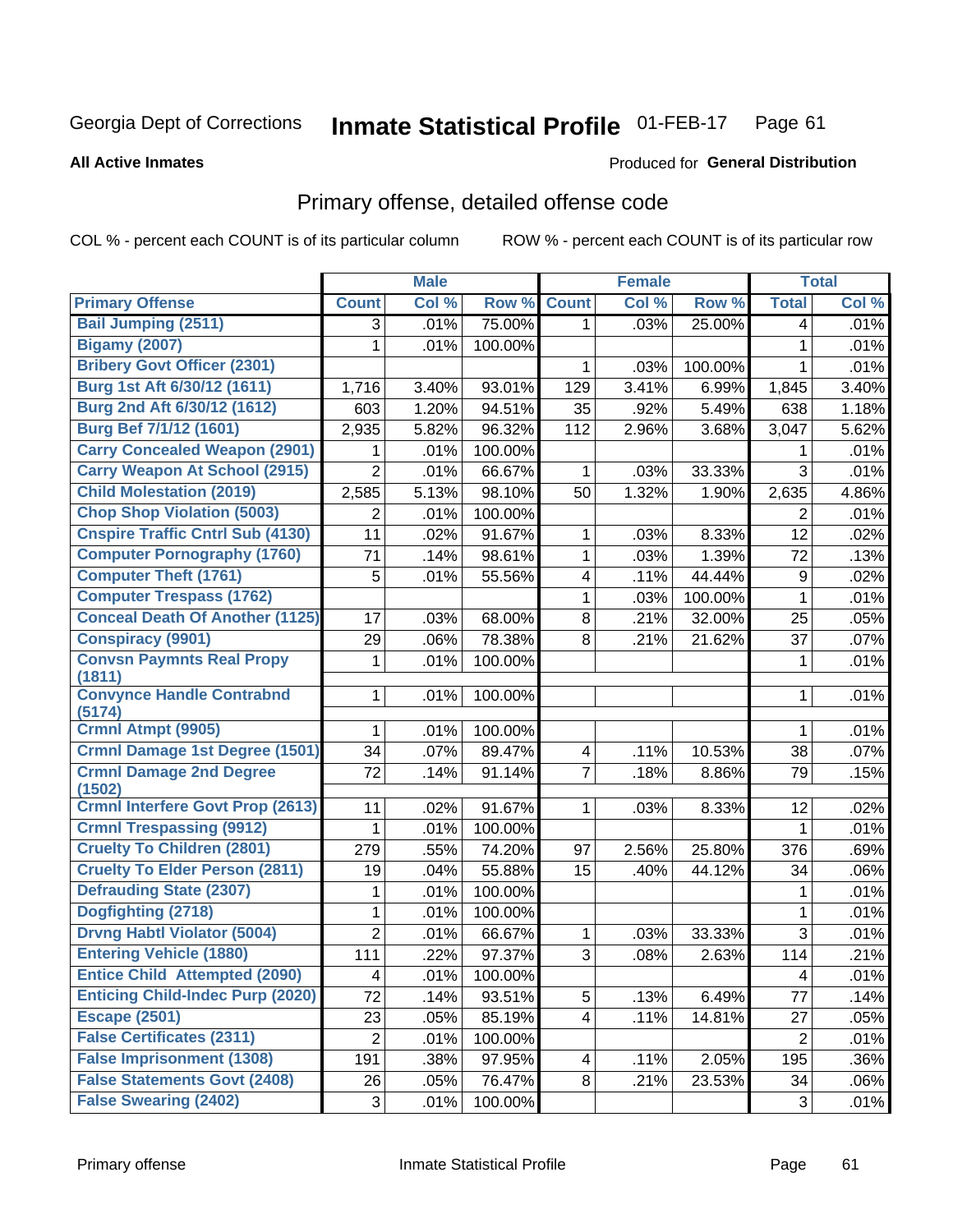### **Inmate Statistical Profile 01-FEB-17** Page 62

**All Active Inmates** 

## **Produced for General Distribution**

# Primary offense, detailed offense code

COL % - percent each COUNT is of its particular column

|                                            |              | <b>Male</b> |         |                  | <b>Female</b> |         |                | <b>Total</b> |
|--------------------------------------------|--------------|-------------|---------|------------------|---------------|---------|----------------|--------------|
| <b>Primary Offense</b>                     | <b>Count</b> | Col %       | Row %   | <b>Count</b>     | Col %         | Row %   | <b>Total</b>   | Col %        |
| <b>False Swearng Writtn Stmt</b>           | 1            | .01%        | 33.33%  | $\overline{2}$   | .05%          | 66.67%  | 3              | .01%         |
| (2205)                                     |              |             |         |                  |               |         |                |              |
| <b>Family Violence Battery (1301)</b>      | 166          | .33%        | 97.65%  | 4                | .11%          | 2.35%   | 170            | .31%         |
| Feticide (1121)                            | 1            | .01%        | 100.00% |                  |               |         | 1              | .01%         |
| <b>Feticide By Vehicle (1118)</b>          | 3            | .01%        | 100.00% |                  |               |         | 3              | .01%         |
| <b>Financial Identity Fraud (1756)</b>     | 57           | .11%        | 58.76%  | 40               | 1.06%         | 41.24%  | 97             | .18%         |
| <b>Fleeing/Eluding Police (2316)</b>       | 396          | .79%        | 94.74%  | 22               | .58%          | 5.26%   | 418            | .77%         |
| Forg 1st Aft 6/30/12 (1711)                | 106          | .21%        | 73.10%  | 39               | 1.03%         | 26.90%  | 145            | .27%         |
| Forg 1st Bef 7/1/12 (1701)                 | 318          | .63%        | 70.67%  | 132              | 3.49%         | 29.33%  | 450            | .83%         |
| Forg 2nd Aft 6/30/12 (1712)                | 27           | .05%        | 72.97%  | 10               | .26%          | 27.03%  | 37             | .07%         |
| Forg 2nd Bef 7/1/12 (1702)                 | 11           | .02%        | 100.00% |                  |               |         | 11             | .02%         |
| Forg 3rd Aft 6/30/12 (1713)                | 39           | .08%        | 61.90%  | 24               | .63%          | 38.10%  | 63             | .12%         |
| Forg 4th Aft 6/30/12 (1714)                | 9            | .02%        | 45.00%  | 11               | .29%          | 55.00%  | 20             | .04%         |
| <b>Forgery Credit Card (1752)</b>          | 6            | .01%        | 100.00% |                  |               |         | 6              | .01%         |
| <b>Fraudulent Access Compute</b><br>(1796) | 4            | .01%        | 80.00%  | $\mathbf 1$      | .03%          | 20.00%  | 5              | .01%         |
| <b>Fraudulent Checks (1750)</b>            | 1            | .01%        | 33.33%  | $\overline{2}$   | .05%          | 66.67%  | 3              | .01%         |
| <b>Fraudulent Credit Card (1753)</b>       | 53           | .11%        | 66.25%  | 27               | .71%          | 33.75%  | 80             | .15%         |
| <b>Gang Participation (9914)</b>           | 31           | .06%        | 100.00% |                  |               |         | 31             | .06%         |
| <b>Guard Line W/Weapon/Drugs</b>           | 19           | .04%        | 63.33%  | 11               | .29%          | 36.67%  | 30             | .06%         |
| (2963)                                     |              |             |         |                  |               |         |                |              |
| <b>Habit Traf Viol/Impaired (5005)</b>     | 7            | .01%        | 87.50%  | $\mathbf 1$      | .03%          | 12.50%  | 8              | .01%         |
| <b>Habit Traf Viol/Other (5006)</b>        | 9            | .02%        | 100.00% |                  |               |         | 9              | .02%         |
| <b>Harbor/Conceal Sex Offndr</b><br>(2027) |              |             |         | $\mathbf{1}$     | .03%          | 100.00% | 1              | .01%         |
| <b>Hijacking Motor Vehicle (1911)</b>      | 36           | .07%        | 97.30%  | $\mathbf 1$      | .03%          | 2.70%   | 37             | .07%         |
| <b>Hindering Appreh Or Pun (2503)</b>      | 4            | .01%        | 80.00%  | $\mathbf{1}$     | .03%          | 20.00%  | 5              | .01%         |
| Hit-Run W/Injury/Fatality (5007)           | 25           | .05%        | 78.13%  | $\overline{7}$   | .18%          | 21.88%  | 32             | .06%         |
| <b>Homicide By Vessel (1124)</b>           | 54           | .11%        | 88.52%  | $\overline{7}$   | .18%          | 11.48%  | 61             | .11%         |
| <b>Illegal Attm To Obt Drugs (4011)</b>    |              |             |         | 5                | .13%          | 100.00% | 5              | .01%         |
| <b>Impersonating Officer (2405)</b>        | 3            | .01%        | 75.00%  | 1                | .03%          | 25.00%  | 4              | .01%         |
| <b>Impersonation (2404)</b>                | 1            | .01%        | 50.00%  | 1                | .03%          | 50.00%  | $\overline{2}$ | .01%         |
| <b>Incest (2006)</b>                       | 198          | .39%        | 99.00%  | $\boldsymbol{2}$ | .05%          | 1.00%   | 200            | .37%         |
| <b>Incest Atmpt (2098)</b>                 | 1            | .01%        | 100.00% |                  |               |         | 1              | .01%         |
| <b>Inciting To Insurrection (2203)</b>     | 2            | .01%        | 100.00% |                  |               |         | $\overline{2}$ | .01%         |
| <b>Influencing Witness (2313)</b>          | 8            | .02%        | 80.00%  | 2 <sup>1</sup>   | .05%          | 20.00%  | 10             | .02%         |
| <b>Injury By Vehicle (1318)</b>            | 92           | .18%        | 82.14%  | 20 <sup>°</sup>  | .53%          | 17.86%  | 112            | .21%         |
| <b>Insurrection (2202)</b>                 | 4            | .01%        | 100.00% |                  |               |         | 4              | .01%         |
| <b>Interference With Custody (1312)</b>    | 9            | .02%        | 90.00%  | $\mathbf{1}$     | .03%          | 10.00%  | 10             | .02%         |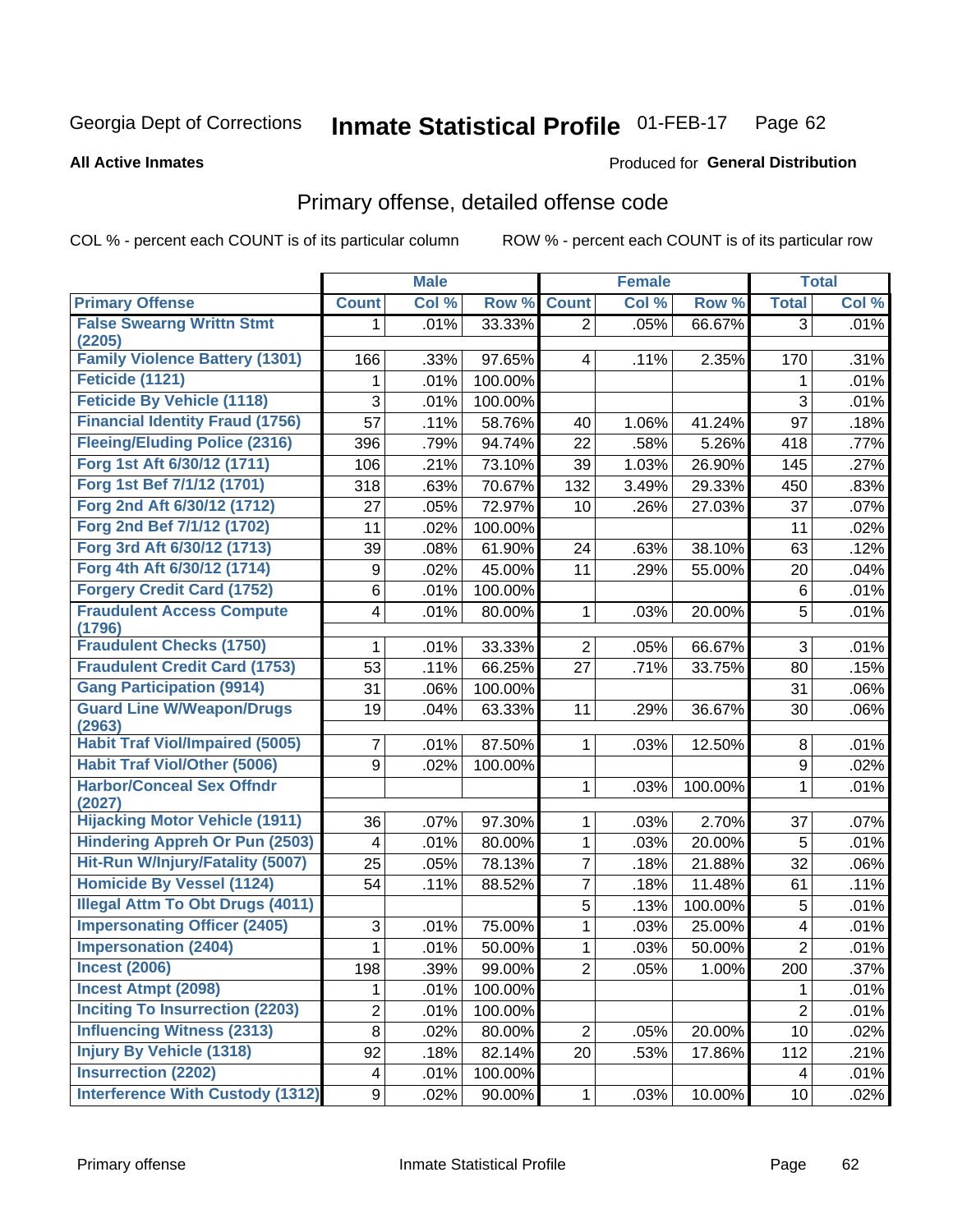### Inmate Statistical Profile 01-FEB-17 Page 63

### **All Active Inmates**

## **Produced for General Distribution**

# Primary offense, detailed offense code

COL % - percent each COUNT is of its particular column

|                                            |                | <b>Male</b> |         |                | <b>Female</b> |        |                         | <b>Total</b> |
|--------------------------------------------|----------------|-------------|---------|----------------|---------------|--------|-------------------------|--------------|
| <b>Primary Offense</b>                     | <b>Count</b>   | Col %       | Row %   | <b>Count</b>   | Col %         | Row %  | <b>Total</b>            | Col %        |
| <b>Involuntary Manslaughter (1103)</b>     | 171            | .34%        | 86.80%  | 26             | .69%          | 13.20% | 197                     | .36%         |
| Kidnapping (1311)                          | 1,481          | 2.94%       | 97.43%  | 39             | 1.03%         | 2.57%  | 1,520                   | 2.80%        |
| <b>Livestock Theft (1817)</b>              | 4              | .01%        | 100.00% |                |               |        | 4                       | .01%         |
| <b>Lottery Violation (2730)</b>            | 1              | .01%        | 100.00% |                |               |        | 1                       | .01%         |
| Manf Methamph 200-399 Gm                   | 11             | .02%        | 100.00% |                |               |        | 11                      | .02%         |
| (4144)                                     |                |             |         |                |               |        |                         |              |
| Manf Methamph 28-199 Gm                    | 15             | .03%        | 71.43%  | 6              | .16%          | 28.57% | 21                      | .04%         |
| (4143)<br><b>Manf Methamph Unspec Amt</b>  | 129            | .26%        | 92.14%  | 11             | .29%          | 7.86%  | 140                     | .26%         |
| (4147)                                     |                |             |         |                |               |        |                         |              |
| <b>Manufact Meth Near Child (2803)</b>     | 16             | .03%        | 80.00%  | 4              | .11%          | 20.00% | 20                      | .04%         |
| <b>Misc Assault/Battery (1300)</b>         | 11             | .02%        | 100.00% |                |               |        | 11                      | .02%         |
| <b>Misc Correctionl Inst Off (6200)</b>    | $\overline{7}$ | .01%        | 100.00% |                |               |        | $\overline{7}$          | .01%         |
| <b>Misc Drugs Trafficking (4100)</b>       | 11             | .02%        | 100.00% |                |               |        | 11                      | .02%         |
| <b>Misc Forgery (1700)</b>                 | 3              | .01%        | 75.00%  | 1              | .03%          | 25.00% | $\overline{\mathbf{4}}$ | .01%         |
| <b>Misc Fraud (1799)</b>                   | 11             | .02%        | 61.11%  | 7              | .18%          | 38.89% | 18                      | .03%         |
| <b>Misc Homicide Offense (1100)</b>        | 9              | .02%        | 90.00%  | 1              | .03%          | 10.00% | 10                      | .02%         |
| <b>Misc Invasion Of Privacy (3000)</b>     | 8              | .02%        | 100.00% |                |               |        | 8                       | .01%         |
| <b>Misc Public Order (2200)</b>            | 1              | .01%        | 100.00% |                |               |        | 1                       | .01%         |
| <b>Misc Sexual Offense (2000)</b>          | 21             | .04%        | 91.30%  | $\overline{2}$ | .05%          | 8.70%  | 23                      | .04%         |
| <b>Misc Weapon/Explosive Off</b>           | 3              | .01%        | 100.00% |                |               |        | 3                       | .01%         |
| (2900)                                     |                |             |         |                |               |        |                         |              |
| <b>Murder (1101)</b>                       | 5,874          | 11.65%      | 93.85%  | 385            | 10.17%        | 6.15%  | 6,259                   | 11.54%       |
| <b>Murder Conspire To Commit</b><br>(1191) | 9              | .02%        | 100.00% |                |               |        | 9                       | .02%         |
| Mutiny In Penal Inst (2507)                | 7              | .01%        | 87.50%  | 1              | .03%          | 12.50% | 8                       | .01%         |
| <b>Obstr Of Law Enf Officer (2314)</b>     | 411            | .82%        | 93.20%  | 30             | .79%          | 6.80%  | 441                     | .81%         |
| <b>Pandering By Compulsion (2017)</b>      | $\overline{2}$ | .01%        | 100.00% |                |               |        | 2                       | .01%         |
| Peeping Tom (3002)                         | 20             | .04%        | 100.00% |                |               |        | 20                      | .04%         |
| Perjury (2401)                             | $\overline{4}$ | .01%        | 66.67%  | $\overline{2}$ | .05%          | 33.33% | 6                       | .01%         |
| <b>Pimping A Minor Under 18 (2016)</b>     | 10             | .02%        | 83.33%  | $\overline{2}$ | .05%          | 16.67% | 12                      | .02%         |
| Poss Alprazolam (7003)                     | 1              | .01%        | 100.00% |                |               |        | 1                       | .01%         |
| <b>Poss Contraband Articles (5171)</b>     | 3              | .01%        | 100.00% |                |               |        | 3                       | .01%         |
| <b>Poss Dep Stim Cntrf Drugs</b><br>(4007) | 81             | .16%        | 75.00%  | 27             | .71%          | 25.00% | 108                     | .20%         |
| Poss Drug Related Matri (4016)             | 25             | .05%        | 83.33%  | 5              | .13%          | 16.67% | 30                      | .06%         |
| <b>Poss Ephedrine (4030)</b>               |                | .01%        | 33.33%  | $\overline{2}$ | .05%          | 66.67% | 3                       | .01%         |
| Poss Firearm 1st Offender (2913)           | 107            | .21%        | 97.27%  | 3              | .08%          | 2.73%  | 110                     | .20%         |
| <b>Poss Firearm Convct Felon</b><br>(2914) | 1,057          | 2.10%       | 96.35%  | 40             | 1.06%         | 3.65%  | 1,097                   | 2.02%        |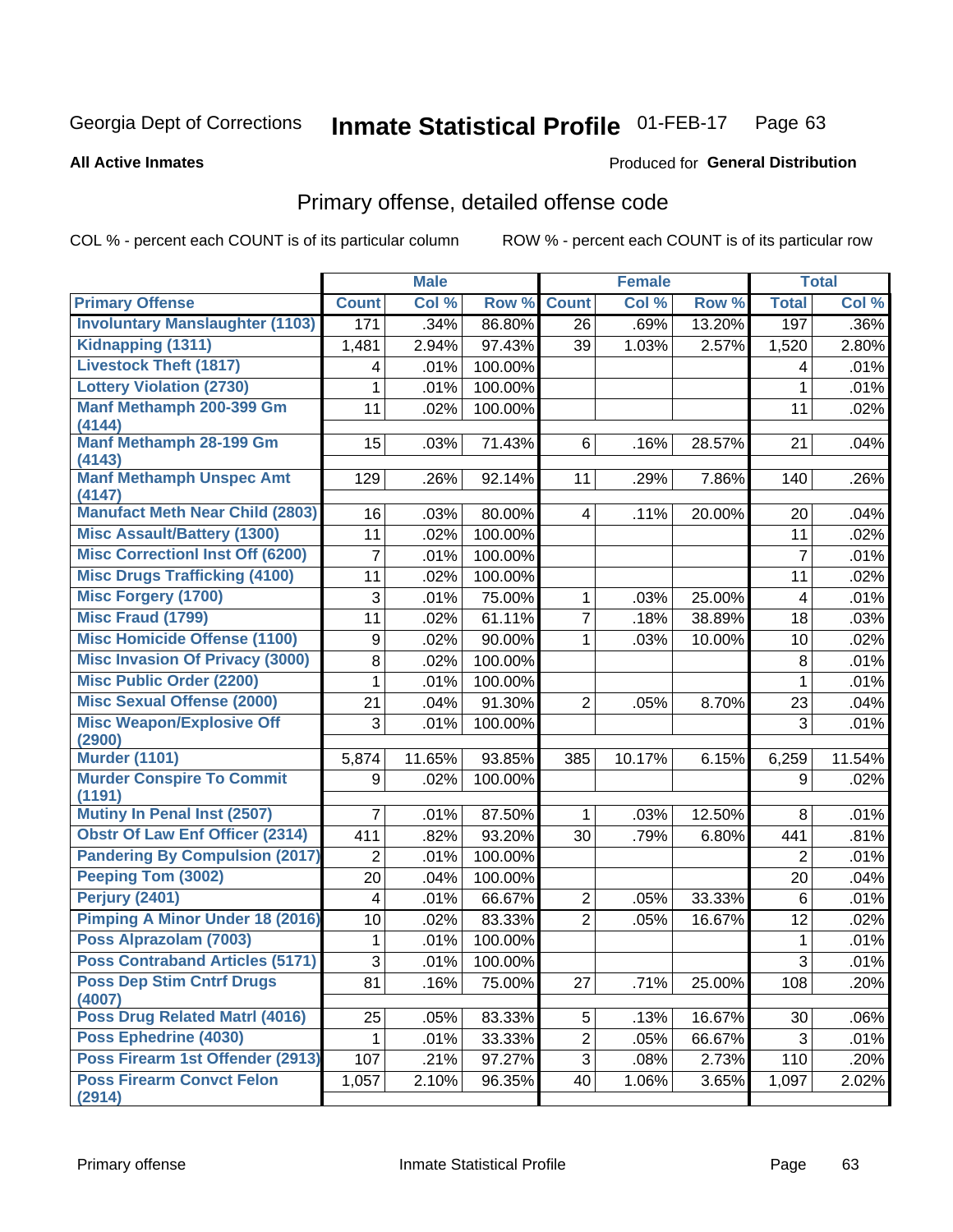### **Inmate Statistical Profile 01-FEB-17** Page 64

### **All Active Inmates**

# **Produced for General Distribution**

# Primary offense, detailed offense code

COL % - percent each COUNT is of its particular column

|                                            |                | <b>Male</b> |         |                | <b>Female</b> |        |                | <b>Total</b> |
|--------------------------------------------|----------------|-------------|---------|----------------|---------------|--------|----------------|--------------|
| <b>Primary Offense</b>                     | <b>Count</b>   | Col %       | Row %   | <b>Count</b>   | Col %         | Row %  | <b>Total</b>   | Col %        |
| Poss Hydrocodone (7004)                    | $\mathbf 1$    | .01%        | 100.00% |                |               |        | 1              | .01%         |
| <b>Poss Knife During Crime (2911)</b>      | 3              | .01%        | 100.00% |                |               |        | 3              | .01%         |
| Poss Mda/Extsy (4033)                      | $\overline{3}$ | .01%        | 100.00% |                |               |        | $\overline{3}$ | .01%         |
| Poss Methamphetamine (4031)                | 429            | .85%        | 76.88%  | 129            | 3.41%         | 23.12% | 558            | 1.03%        |
| <b>Poss Narcotics Opiates (4006)</b>       | 70             | .14%        | 70.00%  | 30             | .79%          | 30.00% | 100            | .18%         |
| <b>Poss Of Certain Weapons (2912)</b>      | 24             | .05%        | 96.00%  | 1              | .03%          | 4.00%  | 25             | .05%         |
| Poss Of Cocaine (4022)                     | 424            | .84%        | 90.99%  | 42             | 1.11%         | 9.01%  | 466            | .86%         |
| <b>Poss Of Firearm Dur Crime</b><br>(2910) | 699            | 1.39%       | 95.88%  | 30             | .79%          | 4.12%  | 729            | 1.34%        |
| Poss Of Marijuana (4009)                   | 67             | .13%        | 95.71%  | 3              | .08%          | 4.29%  | 70             | .13%         |
| <b>Poss Tools Commit Crime (1602)</b>      | 25             | .05%        | 100.00% |                |               |        | 25             | .05%         |
| Poss W Int Dis Other Drug (4053)           | 108            | .21%        | 90.00%  | 12             | .32%          | 10.00% | 120            | .22%         |
| <b>Poss W Int Dist Cocaine (4050)</b>      | 324            | .64%        | 95.86%  | 14             | .37%          | 4.14%  | 338            | .62%         |
| Poss W Int Dist Marijuana (4051)           | 643            | 1.28%       | 93.87%  | 42             | 1.11%         | 6.13%  | 685            | 1.26%        |
| Poss W Int Dist Meth (4052)                | 417            | .83%        | 80.35%  | 102            | 2.69%         | 19.65% | 519            | .96%         |
| <b>Poss Wpn Drugs By Prisnr</b><br>(2965)  | 58             | .12%        | 89.23%  | $\overline{7}$ | .18%          | 10.77% | 65             | .12%         |
| <b>Prov Sex Mater To Minors (2110)</b>     | $\overline{2}$ | .01%        | 100.00% |                |               |        | 2              | .01%         |
| <b>Racketeering (3404)</b>                 | 86             | .17%        | 71.07%  | 35             | .92%          | 28.93% | 121            | .22%         |
| <b>Rape (2001)</b>                         | 1,778          | 3.53%       | 99.50%  | 9              | .24%          | .50%   | 1,787          | 3.30%        |
| <b>Reck Cond Infected Person</b>           | 11             | .02%        | 91.67%  | 1              | .03%          | 8.33%  | 12             | .02%         |
| (1317)                                     |                |             |         |                |               |        |                |              |
| <b>Reckless Abandonment (1120)</b>         | 1              | .01%        | 100.00% |                |               |        | 1              | .01%         |
| <b>Recv Gds Srvs Fraud Obtnd</b><br>(1755) | 1              | .01%        | 100.00% |                |               |        | 1              | .01%         |
| <b>Robbery (1901)</b>                      | 1,383          | 2.74%       | 93.32%  | 99             | 2.62%         | 6.68%  | 1,482          | 2.73%        |
| <b>Robbery By Force (1903)</b>             | 248            | .49%        | 95.75%  | 11             | .29%          | 4.25%  | 259            | .48%         |
| <b>Robbery By Intimidation (1904)</b>      | 276            | .55%        | 93.24%  | 20             | .53%          | 6.76%  | 296            | .55%         |
| <b>Robbery By Sudden Snatch</b><br>(1905)  | 140            | .28%        | 93.33%  | 10             | .26%          | 6.67%  | 150            | .28%         |
| <b>S/D Cocaine (4021)</b>                  | 467            | .93%        | 94.92%  | 25             | .66%          | 5.08%  | 492            | .91%         |
| S/D Cont Sub Public (4017)                 | 38             | .08%        | 100.00% |                |               |        | 38             | .07%         |
| S/D Cont Sub School (4018)                 | 29             | .06%        | 93.55%  | $\overline{2}$ | .05%          | 6.45%  | 31             | .06%         |
| S/D Dep Stim Cntrf Drugs (4002)            | 51             | .10%        | 77.27%  | 15             | .40%          | 22.73% | 66             | .12%         |
| <b>S/D Narcotics Opiates (4001)</b>        | 16             | .03%        | 84.21%  | 3              | .08%          | 15.79% | 19             | .04%         |
| S/D Of Marijuana (4004)                    | 250            | .50%        | 94.70%  | 14             | .37%          | 5.30%  | 264            | .49%         |
| Sale Mda/Extsy (4034)                      | $\overline{2}$ | .01%        | 100.00% |                |               |        | $\overline{2}$ | .01%         |
| Sale Methamphetamine (4032)                | 232            | .46%        | 78.38%  | 64             | 1.69%         | 21.62% | 296            | .55%         |
| <b>Sex Exploitation Child (2843)</b>       | 185            | .37%        | 98.93%  | $\overline{2}$ | .05%          | 1.07%  | 187            | .34%         |
| <b>Sex Offender Fail Registr (2026)</b>    | 469            | .93%        | 98.32%  | 8 <sup>1</sup> | .21%          | 1.68%  | 477            | .88%         |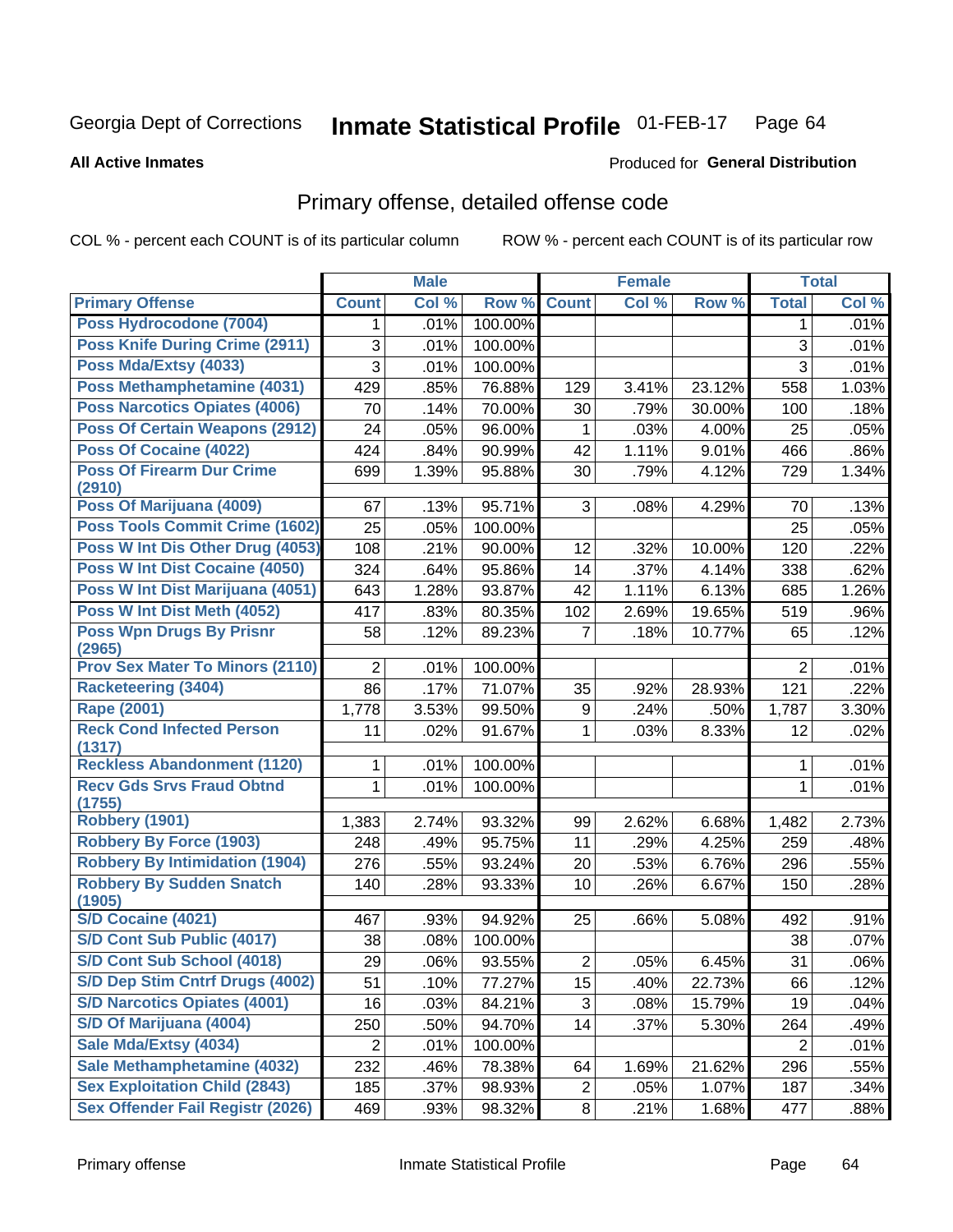### Inmate Statistical Profile 01-FEB-17 Page 65

**All Active Inmates** 

### **Produced for General Distribution**

# Primary offense, detailed offense code

COL % - percent each COUNT is of its particular column

|                                            |                | <b>Male</b> |         |                | <b>Female</b> |         |                | <b>Total</b> |
|--------------------------------------------|----------------|-------------|---------|----------------|---------------|---------|----------------|--------------|
| <b>Primary Offense</b>                     | <b>Count</b>   | Col %       | Row %   | <b>Count</b>   | Col %         | Row %   | <b>Total</b>   | Col %        |
| <b>Sex Offender Fail To Move (2028)</b>    | $\overline{3}$ | .01%        | 100.00% |                |               |         | 3              | .01%         |
| Sexl/Asslt/Agn/Pers/Cstdy (2023)           | 14             | .03%        | 100.00% |                |               |         | 14             | .03%         |
| <b>Sexual Aslt By Therapist (2024)</b>     |                |             |         | 1.             | .03%          | 100.00% | 1              | .01%         |
| <b>Sexual Battery (2011)</b>               | 185            | .37%        | 99.46%  | $\mathbf{1}$   | .03%          | .54%    | 186            | .34%         |
| <b>Simple Battery (1316)</b>               | 12             | .02%        | 100.00% |                |               |         | 12             | .02%         |
| <b>Sodomy (2002)</b>                       | 13             | .03%        | 100.00% |                |               |         | 13             | .02%         |
| <b>Solicit Sodomy From Minor</b><br>(2025) | 5              | .01%        | 100.00% |                |               |         | 5              | .01%         |
| <b>Solicit/Accepting Bribe (2712)</b>      | 1              | .01%        | 100.00% |                |               |         | 1              | .01%         |
| <b>Stalking (1320)</b>                     | 5              | .01%        | 100.00% |                |               |         | 5              | .01%         |
| <b>Statutory Rape (2018)</b>               | 763            | 1.51%       | 97.32%  | 21             | .55%          | 2.68%   | 784            | 1.45%        |
| <b>Statutory Rape Atmpt (2097)</b>         | 1              | .01%        | 100.00% |                |               |         | 1              | .01%         |
| <b>Tampering With Evidence (2315)</b>      | 6              | .01%        | 60.00%  | $\overline{4}$ | .11%          | 40.00%  | 10             | .02%         |
| <b>Terrorist Threats &amp; Acts (1307)</b> | 367            | .73%        | 95.57%  | 17             | .45%          | 4.43%   | 384            | .71%         |
| <b>Theft Bring Prop In State (1815)</b>    | 7              | .01%        | 87.50%  | 1              | .03%          | 12.50%  | 8              | .01%         |
| <b>Theft By Conversion (1808)</b>          | 14             | .03%        | 58.33%  | 10             | .26%          | 41.67%  | 24             | .04%         |
| <b>Theft By Deception (1803)</b>           | 33             | .07%        | 78.57%  | 9              | .24%          | 21.43%  | 42             | .08%         |
| <b>Theft By Extortion (1804)</b>           | 3              | .01%        | 100.00% |                |               |         | 3              | .01%         |
| Theft By Rec Stolen Prop (1806)            | 534            | 1.06%       | 89.90%  | 60             | 1.59%         | 10.10%  | 594            | 1.10%        |
| <b>Theft By Shoplifting (1821)</b>         | 428            | .85%        | 69.59%  | 187            | 4.94%         | 30.41%  | 615            | 1.13%        |
| <b>Theft By Taking (1802)</b>              | 719            | 1.43%       | 83.90%  | 138            | 3.65%         | 16.10%  | 857            | 1.58%        |
| <b>Theft Credit Card (1751)</b>            | 23             | .05%        | 82.14%  | 5              | .13%          | 17.86%  | 28             | .05%         |
| <b>Theft Motorveh Or Part (1813)</b>       | 37             | .07%        | 97.37%  | 1              | .03%          | 2.63%   | 38             | .07%         |
| <b>Theft Of Lost Property (1805)</b>       | 3              | .01%        | 60.00%  | $\overline{2}$ | .05%          | 40.00%  | 5              | .01%         |
| <b>Theft Of Services (1807)</b>            | $\overline{2}$ | .01%        | 66.67%  | $\mathbf{1}$   | .03%          | 33.33%  | 3              | .01%         |
| <b>Theft Recv Prop Out State (1816)</b>    | $\overline{c}$ | .01%        | 100.00% |                |               |         | $\overline{c}$ | .01%         |
| <b>Traf Amphtmine 200-399 Gm</b>           | $\overline{2}$ | .01%        | 100.00% |                |               |         | $\overline{2}$ | .01%         |
| (4127)<br><b>Traf Amphtmine 28-199 Gm</b>  |                |             | 66.67%  | $\overline{2}$ |               |         |                | .01%         |
| (4126)                                     | 4              | .01%        |         |                | .05%          | 33.33%  | 6              |              |
| Traf Amphtmine 400+ Gm (4128)              | 4              | .01%        | 100.00% |                |               |         | $\overline{4}$ | .01%         |
| <b>Traf Cocaine 201-400 Gm (4102)</b>      | 112            | .22%        | 97.39%  | 3              | .08%          | 2.61%   | 115            | .21%         |
| <b>Traf Cocaine 401+ Gm (4103)</b>         | 98             | .19%        | 95.15%  | 5              | .13%          | 4.85%   | 103            | .19%         |
| Traf Cocaine Less 200 Gm (4101)            | 285            | .57%        | 97.94%  | $6\phantom{1}$ | .16%          | 2.06%   | 291            | .54%         |
| <b>Traf Marijna 10-2000 Lb (4121)</b>      | 77             | .15%        | 91.67%  | $\overline{7}$ | .18%          | 8.33%   | 84             | .15%         |
| Traf Mda/Extsy 200-399gm                   | 3              | .01%        | 100.00% |                |               |         | 3              | .01%         |
| (4151)                                     |                |             |         |                |               |         |                |              |
| <b>Traf Mda/Extsy 28-199gm (4150)</b>      | 13             | .03%        | 86.67%  | $\overline{2}$ | .05%          | 13.33%  | 15             | .03%         |
| Traf Mda/Extsy 400+Gm (4152)               | 1              | .01%        | 100.00% |                |               |         | $\mathbf{1}$   | $.01\%$      |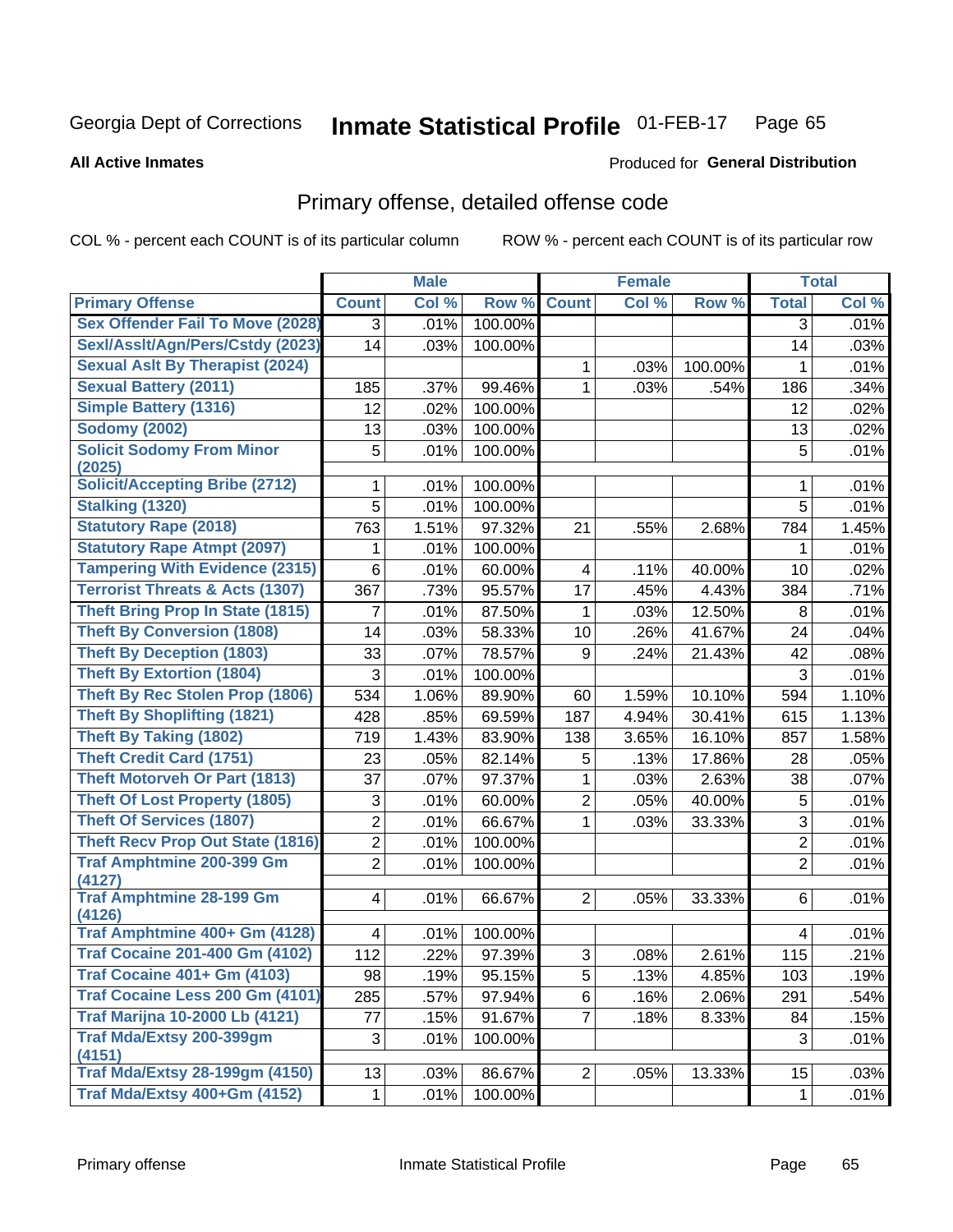### **Inmate Statistical Profile 01-FEB-17** Page 66

**All Active Inmates** 

### **Produced for General Distribution**

# Primary offense, detailed offense code

COL % - percent each COUNT is of its particular column

|                                         |                         | <b>Male</b> |         |                | <b>Female</b> |        |                | <b>Total</b> |
|-----------------------------------------|-------------------------|-------------|---------|----------------|---------------|--------|----------------|--------------|
| <b>Primary Offense</b>                  | <b>Count</b>            | Col %       | Row %   | <b>Count</b>   | Col %         | Row %  | <b>Total</b>   | Col %        |
| Traf Methamph 200-399 Gm                | 91                      | .18%        | 85.85%  | 15             | .40%          | 14.15% | 106            | .20%         |
| (4141)                                  |                         |             |         |                |               |        |                |              |
| <b>Traf Methamph 28-199 Gm</b>          | 296                     | .59%        | 78.51%  | 81             | 2.14%         | 21.49% | 377            | .70%         |
| (4140)<br>Traf Methamph 400+ Gm (4142)  | 62                      | .12%        | 89.86%  | $\overline{7}$ | .18%          | 10.14% | 69             | .13%         |
| <b>Traf Methamph Unspec Amt</b>         | 93                      | .18%        | 78.81%  | 25             | .66%          | 21.19% | 118            | .22%         |
| (4146)                                  |                         |             |         |                |               |        |                |              |
| Traf Methaqualone< 400 Gm               | $\overline{2}$          | .01%        | 100.00% |                |               |        | $\overline{2}$ | .01%         |
| (4124)                                  |                         |             |         |                |               |        |                |              |
| <b>Traf Narcotic 15-28 Gm (4112)</b>    | 27                      | .05%        | 96.43%  | $\mathbf{1}$   | .03%          | 3.57%  | 28             | .05%         |
| Traf Narcotic 29+ Gm (4113)             | 28                      | .06%        | 96.55%  | $\mathbf{1}$   | .03%          | 3.45%  | 29             | .05%         |
| Traf Narcotic Less 14 Gm (4111)         | 29                      | .06%        | 93.55%  | $\overline{2}$ | .05%          | 6.45%  | 31             | .06%         |
| <b>Traffick Sexual Servitude (1331)</b> | 10                      | .02%        | 76.92%  | 3              | .08%          | 23.08% | 13             | .02%         |
| <b>Unauth Dist Contrild Sub (4135)</b>  | 1                       | .01%        | 100.00% |                |               |        | 1              | .01%         |
| <b>Unauth Dist Recrd Devices</b>        | 3                       | .01%        | 100.00% |                |               |        | 3              | .01%         |
| (9907)<br><b>Unknown Offense (9999)</b> | 21                      | .04%        | 95.45%  | $\mathbf{1}$   | .03%          | 4.55%  | 22             | .04%         |
| Uniwfl Mfg/Del/Dist N-C S (4014)        | 12                      | .02%        | 100.00% |                |               |        | 12             | .02%         |
| <b>Use Comm Facity Vio C Sub</b>        | 8                       | .02%        | 88.89%  | $\mathbf 1$    | .03%          | 11.11% | 9              | .02%         |
| (4133)                                  |                         |             |         |                |               |        |                |              |
| <b>Vehicular Homicide (1123)</b>        | 258                     | .51%        | 80.88%  | 61             | 1.61%         | 19.12% | 319            | .59%         |
| <b>Viol Dngrous Drgs Act (4013)</b>     | 237                     | .47%        | 83.16%  | 48             | 1.27%         | 16.84% | 285            | .53%         |
| Viol Ga Cntrl Sbst Act (4012)           | 8                       | .02%        | 80.00%  | $\overline{2}$ | .05%          | 20.00% | 10             | .02%         |
| <b>Viol Ga Securities Act (1800)</b>    | 1                       | .01%        | 100.00% |                |               |        | 1              | .01%         |
| <b>Viol Motor Vehicle Laws (5001)</b>   | 39                      | .08%        | 92.86%  | 3              | .08%          | 7.14%  | 42             | .08%         |
| <b>Viol Oath Public Offcr (2302)</b>    | $\overline{2}$          | .01%        | 100.00% |                |               |        | $\overline{2}$ | .01%         |
| <b>Violatn Othr States Law (8001)</b>   | 38                      | .08%        | 79.17%  | 10             | .26%          | 20.83% | 48             | .09%         |
| <b>Vol Manslaughter Of Fetus</b>        | 2                       | .01%        | 100.00% |                |               |        | $\overline{2}$ | .01%         |
| (1119)                                  |                         |             |         |                |               |        |                |              |
| <b>Voluntary Manslaughter (1102)</b>    | 1,089                   | 2.16%       | 88.75%  | 138            | 3.65%         | 11.25% | 1,227          | 2.26%        |
| <b>Abandonment Of Dep Child (11)</b>    | 4                       | .01%        | 100.00% |                |               |        | 4              | .01%         |
| <b>Agg Assault With Firearm (27)</b>    | 1                       | .01%        | 100.00% |                |               |        | 1              | .01%         |
| <b>Assault &amp; Battery (21)</b>       | 7                       | .01%        | 100.00% |                |               |        | $\overline{7}$ | .01%         |
| <b>Bad Checks (52)</b>                  | $\overline{\mathbf{c}}$ | .01%        | 66.67%  | $\mathbf 1$    | .03%          | 33.33% | 3              | .01%         |
| <b>Burglary (45)</b>                    | 5                       | .01%        | 100.00% |                |               |        | $\overline{5}$ | .01%         |
| <b>Cheating &amp; Swindling (51)</b>    | 1                       | .01%        | 100.00% |                |               |        | 1              | .01%         |
| <b>Cpwl &amp; Concealed Weapon (93)</b> | 5                       | .01%        | 100.00% |                |               |        | 5              | .01%         |
| <b>Crmnl Attempt (98)</b>               | 2                       | .01%        | 100.00% |                |               |        | $\overline{2}$ | .01%         |
| <b>Dui</b> (72)                         | 8                       | .02%        | 100.00% |                |               |        | 8              | .01%         |
| Escape (92)                             | 3                       | .01%        | 100.00% |                |               |        | 3              | .01%         |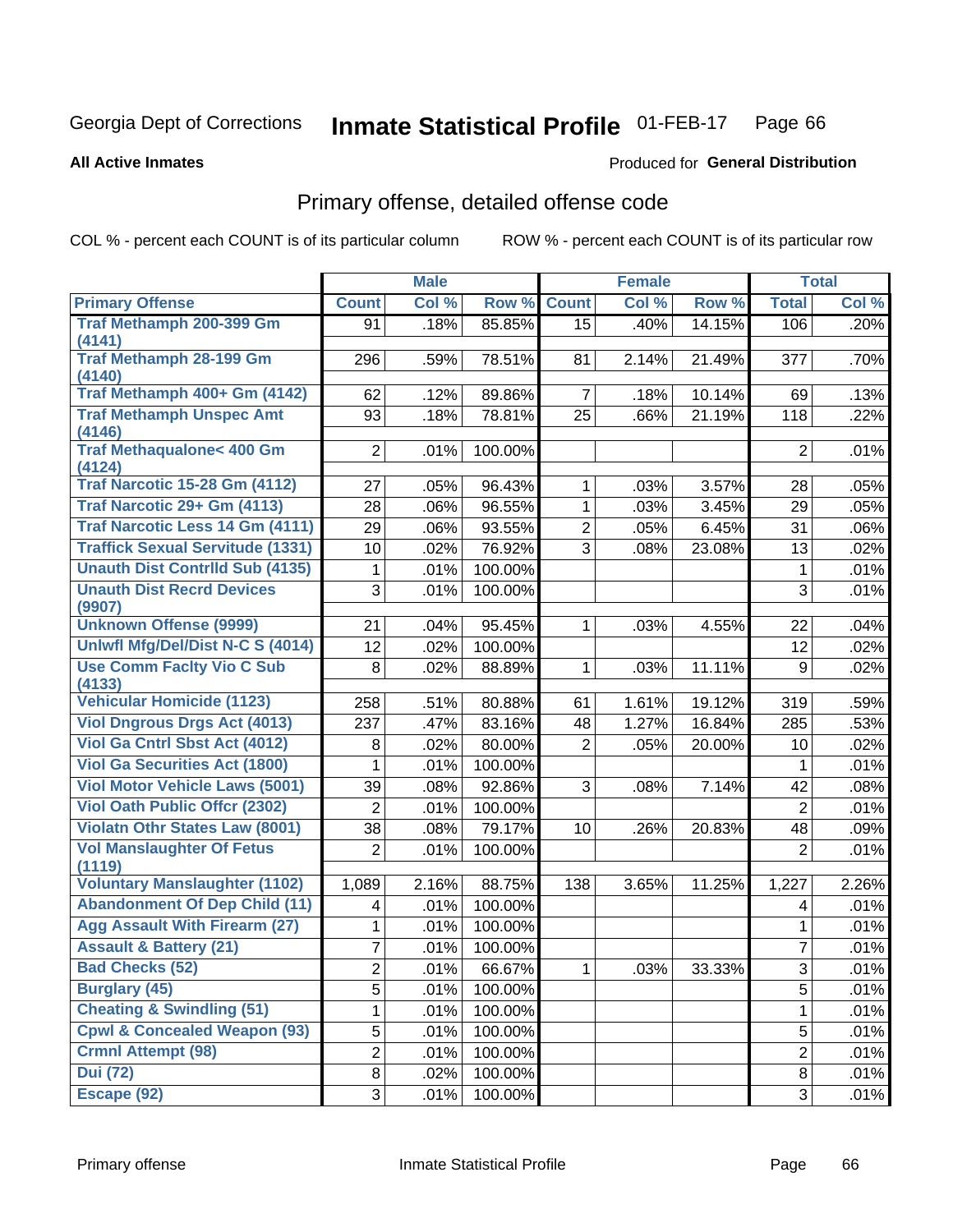### Inmate Statistical Profile 01-FEB-17 Page 67

**All Active Inmates** 

### **Produced for General Distribution**

# Primary offense, detailed offense code

COL % - percent each COUNT is of its particular column

|                                       |              | <b>Male</b> |         |              | <b>Female</b> |         |                | <b>Total</b> |
|---------------------------------------|--------------|-------------|---------|--------------|---------------|---------|----------------|--------------|
| <b>Primary Offense</b>                | <b>Count</b> | Col %       | Row %   | <b>Count</b> | Col %         | Row %   | <b>Total</b>   | Col %        |
| Forgery (55)                          | 3            | .01%        | 100.00% |              |               |         | 3              | .01%         |
| <b>Misc Misdemeanor (500)</b>         | 3            | .01%        | 100.00% |              |               |         | 3              | .01%         |
| <b>Obstr Of Law Enf Officer (73)</b>  |              | .01%        | 100.00% |              |               |         |                | .01%         |
| <b>Other Misdemeanor (99)</b>         | 10           | $.02\%$     | 100.00% |              |               |         | 10             | .02%         |
| <b>Poss Ntp Whiskey (64)</b>          | 2            | .01%        | 100.00% |              |               |         | $\overline{2}$ | .01%         |
| <b>Prostitution (81)</b>              |              |             |         |              | .03%          | 100.00% |                | .01%         |
| <b>Public Drunkenness (61)</b>        | 2            | .01%        | 100.00% |              |               |         | $\overline{2}$ | .01%         |
| <b>Public Indecency (83)</b>          | 4            | .01%        | 100.00% |              |               |         | 4              | .01%         |
| <b>Shoplifting (94)</b>               |              | .01%        | 100.00% |              |               |         |                | .01%         |
| <b>Simple Assault (24)</b>            |              | .01%        | 100.00% |              |               |         |                | .01%         |
| <b>Simple Battery (25)</b>            |              | .01%        | 100.00% |              |               |         |                | .01%         |
| <b>Theft By Taking - Larceny (41)</b> | 22           | .04%        | 100.00% |              |               |         | 22             | .04%         |
| Viol Motor Veh Law (71)               | 3            | .01%        | 100.00% |              |               |         | 3              | .01%         |
| <b>Wife Beating (28)</b>              | 2            | .01%        | 100.00% |              |               |         | 2              | .01%         |
| <b>Total Rported</b>                  | 50,429       | 101%        | 93.02%  | 3,785        | 100%          | 6.98%   | 54,214         | 101%         |

| тео |        |       | n.<br>$\mathbf{o}$ |
|-----|--------|-------|--------------------|
|     | 50.510 | 3,785 | 54,295             |

| Mode (most frequent) | 1902 Armed Robbery | 1101 Murder | 1101 Murder |
|----------------------|--------------------|-------------|-------------|
|----------------------|--------------------|-------------|-------------|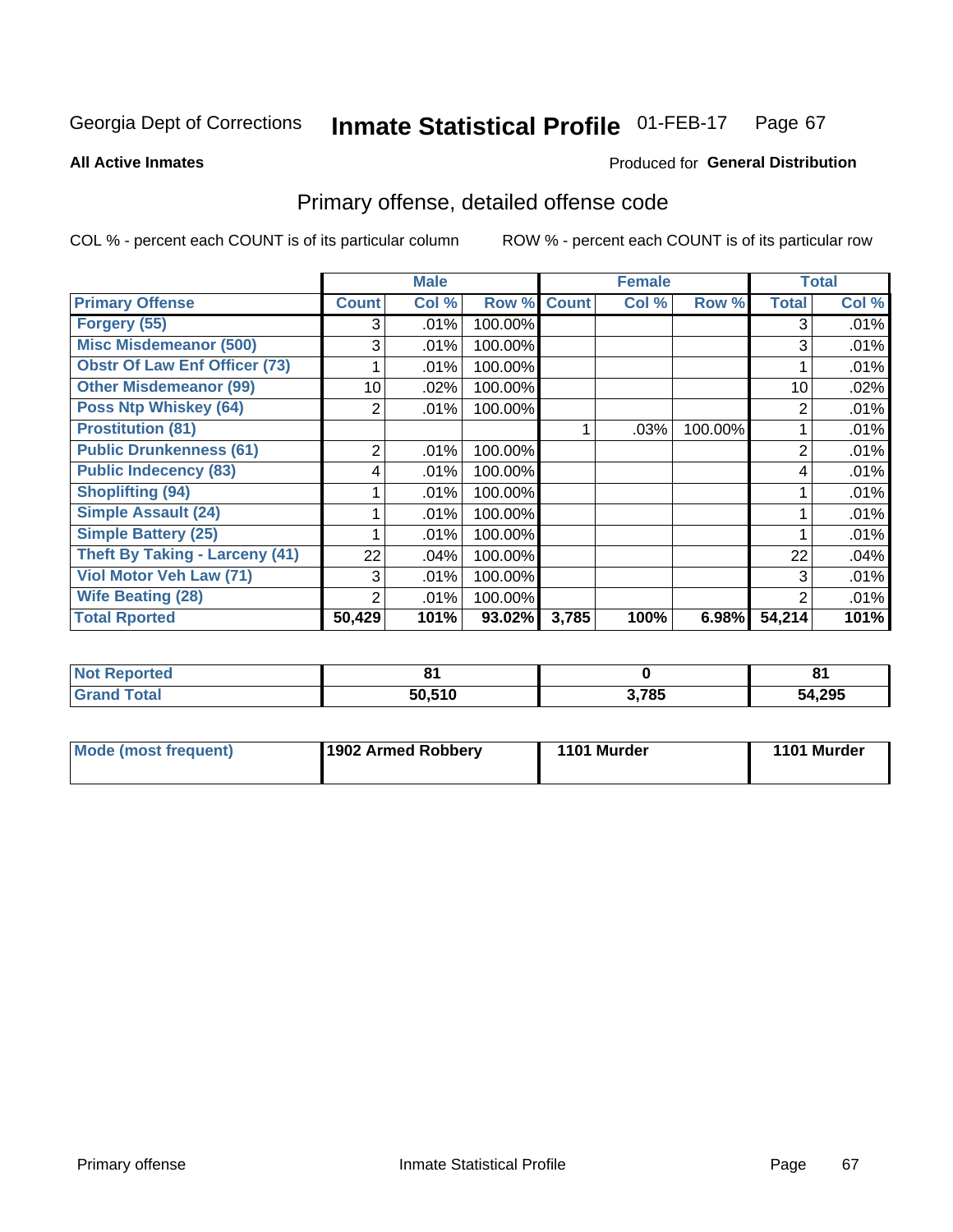### Inmate Statistical Profile 01-FEB-17 Page 68

**All Active Inmates** 

### Produced for General Distribution

# County of conviction of primary offense

COL % - percent each COUNT is of its particular column

|     |                             |              | <b>Male</b> |         |                | <b>Female</b> |        |                  | <b>Total</b> |
|-----|-----------------------------|--------------|-------------|---------|----------------|---------------|--------|------------------|--------------|
|     | <b>County of Conviction</b> | <b>Count</b> | Col %       | Row %   | <b>Count</b>   | Col %         | Row %  | <b>Total</b>     | Col %        |
| 000 | <b>Unknown</b>              | 194          | .38%        | 95.10%  | 10             | .26%          | 4.90%  | $\overline{204}$ | .38%         |
| 001 | <b>Appling County</b>       | 104          | .21%        | 97.20%  | 3              | .08%          | 2.80%  | 107              | .20%         |
| 002 | <b>Atkinson County</b>      | 48           | .10%        | 92.31%  | 4              | .11%          | 7.69%  | 52               | .10%         |
| 003 | <b>Bacon County</b>         | 73           | .14%        | 91.25%  | $\overline{7}$ | .18%          | 8.75%  | 80               | .15%         |
| 004 | <b>Baker County</b>         | 9            | .02%        | 100.00% |                |               |        | $\boldsymbol{9}$ | .02%         |
| 005 | <b>Baldwin County</b>       | 287          | .57%        | 93.49%  | 20             | .53%          | 6.51%  | 307              | .57%         |
| 006 | <b>Banks County</b>         | 53           | .10%        | 91.38%  | 5              | .13%          | 8.62%  | 58               | .11%         |
| 007 | <b>Barrow County</b>        | 279          | .55%        | 89.14%  | 34             | .90%          | 10.86% | 313              | .58%         |
| 008 | <b>Bartow County</b>        | 668          | 1.32%       | 87.55%  | 95             | 2.51%         | 12.45% | 763              | 1.41%        |
| 009 | <b>Ben Hill County</b>      | 264          | .52%        | 92.63%  | 21             | .55%          | 7.37%  | 285              | .52%         |
| 010 | <b>Berrien County</b>       | 91           | .18%        | 98.91%  | 1              | .03%          | 1.09%  | 92               | .17%         |
| 011 | <b>Bibb County</b>          | 1,139        | 2.25%       | 93.59%  | 78             | 2.06%         | 6.41%  | 1,217            | 2.24%        |
| 012 | <b>Bleckley County</b>      | 68           | .13%        | 93.15%  | 5              | .13%          | 6.85%  | 73               | .13%         |
| 013 | <b>Brantley County</b>      | 51           | .10%        | 86.44%  | 8              | .21%          | 13.56% | 59               | .11%         |
| 014 | <b>Brooks County</b>        | 65           | .13%        | 95.59%  | 3              | .08%          | 4.41%  | 68               | .13%         |
| 015 | <b>Bryan County</b>         | 77           | .15%        | 97.47%  | $\overline{2}$ | .05%          | 2.53%  | 79               | .15%         |
| 016 | <b>Bulloch County</b>       | 536          | 1.06%       | 94.04%  | 34             | .90%          | 5.96%  | 570              | 1.05%        |
| 017 | <b>Burke County</b>         | 207          | .41%        | 96.73%  | $\overline{7}$ | .18%          | 3.27%  | 214              | .39%         |
| 018 | <b>Butts County</b>         | 102          | .20%        | 94.44%  | 6              | .16%          | 5.56%  | 108              | .20%         |
| 019 | <b>Calhoun County</b>       | 28           | .06%        | 96.55%  | 1              | .03%          | 3.45%  | 29               | .05%         |
| 020 | <b>Camden County</b>        | 187          | .37%        | 95.90%  | 8              | .21%          | 4.10%  | 195              | .36%         |
| 021 | <b>Candler County</b>       | 109          | .22%        | 92.37%  | 9              | .24%          | 7.63%  | 118              | .22%         |
| 022 | <b>Carroll County</b>       | 589          | 1.17%       | 92.18%  | 50             | 1.32%         | 7.82%  | 639              | 1.18%        |
| 023 | <b>Catoosa County</b>       | 368          | .73%        | 89.76%  | 42             | 1.11%         | 10.24% | 410              | .76%         |
| 024 | <b>Charlton County</b>      | 64           | .13%        | 92.75%  | 5              | .13%          | 7.25%  | 69               | .13%         |
| 025 | <b>Chatham County</b>       | 1,978        | 3.92%       | 95.93%  | 84             | 2.22%         | 4.07%  | 2,062            | 3.80%        |
| 026 | <b>Chattahoochee County</b> | 28           | .06%        | 93.33%  | $\overline{2}$ | .05%          | 6.67%  | 30               | .06%         |
| 027 | <b>Chattooga County</b>     | 256          | .51%        | 89.20%  | 31             | .82%          | 10.80% | 287              | .53%         |
| 028 | <b>Cherokee County</b>      | 536          | 1.06%       | 88.30%  | 71             | 1.88%         | 11.70% | 607              | 1.12%        |
| 029 | <b>Clarke County</b>        | 533          | 1.06%       | 94.00%  | 34             | .90%          | 6.00%  | 567              | 1.04%        |
| 030 | <b>Clay County</b>          | 19           | .04%        | 79.17%  | 5              | .13%          | 20.83% | 24               | .04%         |
| 031 | <b>Clayton County</b>       | 1,473        | 2.92%       | 94.36%  | 88             | 2.32%         | 5.64%  | 1,561            | 2.88%        |
| 032 | <b>Clinch County</b>        | 46           | .09%        | 95.83%  | $\overline{2}$ | .05%          | 4.17%  | 48               | .09%         |
| 033 | <b>Cobb County</b>          | 2,506        | 4.96%       | 91.53%  | 232            | 6.13%         | 8.47%  | 2,738            | 5.04%        |
| 034 | <b>Coffee County</b>        | 246          | .49%        | 92.83%  | 19             | .50%          | 7.17%  | 265              | .49%         |
| 035 | <b>Colquitt County</b>      | 209          | .41%        | 95.43%  | 10             | .26%          | 4.57%  | 219              | .40%         |
| 036 | <b>Columbia County</b>      | 415          | .82%        | 89.63%  | 48             | 1.27%         | 10.37% | 463              | .85%         |
| 037 | <b>Cook County</b>          | 112          | .22%        | 94.12%  | $\overline{7}$ | .18%          | 5.88%  | 119              | .22%         |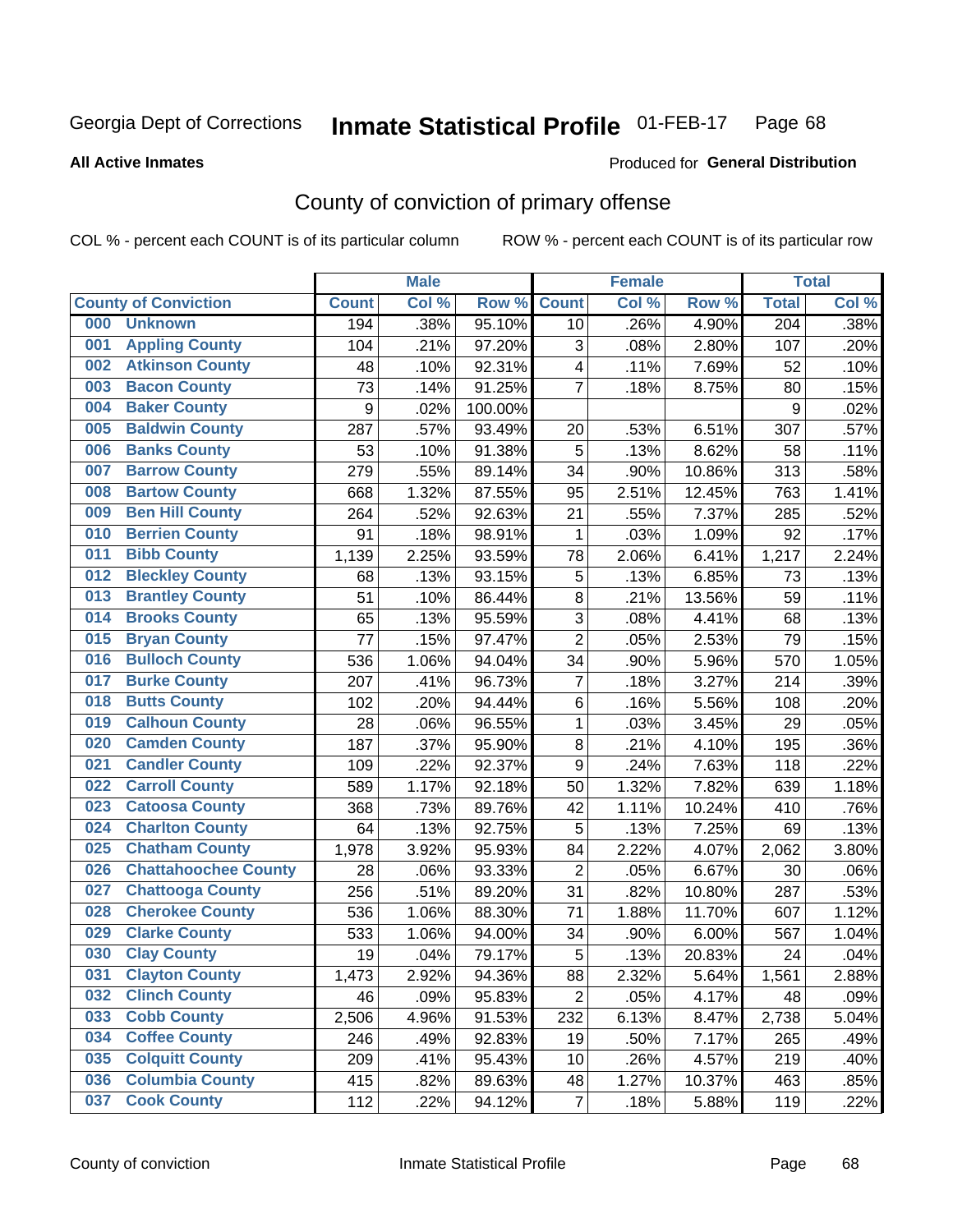### Inmate Statistical Profile 01-FEB-17 Page 69

**All Active Inmates** 

## **Produced for General Distribution**

# County of conviction of primary offense

COL % - percent each COUNT is of its particular column

|                                |              | <b>Male</b> |         |                | <b>Female</b> |        |              | <b>Total</b> |
|--------------------------------|--------------|-------------|---------|----------------|---------------|--------|--------------|--------------|
| <b>County of Conviction</b>    | <b>Count</b> | Col %       | Row %   | <b>Count</b>   | Col %         | Row %  | <b>Total</b> | Col %        |
| <b>Coweta County</b><br>038    | 610          | 1.21%       | 94.14%  | 38             | 1.00%         | 5.86%  | 648          | 1.19%        |
| <b>Crawford County</b><br>039  | 23           | .05%        | 95.83%  | 1              | .03%          | 4.17%  | 24           | .04%         |
| <b>Crisp County</b><br>040     | 284          | .56%        | 92.51%  | 23             | .61%          | 7.49%  | 307          | .57%         |
| <b>Dade County</b><br>041      | 100          | .20%        | 93.46%  | $\overline{7}$ | .18%          | 6.54%  | 107          | .20%         |
| <b>Dawson County</b><br>042    | 110          | .22%        | 87.30%  | 16             | .42%          | 12.70% | 126          | .23%         |
| 043<br><b>Decatur County</b>   | 233          | .46%        | 95.88%  | 10             | .26%          | 4.12%  | 243          | .45%         |
| <b>Dekalb County</b><br>044    | 3,131        | 6.20%       | 95.28%  | 155            | 4.10%         | 4.72%  | 3,286        | 6.05%        |
| <b>Dodge County</b><br>045     | 166          | .33%        | 93.26%  | 12             | .32%          | 6.74%  | 178          | .33%         |
| <b>Dooly County</b><br>046     | 102          | .20%        | 92.73%  | 8              | .21%          | 7.27%  | 110          | .20%         |
| 047<br><b>Dougherty County</b> | 958          | 1.90%       | 94.95%  | 51             | 1.35%         | 5.05%  | 1,009        | 1.86%        |
| <b>Douglas County</b><br>048   | 1,129        | 2.24%       | 90.39%  | 120            | 3.17%         | 9.61%  | 1,249        | 2.30%        |
| <b>Early County</b><br>049     | 101          | .20%        | 92.66%  | 8              | .21%          | 7.34%  | 109          | .20%         |
| <b>Echols County</b><br>050    | 8            | .02%        | 100.00% |                |               |        | 8            | .01%         |
| 051<br><b>Effingham County</b> | 237          | .47%        | 92.22%  | 20             | .53%          | 7.78%  | 257          | .47%         |
| <b>Elbert County</b><br>052    | 140          | .28%        | 93.33%  | 10             | .26%          | 6.67%  | 150          | .28%         |
| <b>Emanuel County</b><br>053   | 165          | .33%        | 91.67%  | 15             | .40%          | 8.33%  | 180          | .33%         |
| <b>Evans County</b><br>054     | 77           | .15%        | 91.67%  | $\overline{7}$ | .18%          | 8.33%  | 84           | .15%         |
| <b>Fannin County</b><br>055    | 89           | .18%        | 85.58%  | 15             | .40%          | 14.42% | 104          | .19%         |
| <b>Fayette County</b><br>056   | 320          | .63%        | 88.89%  | 40             | 1.06%         | 11.11% | 360          | .66%         |
| <b>Floyd County</b><br>057     | 890          | 1.76%       | 90.26%  | 96             | 2.54%         | 9.74%  | 986          | 1.82%        |
| <b>Forsyth County</b><br>058   | 387          | .77%        | 91.49%  | 36             | .95%          | 8.51%  | 423          | .78%         |
| <b>Franklin County</b><br>059  | 157          | .31%        | 91.28%  | 15             | .40%          | 8.72%  | 172          | .32%         |
| <b>Fulton County</b><br>060    | 5,132        | 10.16%      | 96.07%  | 210            | 5.55%         | 3.93%  | 5,342        | 9.84%        |
| <b>Gilmer County</b><br>061    | 98           | .19%        | 90.74%  | 10             | .26%          | 9.26%  | 108          | .20%         |
| <b>Glascock County</b><br>062  | 5            | .01%        | 100.00% |                |               |        | 5            | .01%         |
| 063<br><b>Glynn County</b>     | 548          | 1.08%       | 94.32%  | 33             | .87%          | 5.68%  | 581          | 1.07%        |
| <b>Gordon County</b><br>064    | 397          | .79%        | 87.83%  | 55             | 1.45%         | 12.17% | 452          | .83%         |
| <b>Grady County</b><br>065     | 160          | .32%        | 96.39%  | 6              | .16%          | 3.61%  | 166          | .31%         |
| <b>Greene County</b><br>066    | 120          | .24%        | 96.77%  | 4              | .11%          | 3.23%  | 124          | .23%         |
| <b>Gwinnett County</b><br>067  | 2,557        | 5.06%       | 92.91%  | 195            | 5.15%         | 7.09%  | 2,752        | 5.07%        |
| <b>Habersham County</b><br>068 | 102          | .20%        | 97.14%  | 3              | .08%          | 2.86%  | 105          | .19%         |
| 069<br><b>Hall County</b>      | 729          | 1.44%       | 91.70%  | 66             | 1.74%         | 8.30%  | 795          | 1.46%        |
| <b>Hancock County</b><br>070   | 33           | .07%        | 94.29%  | $\overline{2}$ | .05%          | 5.71%  | 35           | .06%         |
| <b>Haralson County</b><br>071  | 134          | .27%        | 93.71%  | 9              | .24%          | 6.29%  | 143          | .26%         |
| 072<br><b>Harris County</b>    | 118          | .23%        | 93.65%  | 8              | .21%          | 6.35%  | 126          | .23%         |
| <b>Hart County</b><br>073      | 154          | .30%        | 93.90%  | 10             | .26%          | 6.10%  | 164          | .30%         |
| <b>Heard County</b><br>074     | 57           | .11%        | 91.94%  | 5              | .13%          | 8.06%  | 62           | .11%         |
| <b>Henry County</b><br>075     | 534          | 1.06%       | 89.15%  | 65             | 1.72%         | 10.85% | 599          | 1.10%        |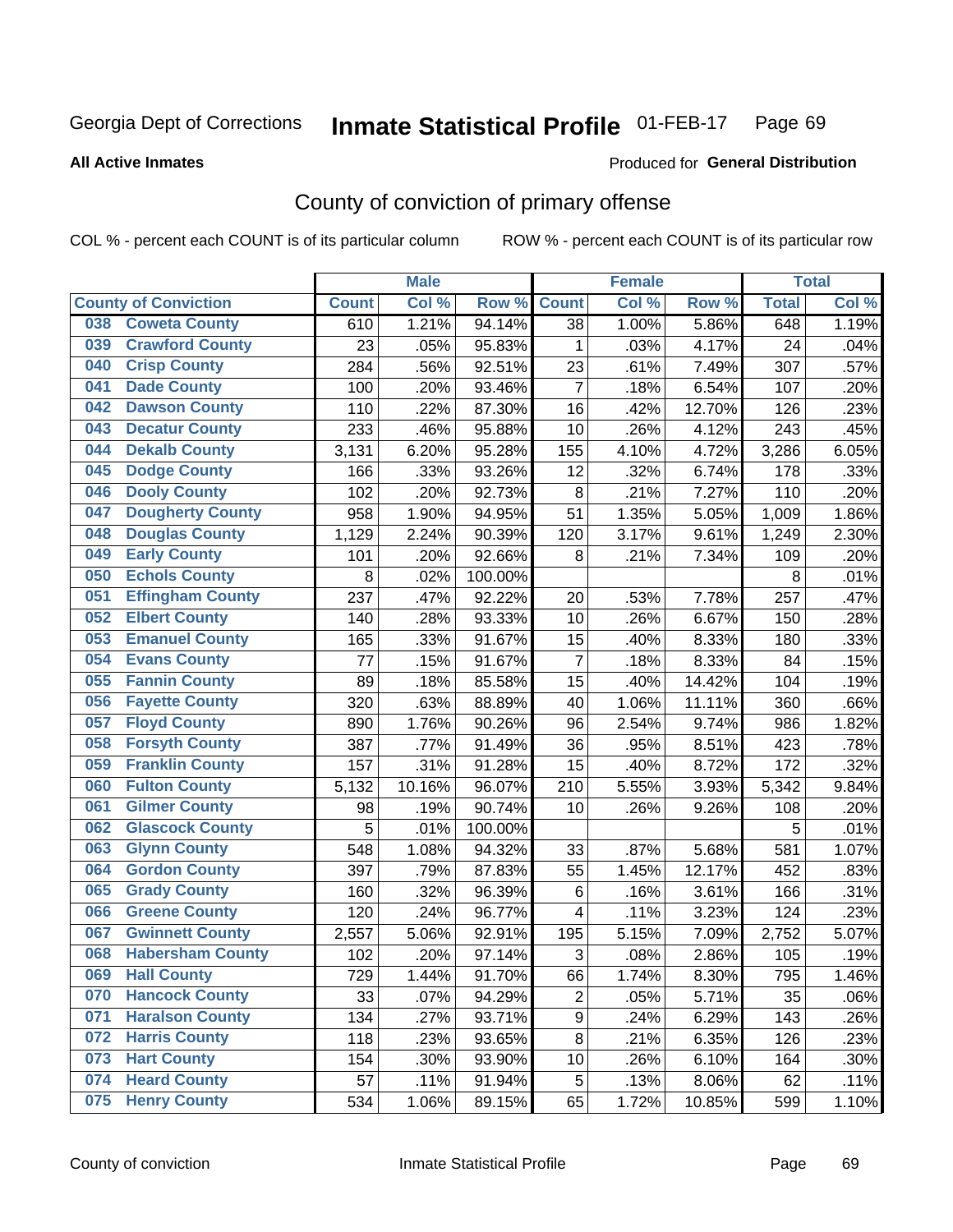### Inmate Statistical Profile 01-FEB-17 Page 70

### **All Active Inmates**

# Produced for General Distribution

# County of conviction of primary offense

COL % - percent each COUNT is of its particular column

|                                 |              | <b>Male</b> |         |                         | <b>Female</b> |        |              | <b>Total</b> |
|---------------------------------|--------------|-------------|---------|-------------------------|---------------|--------|--------------|--------------|
| <b>County of Conviction</b>     | <b>Count</b> | Col %       | Row %   | <b>Count</b>            | Col %         | Row %  | <b>Total</b> | Col%         |
| <b>Houston County</b><br>076    | 626          | 1.24%       | 92.47%  | 51                      | 1.35%         | 7.53%  | 677          | 1.25%        |
| <b>Irwin County</b><br>077      | 84           | .17%        | 98.82%  | 1                       | .03%          | 1.18%  | 85           | .16%         |
| <b>Jackson County</b><br>078    | 249          | .49%        | 92.91%  | 19                      | .50%          | 7.09%  | 268          | .49%         |
| <b>Jasper County</b><br>079     | 58           | .11%        | 89.23%  | $\overline{7}$          | .18%          | 10.77% | 65           | .12%         |
| <b>Jeff Davis County</b><br>080 | 84           | .17%        | 93.33%  | 6                       | .16%          | 6.67%  | 90           | .17%         |
| 081<br><b>Jefferson County</b>  | 155          | .31%        | 98.73%  | $\overline{2}$          | .05%          | 1.27%  | 157          | .29%         |
| <b>Jenkins County</b><br>082    | 86           | .17%        | 95.56%  | 4                       | .11%          | 4.44%  | 90           | .17%         |
| <b>Johnson County</b><br>083    | 37           | .07%        | 94.87%  | $\overline{2}$          | .05%          | 5.13%  | 39           | .07%         |
| <b>Jones County</b><br>084      | 204          | .40%        | 91.07%  | 20                      | .53%          | 8.93%  | 224          | .41%         |
| <b>Lamar County</b><br>085      | 76           | .15%        | 93.83%  | 5                       | .13%          | 6.17%  | 81           | .15%         |
| <b>Lanier County</b><br>086     | 43           | .09%        | 97.73%  | 1                       | .03%          | 2.27%  | 44           | .08%         |
| <b>Laurens County</b><br>087    | 252          | .50%        | 93.33%  | 18                      | .48%          | 6.67%  | 270          | .50%         |
| <b>Lee County</b><br>088        | 77           | .15%        | 91.67%  | $\overline{7}$          | .18%          | 8.33%  | 84           | .15%         |
| <b>Liberty County</b><br>089    | 238          | .47%        | 92.97%  | 18                      | .48%          | 7.03%  | 256          | .47%         |
| <b>Lincoln County</b><br>090    | 32           | .06%        | 96.97%  | 1                       | .03%          | 3.03%  | 33           | .06%         |
| <b>Long County</b><br>091       | 68           | .13%        | 93.15%  | 5                       | .13%          | 6.85%  | 73           | .13%         |
| <b>Lowndes County</b><br>092    | 509          | 1.01%       | 96.22%  | 20                      | .53%          | 3.78%  | 529          | .97%         |
| <b>Lumpkin County</b><br>093    | 76           | .15%        | 88.37%  | 10                      | .26%          | 11.63% | 86           | .16%         |
| <b>Macon County</b><br>094      | 61           | .12%        | 100.00% |                         |               |        | 61           | .11%         |
| <b>Madison County</b><br>095    | 121          | .24%        | 87.68%  | 17                      | .45%          | 12.32% | 138          | .25%         |
| <b>Marion County</b><br>096     | 24           | .05%        | 88.89%  | 3                       | .08%          | 11.11% | 27           | .05%         |
| <b>Mcduffie County</b><br>097   | 208          | .41%        | 94.55%  | 12                      | .32%          | 5.45%  | 220          | .41%         |
| <b>Mcintosh County</b><br>098   | 54           | .11%        | 96.43%  | $\overline{2}$          | .05%          | 3.57%  | 56           | .10%         |
| <b>Meriwether County</b><br>099 | 187          | .37%        | 90.78%  | 19                      | .50%          | 9.22%  | 206          | .38%         |
| <b>Miller County</b><br>100     | 33           | .07%        | 94.29%  | $\overline{2}$          | .05%          | 5.71%  | 35           | .06%         |
| <b>Mitchell County</b><br>101   | 156          | .31%        | 92.86%  | 12                      | .32%          | 7.14%  | 168          | .31%         |
| <b>Monroe County</b><br>102     | 127          | .25%        | 88.19%  | 17                      | .45%          | 11.81% | 144          | .27%         |
| <b>Montgomery County</b><br>103 | 32           | .06%        | 88.89%  | $\overline{\mathbf{4}}$ | .11%          | 11.11% | 36           | .07%         |
| <b>Morgan County</b><br>104     | 143          | .28%        | 91.08%  | 14                      | .37%          | 8.92%  | 157          | .29%         |
| <b>Murray County</b><br>105     | 179          | .35%        | 92.27%  | 15                      | .40%          | 7.73%  | 194          | .36%         |
| <b>Muscogee County</b><br>106   | 1,180        | 2.34%       | 94.70%  | 66                      | 1.74%         | 5.30%  | 1,246        | 2.29%        |
| 107<br><b>Newton County</b>     | 684          | 1.35%       | 90.96%  | 68                      | 1.80%         | 9.04%  | 752          | 1.39%        |
| <b>Oconee County</b><br>108     | 58           | .11%        | 95.08%  | 3                       | .08%          | 4.92%  | 61           | .11%         |
| <b>Oglethorpe County</b><br>109 | 59           | .12%        | 92.19%  | 5                       | .13%          | 7.81%  | 64           | .12%         |
| <b>Paulding County</b><br>110   | 231          | .46%        | 92.77%  | 18                      | .48%          | 7.23%  | 249          | .46%         |
| <b>Peach County</b><br>111      | 95           | .19%        | 91.35%  | 9                       | .24%          | 8.65%  | 104          | .19%         |
| <b>Pickens County</b><br>112    | 90           | .18%        | 85.71%  | 15                      | .40%          | 14.29% | 105          | .19%         |
| <b>Pierce County</b><br>113     | 114          | .23%        | 91.20%  | 11                      | .29%          | 8.80%  | 125          | .23%         |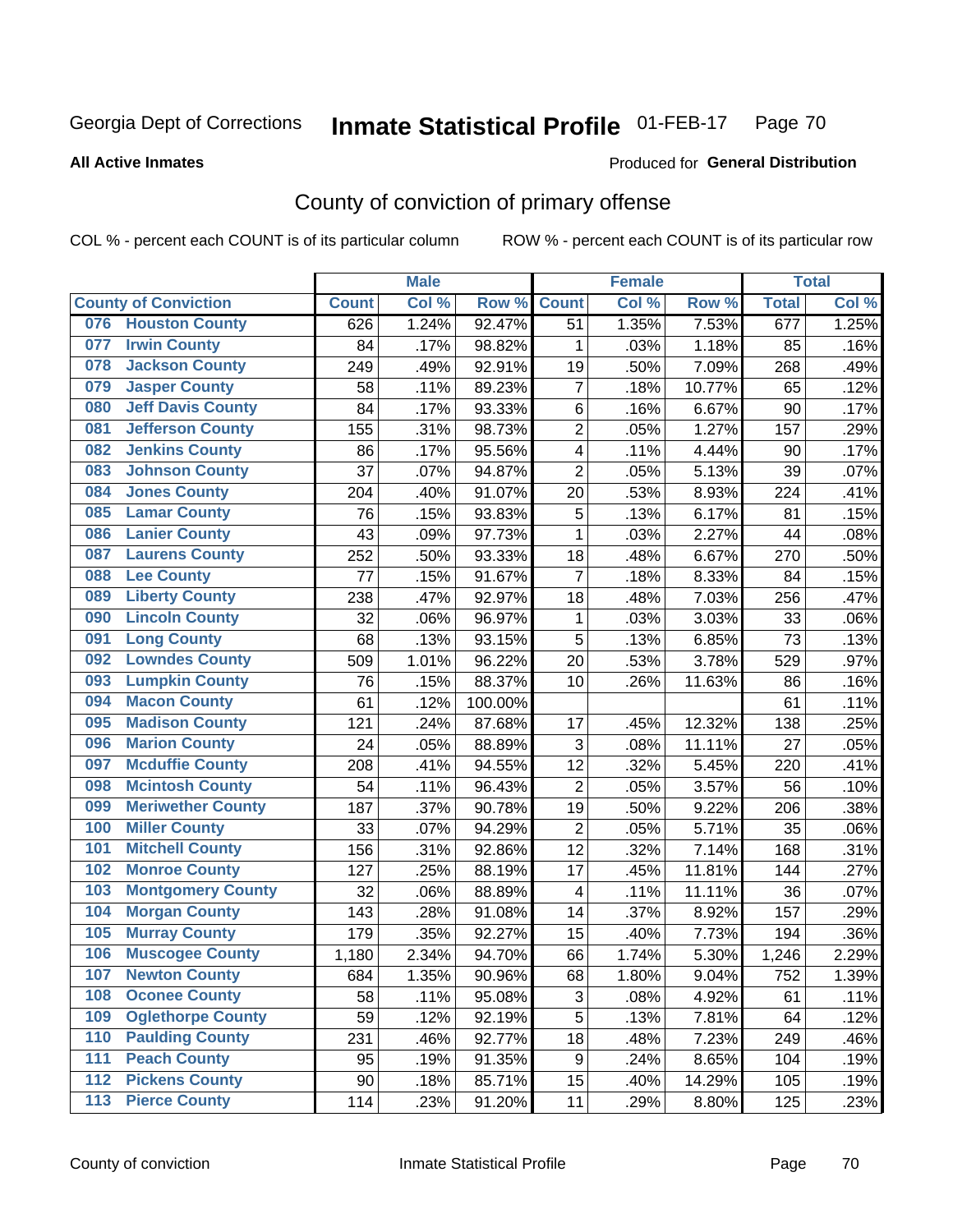### Inmate Statistical Profile 01-FEB-17 Page 71

### **All Active Inmates**

## Produced for General Distribution

# County of conviction of primary offense

COL % - percent each COUNT is of its particular column

|                                          |              | <b>Male</b> |         |                | <b>Female</b> |                    |              | <b>Total</b> |
|------------------------------------------|--------------|-------------|---------|----------------|---------------|--------------------|--------------|--------------|
| <b>County of Conviction</b>              | <b>Count</b> | Col %       | Row %   | <b>Count</b>   | Col %         | Row %              | <b>Total</b> | Col %        |
| <b>Pike County</b><br>114                | 40           | .08%        | 90.91%  | 4              | .11%          | 9.09%              | 44           | .08%         |
| <b>Polk County</b><br>$\overline{115}$   | 189          | .37%        | 93.10%  | 14             | .37%          | 6.90%              | 203          | .37%         |
| <b>Pulaski County</b><br>116             | 49           | .10%        | 94.23%  | 3              | .08%          | 5.77%              | 52           | .10%         |
| <b>Putnam County</b><br>117              | 152          | .30%        | 91.57%  | 14             | .37%          | 8.43%              | 166          | .31%         |
| <b>Quitman County</b><br>118             | 11           | .02%        | 100.00% |                |               |                    | 11           | .02%         |
| <b>Rabun County</b><br>119               | 56           | .11%        | 87.50%  | 8              | .21%          | 12.50%             | 64           | .12%         |
| <b>Randolph County</b><br>120            | 68           | .13%        | 94.44%  | 4              | .11%          | 5.56%              | 72           | .13%         |
| <b>Richmond County</b><br>121            | 2,020        | 4.00%       | 93.87%  | 132            | 3.49%         | 6.13%              | 2,152        | 3.96%        |
| <b>Rockdale County</b><br>122            | 458          | .91%        | 91.97%  | 40             | 1.06%         | 8.03%              | 498          | .92%         |
| 123<br><b>Schley County</b>              | 13           | .03%        | 100.00% |                |               |                    | 13           | .02%         |
| <b>Screven County</b><br>124             | 133          | .26%        | 97.79%  | 3              | .08%          | 2.21%              | 136          | .25%         |
| <b>Seminole County</b><br>125            | 73           | .14%        | 83.91%  | 14             | .37%          | 16.09%             | 87           | .16%         |
| <b>Spalding County</b><br>126            | 480          | .95%        | 93.20%  | 35             | .92%          | 6.80%              | 515          | .95%         |
| 127<br><b>Stephens County</b>            | 160          | .32%        | 90.91%  | 16             | .42%          | 9.09%              | 176          | .32%         |
| <b>Stewart County</b><br>128             | 35           | .07%        | 97.22%  | 1              | .03%          | 2.78%              | 36           | .07%         |
| <b>Sumter County</b><br>129              | 188          | .37%        | 94.95%  | 10             | .26%          | 5.05%              | 198          | .36%         |
| <b>Talbot County</b><br>130              | 42           | .08%        | 93.33%  | 3              | .08%          | 6.67%              | 45           | .08%         |
| <b>Taliaferro County</b><br>131          | 16           | .03%        | 94.12%  | $\mathbf{1}$   | .03%          | 5.88%              | 17           | .03%         |
| <b>Tattnall County</b><br>132            | 178          | .35%        | 89.90%  | 20             | .53%          | 10.10%             | 198          | .36%         |
| 133<br><b>Taylor County</b>              | 75           | .15%        | 93.75%  | 5              | .13%          | 6.25%              | 80           | .15%         |
| <b>Telfair County</b><br>134             | 107          | .21%        | 91.45%  | 10             | .26%          | 8.55%              | 117          | .22%         |
| <b>Terrell County</b><br>135             | 91           | .18%        | 94.79%  | 5              | .13%          | $\frac{1}{5.21\%}$ | 96           | .18%         |
| <b>Thomas County</b><br>136              | 217          | .43%        | 94.35%  | 13             | .34%          | 5.65%              | 230          | .42%         |
| <b>Tift County</b><br>137                | 355          | .70%        | 94.16%  | 22             | .58%          | 5.84%              | 377          | .69%         |
| <b>Toombs County</b><br>138              | 321          | .64%        | 90.68%  | 33             | .87%          | 9.32%              | 354          | .65%         |
| <b>Towns County</b><br>139               | 42           | .08%        | 73.68%  | 15             | .40%          | 26.32%             | 57           | .10%         |
| <b>Treutlen County</b><br>140            | 73           | .14%        | 92.41%  | 6              | .16%          | 7.59%              | 79           | .15%         |
| <b>Troup County</b><br>141               | 610          | 1.21%       | 92.99%  | 46             | 1.22%         | 7.01%              | 656          | 1.21%        |
| <b>Turner County</b><br>142              | 70           | .14%        | 97.22%  | $\mathbf 2$    | .05%          | 2.78%              | 72           | .13%         |
| $\overline{143}$<br><b>Twiggs County</b> | 54           | .11%        | 94.74%  | $\sqrt{3}$     | .08%          | 5.26%              | 57           | .10%         |
| <b>Union County</b><br>144               | 80           | .16%        | 91.95%  | $\overline{7}$ | .18%          | 8.05%              | 87           | .16%         |
| 145<br><b>Upson County</b>               | 169          | .33%        | 91.35%  | 16             | .42%          | 8.65%              | 185          | .34%         |
| <b>Walker County</b><br>146              | 433          | .86%        | 89.65%  | 50             | 1.32%         | 10.35%             | 483          | .89%         |
| $\overline{147}$<br><b>Walton County</b> | 541          | 1.07%       | 92.01%  | 47             | 1.24%         | 7.99%              | 588          | 1.08%        |
| <b>Ware County</b><br>148                | 389          | .77%        | 91.10%  | 38             | 1.00%         | 8.90%              | 427          | .79%         |
| <b>Warren County</b><br>149              | 32           | .06%        | 100.00% |                |               |                    | 32           | .06%         |
| <b>Washington County</b><br>150          | 182          | .36%        | 91.00%  | 18             | .48%          | 9.00%              | 200          | .37%         |
| <b>Wayne County</b><br>151               | 140          | .28%        | 92.11%  | 12             | .32%          | 7.89%              | 152          | .28%         |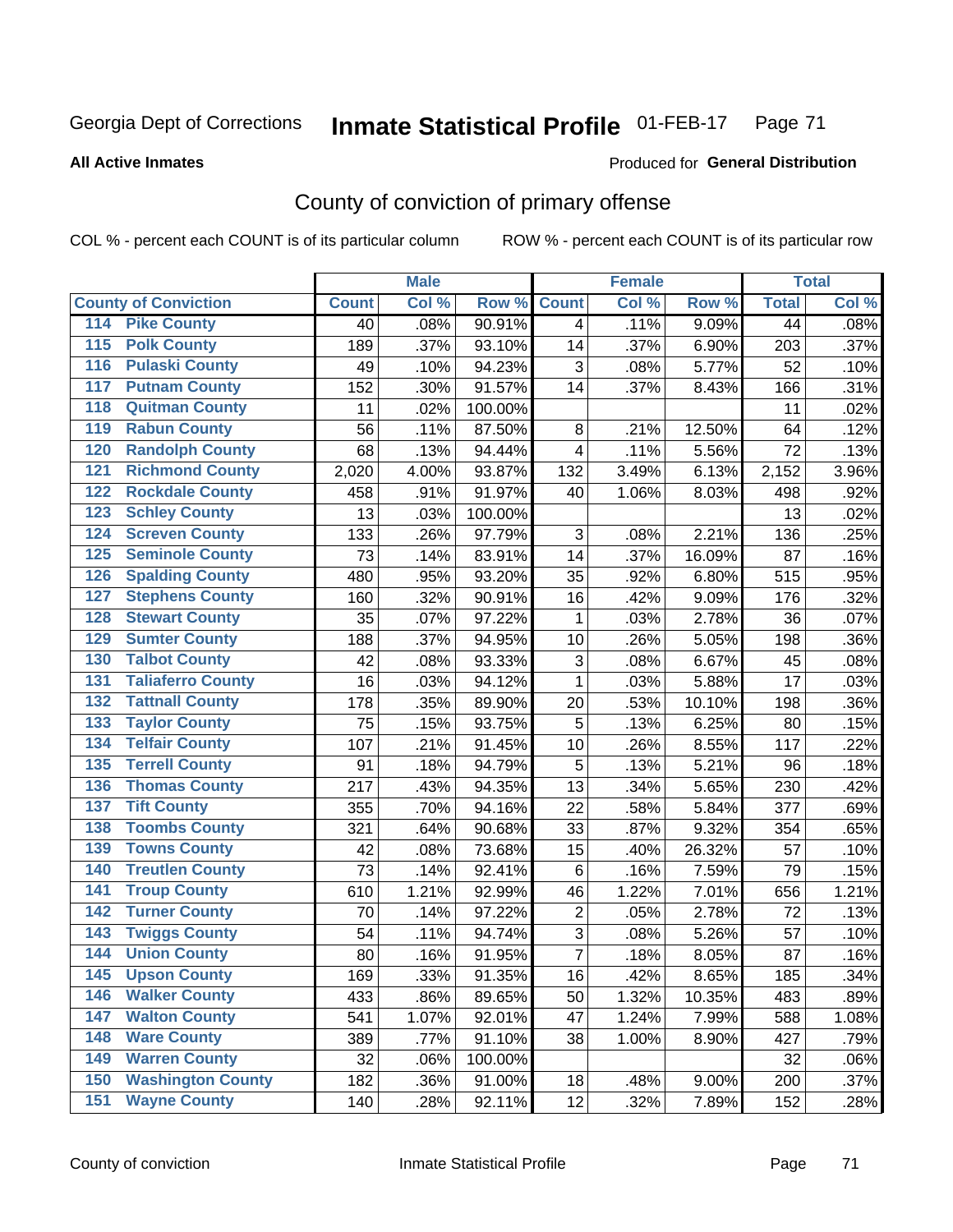### Inmate Statistical Profile 01-FEB-17 Page 72

**All Active Inmates** 

### Produced for General Distribution

# County of conviction of primary offense

COL % - percent each COUNT is of its particular column

|                                |              | <b>Male</b> |             |                | <b>Female</b> |          |              | <b>Total</b> |
|--------------------------------|--------------|-------------|-------------|----------------|---------------|----------|--------------|--------------|
| <b>County of Conviction</b>    | <b>Count</b> | Col %       | Row % Count |                | Col %         | Row %    | <b>Total</b> | Col %        |
| <b>Webster County</b><br>152   | 4            | .01%        | 100.00%     |                |               |          | 4            | .01%         |
| <b>Wheeler County</b><br>153   | 20           | .04%        | 90.91%      | $\overline{2}$ | .05%          | 9.09%    | 22           | .04%         |
| <b>White County</b><br>154     | 99           | .20%        | 83.90%      | 19             | .50%          | 16.10%   | 118          | .22%         |
| <b>Whitfield County</b><br>155 | 668          | 1.32%       | 87.55%      | 95             | 2.51%         | 12.45%   | 763          | 1.41%        |
| <b>Wilcox County</b><br>156    | 37           | $.07\%$     | 97.37%      |                | .03%          | 2.63%    | 38           | .07%         |
| <b>Wilkes County</b><br>157    | 66           | .13%        | 95.65%      | 3              | $.08\%$       | 4.35%    | 69           | .13%         |
| <b>Wilkinson County</b><br>158 | 47           | $.09\%$     | 100.00%     |                |               |          | 47           | .09%         |
| <b>Worth County</b><br>159     | 124          | .25%        | 91.85%      | 11             | .29%          | 8.15%    | 135          | .25%         |
| <b>Troup County Ci</b><br>447  |              | $.01\%$     | 100.00%     |                |               |          |              | .01%         |
| <b>Total Rported</b>           | 50,510       | 100%        | 93.03%      | 3,785          | 100%          | $6.97\%$ | 54,295       | 100%         |

| <b>Not</b><br>Reported |        |       |        |
|------------------------|--------|-------|--------|
| <b>otal</b>            | 50,510 | 3,785 | 54,295 |

|  | <b>Mode (most frequent)</b> | <b>Fulton County</b> | <b>Cobb County</b> | <b>Fulton County</b> |
|--|-----------------------------|----------------------|--------------------|----------------------|
|--|-----------------------------|----------------------|--------------------|----------------------|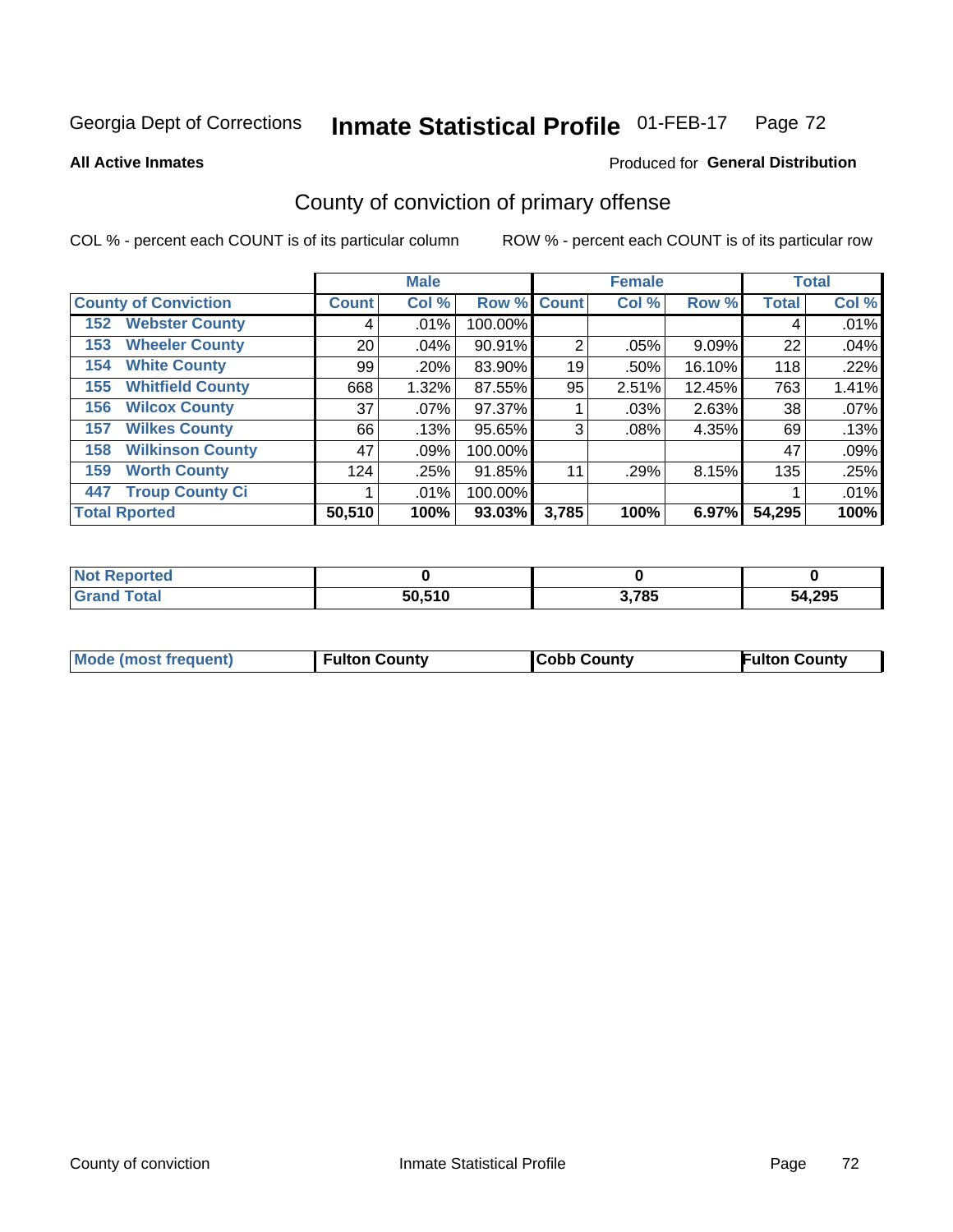# Georgia Dept of Corrections **All Active Inmates**

### **Inmate Statistical Profile 01-FEB-17** Page 73

Produced for General Distribution

# Circuit of conviction of primary offense

COL % - percent each COUNT is of its particular column ROW % - percent each COUNT is of its particular row

|                         |                                 |                  | <b>Male</b> |        |              | <b>Female</b> |        |              | <b>Total</b> |
|-------------------------|---------------------------------|------------------|-------------|--------|--------------|---------------|--------|--------------|--------------|
|                         | <b>Circuit of Conviction</b>    | <b>Count</b>     | Col %       | Row %  | <b>Count</b> | Col %         | Row %  | <b>Total</b> | Col %        |
| 1                       | <b>Alapaha Circuit</b>          | $\overline{340}$ | .68%        | 95.77% | 15           | .40%          | 4.23%  | 355          | .66%         |
| $\overline{2}$          | <b>Alcovy Circuit</b>           | 1,225            | 2.43%       | 91.42% | 115          | 3.05%         | 8.58%  | 1,340        | 2.48%        |
| $\overline{\mathbf{3}}$ | <b>Atlanta Circuit</b>          | 5,132            | 10.20%      | 96.07% | 210          | 5.56%         | 3.93%  | 5,342        | 9.88%        |
| 4                       | <b>Atlantic Circuit</b>         | 692              | 1.38%       | 92.76% | 54           | 1.43%         | 7.24%  | 746          | 1.38%        |
| 5                       | <b>Augusta Circuit</b>          | 2,642            | 5.25%       | 93.39% | 187          | 4.95%         | 6.61%  | 2,829        | 5.23%        |
| $\overline{6}$          | <b>Blue Ridge Circuit</b>       | 536              | 1.07%       | 88.30% | 71           | 1.88%         | 11.70% | 607          | 1.12%        |
| $\overline{\mathbf{7}}$ | <b>Brunswick Circuit</b>        | 1,063            | 2.11%       | 94.49% | 62           | 1.64%         | 5.51%  | 1,125        | 2.08%        |
| $\overline{\mathbf{8}}$ | <b>Chattahoochee Circuit</b>    | 1,467            | 2.92%       | 94.40% | 87           | 2.30%         | 5.60%  | 1,554        | 2.87%        |
| $\overline{9}$          | <b>Cherokee Circuit</b>         | 1,065            | 2.12%       | 87.65% | 150          | 3.97%         | 12.35% | 1,215        | 2.25%        |
| 10                      | <b>Clayton Circuit</b>          | 1,473            | 2.93%       | 94.36% | 88           | 2.33%         | 5.64%  | 1,561        | 2.89%        |
| $\overline{11}$         | <b>Cobb Circuit</b>             | 2,506            | 4.98%       | 91.53% | 232          | 6.15%         | 8.47%  | 2,738        | 5.06%        |
| $\overline{12}$         | <b>Conasauga Circuit</b>        | 847              | 1.68%       | 88.51% | 110          | 2.91%         | 11.49% | 957          | 1.77%        |
| 13                      | <b>Cordele Circuit</b>          | 687              | 1.37%       | 92.84% | 53           | 1.40%         | 7.16%  | 740          | 1.37%        |
| 14                      | <b>Coweta Circuit</b>           | 2,053            | 4.08%       | 92.85% | 158          | 4.19%         | 7.15%  | 2,211        | 4.09%        |
| 15                      | <b>Dougherty Circuit</b>        | 958              | 1.90%       | 94.95% | 51           | 1.35%         | 5.05%  | 1,009        | 1.87%        |
| 16                      | <b>Dublin Circuit</b>           | 416              | .83%        | 93.48% | 29           | .77%          | 6.52%  | 445          | .82%         |
| 17                      | <b>Eastern Circuit</b>          | 1,978            | 3.93%       | 95.93% | 84           | 2.23%         | 4.07%  | 2,062        | 3.81%        |
| 18                      | <b>Flint Circuit</b>            | 534              | 1.06%       | 89.15% | 65           | 1.72%         | 10.85% | 599          | 1.11%        |
| 19                      | <b>Griffin Circuit</b>          | 1,009            | 2.01%       | 91.39% | 95           | 2.52%         | 8.61%  | 1,104        | 2.04%        |
| $\overline{20}$         | <b>Gwinnett Circuit</b>         | 2,557            | 5.08%       | 92.91% | 195          | 5.17%         | 7.09%  | 2,752        | 5.09%        |
| $\overline{21}$         | <b>Houston Circuit</b>          | 626              | 1.24%       | 92.47% | 51           | 1.35%         | 7.53%  | 677          | 1.25%        |
| $\overline{22}$         | <b>Lookout Mountain Circuit</b> | 1,157            | 2.30%       | 89.90% | 130          | 3.44%         | 10.10% | 1,287        | 2.38%        |
| 23                      | <b>Macon Circuit</b>            | 1,257            | 2.50%       | 93.46% | 88           | 2.33%         | 6.54%  | 1,345        | 2.49%        |
| $\overline{24}$         | <b>Middle Circuit</b>           | 932              | 1.85%       | 92.37% | 77           | 2.04%         | 7.63%  | 1,009        | 1.87%        |
| 25                      | <b>Mountain Circuit</b>         | 318              | .63%        | 92.17% | 27           | .72%          | 7.83%  | 345          | .64%         |
| 26                      | <b>Northeastern Circuit</b>     | 839              | 1.67%       | 91.10% | 82           | 2.17%         | 8.90%  | 921          | 1.70%        |
| $\overline{27}$         | <b>Northern Circuit</b>         | 631              | 1.25%       | 91.72% | 57           | 1.51%         | 8.28%  | 688          | 1.27%        |
| 28                      | <b>Ocmulgee Circuit</b>         | 1,044            | 2.07%       | 92.80% | 81           | 2.15%         | 7.20%  | 1,125        | 2.08%        |
| 29                      | <b>Oconee Circuit</b>           | 442              | .88%        | 92.47% | 36           | .95%          | 7.53%  | 478          | .88%         |
| 30                      | <b>Ogeechee Circuit</b>         | 992              | 1.97%       | 94.21% | 61           | 1.62%         | 5.79%  | 1,053        | 1.95%        |
| $\overline{31}$         | <b>Pataula Circuit</b>          | 396              | .79%        | 91.24% | 38           | 1.01%         | 8.76%  | 434          | .80%         |
| 32                      | <b>Piedmont Circuit</b>         | 581              | 1.15%       | 90.92% | 58           | 1.54%         | 9.08%  | 639          | 1.18%        |
| 33                      | <b>Rome Circuit</b>             | 890              | 1.77%       | 90.26% | 96           | 2.54%         | 9.74%  | 986          | 1.82%        |
| 34                      | <b>South Georgia Circuit</b>    | 586              | 1.16%       | 95.28% | 29           | .77%          | 4.72%  | 615          | 1.14%        |
| 35                      | <b>Southern Circuit</b>         | 1,008            | 2.00%       | 95.64% | 46           | 1.22%         | 4.36%  | 1,054        | 1.95%        |
| 36                      | <b>Southwestern Circuit</b>     | 378              | .75%        | 95.45% | 18           | .48%          | 4.55%  | 396          | .73%         |
| 37                      | <b>Stone Mountain Circuit</b>   | 3,131            | 6.22%       | 95.28% | 155          | 4.11%         | 4.72%  | 3,286        | 6.08%        |
| 38                      | <b>Tallapoosa Circuit</b>       | 323              | .64%        | 93.35% | 23           | .61%          | 6.65%  | 346          | .64%         |
| 39                      | <b>Tifton Circuit</b>           | 633              | 1.26%       | 94.62% | 36           | .95%          | 5.38%  | 669          | 1.24%        |
| 40                      | <b>Toombs Circuit</b>           | 359              | .71%        | 95.48% | 17           | .45%          | 4.52%  | 376          | .70%         |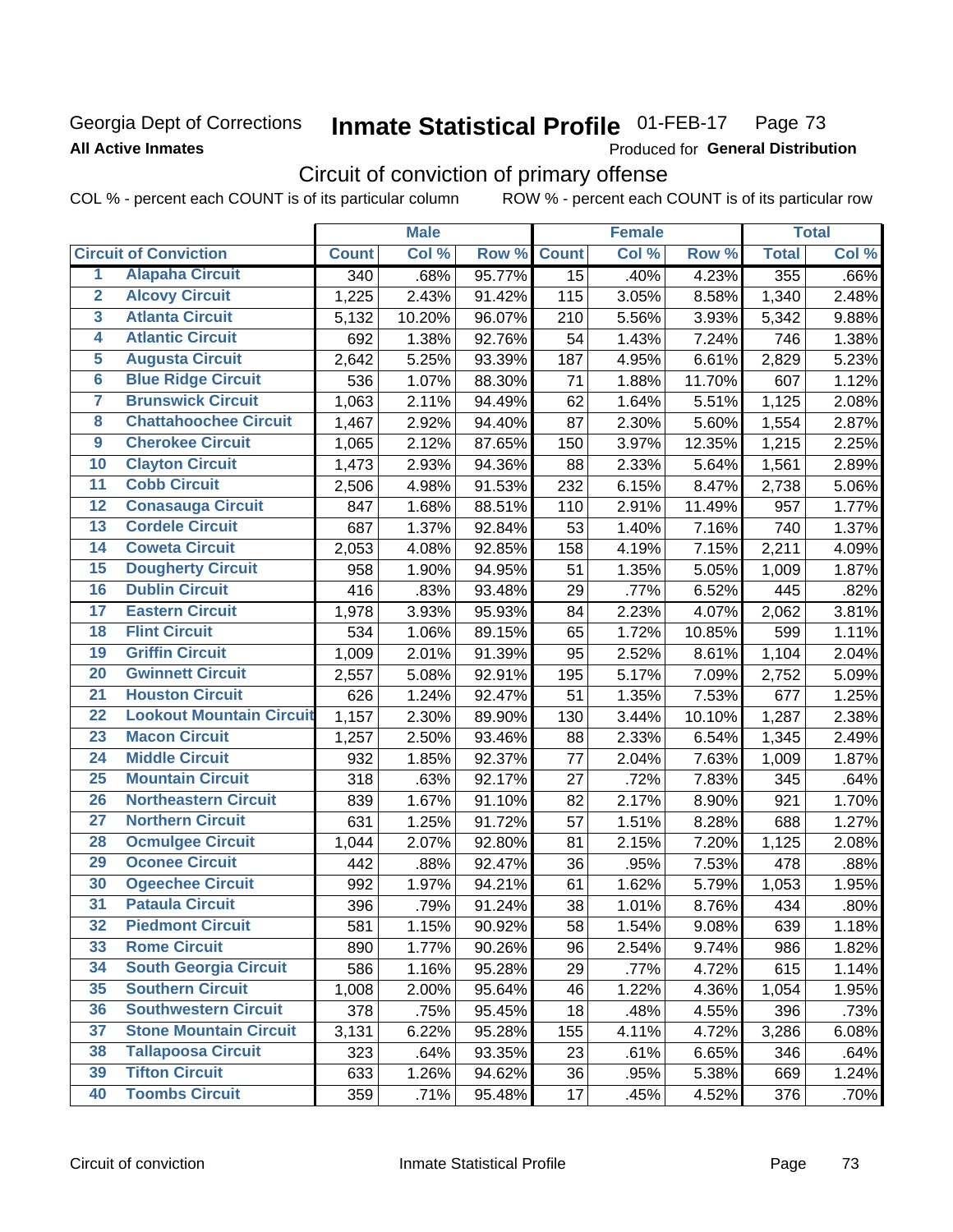# Georgia Dept of Corrections **All Active Inmates**

### Inmate Statistical Profile 01-FEB-17 Page 74

Produced for General Distribution

# Circuit of conviction of primary offense

COL % - percent each COUNT is of its particular column ROW % - percent each COUNT is of its particular row

|                                        |              | <b>Male</b> |           |              | <b>Female</b> |        |              | <b>Total</b> |
|----------------------------------------|--------------|-------------|-----------|--------------|---------------|--------|--------------|--------------|
| <b>Circuit of Conviction</b>           | <b>Count</b> | Col %       | Row %     | <b>Count</b> | Col %         | Row %  | <b>Total</b> | Col %        |
| <b>Waycross Circuit</b><br>41          | 937          | 1.86%       | 91.41%    | 88           | 2.33%         | 8.59%  | 1,025        | 1.89%        |
| <b>Western Circuit</b><br>42           | 591          | 1.17%       | 94.11%    | 37           | .98%          | 5.89%  | 628          | 1.16%        |
| <b>Rockdale Circuit</b><br>43          | 458          | $.91\%$     | $91.97\%$ | 40           | 1.06%         | 8.03%  | 498          | $.92\%$      |
| <b>Douglas Circuit</b><br>44           | 1,129        | 2.24%       | 90.39%    | 120          | 3.18%         | 9.61%  | 1,249        | 2.31%        |
| <b>Appalachian Circuit</b><br>45       | 277          | .55%        | 87.38%    | 40           | 1.06%         | 12.62% | 317          | .59%         |
| <b>Enotah Circuit</b><br>46            | 297          | .59%        | 85.34%    | 51           | 1.35%         | 14.66% | 348          | .64%         |
| <b>Bell-Forsyth J.C.</b><br>47         | 387          | .77%        | 91.49%    | 36           | .95%          | 8.51%  | 423          | .78%         |
| <b>Towaliga Judicial Circuit</b><br>48 | 305          | .61%        | 91.59%    | 28           | .74%          | 8.41%  | 333          | .62%         |
| <b>Paulding Circuit</b><br>49          | 231          | .46%        | 92.77%    | 18           | .48%          | 7.23%  | 249          | .46%         |
| <b>Total Rported</b>                   | 50,315       | 100%        | $93.02\%$ | 3,775        | 100%          | 6.98%  | 54,090       | 100%         |
| <b>Not Reported</b>                    |              | 195         |           |              | 10            |        |              | 205          |

| <b>Grand Total</b>          | 50,510  | 3,785 | 54,295  |  |  |
|-----------------------------|---------|-------|---------|--|--|
| <b>Mode (most frequent)</b> | Atlanta | Cobb  | Atlanta |  |  |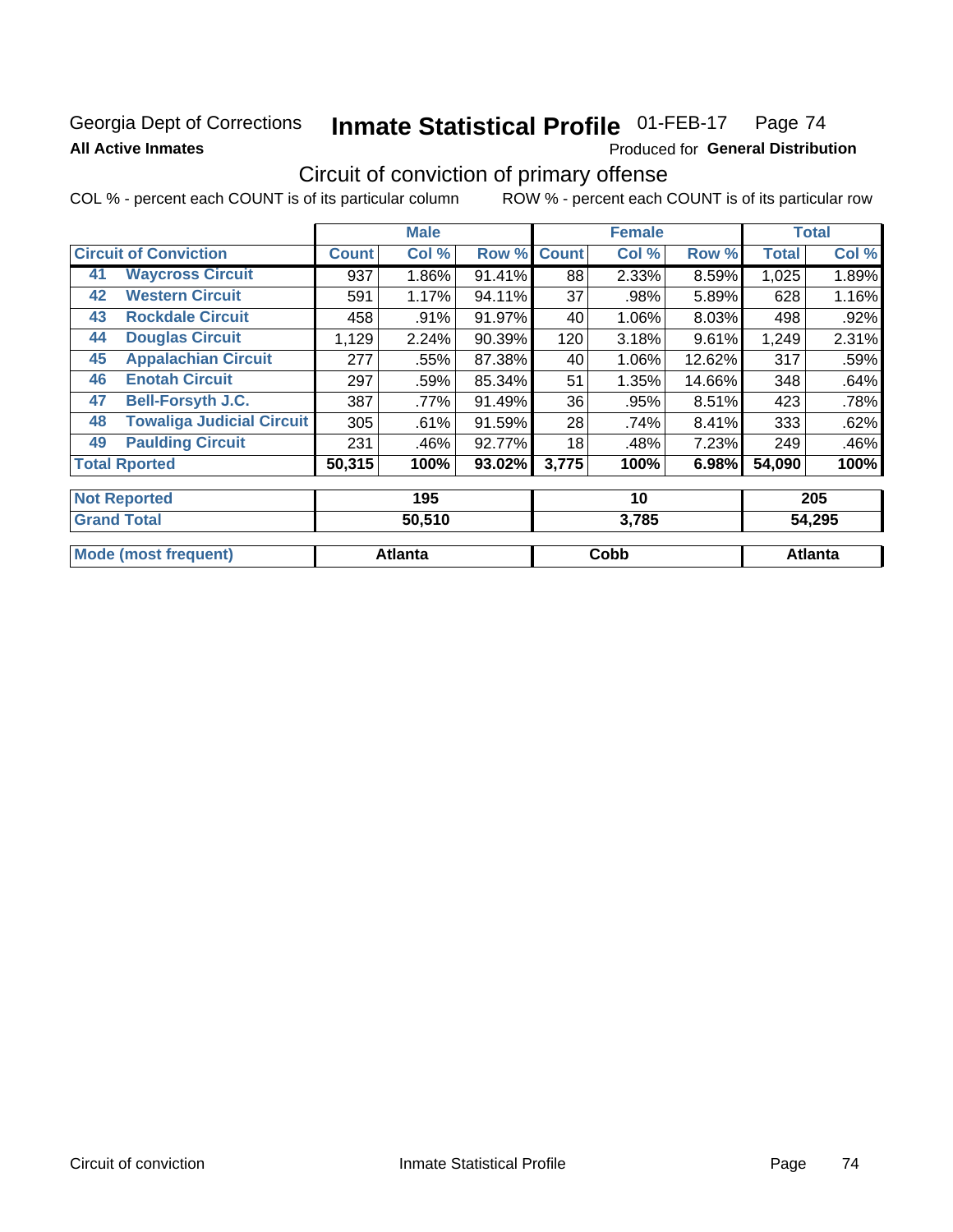#### **All Active Inmates**

#### Produced for **General Distribution**

### Years served (jail + prison) in this incarceration

COL % - percent each COUNT is of its particular column ROW % - percent each COUNT is of its particular row

|                              |              | <b>Male</b> |         |                | <b>Female</b> |                  |              | <b>Total</b> |
|------------------------------|--------------|-------------|---------|----------------|---------------|------------------|--------------|--------------|
| <b>Years Served</b>          | <b>Count</b> | Col %       | Row %   | <b>Count</b>   | Col %         | Row <sub>%</sub> | <b>Total</b> | Col %        |
| Less than one year           | 9,605        | 19.04%      | 91.08%  | 941            | 24.89%        | 8.92%            | 10,546       | 19.45%       |
| 1 to 1.99 years              | 7,430        | 14.73%      | 91.09%  | 727            | 19.23%        | 8.91%            | 8,157        | 15.04%       |
| 2 to 2.99 years              | 5,383        | 10.67%      | 91.63%  | 492            | 13.02%        | 8.37%            | 5,875        | 10.84%       |
| $3$ to $3.99$ years          | 4,169        | 8.26%       | 92.07%  | 359            | 9.50%         | 7.93%            | 4,528        | 8.35%        |
| $\overline{4}$ to 4.99 years | 3,470        | 6.88%       | 92.53%  | 280            | 7.41%         | 7.47%            | 3,750        | 6.92%        |
| $\overline{5}$ to 5.99 years | 2,968        | 5.88%       | 93.42%  | 209            | 5.53%         | 6.58%            | 3,177        | 5.86%        |
| $6$ to $6.99$ years          | 2,149        | 4.26%       | 94.46%  | 126            | 3.33%         | 5.54%            | 2,275        | 4.20%        |
| 7 to 7.99 years              | 2,002        | 3.97%       | 94.84%  | 109            | 2.88%         | 5.16%            | 2,111        | 3.89%        |
| 8 to 8.99 years              | 1,568        | 3.11%       | 95.03%  | 82             | 2.17%         | 4.97%            | 1,650        | 3.04%        |
| 9 to 9.99 years              | 1,703        | 3.38%       | 95.73%  | 76             | 2.01%         | 4.27%            | 1,779        | 3.28%        |
| 10 to 10.99 years            | 1,125        | 2.23%       | 94.78%  | 62             | 1.64%         | 5.22%            | 1,187        | 2.19%        |
| 11 to 11.99 years            | 892          | 1.77%       | 94.99%  | 47             | 1.24%         | 5.01%            | 939          | 1.73%        |
| 12 to 12.99 years            | 729          | 1.45%       | 96.05%  | 30             | 0.79%         | 3.95%            | 759          | 1.40%        |
| 13 to 13.99 years            | 726          | 1.44%       | 95.65%  | 33             | 0.87%         | 4.35%            | 759          | 1.40%        |
| 14 to 14.99 years            | 658          | 1.30%       | 95.64%  | 30             | 0.79%         | 4.36%            | 688          | 1.27%        |
| 15 to 15.99 years            | 566          | 1.12%       | 96.42%  | 21             | 0.56%         | 3.58%            | 587          | 1.08%        |
| 16 to 16.99 years            | 532          | 1.05%       | 96.90%  | 17             | 0.45%         | 3.10%            | 549          | 1.01%        |
| 17 to 17.99 years            | 496          | 0.98%       | 94.66%  | 28             | 0.74%         | 5.34%            | 524          | 0.97%        |
| 18 to 18.99 years            | 459          | 0.91%       | 95.43%  | 22             | 0.58%         | 4.57%            | 481          | 0.89%        |
| 19 to 19.99 years            | 521          | 1.03%       | 97.75%  | 12             | 0.32%         | 2.25%            | 533          | 0.98%        |
| 20 to 20.99 years            | 397          | 0.79%       | 97.78%  | 9              | 0.24%         | 2.22%            | 406          | 0.75%        |
| 21 to 21.99 years            | 368          | 0.73%       | 96.59%  | 13             | 0.34%         | 3.41%            | 381          | 0.70%        |
| 22 to 22.99 years            | 334          | 0.66%       | 97.09%  | 10             | 0.26%         | 2.91%            | 344          | 0.63%        |
| 23 to 23.99 years            | 308          | 0.61%       | 97.16%  | 9              | 0.24%         | 2.84%            | 317          | 0.58%        |
| 24 to 24.99 years            | 237          | 0.47%       | 97.13%  | 7              | 0.19%         | 2.87%            | 244          | 0.45%        |
| 25 to 25.99 years            | 235          | 0.47%       | 96.71%  | 8              | 0.21%         | 3.29%            | 243          | 0.45%        |
| 26 to 26.99 years            | 169          | 0.34%       | 96.57%  | 6              | 0.16%         | 3.43%            | 175          | 0.32%        |
| 27 to 27.99 years            | 126          | 0.25%       | 97.67%  | 3              | 0.08%         | 2.33%            | 129          | 0.24%        |
| 28 to 28.99 years            | 144          | 0.29%       | 100.00% |                |               |                  | 144          | 0.27%        |
| 29 to 29.99 years            | 129          | 0.26%       | 98.47%  | $\overline{2}$ | 0.05%         | 1.53%            | 131          | 0.24%        |
| Thirty + years               | 844          | 1.67%       | 98.83%  | 10             | 0.26%         | 1.17%            | 854          | 1.58%        |
| <b>Total Reported</b>        | 50,442       | 100%        | 93.03%  | 3,780          | 100%          | 6.97%            | 54,222       | 100%         |

| <b>Not Reported</b>    | 68                 |                    | 73            |
|------------------------|--------------------|--------------------|---------------|
| <b>Grand Total</b>     | 50,510             | 3,785              | 54,295        |
|                        |                    |                    |               |
| Mean<br>(average)      | 6.51               | 4.12               | 6.35          |
| <b>Median (middle)</b> | 3.68               | 2.43               | 3.56          |
| Mode (most frequent)   | Less than one year | Less than one year | Less than one |
|                        |                    |                    | vear I        |

**year**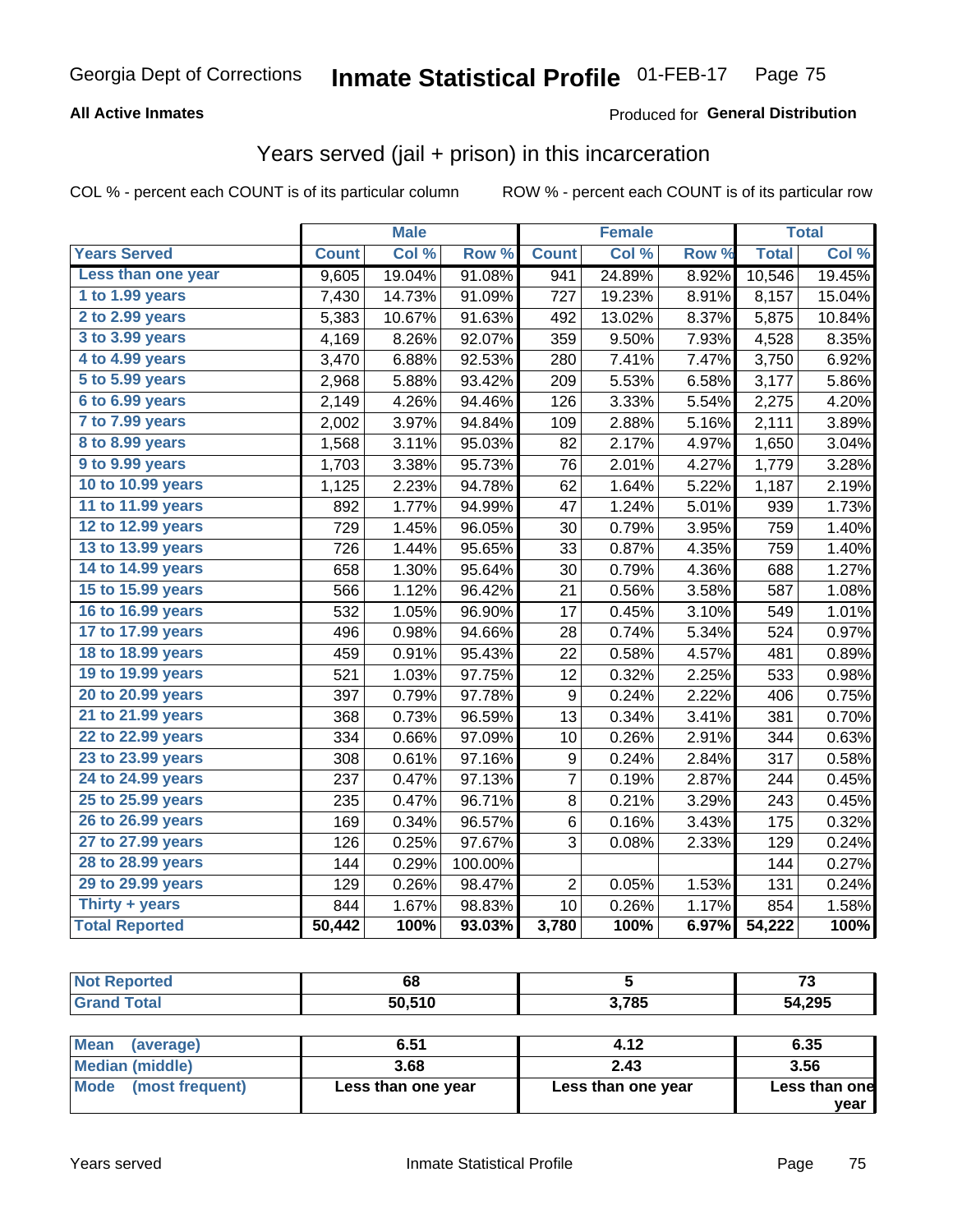#### **All Active Inmates**

Produced for **General Distribution**

### Results of most recent HIV tests

|                         | <b>Male</b>  |        |           | <b>Female</b> |          |          | Total  |        |
|-------------------------|--------------|--------|-----------|---------------|----------|----------|--------|--------|
| <b>HIV Test Results</b> | <b>Count</b> | Col %  | Row %I    | <b>Count</b>  | Col %    | Row %    | Total  | Col %  |
| <b>Positive</b>         | 675          | 1.49%  | $92.21\%$ | 57            | $1.60\%$ | 7.79%    | 732    | 1.50%  |
| <b>Negative</b>         | 44,580       | 98.50% | 92.69%    | 3,514         | 98.40%   | 7.31%    | 48,094 | 98.49% |
| Indeterminate           | າ            | 0.01%  | 100.00%   |               |          |          |        | 0.01%  |
| <b>Total Reported</b>   | 45,258       | 100%   | 92.69%    | 3,571         | 100%     | $7.31\%$ | 48,829 | 100%   |

| <b>Not Reported</b> | 5,252  | 214   | ,466   |
|---------------------|--------|-------|--------|
| Total               | 50,510 | 3,785 | 54,295 |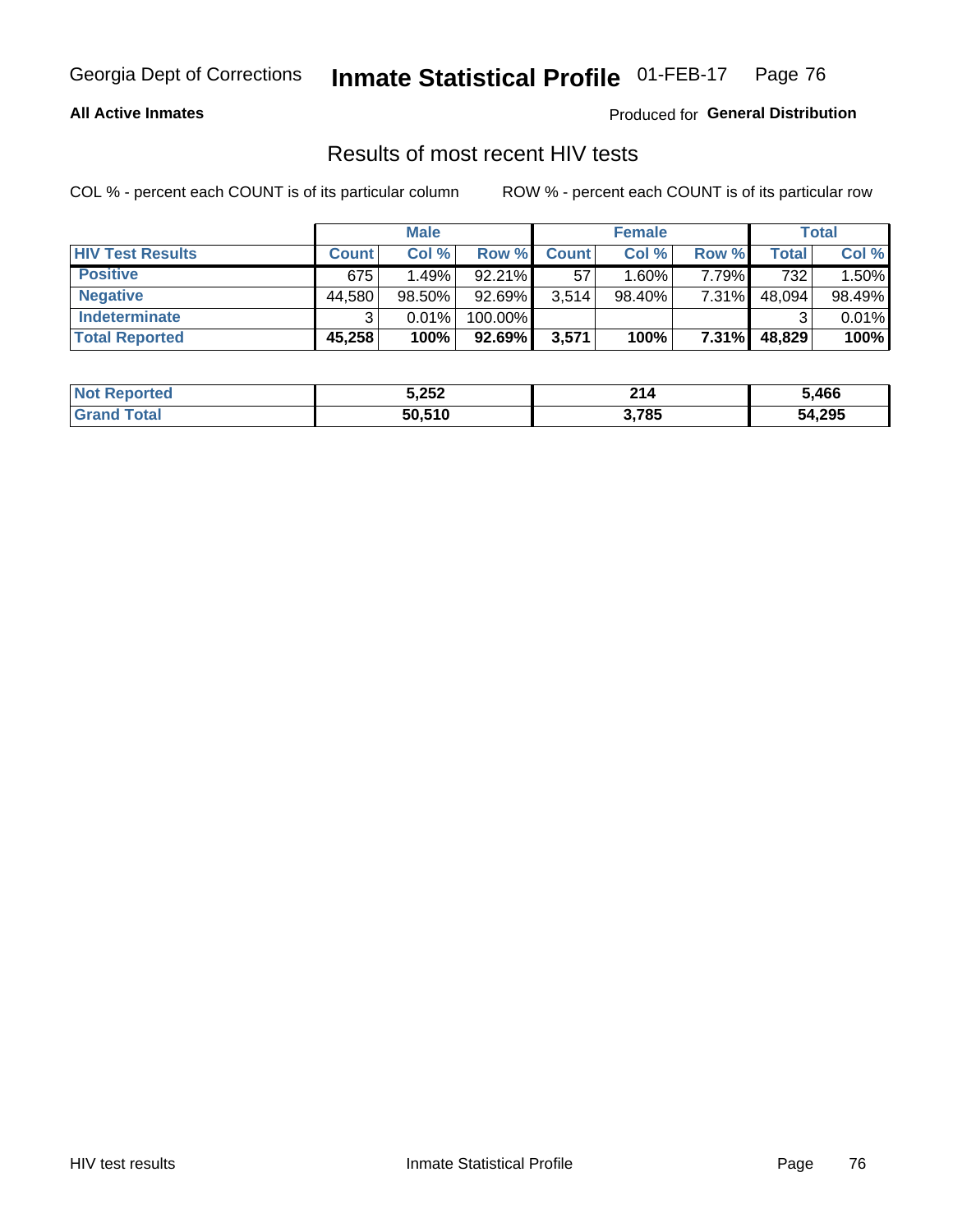#### **All Active Inmates**

#### Produced for **General Distribution**

### Results of most recent tuberculosis test

|                                  | <b>Male</b>  |           |           | <b>Female</b> |        |          | Total  |        |
|----------------------------------|--------------|-----------|-----------|---------------|--------|----------|--------|--------|
| <b>Tuberculosis Test Results</b> | <b>Count</b> | Col%      | Row %     | <b>Count</b>  | Col %  | Row %    | Total  | Col %  |
| <b>Positive on current test</b>  | .104         | $15.04\%$ | 97.38%    | 191           | 5.23%  | 2.62%    | 7,295  | 14.33% |
| <b>Positive on previous test</b> | ົ            | $0.01\%$  | 100.00%   |               |        |          |        | 0.01%  |
| <b>Negative</b>                  | 40.141       | 84.96%    | $92.07\%$ | 3,459         | 94.77% | 7.93%    | 43,600 | 85.66% |
| <b>Total Reported</b>            | 47,247       | 100%      | $92.83\%$ | 3,650         | 100%   | $7.17\%$ | 50,897 | 100%   |

| <b>Not Reported</b> | 3,263  | ו פו<br>၊ ၁၁ | 3,398  |
|---------------------|--------|--------------|--------|
| Total               | 50,510 | 3,785        | 54,295 |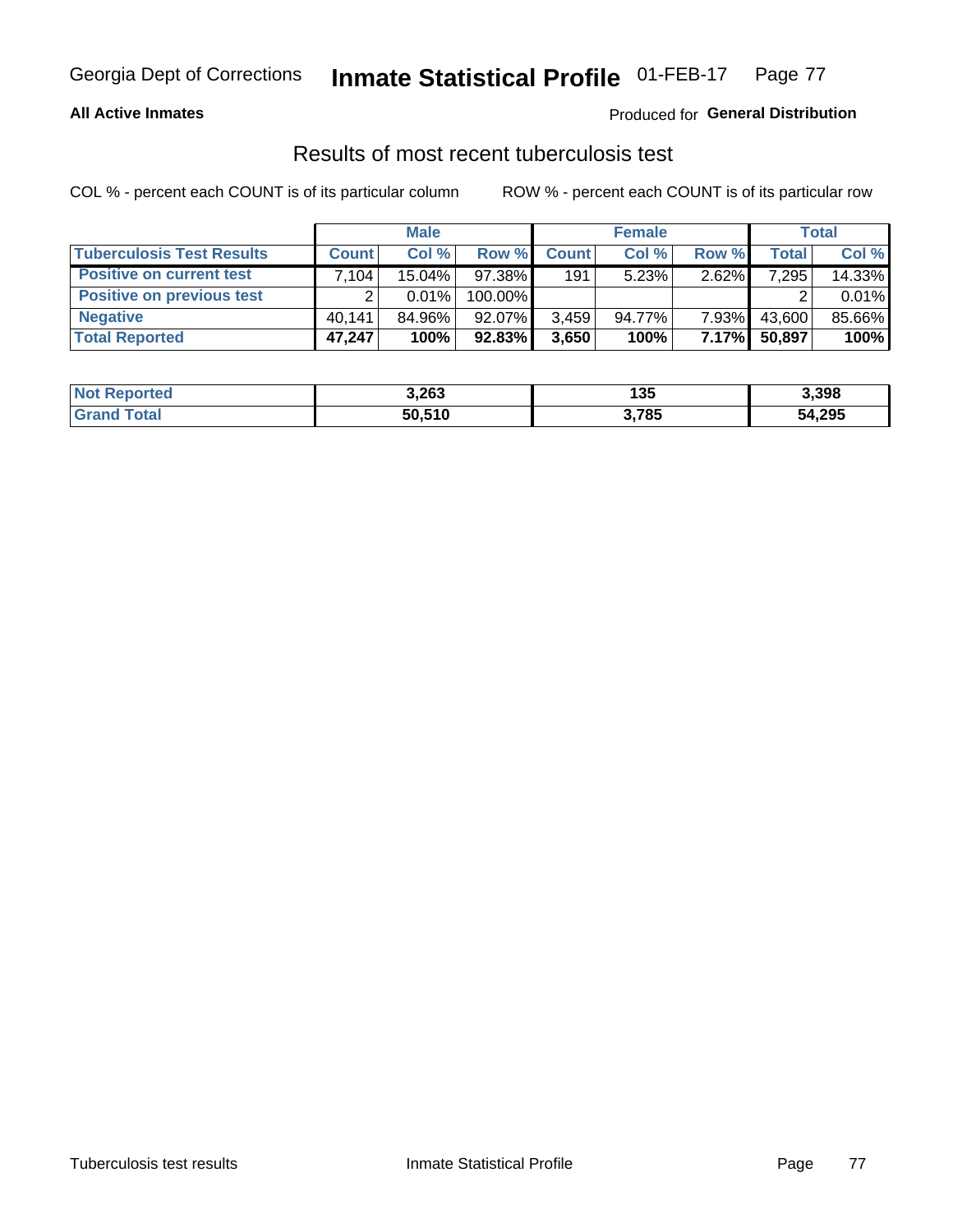#### **All Active Inmates**

Produced for **General Distribution**

### Results of most recent syphilis test

|                                 | <b>Male</b>  |           |           | <b>Female</b>   |           |          | Total   |        |
|---------------------------------|--------------|-----------|-----------|-----------------|-----------|----------|---------|--------|
| <b>Syphilis Test Results</b>    | <b>Count</b> | Col%      | Row %     | <b>Count</b>    | Col %     | Row %    | Total I | Col %  |
| <b>Positive on current test</b> | 208          | $1.36\%$  | $94.55\%$ | 12 <sub>1</sub> | $2.06\%$  | $5.45\%$ | 220     | 1.38%  |
| <b>Negative</b>                 | 15.123       | $98.64\%$ | 96.37%    | 570             | $97.94\%$ | $3.63\%$ | 15,693  | 98.62% |
| <b>Total Reported</b>           | 15,331       | 100%      | 96.34%    | 582             | 100%      | $3.66\%$ | 15,913  | 100%   |

| <b>Not Reported</b> | 35,179 | 3,203 | 38,382 |
|---------------------|--------|-------|--------|
| <b>Grand Total</b>  | 50,510 | 3,785 | 54,295 |